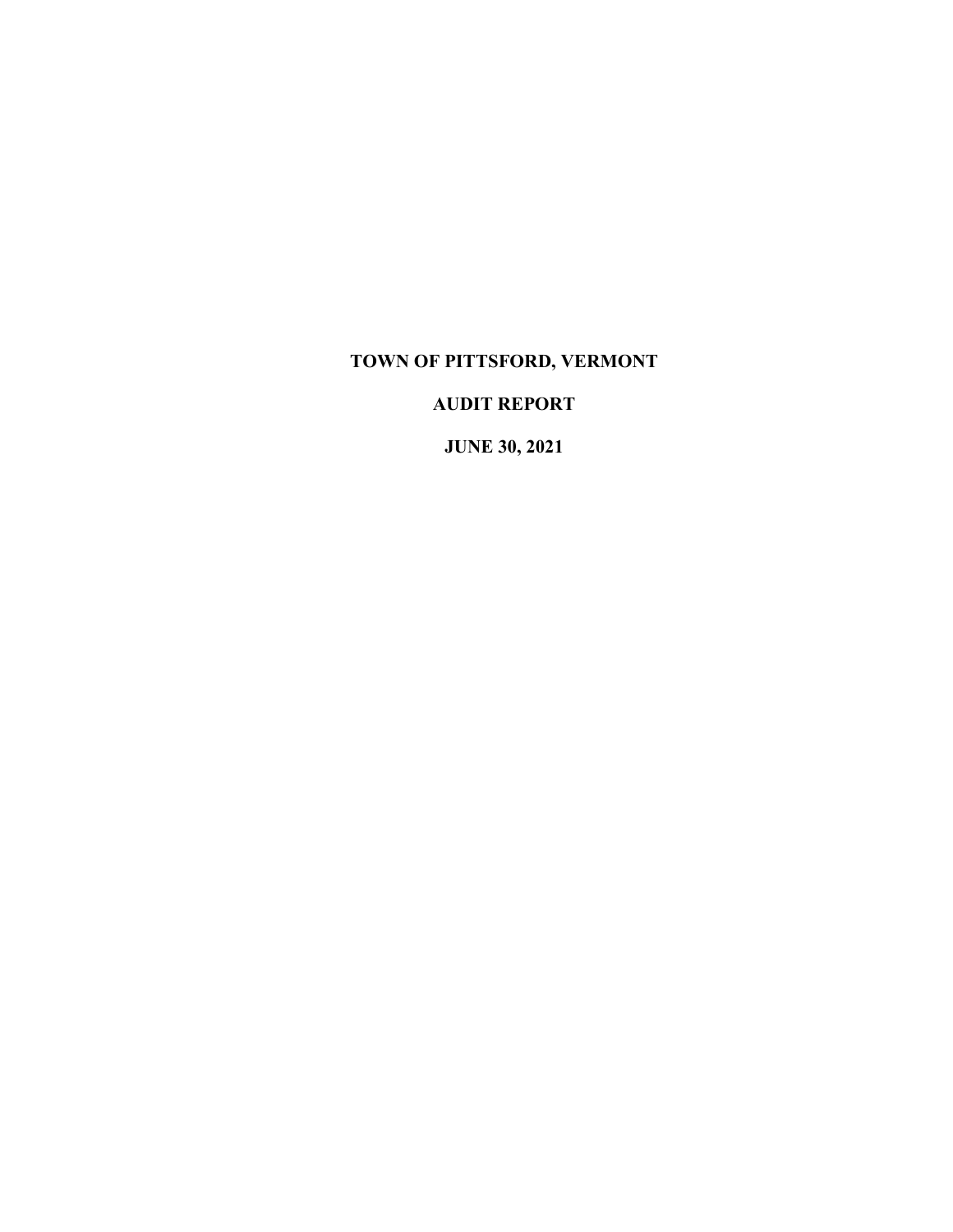# TOWN OF PITTSFORD, VERMONT AUDIT REPORT TABLE OF CONTENTS JUNE 30, 2021

|                                                                                                                                                             |           | Page $#$ |
|-------------------------------------------------------------------------------------------------------------------------------------------------------------|-----------|----------|
| Independent Auditor's Report                                                                                                                                |           | $1 - 3$  |
| Management's Discussion and Analysis                                                                                                                        |           | $4 - 10$ |
| <b>Basic Financial Statements:</b>                                                                                                                          |           |          |
| <b>Statement of Net Position</b>                                                                                                                            | Exhibit A | 11       |
| <b>Statement of Activities</b>                                                                                                                              | Exhibit B | 12       |
| <b>Governmental Funds:</b>                                                                                                                                  |           |          |
| <b>Balance Sheet</b>                                                                                                                                        | Exhibit C | 13       |
| Statement of Revenues, Expenditures and<br>Changes in Fund Balances                                                                                         | Exhibit D | 14       |
| Reconciliation of the Statement of Revenues,<br><b>Expenditures and Changes in Fund Balances</b><br>of Governmental Funds to the Statement<br>of Activities | Exhibit E | 15       |
| Statement of Revenues, Expenditures and Changes<br>in Fund Balance - Budget and Actual -<br>General Fund                                                    | Exhibit F | $16-26$  |
| Statement of Revenues, Expenditures and Changes<br>in Fund Balance - Budget and Actual -<br>Highway Fund                                                    | Exhibit G | 27-28    |
| Statement of Revenues, Expenditures and Changes<br>in Fund Balance - Budget and Actual -<br>Village Fund                                                    | Exhibit H | 29       |
| <b>Proprietary Funds:</b>                                                                                                                                   |           |          |
| <b>Statement of Fund Net Position</b>                                                                                                                       | Exhibit I | 30       |
| Statement of Revenues, Expenses and<br>Changes in Fund Net Position                                                                                         | Exhibit J | 31       |
| <b>Statement of Cash Flows</b>                                                                                                                              | Exhibit K | 32       |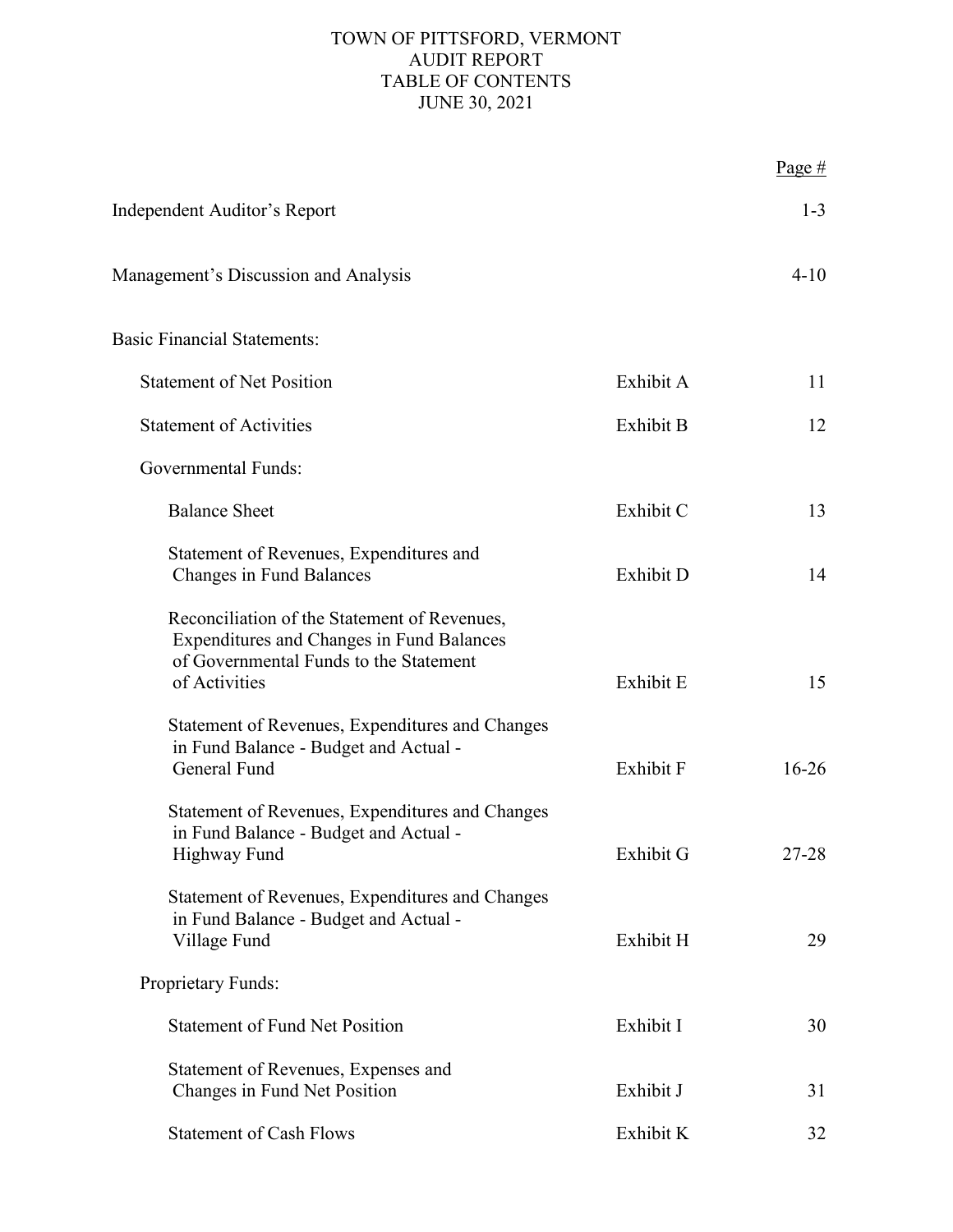# TOWN OF PITTSFORD, VERMONT AUDIT REPORT TABLE OF CONTENTS JUNE 30, 2021

|                                                                                                                           |            | Page #    |
|---------------------------------------------------------------------------------------------------------------------------|------------|-----------|
| <b>Fiduciary Funds:</b>                                                                                                   |            |           |
| <b>Statement of Fiduciary Net Position</b>                                                                                | Exhibit L  | 33        |
| Statement of Changes in Fiduciary Net Position                                                                            | Exhibit M  | 34        |
| Notes to the Financial Statements                                                                                         |            | $35 - 67$ |
| Required Supplementary Information:                                                                                       |            |           |
| Schedule of Proportionate Share of the Net Pension<br>Liability - VMERS Defined Benefit Plan                              | Schedule 1 | 68        |
| Schedule of Contributions - VMERS Defined<br>Benefit Plan                                                                 | Schedule 2 | 69        |
| Other Information:                                                                                                        |            |           |
| Combining Balance Sheet - Non-Major<br>Governmental Funds                                                                 | Schedule 3 | 70        |
| Combining Schedule of Revenues, Expenditures<br>and Changes in Fund Balances - Non-Major<br>Governmental Funds            | Schedule 4 | 71        |
| Combining Balance Sheet - Non-Major<br>Special Revenue Funds                                                              | Schedule 5 | 72        |
| Combining Schedule of Revenues, Expenditures<br>and Changes in Fund Balances - Non-Major<br>Special Revenue Funds         | Schedule 6 | 73        |
| Combining Balance Sheet - Non-Major<br><b>Capital Projects Funds</b>                                                      | Schedule 7 | 74        |
| Combining Schedule of Revenues, Expenditures<br>and Changes in Fund Balances - Non-Major<br><b>Capital Projects Funds</b> | Schedule 8 | 75        |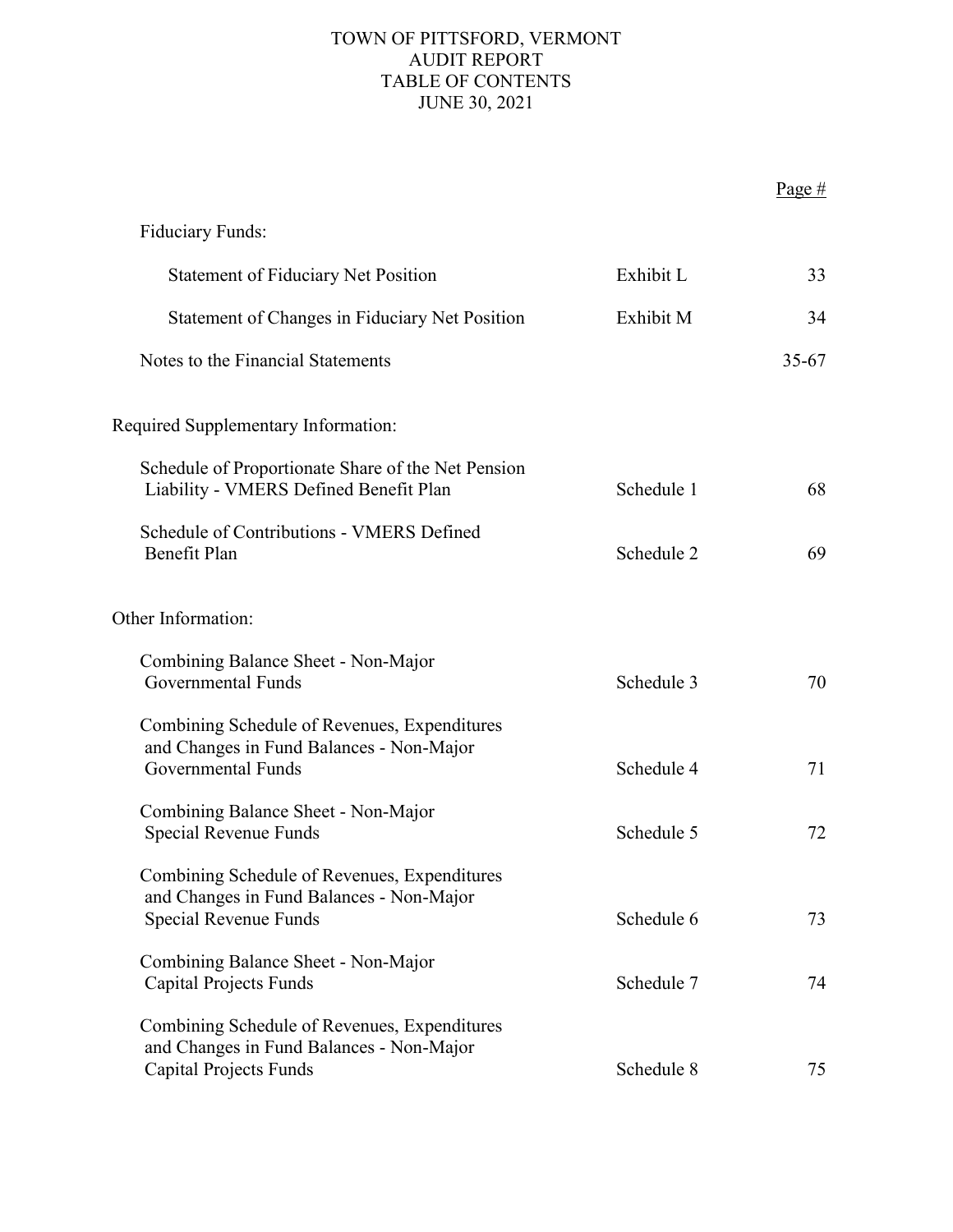# TOWN OF PITTSFORD, VERMONT AUDIT REPORT TABLE OF CONTENTS JUNE 30, 2021

|                                                                                                                                                                                                                               |             | Page # |
|-------------------------------------------------------------------------------------------------------------------------------------------------------------------------------------------------------------------------------|-------------|--------|
| Combining Schedule of Fiduciary Net Position -<br>Private-Purpose Trust Funds                                                                                                                                                 | Schedule 9  | 76     |
| Combining Schedule of Changes in Fiduciary Net<br><b>Position - Private-Purpose Trust Funds</b>                                                                                                                               | Schedule 10 | 77     |
| Independent Auditor's Report on Internal Control<br>Over Financial Reporting and on Compliance and Other<br>Matters Based on an Audit of Financial Statements Performed<br>in Accordance with "Government Auditing Standards" |             | 78-79  |
| Schedule of Findings and Deficiencies in<br>Internal Control                                                                                                                                                                  |             | 80     |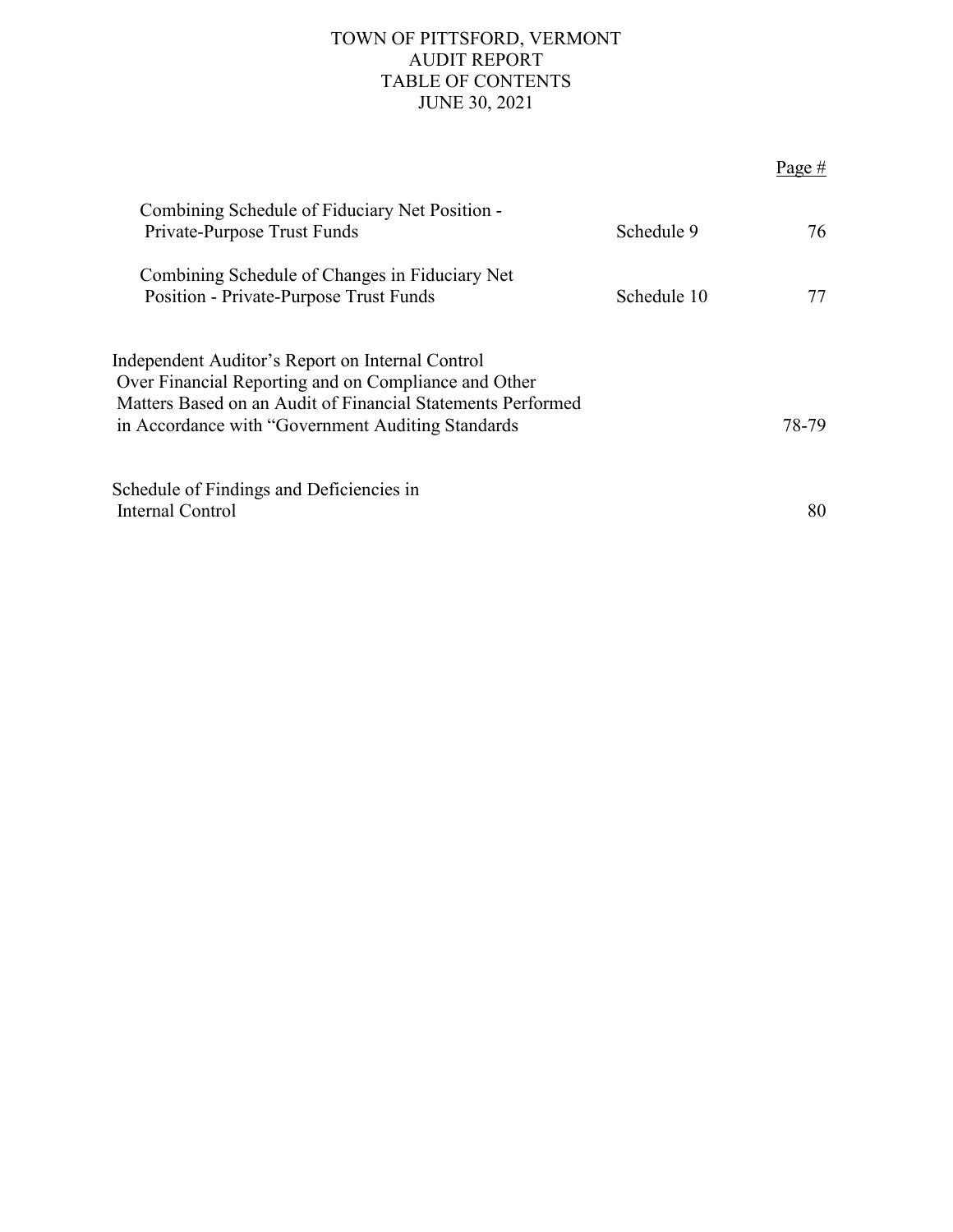

**77 Barre Street** P.O. Box 947 Montpelier, VT 05601 802/223-2352 www.sullivanpowers.com

Fred Duplessis, CPA Richard J. Brigham, CPA Chad A. Hewitt, CPA Wendy C. Gilwee, CPA VT Lic. #92-000180

### Independent Auditor's Report

Board of Selectmen Town of Pittsford, Vermont P.O. Box 10, Plains Road Pittsford, Vermont 05763-0010

## *Report on the Financial Statements*

We have audited the accompanying financial statements of the governmental activities, the business-type activities, each major fund and the aggregate remaining fund information of the Town of Pittsford, Vermont as of and for the year ended June 30, 2021, and the related notes to the financial statements, which collectively comprise the Town of Pittsford, Vermont's basic financial statements as listed in the Table of Contents.

## *Management's Responsibility for the Financial Statements*

Management is responsible for the preparation and fair presentation of these financial statements in accordance with accounting principles generally accepted in the United States of America; this includes the design, implementation, and maintenance of internal control relevant to the preparation and fair presentation of financial statements that are free from material misstatement, whether due to fraud or error.

### *Auditor's Responsibility*

Our responsibility is to express opinions on these financial statements based on our audit. We conducted our audit in accordance with auditing standards generally accepted in the United States of America and the standards applicable to financial audits contained in "Government Auditing Standards", issued by the Comptroller General of the United States. Those standards require that we plan and perform the audit to obtain reasonable assurance about whether the financial statements are free from material misstatement.

An audit involves performing procedures to obtain audit evidence about the amounts and disclosures in the financial statements. The procedures selected depend on the auditor's judgment, including the assessment of the risks of material misstatement of the financial statements, whether due to fraud or error. In making those risk assessments, the auditor considers internal control relevant to the Town of Pittsford, Vermont's preparation and fair presentation of the financial statements in order to design audit procedures that are appropriate in the circumstances, but not for the purpose of expressing an opinion on the effectiveness of the Town of Pittsford, Vermont's internal control. Accordingly, we express no such opinion. An audit also includes evaluating the appropriateness of accounting policies used and the reasonableness of significant accounting estimates made by management, as well as evaluating the overall presentation of the financial statements.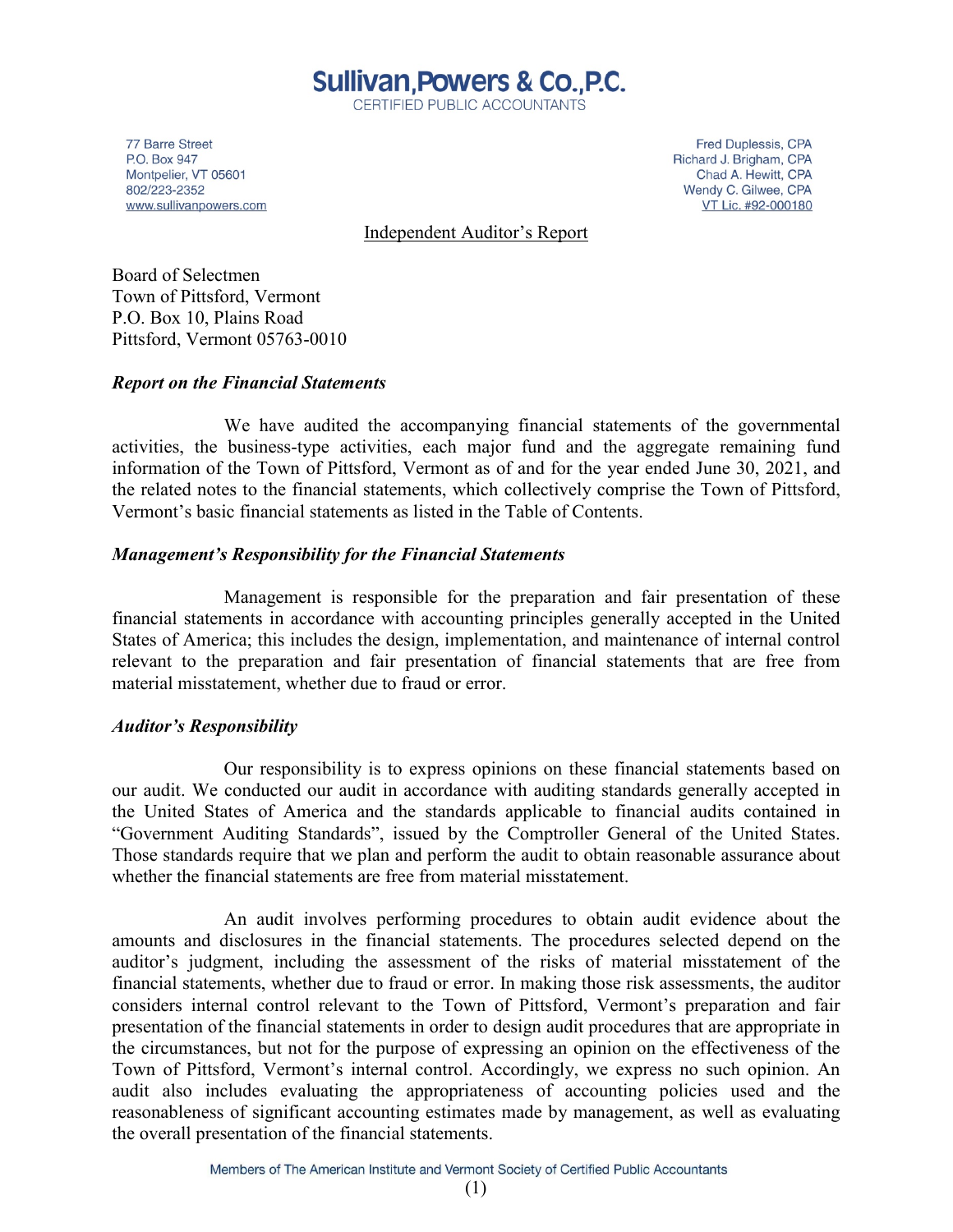We believe that the audit evidence we have obtained is sufficient and appropriate to provide a basis for our audit opinions.

## *Opinions*

In our opinion, the financial statements referred to previously present fairly, in all material respects, the respective financial position of the governmental activities, the businesstype activities, each major fund, and the aggregate remaining fund information of the Town of Pittsford, Vermont as of June 30, 2021 and the respective changes in financial position, and, where applicable, cash flows thereof and the respective budgetary comparison for the General Fund, the Highway Fund and the Village Fund for the year then ended in accordance with accounting principles generally accepted in the United States of America.

## *Change in Accounting Principles*

As described in Note I.F. to the financial statements, effective June 30, 2021, the Town implemented GASB Statement No. 84, "Fiduciary Activities".

## *Other Matters*

## *Required Supplementary Information*

Accounting principles generally accepted in the United States of America require that the Management's Discussion and Analysis on pages 4 through 10, the Schedule of Proportionate Share of the Net Pension Liability on Schedule 1 and the Schedule of Contributions on Schedule 2 be presented to supplement the basic financial statements. Such information, although not a part of the basic financial statements, is required by the Governmental Accounting Standards Board, who considers it to be an essential part of financial reporting for placing the basic financial statements in an appropriate operational, economic, or historical context. We have applied certain limited procedures to the required supplementary information in accordance with auditing standards generally accepted in the United States of America, which consisted of inquiries of management about the methods of preparing the information and comparing the information for consistency with management's responses to our inquiries, the basic financial statements, and other knowledge we obtained during our audit of the basic financial statements. We do not express an opinion or provide any assurance on the information because the limited procedures do not provide us with sufficient evidence to express an opinion or provide any assurance.

## *Other Information*

Our audit was conducted for the purpose of forming opinions on the financial statements that collectively comprise the Town of Pittsford, Vermont's basic financial statements. The combining fund financial statements are presented for purposes of additional analysis and are not a required part of the basic financial statements. These schedules have not been subjected to the auditing procedures applied in the audit of the basic financial statements and, accordingly, we do not express an opinion or provide any assurance on them.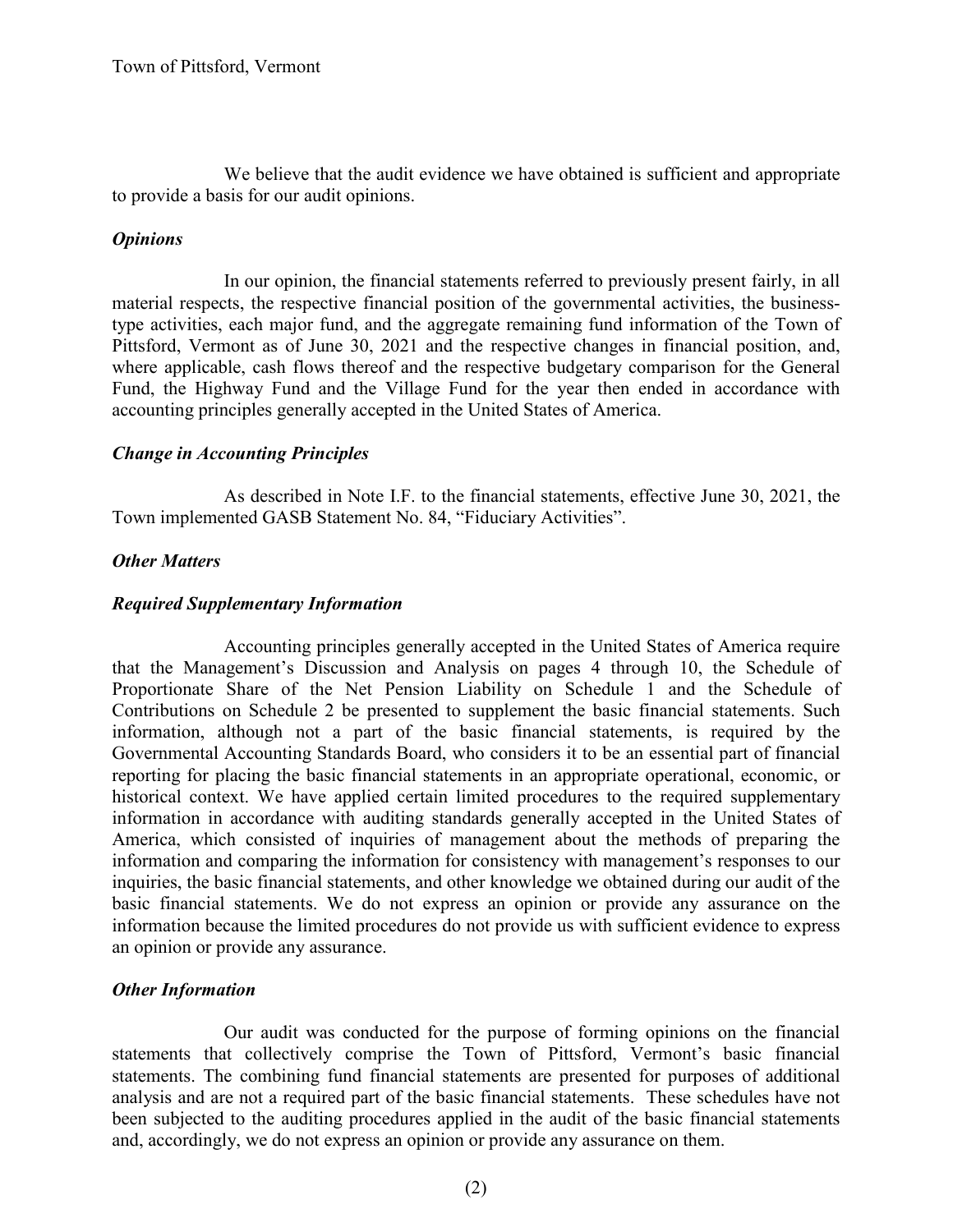Town of Pittsford, Vermont

### *Other Reporting Required by "Government Auditing Standards"*

In accordance with "Government Auditing Standards", we have also issued our report dated February 25, 2022 on our consideration of the Town of Pittsford, Vermont's internal control over financial reporting and on our tests of its compliance with certain provisions of laws, regulations, contracts and grant agreements and other matters. The purpose of that report is to describe the scope of our testing of internal control over financial reporting and compliance and the results of that testing and not to provide an opinion on the internal control over financial reporting or on compliance. That report is an integral part of an audit performed in accordance with "Government Auditing Standards" in considering the Town of Pittsford, Vermont's internal control over financial reporting and compliance.

February 25, 2022 Montpelier, Vermont VT Lic. #92-000180

Sullivan, Powers : Company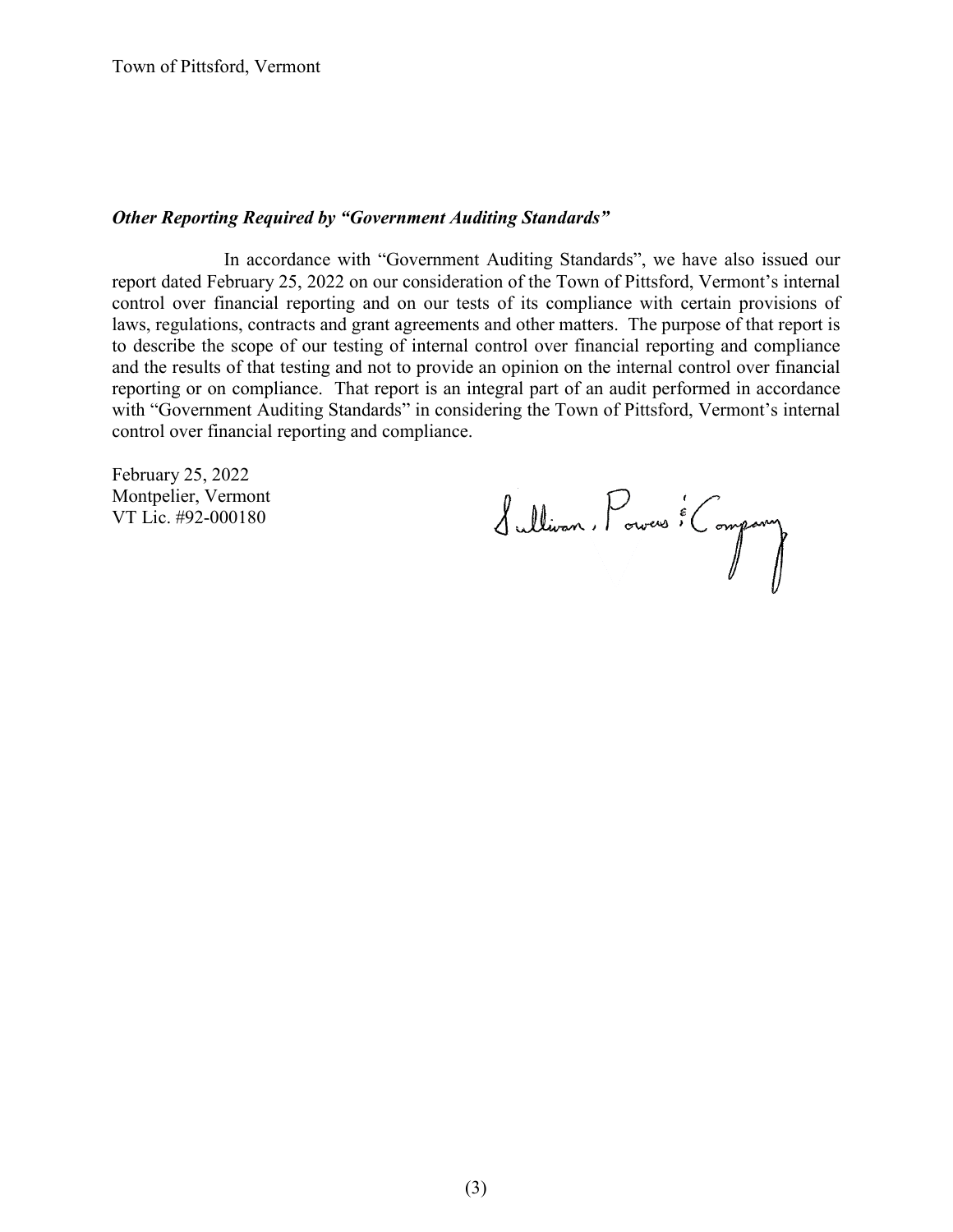The Town of Pittsford (the "Town") herein sets forth an overview and analysis of its financial operations for the fiscal year ended June 30, 2021.

# *Financial Highlights*

- Assets and deferred outflows of resources exceeded liabilities and deferred inflows of resources on June 30, 2021 by \$14,882,180 *(net position*). Of this amount, \$438,632 (*unrestricted net position*) may be used by the various funds of the Town to meet the Town's ongoing obligations.
- The Town's total net position increased by \$844,491. Of this amount, net position attributable to governmental activities increased by \$966,031. Net position attributable to business-type activities decreased by \$121,540.
- The General Fund had a current year surplus of \$85,747, increasing its fund balance to \$249,914.
- The Highway Fund had a current year surplus of \$183,545, resulting in a fund balance of \$149,547.

# *Overview of the Town's Financial Statements:*

The annual financial report consists of three components: 1) government-wide financial statements, 2) fund financial statements and 3) notes to the financial statements.

**Government-wide financial statements**. The government-wide financial statements are designed to provide readers with a broad overview of the Town of Pittsford's finances, in a manner similar to a privatesector business.

The *statement of net position* presents information on all of the Town of Pittsford's assets, deferred outflows of resources, liabilities and deferred inflows of resources with the difference between the two reported as net position.

The *statement of activities* presents information showing how the Town's net position changed during the past fiscal year. The *statement of activities* is on the full accrual basis (i.e. all changes in net position are reported as soon as the underlying event giving rise to the change occurs, regardless of the timing of related cash flows) whereas the *statement of revenues, expenditures and changes in fund balance governmental funds* is on the modified accrual basis (i.e. revenue is recognized when it becomes measurable and available as net current position and expenditures are recognized when the related liability is incurred). Thus in the *statement of activities* revenues and expenses are reported for some items that will only result in cash flows in future fiscal periods (e.g., uncollected taxes and earned but unused vacation leave).

Both of the government-wide financial statements combine information from governmental funds (which are supported primarily by tax dollars) with information from enterprise funds which are supported by user fees and charges (*business-type activities*). The governmental activities of the Town of Pittsford include general government, highways and streets, public safety, sanitation and culture and recreation. The business-type activities of the Town include water operations and sewer/wastewater treatment operations. The government-wide financial statements can be found in Exhibits A and B of this report.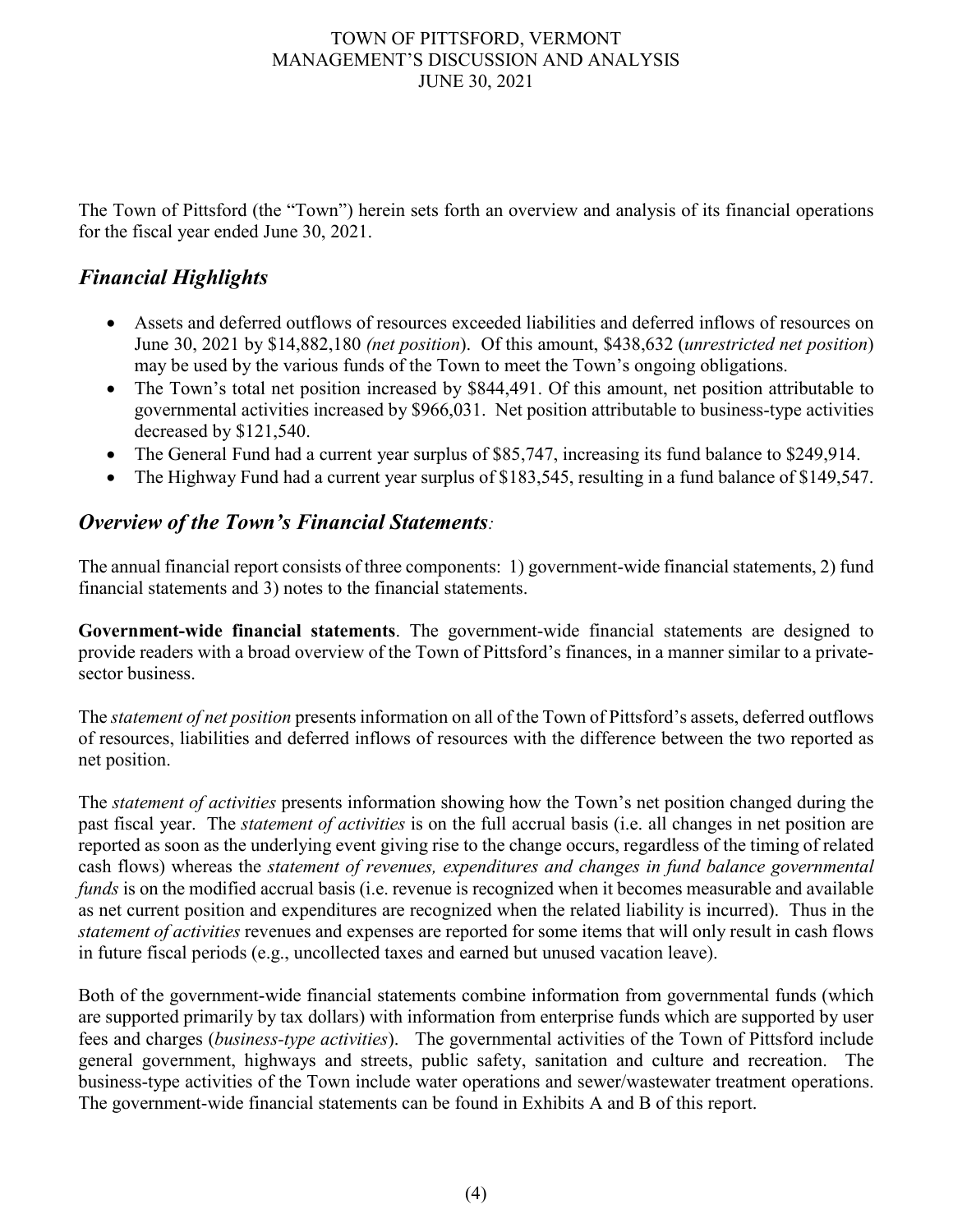**Fund financial statements**. A fund is a grouping of related accounts that is used to maintain control over resources that have been segregated for specific activities or objectives. The Town has three types of funds: governmental funds, proprietary funds, and fiduciary funds. The proprietary funds of the Town are all Enterprise Funds. Fund financial statements can be found in Exhibits C through M of this report.

**Notes to the financial statements.** The notes provide additional information that is necessary for an understanding of the information in the government-wide and fund financial statements. The notes to the financial statements follow the basic financial statements in this report.

**Other Information**. In addition to the basic financial statements and accompanying notes, this report also presents certain *supplementary information.* This supplementary information includes combining statements for various funds**.** The supplementary information can be found immediately following the notes to the financial statements.

|                                  | Business-type<br>Governmental |            |    |           |    |                   |    |           |                  |       |              |  |  |
|----------------------------------|-------------------------------|------------|----|-----------|----|-------------------|----|-----------|------------------|-------|--------------|--|--|
|                                  |                               | Activities |    |           |    | <b>Activities</b> |    |           |                  | Total |              |  |  |
|                                  |                               | FY2021     |    | FY2020    |    | FY2021            |    | FY2020    | FY2021           |       | FY2020       |  |  |
| <b>Current and Other Assets</b>  | S                             | 2,049,010  | \$ | 1,947,531 | \$ | (153,795)         | \$ | 311,995   | 1,895,215<br>\$  | \$    | 2,259,526    |  |  |
| Capital Assets                   |                               | 8,362,295  |    | 7,140,160 |    | 9,439,887         |    | 8,976,277 | 17,802,182       |       | 16,116,437   |  |  |
| <b>Total Assets</b>              |                               | 10,411,305 |    | 9,087,691 |    | 9,286,092         |    | 9,288,272 | 19,697,397       |       | 18,375,963   |  |  |
| Deferred Outflows of Resources   |                               | 133,115    |    | 74,477    |    | 25,714            |    | 16,963    | 158,829          |       | 91,440       |  |  |
| <b>Current Liabilities</b>       |                               | 61,370     |    | 80,768    |    | 27,159            |    | 30,244    | 88,529           |       | 111,012      |  |  |
| Long-term Liabilities            |                               | 736,024    |    | 299,825   |    | 4,119,632         |    | 3,987,384 | 4,855,656        |       | 4,287,209    |  |  |
| <b>Total Liabilities</b>         |                               | 797,394    |    | 380,593   |    | 4,146,791         |    | 4,017,628 | 4,944,185        |       | 4,398,221    |  |  |
| Deferred Inflows of Resources    |                               | 28,285     |    | 28,865    |    | 1,576             |    | 2,628     | 29,861           |       | 31,493       |  |  |
| Net Investment in Capital Assets |                               | 8,018,295  |    | 7,140,160 |    | 5,392,152         |    | 5,045,014 | 13,410,447       |       | 12,185,174   |  |  |
| Restricted                       |                               | 1,033,101  |    | 808,848   |    | $\overline{0}$    |    | $\theta$  | 1,033,101        |       | 808,848      |  |  |
| Unrestricted                     |                               | 667,345    |    | 803,702   |    | (228, 713)        |    | 239,965   | 438,632          |       | 1,043,667    |  |  |
| <b>Total Net Position</b>        | \$                            | 9,718,741  | S  | 8,752,710 |    | 5,163,439         | \$ | 5,284,979 | 14,882,180<br>S. |       | \$14,037,689 |  |  |

## **Statement of Net Position**

As stated above, assets and deferred outflows of resources exceeded liabilities and deferred inflows of resources by \$14,882,180 and \$14,037,689 as of June 30, 2021 and 2020, respectively.

The largest portion of the Town's net position (\$13,410,447) are in its investment in capital assets (90.1%). These assets are used to provide services to its citizens (e.g. land, buildings, equipment, infrastructure). Therefore, these assets are not available for future spending. A portion (6.9%, or \$1,033,101) of the Town's assets are subject to restrictions on how they may be used (e.g. highway maintenance, highway and fire vehicle replacement, building maintenance). The remaining balance of unrestricted net position (3%, or \$438,632) may be used to meet the government's ongoing obligations to citizens and creditors. Some of the amounts included in unrestricted net position have been assigned by management for particular purposes (e.g. capital projects).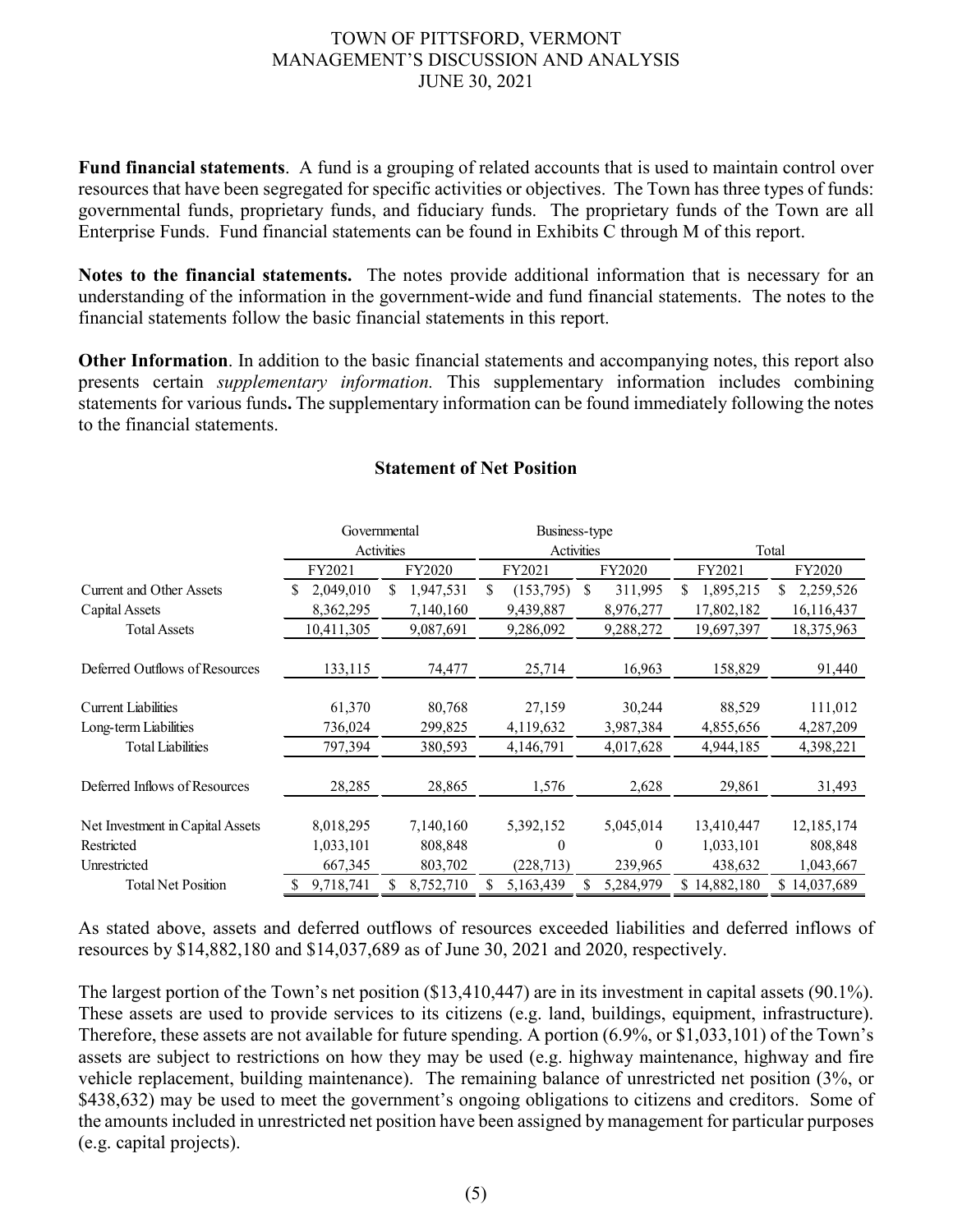## Statement of Activities (Change in Net Position)

|                                          | Governmental              |    |                  |            | Business-type      |   |                  |       |              |   |                |
|------------------------------------------|---------------------------|----|------------------|------------|--------------------|---|------------------|-------|--------------|---|----------------|
|                                          | Activities                |    |                  | Activities |                    |   |                  | Total |              |   |                |
|                                          | FY2021                    |    | FY2020           |            | FY2021             |   | FY2020           |       | FY2021       |   | FY2020         |
| Revenues                                 |                           |    |                  |            |                    |   |                  |       |              |   |                |
| Program Revenues                         |                           |    |                  |            |                    |   |                  |       |              |   |                |
| Charges for services                     | S<br>229,049              | \$ | 210,804          | S          | 611,112            | S | 609,762          | \$    | 840,161      | S | 820,566        |
| Operating grants and contributions       | 243,274                   |    | 161,866          |            | $\boldsymbol{0}$   |   | $\boldsymbol{0}$ |       | 243,274      |   | 161,866        |
| Capital grants and contributions         | 575,327                   |    | 209,008          |            | $\overline{0}$     |   | $\mathbf{0}$     |       | 575,327      |   | 209,008        |
| <b>General Revenues</b>                  |                           |    |                  |            |                    |   |                  |       |              |   |                |
| Property taxes                           | 2,328,342                 |    | 2,279,684        |            | 0                  |   | $\mathbf{0}$     |       | 2,328,342    |   | 2,279,684      |
| Interest & Penalties on Delinquent Taxes | 32,048                    |    | 42,646           |            | $\mathbf{0}$       |   | $\mathbf{0}$     |       | 32,048       |   | 42,646         |
| <b>General State Grants</b>              | 108,538                   |    | 98,986           |            | $\theta$           |   | $\mathbf{0}$     |       | 108,538      |   | 98,986         |
| Unrestricted investment earnings         | 8,077                     |    | 41,415           |            | 1,003              |   | 6,532            |       | 9,080        |   | 47,947         |
| Other revenues                           | 718                       |    | 511              |            | $\boldsymbol{0}$   |   | $\boldsymbol{0}$ |       | 718          |   | 511            |
| <b>Total Revenues</b>                    | 3,525,373                 |    | 3,044,920        |            | 612,115            |   | 616,294          |       | 4,137,488    |   | 3,661,214      |
| Expenses                                 |                           |    |                  |            |                    |   |                  |       |              |   |                |
| Governmental activities                  |                           |    |                  |            |                    |   |                  |       |              |   |                |
| General Government                       | 820,005                   |    | 702,839          |            | $\boldsymbol{0}$   |   | $\boldsymbol{0}$ |       | 820,005      |   | 702,839        |
| Public Safety                            | 497,912                   |    | 477,065          |            | $\mathbf{0}$       |   | $\mathbf{0}$     |       | 497,912      |   | 477,065        |
| Highways & Streets                       | 1,094,617                 |    | 1,140,167        |            | $\mathbf{0}$       |   | $\mathbf{0}$     |       | 1,094,617    |   | 1,140,167      |
| Culture and Recreation                   | 200,935                   |    | 271,444          |            | $\mathbf{0}$       |   | $\mathbf{0}$     |       | 200,935      |   | 271,444        |
| Sanitation                               | 84,254                    |    | 89,164           |            | $\boldsymbol{0}$   |   | $\boldsymbol{0}$ |       | 84,254       |   | 89,164         |
| Interest on Long-term Debt               | 47                        |    | 2,091            |            | $\boldsymbol{0}$   |   | $\boldsymbol{0}$ |       | 47           |   | 2,091          |
| Business-type activities                 |                           |    |                  |            |                    |   |                  |       |              |   |                |
| Water                                    | $\boldsymbol{0}$          |    | $\boldsymbol{0}$ |            | 445,050            |   | 413,631          |       | 445,050      |   | 413,631        |
| Sewer                                    | $\mathbf{0}$              |    | $\overline{0}$   |            | 313,605            |   | 329,036          |       | 313,605      |   | 329,036        |
| <b>Total Expenses</b>                    | 2,697,770                 |    | 2,682,770        |            | 758,655            |   | 742,667          |       | 3,456,425    |   | 3,425,437      |
| Increase (Decrease) in Net Position      |                           |    |                  |            |                    |   |                  |       |              |   |                |
| <b>Before Transfers</b>                  | 827,603                   |    | 362,150          |            | (146, 540)         |   | (126, 373)       |       | 681,063      |   | 235,777        |
| <b>Transfers</b>                         |                           |    | (25,000)         |            |                    |   | 25,000           |       | $\theta$     |   | $\mathbf{0}$   |
|                                          | (25,000)                  |    |                  |            | 25,000<br>$\theta$ |   |                  |       |              |   | $\overline{0}$ |
| Special Items                            | 163,428                   |    | $\boldsymbol{0}$ |            |                    |   | $\mathbf{0}$     |       | 163,428      |   |                |
| Change in Net Position                   | 966,031                   |    | 337,150          |            | (121, 540)         |   | (101, 373)       |       | 844,491      |   | 235,777        |
| Net Position - Beginning of Year         | 8,752,710                 |    | 8,415,560        |            | 5,284,979          |   | 5,386,352        |       | 14,037,689   |   | 13,801,912     |
| Net Position - End of Year               | 9,718,741<br><sup>S</sup> | S. | 8,752,710        | \$         | 5,163,439          | S | 5,284,979        |       | \$14,882,180 |   | \$14,037,689   |

**Governmental activities**. Governmental activities increased the Town's net position by \$966,031 in FY21. The primary reasons are due to increased revenues, underspending budgets and increasing reserves as well as a donation of cash and capital assets from the Pittsford First Response, Inc.

**Business-type activities.** Business-type activities decreased the Town's net position by \$121,540. Specifically, the Water Fund had a current year deficit of \$105,497, whereas the Sewer Fund had a current year deficit of \$16,043. The water deficit was due to spending \$53,500 from the Capital Fund on reservoir maintenance and tree removal as well as lots of line maintenance. The sewer deficit was due to rates being inadequate to support both operational costs and debt service obligations.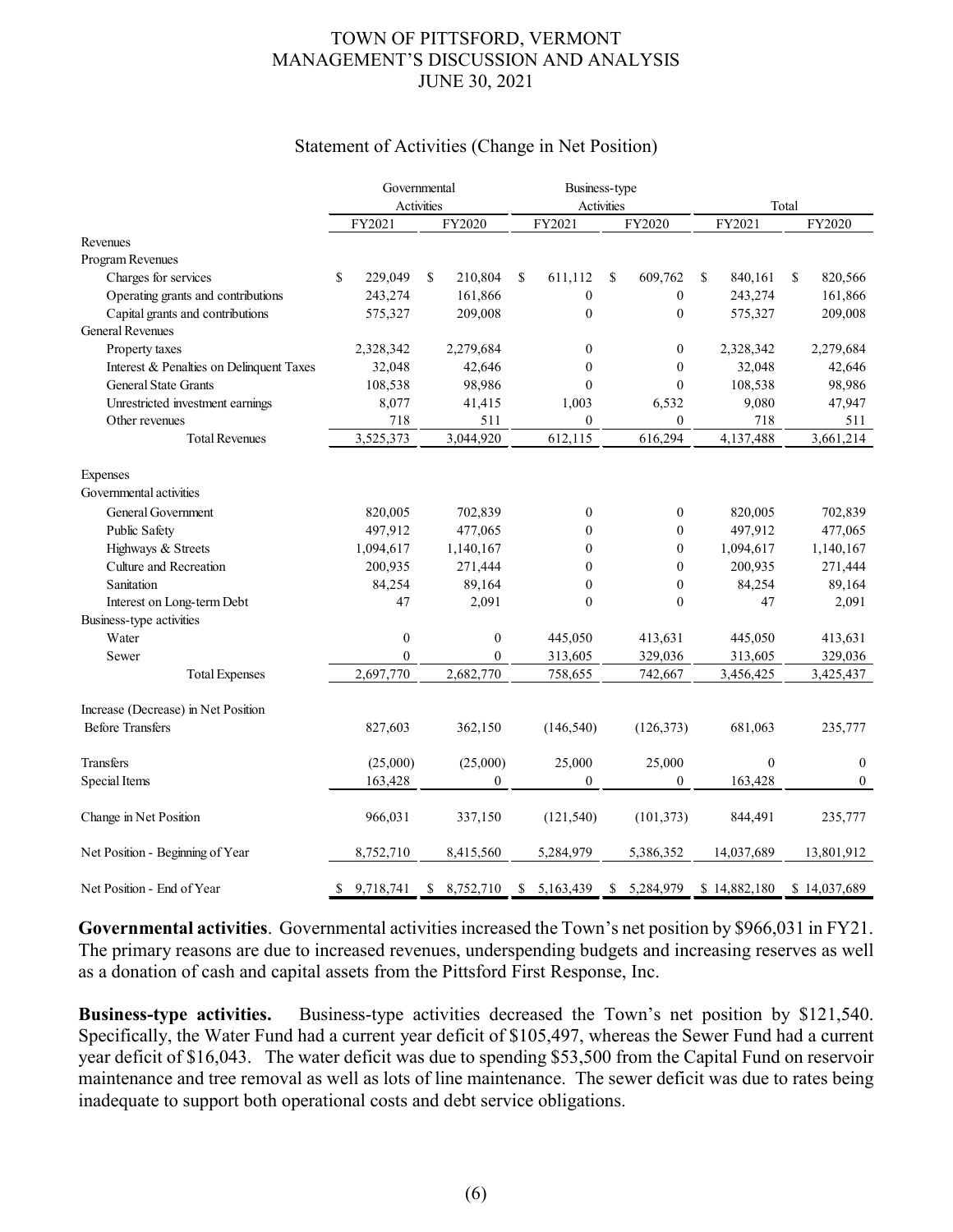The Pittsford Water Fund had a GAAP basis net position decrease of \$105,497 in FY21. This reduction was derived primarily of non-operating interest expenses of \$75,692 in addition to an operating loss of \$47,850. The Agency of Transportation is planning to upgrade U.S. Route 7, in segments, through the Town of Pittsford. The impact on the Pittsford Water System's infrastructure will be financially significant. Unrestricted net position (resources available to meet future obligations) was \$377,304 on June 30, 2021.

The Sewer Fund had a GAAP basis net position decrease of \$16,043. This deficit was primarily the result of non-operating interest expenses of \$45,095 overtaking operating income of \$21,094. User rates will increase, effective July 1, 2022, in order to put an end to deficit spending and to address the debt related to the Depot Hill pump station replacement project. Additionally, the Agency of Transportation is planning to upgrade U.S. Route 7 through the Town of Pittsford. The impact on the Pittsford Sewer System's infrastructure will be financially significant. Unrestricted net position (resources available to meet future obligations) were a negative balance of (\$606,017) on June 30, 2021.

# *Financial Analysis of Major Governmental Funds*

## **The General Fund**

The General Fund balance increased \$85,747 from \$164,167 at the end of fiscal year 2020 to \$249,914 at the end of fiscal year 2021. Town collected \$4,651 more than expected and it spent \$84,096 less than it planned.

On the revenue side, Fee and Permit revenues exceeded the budgeted figure by \$11,221 due primarily to a hot real estate market. Intergovernmental revenues were \$51,423 higher than anticipated due to excess receipts in State PILOT (\$10,649), Current Use Reimbursement (\$10,152) Covid-19 related grants (\$25,776) and Health and Safety Revenue (\$4,387).

On the other hand, Property Tax and related revenues came in \$9,329 lower than expected due to timing of collections. Recreation Department revenues fell short of expectations by \$37,265, due primarily to the impact of COVID-19. Finally, police revenues fell \$11,485 short of the budget target, presumably due to significant reduced economic activity (e.g. trucking) during the worst of the pandemic.

On the expense side, the Town spent \$8,748 less than expected on Administration, \$2,838 less than budgeted in Zoning, \$4,141 less than planned in the Planning Commission, \$7,351 less than anticipated in Solid Waste Management, \$3,489 less than expected in First Response, \$6,047 less than budgeted in the Fire Department and \$84,751 less than budgeted in the Recreation Department (because there was not much programming offered due to the COVID-19 pandemic).

Expenditures exceeded budgeted amounts in the areas of Elections (\$10,389), Board of Civil Authority (\$2,111), Municipal Plant and Equipment (\$10,598), Miscellaneous (\$4,743) and in the Lister's Office (\$3,032). Many of these overages, were funded with the Covid-19 grants noted above.

# **The Highway Fund**

The Highway Fund balance increased \$183,545 from a deficit of \$33,998 at the end of fiscal year 2020 to a fund balance of \$149,547 at the end of fiscal year 2021. The Town budgeted a \$67,695 surplus to erase a prior years' deficit The Town collected \$202,114 more than expected and it spent \$86,264 more than was expected.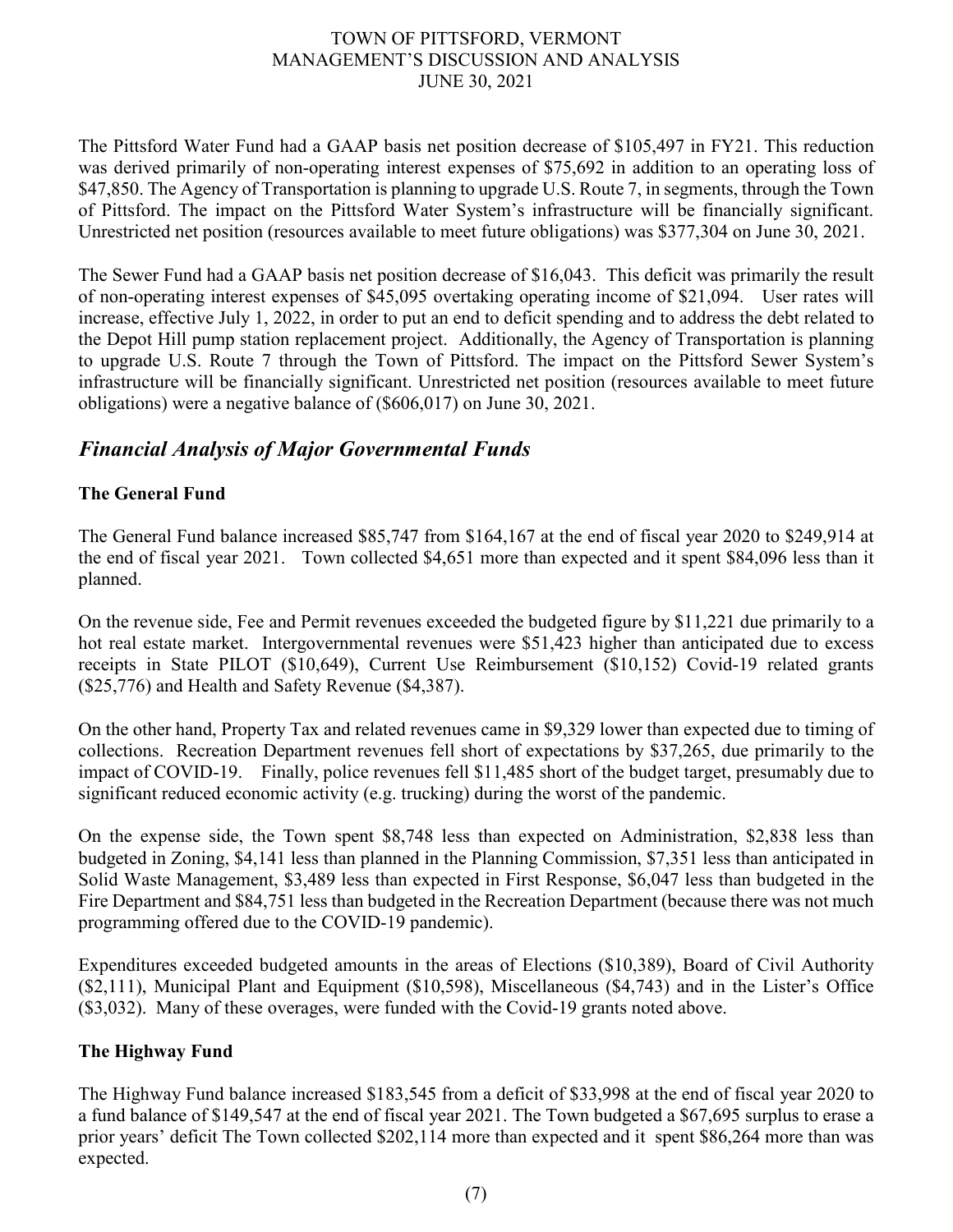On the revenue side of the ledger, the Highway Fund received larger than expected amounts by way of grant income (\$144,536), State Aid (\$39,201), FEMA funding (\$10,563), Reimbursement for Labor and Equipment used by Other Departments (\$7,103) and Miscellaneous receipts (\$2,426).

On the expense side, the Town spent less than expected on Equipment Rentals (\$3,977), Contracted Services (\$7,838), Guardrails (\$6,000), Sand (\$7,309), Salt (\$24,657), and Vehicle Supplies, Fuel and Maintenance (\$23,049). The majority of the savings was due to mild winter season.

On the other hand, the Highway Department spent more than budgeted in the areas of Labor (\$26,803), due to a budgetary miscalculation, Supplies (\$3,600), New Equipment Purchases (\$7,535), Liquid Magnesium (\$5,091) and Special Projects (\$123,538). The majority of the special projects was funded with unbudgeted grant revenues.1

## **Other Funds**

The Town has the following other reserve funds at June 30, 2021:

| Committed for Village Fund – Sidewalks                                         | $\mathbb{S}$ | 24,058      |
|--------------------------------------------------------------------------------|--------------|-------------|
| Assigned for Reappraisal Expenses                                              |              | 159,154     |
| <b>Restricted for Land Records Preservation</b>                                |              | 78,681      |
| Veterans Memorial Fund - Deficit                                               |              | (3,053)     |
| Restricted for William Dennison Fund – Fire                                    |              | 99,056      |
| Restricted for Well Drilling Fund                                              |              | 13,094      |
| Restricted and Committed for Bridge Replacement                                |              | 210,562     |
| Committed for Municipal Office Capital Improvements                            |              | 10,026      |
| Committed for Fire Department Capital                                          |              | 190,483     |
| Patrol Car Fund - Deficit                                                      |              | (9,670)     |
| <b>Committed for Recreation Capital Expenses</b>                               |              | 13,627      |
| <b>Committed for Cemetery Development</b>                                      |              | 51,317      |
| Restricted for Highway Capital Fund                                            |              | 489,224     |
| Committed for Pittsford First Response Capital                                 |              | 43,312      |
| Restricted for Belcher Miracle Fund – Recreation                               |              | 2,689       |
| <b>Total Other Funds</b>                                                       |              | \$1,372,560 |
| The Town also reports on six (6) Private Purpose Trust Funds in their custody. |              |             |
| <b>Restricted for Burditt Trust Fund</b>                                       |              | \$3,545,826 |
| Restricted for Bowen Walker Trust Fund                                         |              | 28,628      |
| <b>Restricted for Booth Trust Fund</b>                                         |              | 47,636      |
| <b>Restricted for Pittsford Trust Fund</b>                                     |              | 20,429      |

| Total Private Purpose Trust Funds | \$3,669,808 |
|-----------------------------------|-------------|

Restricted for Kelley Trust Fund 12,858 Restricted for Pinney Trust Fund 14,431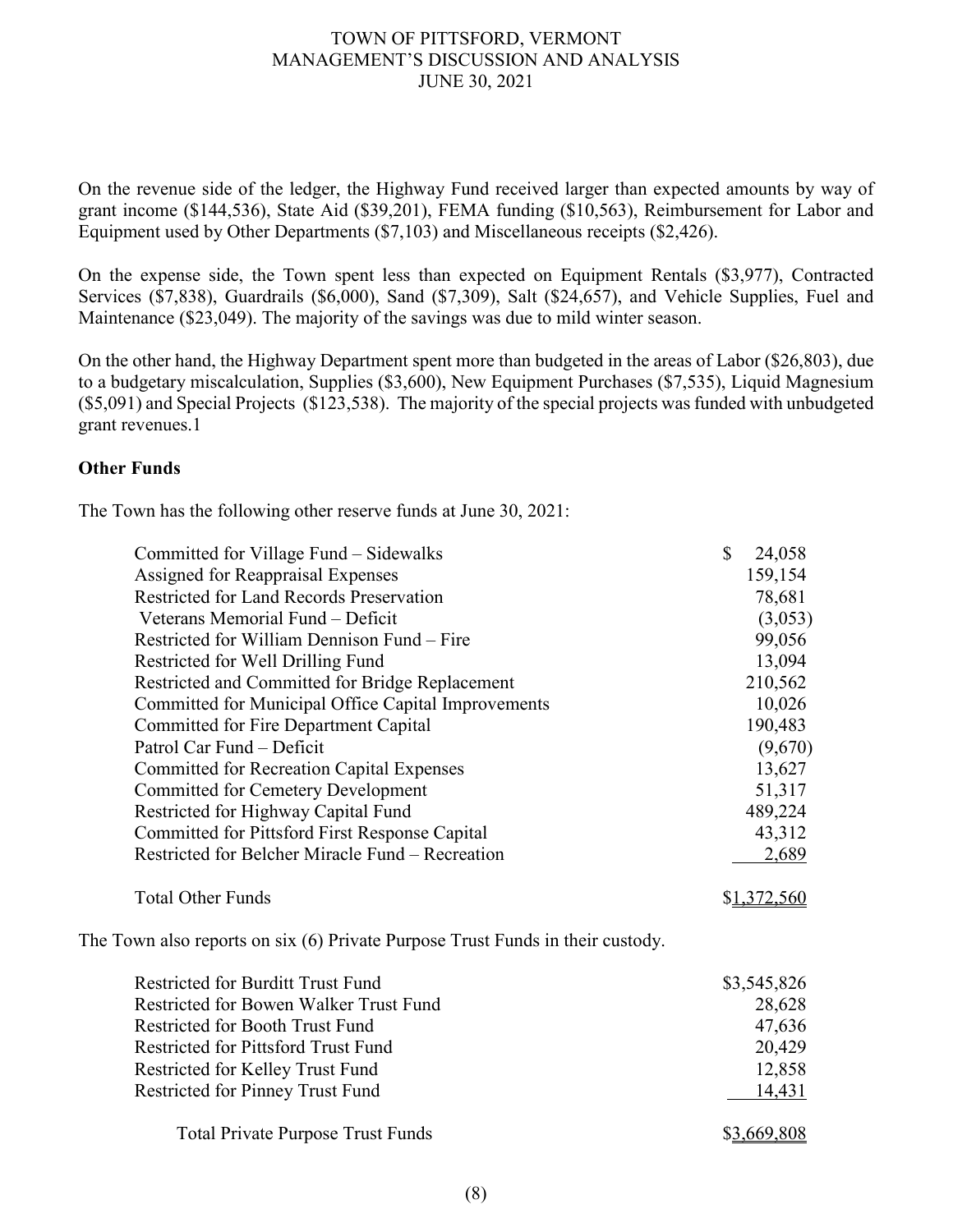## **Restricted Net Position and Restricted Fund Balances**

The restricted net position was \$1,033,101 on June 30, 2021. These funds are restricted for specific future expenses, such as highway maintenance and other purposes determined by trust agreements.

## **Capital Assets**

Governmental Capital Assets increased \$1,222,135 in FY21, net of depreciation. Major capital additions for the year were as follows:

- (a) Purchase of a Ladder Truck for the Fire Department (\$783,060)
- (b) Acquisition of Two (2) vehicles from the Pittsford First Response, Inc.
- (c) Completion of the Salt Shed (\$551,037)
- (d) Purchase the box culvert for the Fire Hill Bridge (\$114,642)
- (e) Paving of Hollister Quarry Road, West Creek Road and Whipple Hollow Road (\$326,738)
- (f) Acquisition of Pittsford First Response building (\$114,700)
- (g) Land purchased from Omya for Fire Dept substation (\$21,562)

Business-Type Capital Assets increased \$463,610 in FY21, net of depreciation. Major capital additions for the year were as follows:

- (a) Completion of Two (2) Depot Hill Pump Station Replacements(\$624,381)
- (b) Deposit on a Generator for the WWTP (\$20,000)
- (c) Completion of Randall Park Waterline Replacement (\$54,306)
- (d) Purchase of a new hand held Meter reader (\$9,000)

# *Long Term Debt*

All of the long term debt identified below is a general obligation of the Town of Pittsford. However, it has been the practice to fund repayment of the various obligations from their respective funds.

The Town obtained a Capital Lease for \$344,000 to assist in the purchase of the new Fire ladder truck. Payments begin in FY 22 for a period of ten years.

The Town's debt to the State of Vermont Environmental Revolving Loan Fund, for the issuance of loans to Pittsford homeowners to drill water wells, fell to \$42,528.

The combined Pittsford/Florence Water System and Sewer System had a bond balance (current plus noncurrent balance) of \$4,047,735 that was used for system improvements. The Water System had a bond balance of \$2,355,663 and the Sewer System had a bond balance totaling \$1,692,072.

# *Economic Factors and Next Year's Budgets and Rates*

• The national economy has been hit hard by the impact of the COVID-19 pandemic, with repercussions at the State and local levels of government. The outlook for 2022 is one of increased economic activity and a hopefully brief bout of moderate inflation as several federal relief laws have continued impact and as increasing vaccination rates and increasingly available therapeutics diminish the threat posed by the pandemic.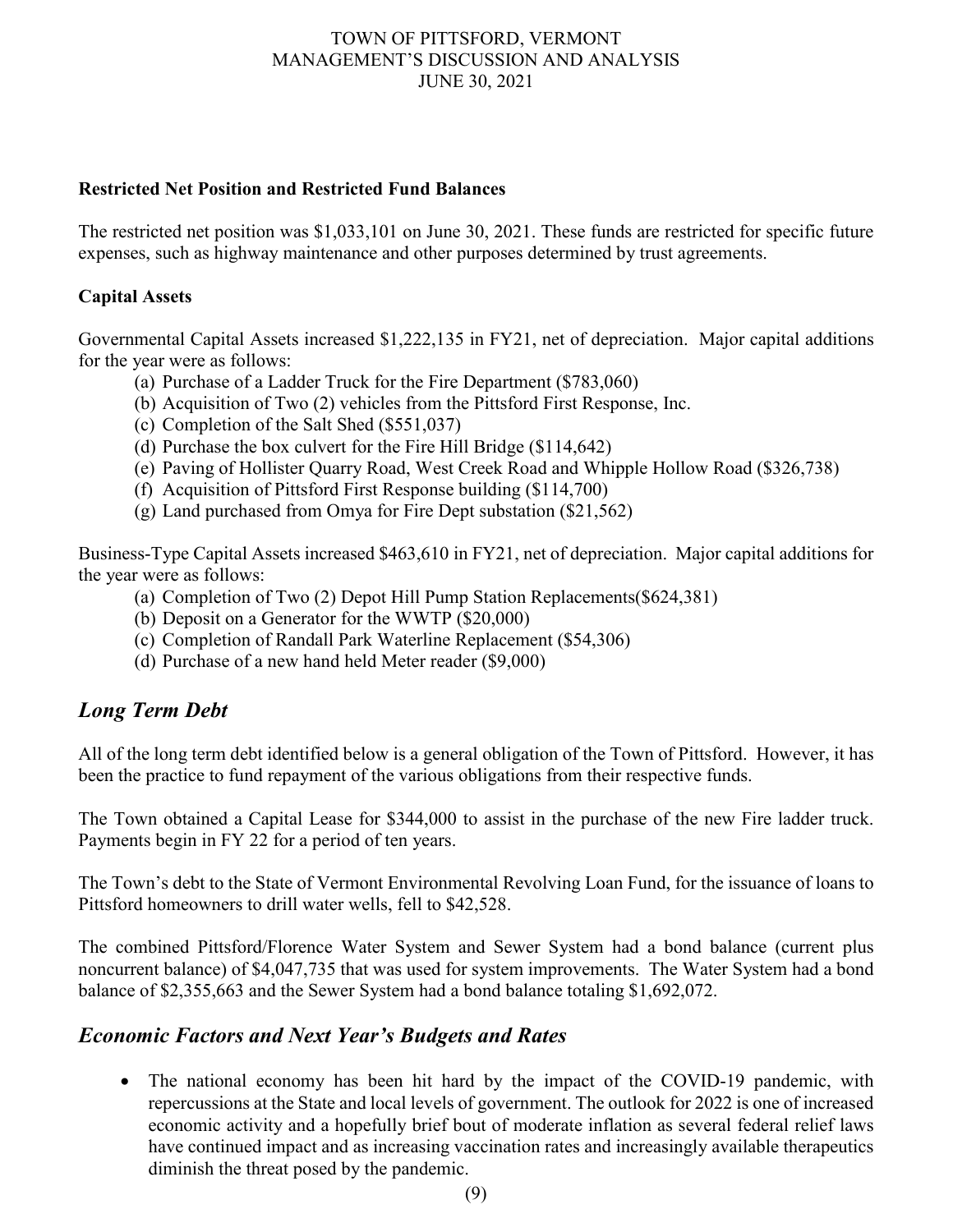The following factors were considered in the development of budgets for FY22:

- **. General Fund:** The voters approved a "Level Funded" 2022 General Fund budget of \$1,669,369, which represents a \$14,930 (0.9%) increase over the prior year. Of the 2022 General Fund budget, \$1,286,329 was to be raised by taxes—no increase in taxation from the prior year.
- **Highway Fund:** The Voters approved a "Level Funded" 2022 Highway Fund budget of \$1,154,770. The budget represents a \$70,985 increase from the prior year however, will not result in a tax increase. The FY22 budget features a \$15,000 increase in the Labor line item, a \$25,000 increase in the paving budget and a \$25,000 increase in the annual appropriation to the Bridge Replacement Reserve.

The following factors will influence budgets in future fiscal years:

The Agency of Transportation's plans to upgrade U.S. Route 7 in segments as it passes through Pittsford will have to be addressed in this decade. The Town will have to contribute approximately \$700,000 toward utility improvements when work is done on Segment 3 of Route 7, which runs north from Plains Road. The utility work that will be required in Segment 2 of Route 7 (the Village), now scheduled to occur no sooner than 2028, has been estimated to cost approximately \$4,000,000. The Town plans to explore with the State the possibility of converting Segment 2 to a Class 1 Municipal Highway in exchange for State funding of water and sewer infrastructure relocation and upgrading.

## **Requests for Information**

This financial report is designed to provide a general overview of the Town of Pittsford, Vermont's financial condition. Questions concerning any of the information provided in this report or requests for additional information should be addressed to the Town of Pittsford, P.O. Box 10, 426 Plains Road, Pittsford, Vermont 05763.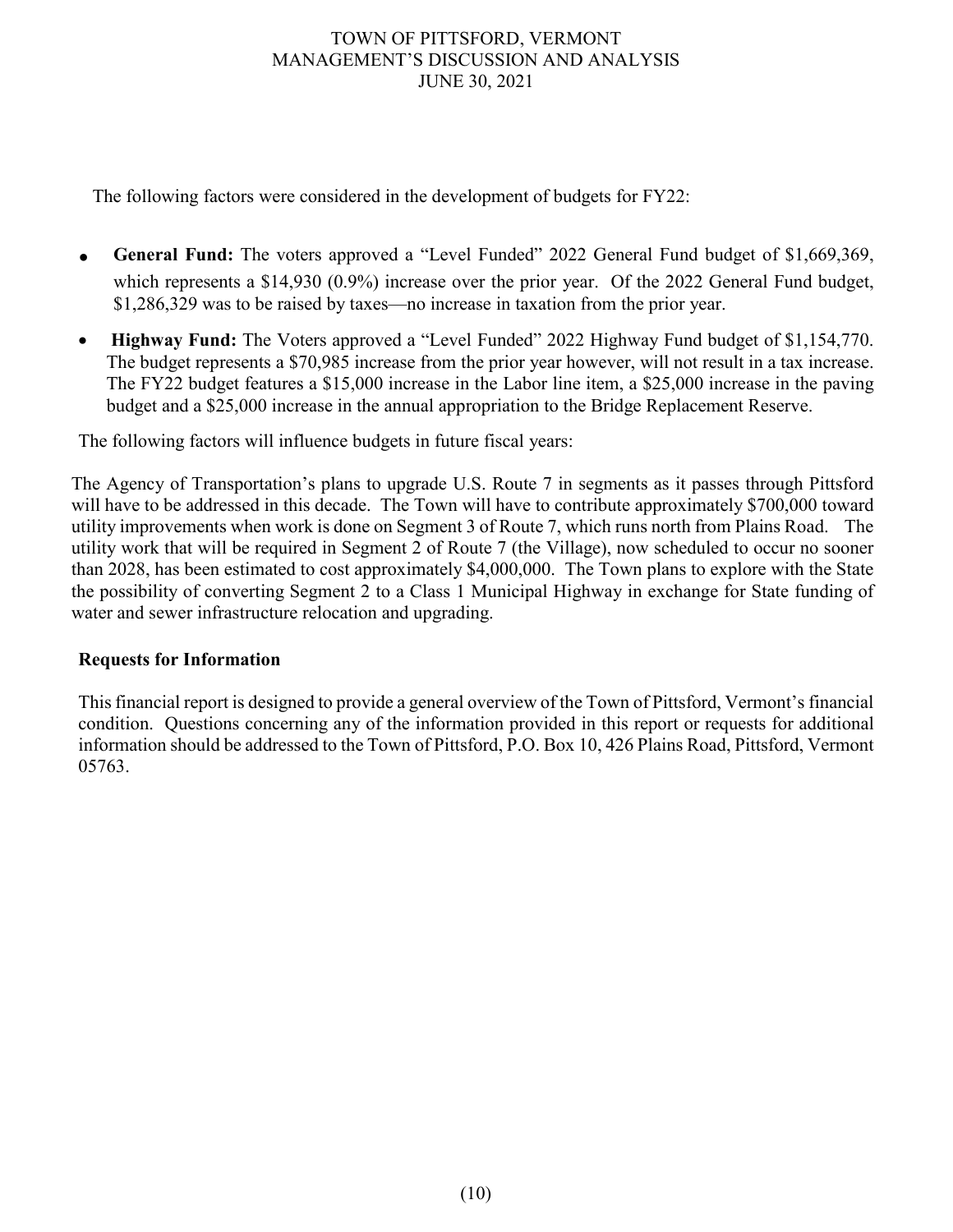#### TOWN OF PITTSFORD, VERMONT STATEMENT OF NET POSITION JUNE 30, 2021

|                                               | Governmental<br>Activities | Business-type<br>Activities | Total            |
|-----------------------------------------------|----------------------------|-----------------------------|------------------|
| <b>ASSETS</b>                                 |                            |                             |                  |
| Cash and Cash Equivalents                     | \$<br>1,102,054            | \$<br>$\boldsymbol{0}$      | \$<br>1,102,054  |
| Investments                                   | 95,784                     | $\theta$                    | 95,784           |
| Receivables (Net of Allowance for             |                            |                             |                  |
| Uncollectibles)                               | 314,187                    | 309,818                     | 624,005          |
| Loans Receivable (Net of Allowance for        |                            |                             |                  |
| Uncollectibles)                               | 19,650                     | 1,800                       | 21,450           |
| <b>Internal Balances</b>                      | 474,936                    | (474, 936)                  | $\mathbf{0}$     |
| Prepaid Expenses                              | 9,332                      | 2,709                       | 12,041           |
| Inventory                                     | 33,067                     | 6,814                       | 39,881           |
| Capital Assets:                               |                            |                             |                  |
| Land                                          | 189,461                    | 76,222                      | 265,683          |
| Construction in Progress                      | 147,351                    | 194,723                     | 342,074          |
| Other Capital Assets, (Net of                 |                            |                             |                  |
| Accumulated Depreciation)                     | 8,025,483                  | 9,168,942                   | 17,194,425       |
| <b>Total Assets</b>                           | 10,411,305                 | 9,286,092                   | 19,697,397       |
| DEFERRED OUTFLOWS OF RESOURCES                |                            |                             |                  |
| Deferred Outflows of Resources Related to the |                            |                             |                  |
| Town's Participation in VMERS                 | 133,115                    | 25,714                      | 158,829          |
|                                               |                            |                             |                  |
| <b>Total Deferred Outflows of Resources</b>   | 133,115                    | 25,714                      | 158,829          |
| <b>LIABILITIES</b>                            |                            |                             |                  |
| Accounts Payable                              | 41,115                     | 8,209                       | 49,324           |
| Accrued Payroll and Benefits Payable          | 11,855                     | 2,952                       | 14,807           |
| Due to Others                                 | 100                        | $\boldsymbol{0}$            | 100              |
| <b>Unearned Revenue</b>                       | 8,300                      | 72                          | 8,372            |
| Accrued Interest Payable                      | $\boldsymbol{0}$           | 15,926                      | 15,926           |
| Noncurrent Liabilities:                       |                            |                             |                  |
| Due within One Year                           | 44,046                     | 131,900                     | 175,946          |
| Due in More than One Year                     | 691,978                    | 3,987,732                   | 4,679,710        |
| <b>Total Liabilities</b>                      | 797,394                    | 4,146,791                   | 4,944,185        |
| DEFERRED INFLOWS OF RESOURCES                 |                            |                             |                  |
| Prepaid Property Taxes                        | 20,127                     | $\boldsymbol{0}$            | 20,127           |
| Deferred Inflows of Resources Related to the  |                            |                             |                  |
| Town's Participation in VMERS                 | 8,158                      | 1,576                       | 9,734            |
| Total Deferred Inflows of Resources           | 28,285                     | 1,576                       | 29,861           |
| <b>NET POSITION</b>                           |                            |                             |                  |
| Net Investment in Capital Assets              | 8,018,295                  | 5,392,152                   | 13,410,447       |
| Restricted For:                               |                            |                             |                  |
| Highways and Streets                          | 852,675                    | $\boldsymbol{0}$            | 852,675          |
| Public Safety                                 | 99,056                     | $\boldsymbol{0}$            | 99,056           |
| Records Preservation                          | 78,681                     | $\boldsymbol{0}$            | 78,681           |
| Other                                         | 2,689                      | $\mathbf{0}$                | 2,689            |
| Unrestricted                                  | 667,345                    | (228, 713)                  | 438,632          |
|                                               |                            |                             |                  |
| <b>Total Net Position</b>                     | \$<br>9,718,741            | \$<br>5,163,439             | \$<br>14,882,180 |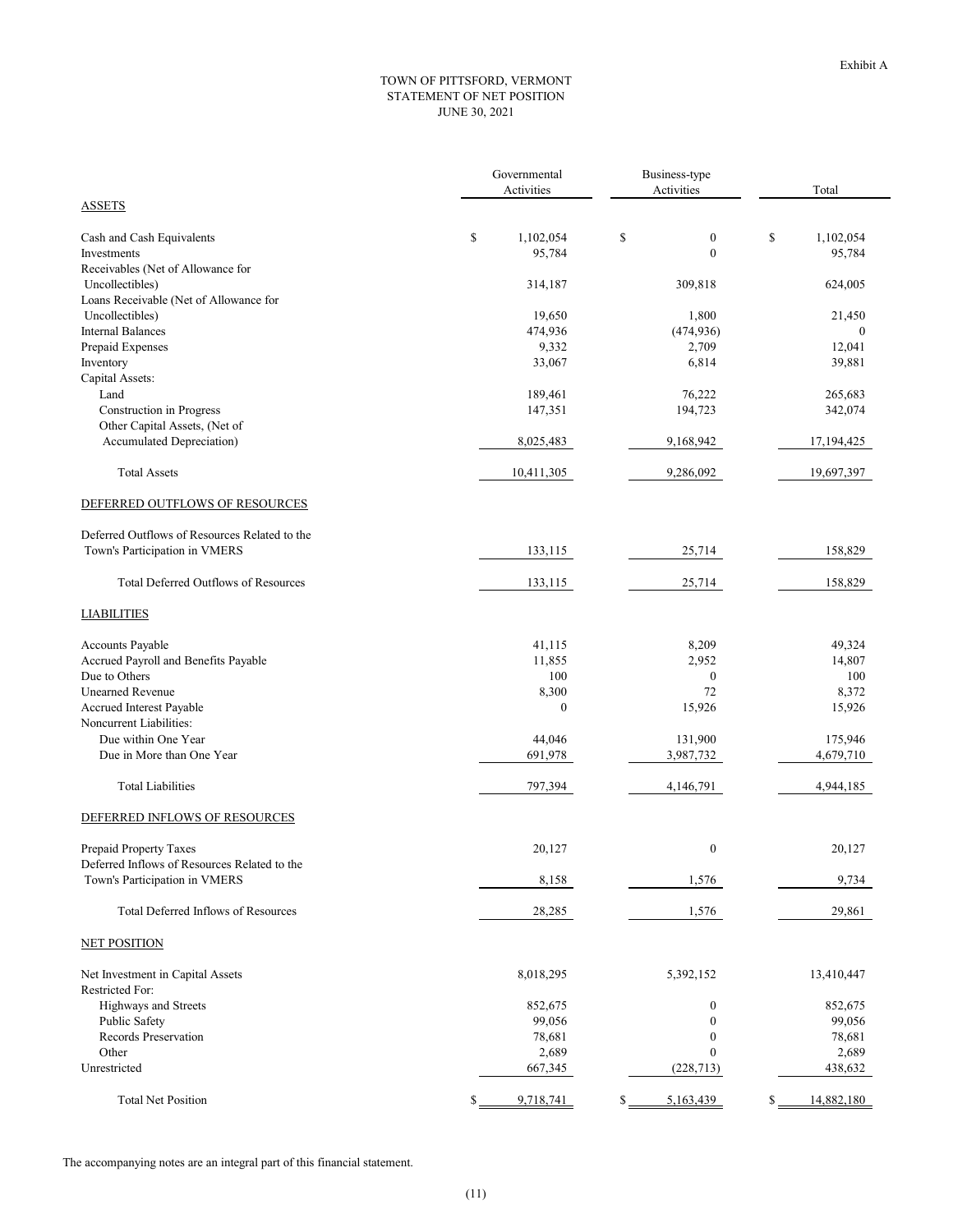#### TOWN OF PITTSFORD, VERMONT FOR THE YEAR ENDED JUNE 30, 2021 STATEMENT OF ACTIVITIES

|                                                |                        |                                              |    | Program Revenues        |    |                                          |               |                                        |    |                              | Net (Expense) Revenue and<br>Changes in Net Position |              |                          |
|------------------------------------------------|------------------------|----------------------------------------------|----|-------------------------|----|------------------------------------------|---------------|----------------------------------------|----|------------------------------|------------------------------------------------------|--------------|--------------------------|
|                                                |                        | Expenses                                     |    | Charges for<br>Services |    | Operating<br>Grants and<br>Contributions |               | Capital<br>Grants and<br>Contributions |    | Governmental<br>Activities   | Business-type<br>Activities                          |              | Total                    |
| Functions/Programs:                            |                        |                                              |    |                         |    |                                          |               |                                        |    |                              |                                                      |              |                          |
| Primary Government:                            |                        |                                              |    |                         |    |                                          |               |                                        |    |                              |                                                      |              |                          |
| Governmental Activities:<br>General Government |                        | 820,005 \$                                   |    | 91,045 \$               |    | 64,621 \$                                |               | $\mathbf{0}$                           |    |                              |                                                      |              |                          |
| Public Safety                                  | \$                     | 497,912                                      |    | 63,920                  |    | 1,859                                    |               | $\Omega$                               | -S | $(664,339)$ \$<br>(432, 133) | $\overline{0}$                                       | $\mathbb{S}$ | (664, 339)<br>(432, 133) |
| Highways and Streets                           |                        | 1,094,617                                    |    | 17,686                  |    | 176,794                                  |               | 575,327                                |    | (324, 810)                   | $\Omega$                                             |              | (324, 810)               |
| Culture and Recreation                         |                        | 200,935                                      |    | 11,482                  |    | $\Omega$                                 |               | $\theta$                               |    | (189, 453)                   | $\Omega$                                             |              | (189, 453)               |
| Sanitation                                     |                        | 84,254                                       |    | 44,916                  |    | $\mathbf{0}$                             |               | $\overline{0}$                         |    | (39, 338)                    | $\Omega$                                             |              | (39, 338)                |
| Interest on Long-term Debt                     |                        | 47                                           |    | $\mathbf{0}$            |    | $\mathbf{0}$                             |               | $\mathbf{0}$                           |    | (47)                         | $\mathbf{0}$                                         |              | (47)                     |
| <b>Total Governmental Activities</b>           |                        | 2,697,770                                    |    | 229,049                 |    | 243,274                                  |               | 575,327                                |    | (1,650,120)                  | $\overline{0}$                                       |              | (1,650,120)              |
| Business-type Activities:                      |                        |                                              |    |                         |    |                                          |               |                                        |    |                              |                                                      |              |                          |
| Water                                          |                        | 445,050                                      |    | 326,258                 |    | $\boldsymbol{0}$                         |               | $\boldsymbol{0}$                       |    | $\boldsymbol{0}$             | (118,792)                                            |              | (118, 792)               |
| Sewer                                          |                        | 313,605                                      |    | 284,854                 |    | $\overline{0}$                           |               | $\overline{0}$                         |    | $\mathbf{0}$                 | (28, 751)                                            |              | (28, 751)                |
| Total Business-type Activities                 |                        | 758,655                                      |    | 611,112                 |    | $\theta$                                 |               | $\overline{0}$                         |    | $\mathbf{0}$                 | (147, 543)                                           |              | (147, 543)               |
| <b>Total Primary Government</b>                |                        | 3,456,425                                    | -S | 840,161                 | -S | 243,274                                  | <sup>\$</sup> | 575,327                                |    | (1,650,120)                  | (147, 543)                                           |              | (1,797,663)              |
|                                                | General Revenues:      |                                              |    |                         |    |                                          |               |                                        |    |                              |                                                      |              |                          |
|                                                | <b>Property Taxes</b>  |                                              |    |                         |    |                                          |               |                                        |    | 2,328,342                    | $\bf{0}$                                             |              | 2,328,342                |
|                                                |                        | Penalties and Interest on Delinquent Taxes   |    |                         |    |                                          |               |                                        |    | 32,048                       | $\Omega$                                             |              | 32,048                   |
|                                                |                        | General State Grants                         |    |                         |    |                                          |               |                                        |    | 108,538                      | $\theta$                                             |              | 108,538                  |
|                                                |                        | Unrestricted Investment Earnings             |    |                         |    |                                          |               |                                        |    | 8,077                        | 1,003                                                |              | 9,080                    |
|                                                |                        | Other Revenues                               |    |                         |    |                                          |               |                                        |    | 718                          | $\Omega$                                             |              | 718                      |
|                                                | Transfers:             |                                              |    |                         |    |                                          |               |                                        |    | (25,000)                     | 25,000                                               |              | $\overline{0}$           |
|                                                |                        | Total General Revenues and Transfers         |    |                         |    |                                          |               |                                        |    | 2,452,723                    | 26,003                                               |              | 2,478,726                |
|                                                | Special Item:          |                                              |    |                         |    |                                          |               |                                        |    |                              |                                                      |              |                          |
|                                                |                        | Transfer from Pittsford First Response, Inc. |    |                         |    |                                          |               |                                        |    | 163,428                      | $\mathbf{0}$                                         |              | 163,428                  |
|                                                | Change in Net Position |                                              |    |                         |    |                                          |               |                                        |    | 966,031                      | (121, 540)                                           |              | 844,491                  |
|                                                |                        | Net Position - July 1, 2020                  |    |                         |    |                                          |               |                                        |    | 8,752,710                    | 5,284,979                                            |              | 14,037,689               |
|                                                |                        | Net Position - June 30, 2021                 |    |                         |    |                                          |               |                                        | S  | 9,718,741 \$                 | 5,163,439 \$                                         |              | 14,882,180               |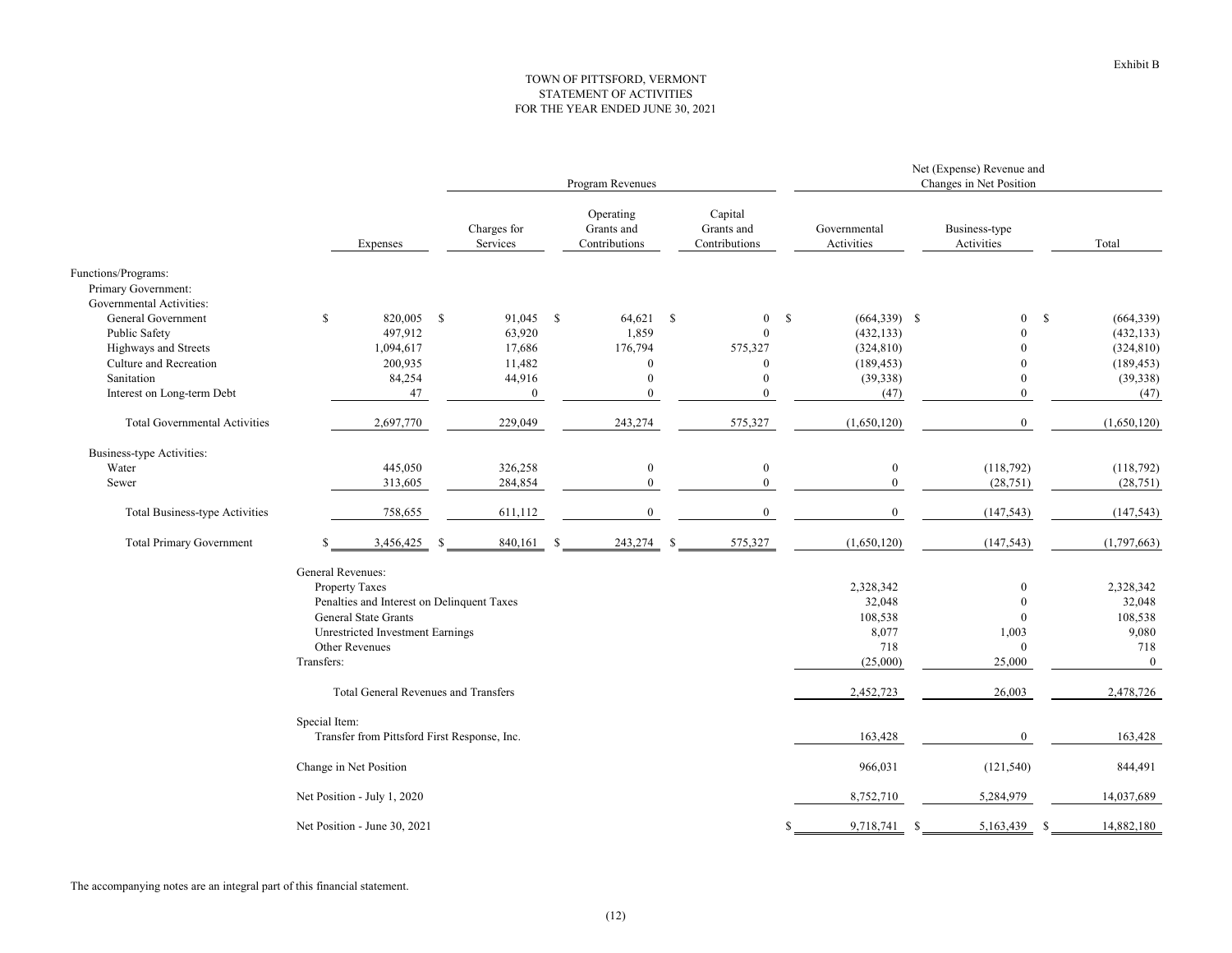#### TOWN OF PITTSFORD, VERMONT BALANCE SHEET JUNE 30, 2021 GOVERNMENTAL FUNDS

|                                            |                  |             |                  | Non-Major        | Total           |
|--------------------------------------------|------------------|-------------|------------------|------------------|-----------------|
|                                            | General          |             | Highway          | Governmental     | Governmental    |
|                                            | Fund             |             | Fund             | Funds            | Funds           |
| <b>ASSETS</b>                              |                  |             |                  |                  |                 |
|                                            |                  |             |                  |                  |                 |
| Cash and Cash Equivalents                  | \$<br>1,096,093  | $\mathbf S$ | $\mathbf{0}$     | \$<br>5,961      | \$<br>1,102,054 |
| Investments                                | $\mathbf{0}$     |             | $\theta$         | 95,784           | 95,784          |
| Receivables (Net of Allowance for          |                  |             |                  |                  |                 |
| Uncollectibles)                            | 199,635          |             | 114,552          | $\boldsymbol{0}$ | 314,187         |
| Loans Receivable (Net of Allowance for     |                  |             |                  |                  |                 |
| Uncollectibles)                            | $\boldsymbol{0}$ |             | $\boldsymbol{0}$ | 19,650           | 19,650          |
| Due from Other Funds                       | $\mathbf{0}$     |             | 13,892           | 1,284,901        | 1,298,793       |
| Prepaid Items                              | 9,332            |             | $\boldsymbol{0}$ | $\boldsymbol{0}$ | 9,332           |
| Inventory                                  | $\boldsymbol{0}$ |             | 33,067           | $\boldsymbol{0}$ | 33,067          |
| <b>Total Assets</b>                        | \$<br>1,305,060  | \$          | 161,511          | \$<br>1,406,296  | 2,872,867       |
| <b>LIABILITIES</b>                         |                  |             |                  |                  |                 |
| <b>Accounts Payable</b>                    | 33,727           |             | 6,025            | \$<br>1,363      | \$<br>41,115    |
| Accrued Payroll and Benefits Payable       | 9,358            |             | 2,497            | $\mathbf{0}$     | 11,855          |
| Due to Others                              | $\mathbf{0}$     |             | 100              | $\theta$         | 100             |
| Due to Other Funds                         | 811,134          |             | $\mathbf{0}$     | 12,723           | 823,857         |
| <b>Unearned Revenue</b>                    | 8,300            |             | $\boldsymbol{0}$ | $\boldsymbol{0}$ | 8,300           |
| <b>Total Liabilities</b>                   | 862,519          |             | 8,622            | 14,086           | 885,227         |
| DEFERRED INFLOWS OF RESOURCES              |                  |             |                  |                  |                 |
| Prepaid Property Taxes                     | 20,127           |             | $\boldsymbol{0}$ | $\boldsymbol{0}$ | 20,127          |
| Unavailable Property Taxes, Penalties      |                  |             |                  |                  |                 |
| and Interest                               | 172,500          |             | $\theta$         | $\mathbf{0}$     | 172,500         |
| Unavailable Grants                         | $\overline{0}$   |             | 3,342            | $\theta$         | 3,342           |
| Unavailable Loans Receivable               | $\boldsymbol{0}$ |             | $\boldsymbol{0}$ | 19,650           | 19,650          |
| <b>Total Deferred Inflows of Resources</b> | 192,627          |             | 3,342            | 19,650           | 215,619         |
| <b>FUND BALANCES</b>                       |                  |             |                  |                  |                 |
| Nonspendable                               | 9,332            |             | 33,067           | 1,250            | 43,649          |
| Restricted                                 | $\boldsymbol{0}$ |             | 116,480          | 892,056          | 1,008,536       |
| Committed                                  | $\overline{0}$   |             | $\mathbf{0}$     | 332,823          | 332,823         |
| Assigned                                   | 6,887            |             | $\mathbf{0}$     | 159,154          | 166,041         |
| Unassigned/(Deficit)                       | 233,695          |             | $\bf{0}$         | (12, 723)        | 220,972         |
| <b>Total Fund Balances</b>                 | 249,914          |             | 149,547          | 1,372,560        | 1,772,021       |
| Total Liabilities, Deferred Inflows        |                  |             |                  |                  |                 |
| of Resources and Fund Balances             | \$<br>1,305,060  | \$          | 161,511          | \$<br>1,406,296  |                 |
|                                            |                  |             |                  |                  |                 |

Amounts Reported for Governmental Activities in the Statement of Net Position are Different Because:

| Capital Assets Used in Governmental Activities are not Financial Resources and, Therefore, are not Reported in the Funds.                                                                | 8,362,295  |
|------------------------------------------------------------------------------------------------------------------------------------------------------------------------------------------|------------|
| Other Assets are not Available to Pay for Current-Period Expenditures and, Therefore, are Deferred in the Funds.                                                                         | 195,492    |
| Long-term and Accrued Liabilities, Including Bonds Payable and the Net Pension Liability, are not Due or Payable in the<br>Current Period and, Therefore, are not Reported in the Funds. | (736, 024) |
| Deferred Outflows and Inflows of Resources related to the Town's Participation in VMERS are applicable to Future<br>Periods and, Therefore, are not Reported in the Funds.               | 124,957    |
| Net Position of Governmental Activities                                                                                                                                                  | 9,718,741  |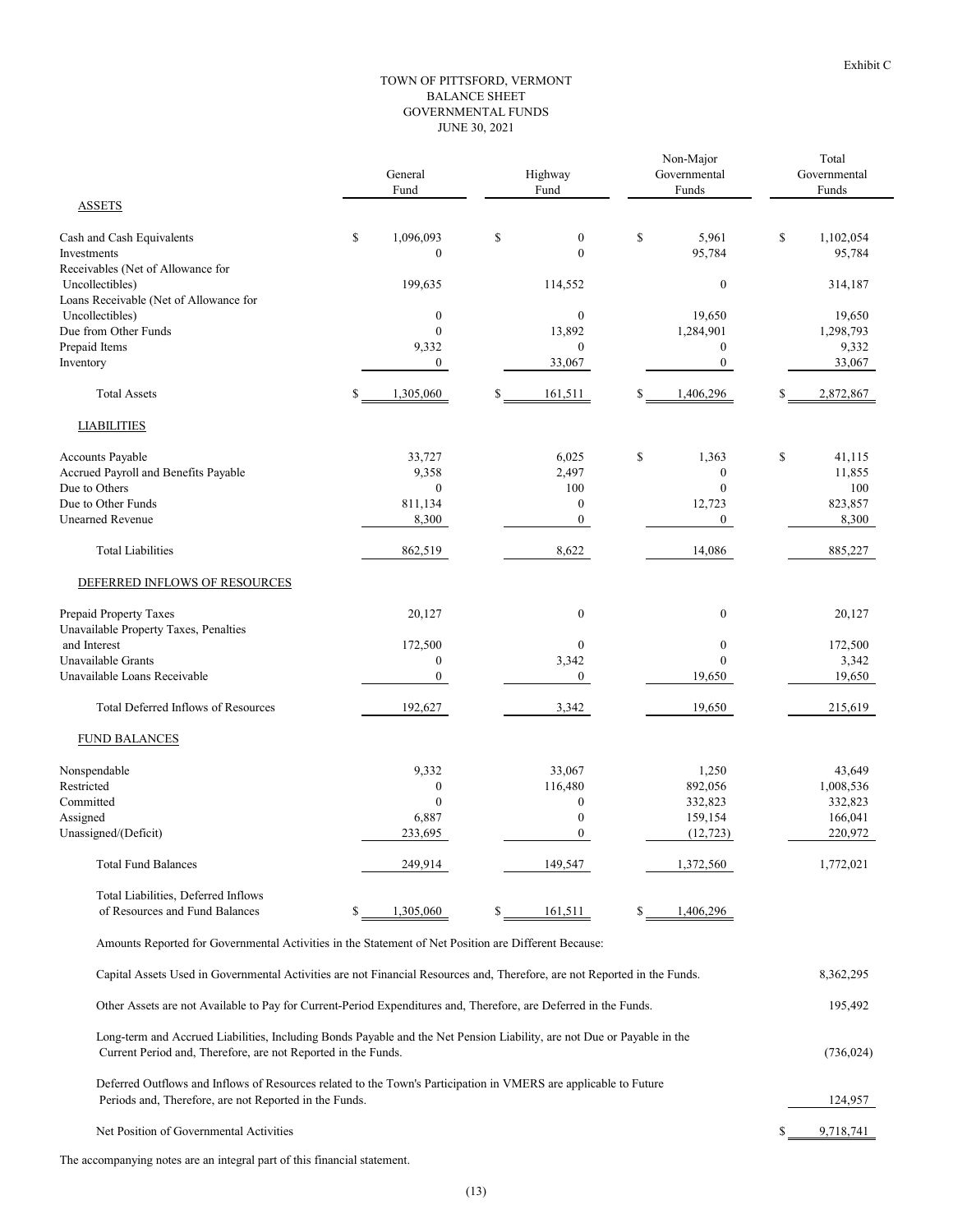#### FOR THE YEAR ENDED JUNE 30, 2021 TOWN OF PITTSFORD, VERMONT STATEMENT OF REVENUES, EXPENDITURES AND CHANGES IN FUND BALANCES GOVERNMENTAL FUNDS

|                                              | General<br>Fund  | Highway<br>Fund  | Non-Major<br>Governmental<br>Funds | Total<br>Governmental<br>Funds |
|----------------------------------------------|------------------|------------------|------------------------------------|--------------------------------|
| Revenues:                                    |                  |                  |                                    |                                |
| <b>Property Taxes</b>                        | \$<br>1,279,234  | \$<br>1,015,296  | \$<br>16,012                       | \$<br>2,310,542                |
| Penalties and Interest on Delinquent Taxes   | 32,048           | $\mathbf{0}$     | $\mathbf{0}$                       | 32,048                         |
| Intergovernmental                            | 139,196          | 320,300          | 451,930                            | 911,426                        |
| Charges for Services                         | 120,309          | 14,021           | $\theta$                           | 134,330                        |
| Permits, Licenses and Fees                   | 56,538           | 830              | 12,344                             | 69,712                         |
| Fines and Forfeits                           | 22,172           | $\mathbf{0}$     | $\theta$                           | 22,172                         |
| Loan Repayments                              | $\boldsymbol{0}$ | $\mathbf{0}$     | 12,500                             | 12,500                         |
| Investment Income                            | 4,443            | 312              | 3,322                              | 8,077                          |
| Donations                                    | 540              | $\mathbf{0}$     | 30,850                             | 31,390                         |
| Other                                        | 1,582            | 2,835            | 1,030                              | 5,447                          |
| <b>Total Revenues</b>                        | 1,656,062        | 1,353,594        | 527,988                            | 3,537,644                      |
| Expenditures:                                |                  |                  |                                    |                                |
| General Government                           | 747,737          | $\boldsymbol{0}$ | 36,894                             | 784,631                        |
| Public Safety                                | 346,979          | $\theta$         | $\mathbf{0}$                       | 346,979                        |
| Highways and Streets                         | $\mathbf{0}$     | 597,029          | 3,719                              | 600,748                        |
| Culture and Recreation                       | 197,808          | $\boldsymbol{0}$ | $\boldsymbol{0}$                   | 197,808                        |
| Sanitation                                   | 83,459           | $\mathbf{0}$     | $\mathbf{0}$                       | 83,459                         |
| Capital Outlay:                              |                  |                  |                                    |                                |
| <b>General Government</b>                    | 12,755           | $\mathbf{0}$     | 10,000                             | 22,755                         |
| Public Safety                                | 38,875           | $\theta$         | 760,999                            | 799,874                        |
| Highways and Streets                         | $\mathbf{0}$     | 448,020          | 524,861                            | 972,881                        |
| Culture and Recreation                       | 730              | $\mathbf{0}$     | 9,939                              | 10,669                         |
| Debt Service:                                |                  |                  |                                    |                                |
| Principal                                    | $\mathbf{0}$     | $\mathbf{0}$     | 14,176                             | 14,176                         |
| Interest                                     | $\boldsymbol{0}$ | $\overline{0}$   | 47                                 | 47                             |
|                                              |                  |                  |                                    |                                |
| <b>Total Expenditures</b>                    | 1,428,343        | 1,045,049        | 1,360,635                          | 3,834,027                      |
| Excess/(Deficiency) of Revenues              |                  |                  |                                    |                                |
| Over Expenditures                            | 227,719          | 308,545          | (832, 647)                         | (296, 383)                     |
| Other Financing Sources/(Uses):              |                  |                  |                                    |                                |
| Proceeds from Sale of Equipment              | $\boldsymbol{0}$ | $\boldsymbol{0}$ | 75,000                             | 75,000                         |
| Issuance of Long-Term Debt                   | $\mathbf{0}$     | $\boldsymbol{0}$ | 344,000                            | 344,000                        |
| Transfers In                                 | 28               | $\theta$         | 352,000                            | 352,028                        |
| <b>Transfers Out</b>                         | (142,000)        | (125,000)        | (110,028)                          | (377, 028)                     |
| <b>Total Other Financing</b>                 |                  |                  |                                    |                                |
| Sources/(Uses)                               | (141, 972)       | (125,000)        | 660,972                            | 394,000                        |
| Special Item:                                |                  |                  |                                    |                                |
| Transfer from Pittsford First Response, Inc. | $\mathbf{0}$     | $\mathbf{0}$     | 32,728                             | 32,728                         |
| Net Change in Fund Balances                  | 85,747           | 183,545          | (138, 947)                         | 130,345                        |
| Fund Balances/(Deficit) - July 1, 2020       | 164,167          | (33,998)         | 1,511,507                          | 1,641,676                      |
| Fund Balances - June 30, 2021                | 249,914<br>\$    | 149,547<br>\$    | 1,372,560<br>\$                    | 1,772,021<br>\$                |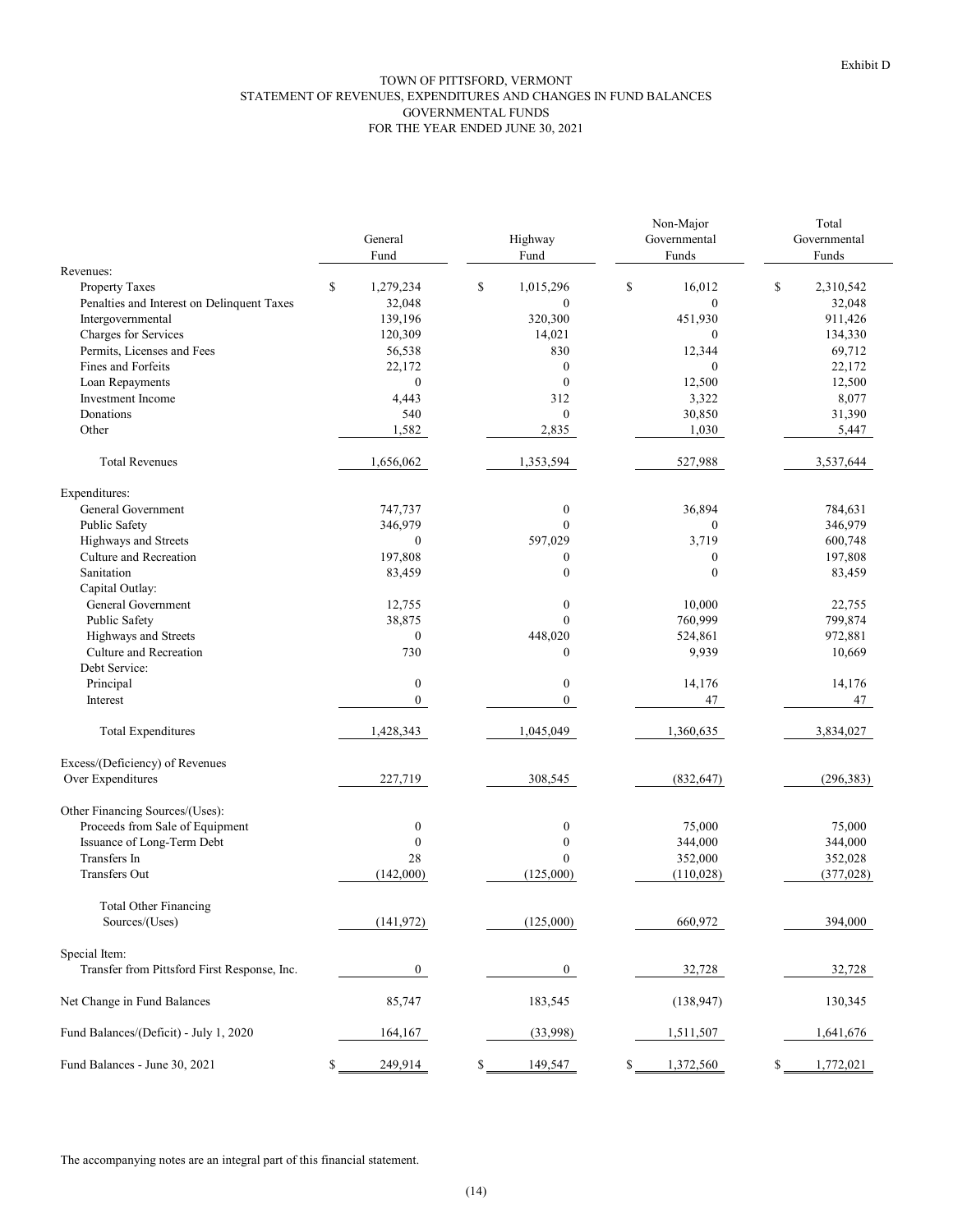### FOR THE YEAR ENDED JUNE 30, 2021 TOWN OF PITTSFORD, VERMONT RECONCILIATION OF THE STATEMENT OF REVENUES, EXPENDITURES AND CHANGES IN FUND BALANCES OF GOVERNMENTAL FUNDS TO THE STATEMENT OF ACTIVITIES

| Amounts reported for governmental activities in the statement of activities (Exhibit B) are<br>different because:                                                                                                                                                                                                                                                                                                                                 |               |
|---------------------------------------------------------------------------------------------------------------------------------------------------------------------------------------------------------------------------------------------------------------------------------------------------------------------------------------------------------------------------------------------------------------------------------------------------|---------------|
| Net change in fund balances - total governmental funds (Exhibit D)                                                                                                                                                                                                                                                                                                                                                                                | \$<br>130,345 |
| Governmental funds report capital outlays as expenditures. However, in the statement<br>of activities, the cost of those assets $(\$1,806,179)$ is allocated over their estimated useful<br>lives and reported as depreciation expense (\$608,360). This is the amount by which<br>capital outlays exceeded depreciation in the current period.                                                                                                   | 1,197,819     |
|                                                                                                                                                                                                                                                                                                                                                                                                                                                   |               |
| The net effect of various transactions involving capital assets (i.e., sales and losses on<br>disposal of assets, capital donations) is to reduce net position                                                                                                                                                                                                                                                                                    | (106, 384)    |
| The Town combined the Pittsford First Response, Inc. operations with the General Fund<br>As a result, the Pittsford First Response, Inc transferred it's capital assets to the Town<br>This amount is the net effect on the net position                                                                                                                                                                                                          | 130,700       |
| The issuance of long-term debt (\$344,000) (e.g., bonds, leases) provides current financial<br>resources to governmental funds, while the repayment of the principal of long-term<br>debt (\$14,176) consumes the current financial resources of governmental funds. Neither<br>transaction, however, has any effect on net position. This amount is the net effect of<br>these differences in the treatment of long-term debt and related items. | (329, 824)    |
| The issuance of loans receivable (\$-0-) consumes current financial resources of governmental<br>funds, while the repayment of the principal of loans receivable (\$12,500) provides current<br>financial resources to governmental funds. Neither transaction, however, has any effect<br>on net position. This amount is the net effect of these differences in the treatment of<br>loans receivable.                                           | (12,500)      |
| Governmental funds report employer pension contributions as expenditures (\$27,135).<br>However, in the statement of activities, the cost of pension benefits earned net of employee<br>contributions (\$77,049) is reported as pension expense. This amount is the net effect of<br>the differences in the treatment of pension expense.                                                                                                         | (49, 914)     |
| Revenues in the statement of activities that do not provide current financial resources<br>are not reported as revenues in the funds.                                                                                                                                                                                                                                                                                                             | 229           |
| Some expenses reported in the statement of activities do not require the use of<br>current financial resources and, therefore, are not reported as expenditures in<br>governmental funds.                                                                                                                                                                                                                                                         | 5,560         |
| Change in net position of governmental activities (Exhibit B)                                                                                                                                                                                                                                                                                                                                                                                     | \$<br>966,031 |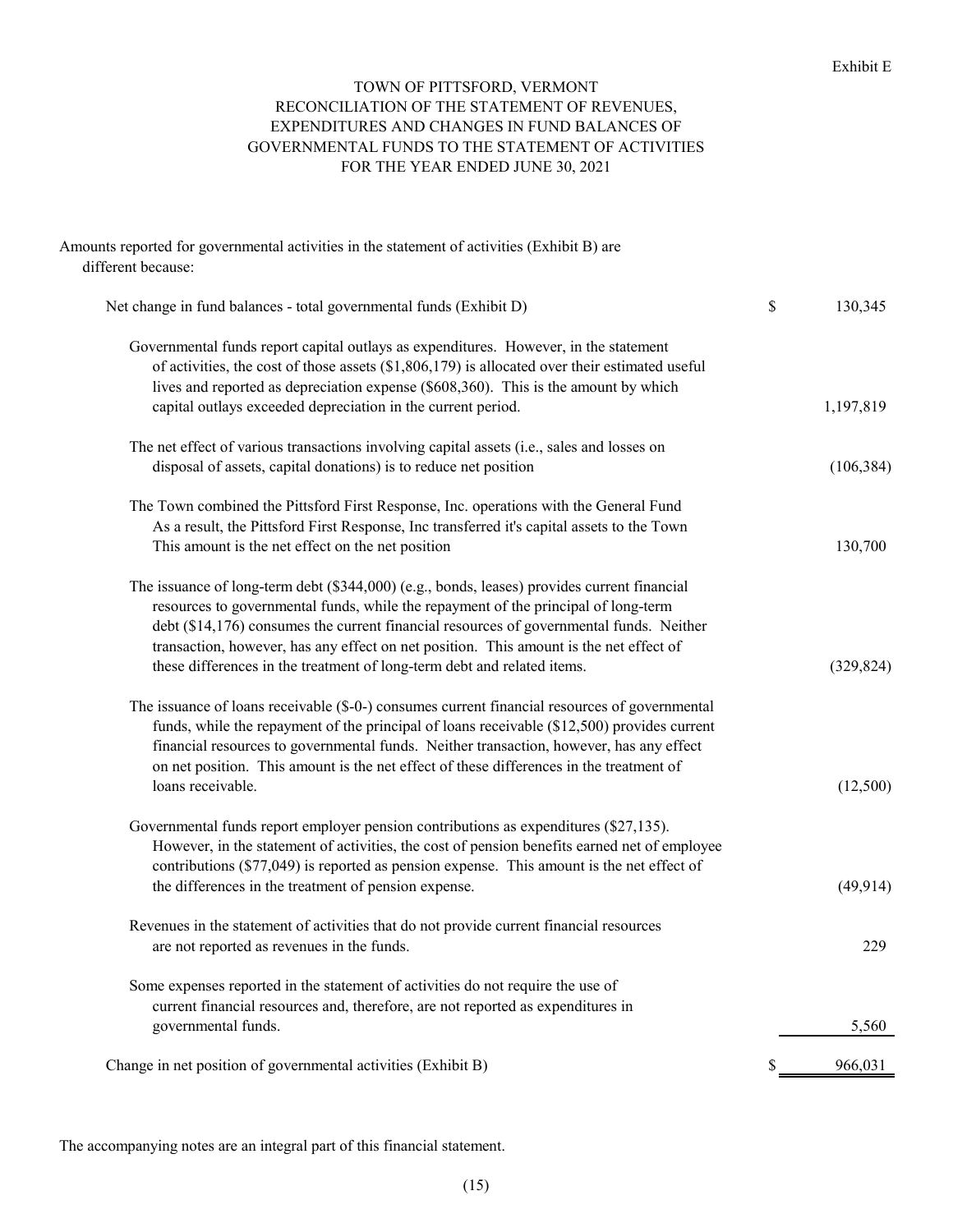|                                  |                          |                 | Variance<br>Favorable/ |  |  |
|----------------------------------|--------------------------|-----------------|------------------------|--|--|
|                                  |                          |                 | (Unfavorable)          |  |  |
| Revenues:                        | <b>Budget</b>            | Actual          |                        |  |  |
| Property Taxes:                  |                          |                 |                        |  |  |
| Taxes                            | $\mathbb S$<br>1,286,329 | \$<br>1,279,234 | \$<br>(7,095)          |  |  |
| Interest on Delinquent Taxes     | 20,000                   | 14,147          | (5,853)                |  |  |
| Penalty on Delinquent Taxes      | 15,000                   | 17,901          | 2,901                  |  |  |
| Tax Sale Properties/Land         | $\boldsymbol{0}$         | 700             | 700                    |  |  |
| Delinquent Other Revenue         | $\boldsymbol{0}$         | $18\,$          | 18                     |  |  |
|                                  |                          |                 |                        |  |  |
| <b>Total Property Taxes</b>      | 1,321,329                | 1,312,000       | (9,329)                |  |  |
| Fees and Permits:                |                          |                 |                        |  |  |
| First Class Liquor Licenses      | 460                      | 460             | $\mathbf{0}$           |  |  |
| Second Class Liquor Licenses     | 350                      | 280             | (70)                   |  |  |
| Junk Yard Licenses               | 25                       | $\mathbf{0}$    | (25)                   |  |  |
| Marriage Licenses                | 1,200                    | 840             | (360)                  |  |  |
| <b>Burial Permits</b>            | 50                       | 10              | (40)                   |  |  |
| Certified Copy Fees              | 1,000                    | 630             | (370)                  |  |  |
| Recording Fees                   | 20,000                   | 31,444          | 11,444                 |  |  |
| Photocopy Fees                   | 2,700                    | 2,430           | (270)                  |  |  |
| DMV Fees                         | 200                      | 171             | (29)                   |  |  |
| <b>Posting Permits</b>           | 100                      | 95              | (5)                    |  |  |
| Site Plan Review/Zoning Fees     | 3,800                    | 4,980           | 1,180                  |  |  |
| <b>Fireworks Permit Fees</b>     | 150                      | 225             | 75                     |  |  |
| Fire Wardens Permit Fees         | 200                      | 5               | (195)                  |  |  |
| Miscellaneous Fees               | 200                      | 86              | (114)                  |  |  |
| <b>Total Fees and Permits</b>    | 30,435                   | 41,656          | 11,221                 |  |  |
| Intergovernmental Revenues:      |                          |                 |                        |  |  |
| State PILOT                      | 47,000                   | 57,649          | 10,649                 |  |  |
| Current Use Reimbursement        | 40,000                   | 50,152          | 10,152                 |  |  |
| School Billing Fee - Act 68      | 9,800                    | 10,222          | 422                    |  |  |
| Vermont Railroad Tax             | 700                      | 737             | 37                     |  |  |
| Health and Safety Revenue        | $\boldsymbol{0}$         | 4,387           | 4,387                  |  |  |
| Grants - Covid 19                | $\boldsymbol{0}$         | 25,776          | 25,776                 |  |  |
| Total Intergovernmental Revenues | 97,500                   | 148,923         | 51,423                 |  |  |
| Research Revenues:               | 250                      | 635             | 385                    |  |  |
| Solid Waste:                     |                          |                 |                        |  |  |
| <b>Annual User Permits</b>       | 11,000                   | 11,690          | 690                    |  |  |
| Garbage Bag Charges              | 32,000                   | 33,226          | 1,226                  |  |  |
| <b>Total Solid Waste</b>         | 43,000                   | 44,916          | 1,916                  |  |  |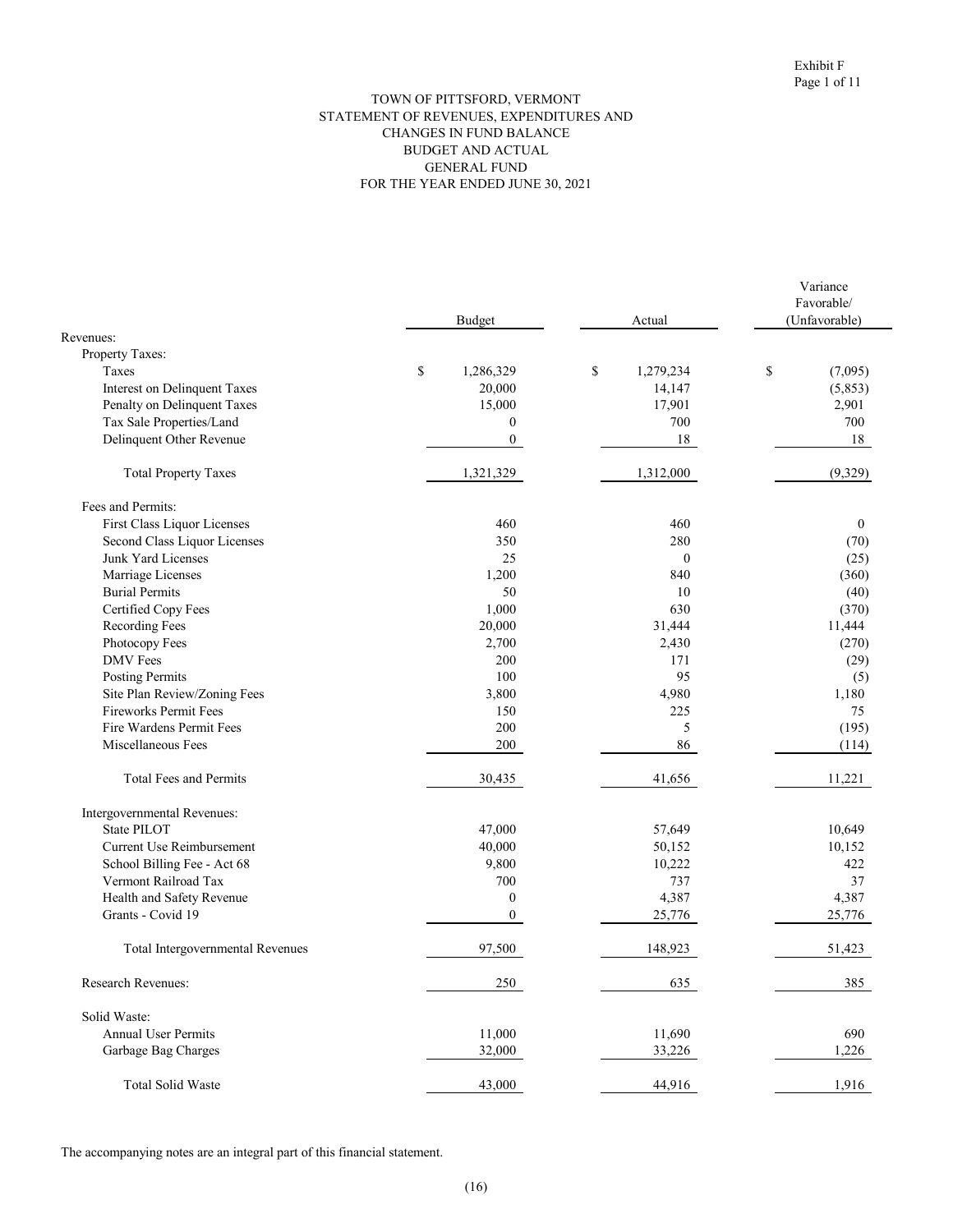### STATEMENT OF REVENUES, EXPENDITURES AND CHANGES IN FUND BALANCE TOWN OF PITTSFORD, VERMONT BUDGET AND ACTUAL GENERAL FUND FOR THE YEAR ENDED JUNE 30, 2021

|                                     |                        | <b>Budget</b><br>Actual |                  |
|-------------------------------------|------------------------|-------------------------|------------------|
| Miscellaneous Receipts:             |                        |                         | (Unfavorable)    |
| Donations                           | \$<br>$\boldsymbol{0}$ | \$<br>540               | \$<br>540        |
| Maclure Library Phone Reimbursement | 1,000                  | 1,111                   | 111              |
| Investment Interest                 | 7,200                  | 4,443                   | (2,757)          |
| Water Administration Fee            | 14,000                 | 14,000                  | 0                |
| Sewer Administration Fee            | 7,000                  | 7,000                   | $\boldsymbol{0}$ |
| Green Mountain Passport             | 50                     | 52                      | 2                |
| <b>Total Miscellaneous Receipts</b> | 29,250                 | 27,146                  | (2,104)          |
| Recreation:                         |                        |                         |                  |
| <b>Annual Family Permits</b>        | 2,000                  | 990                     | (1,010)          |
| Daily Gate Passes                   | 4,000                  | 214                     | (3,786)          |
| <b>Tennis Court Permits</b>         | 400                    | 335                     | (65)             |
| Group Picnic Charges                | 2,500                  | 700                     | (1,800)          |
| Trail Run Revenue                   | 5,000                  | $\boldsymbol{0}$        | (5,000)          |
| Belcher-Mericle Interest            | 25                     | 28                      | 3                |
| Disc Golf Donations                 | 350                    | 642                     | 292              |
| Donations                           | 1,000                  | 1,785                   | 785              |
| Youth League Registration           | 2,500                  | 2,790                   | 290              |
| Girls Softball Registration         | 500                    | 490                     | (10)             |
| Youth League Donations              | 2,000                  | 1,255                   | (745)            |
| Day Camp Registrations              | 13,000                 | 1,950                   | (11,050)         |
| <b>Summer Programs</b>              | 3,000                  | 331                     | (2,669)          |
| 5K Race                             | 500                    | 0                       | (500)            |
| Fall Programs                       | 6,000                  | $\boldsymbol{0}$        | (6,000)          |
| Winter Programs                     | 3,000                  | 0                       | (3,000)          |
| <b>Spring Programs</b>              | 3,000                  | $\overline{0}$          | (3,000)          |
| <b>Total Recreation</b>             | 48,775                 | 11,510                  | (37,265)         |
| Animal Management Fees:             |                        |                         |                  |
| Dog Licenses                        | 5,000                  | 3,925                   | (1,075)          |
| Other Fee                           | 0                      | 100                     | 100              |
| Total Animal Management Fees        | 5,000                  | 4,025                   | (975)            |
| Police:                             |                        |                         |                  |
| <b>Traffic Fines</b>                | 30,000                 | 21,922                  | (8,078)          |
| <b>Serving Court Papers</b>         | 500                    | 50                      | (450)            |
| <b>Insurance Reports</b>            | 200                    | 205                     | 5                |
| Parking Ticket Revenue              | 100                    | 100                     | $\boldsymbol{0}$ |
| Miscellaneous Revenue               | 100                    | 150                     | 50               |
| <b>Grant Revenue</b>                | 5,000                  | 495                     | (4,505)          |
| Chittenden Patrol                   | 20,000                 | 17,293                  | (2,707)          |
| <b>OMYA Truck Detail Revenue</b>    | 20,000                 | 24,200                  | 4,200            |
| <b>Total Police</b>                 | 75,900                 | 64,415                  | (11, 485)        |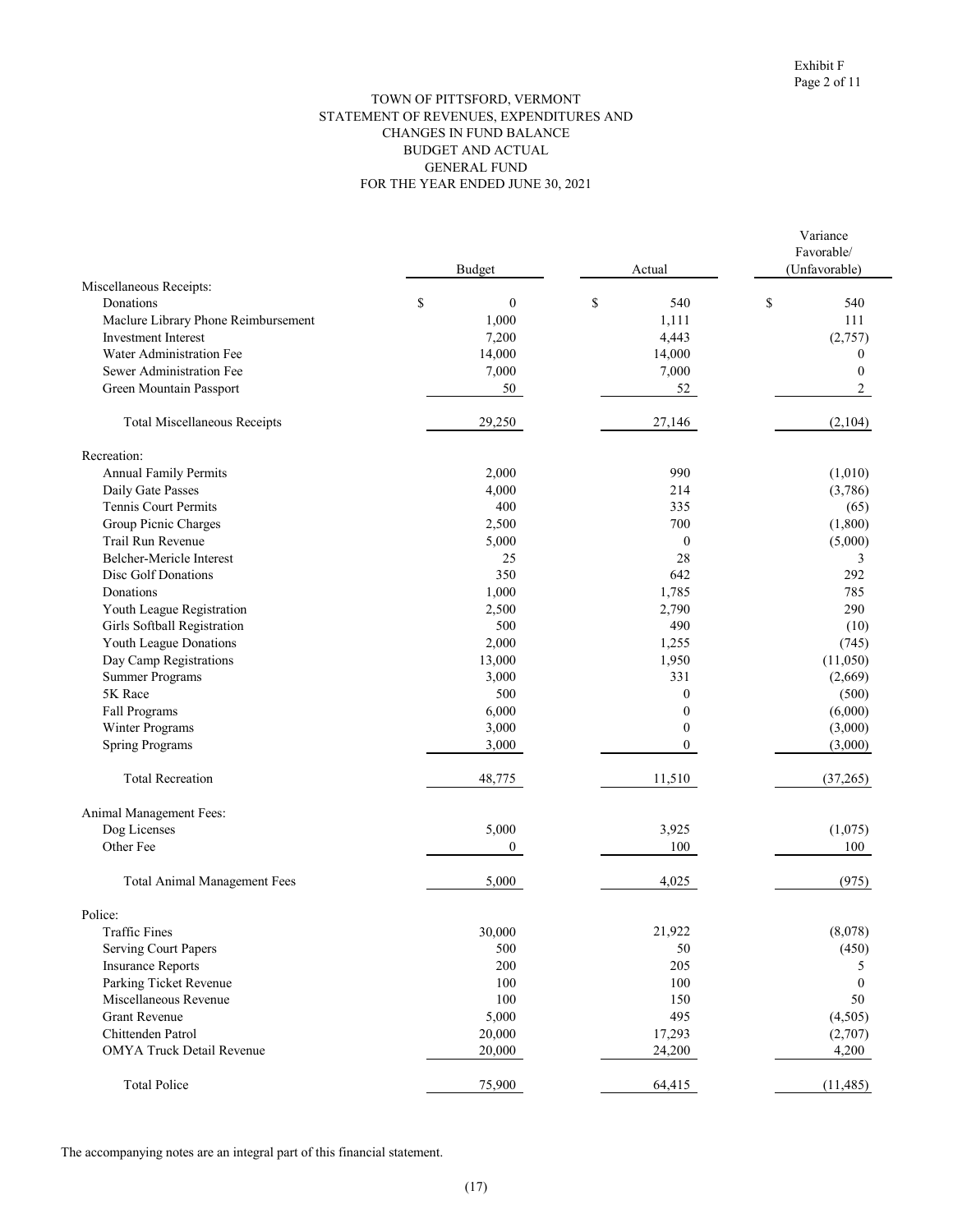#### STATEMENT OF REVENUES, EXPENDITURES AND TOWN OF PITTSFORD, VERMONT CHANGES IN FUND BALANCE BUDGET AND ACTUAL GENERAL FUND FOR THE YEAR ENDED JUNE 30, 2021

|                                 |                      |                  | Variance       |
|---------------------------------|----------------------|------------------|----------------|
|                                 |                      |                  | Favorable/     |
|                                 | <b>Budget</b>        | Actual           | (Unfavorable)  |
| Fire Department:                |                      |                  |                |
| Nickwackett Hose Co.            | \$<br>$\overline{0}$ | \$<br>864        | \$<br>864      |
| <b>Total Fire Department</b>    | $\overline{0}$       | 864              | 864            |
| First Response:                 | 3,000                | $\boldsymbol{0}$ | (3,000)        |
| <b>Total Revenues</b>           | 1,654,439            | 1,656,090        | 1,651          |
| Expenditures:                   |                      |                  |                |
| Legislation:                    |                      |                  |                |
| Selectmen Services              | 6,000                | 6,000            | $\mathbf{0}$   |
| Public Officials Insurance      | 3,300                | 3,565            | (265)          |
| Selectmen Expenses              | 1,000                | 631              | 369            |
| Secretary/Clerk                 | 2,000                | 1,547            | 453            |
| Recording Secretary             | 3,300                | 3,000            | 300            |
| FICA/Medicare                   | 1,100                | 702              | 398            |
| Communications Officer          | $\overline{0}$       | 1,438            | (1, 438)       |
|                                 |                      |                  |                |
| <b>Total Legislation</b>        | 16,700               | 16,883           | (183)          |
| Economic Development:           |                      |                  |                |
| Economic Development Director   | $\mathbf{0}$         | 1,785            | (1,785)        |
| <b>FICA/MEDI</b>                | $\overline{0}$       | 133              | (133)          |
| Total Economic Development      | $\mathbf{0}$         | 1,918            | (1,918)        |
| Management:                     |                      |                  |                |
| Town Manager                    | 89,250               | 90,317           | (1,067)        |
| Secretary                       | 39,000               | 37,664           | 1,336          |
| FICA/Medicare                   | 10,500               | 10,176           | 324            |
| Retirement Insurance            | 8,500                | 9,075            | (575)          |
| Medical Insurance               | 26,700               | 25,563           | 1,137          |
| Dental Insurance                | 1,500                | 1,076            | 424            |
| Life Insurance                  | 1,350                | 1,085            | 265            |
| Workers' Compensation Insurance | 800                  | 641              | 159            |
| Property Insurance              | 1,350                | 1,212            | 138            |
| General Liability Insurance     | 2,400                | 2,476            | (76)           |
| <b>Employment Practices</b>     | 6,200                | 5,185            | 1,015          |
| Unemployment Insurance          | 56                   | 119              | (63)           |
| Mileage Reimbursement           | 1,500                | 359              | 1,141          |
| Training                        | 1,200                | 128              | 1,072          |
| Health and Safety Expense       | 4,500                | 4,500            | $\overline{0}$ |
| COVID19 Expense                 | $\overline{0}$       | 7,578            | (7,578)        |
| Car Allowance                   | 5,000                | 5,000            | $\overline{0}$ |
| <b>Total Management</b>         | 199,806              | 202,154          | (2,348)        |
|                                 |                      |                  |                |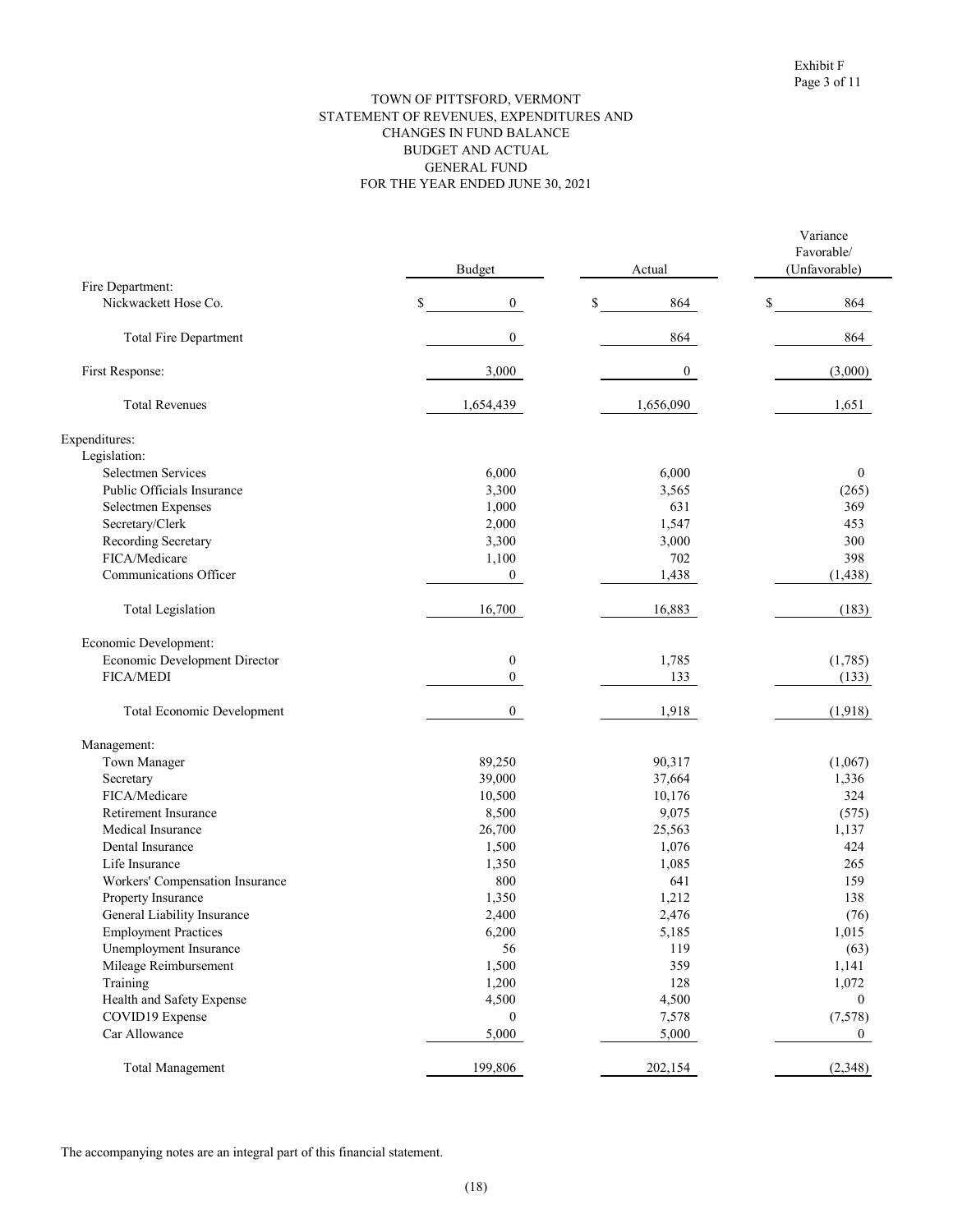Variance

#### STATEMENT OF REVENUES, EXPENDITURES AND CHANGES IN FUND BALANCE BUDGET AND ACTUAL GENERAL FUND FOR THE YEAR ENDED JUNE 30, 2021 TOWN OF PITTSFORD, VERMONT

|                                          |                  |                  | Favorable/       |
|------------------------------------------|------------------|------------------|------------------|
|                                          | <b>Budget</b>    | Actual           | (Unfavorable)    |
| Elections:                               |                  |                  |                  |
| <b>Ballot Clerks</b>                     | \$<br>2,000      | \$<br>2,464      | \$<br>(464)      |
| FICA/Medicare                            | 200              | 189              | 11               |
| Notices, Warnings, Ads                   | 200              | 28               | 172              |
| <b>Ballots and Supplies</b>              | 1,400            | 2,214            | (814)            |
| <b>Ballot Machine Setup</b>              | 2,300            | 1,377            | 923              |
| <b>COVID Election Expense</b>            | $\boldsymbol{0}$ | 10,217           | (10,217)         |
| <b>Total Elections</b>                   | 6,100            | 16,489           | (10, 389)        |
| Finance:                                 |                  |                  |                  |
| <b>Clerk and Treasurer</b>               | 65,790           | 66,317           | (527)            |
| Overtime                                 | 500              | 727              | (227)            |
| <b>Assistant Clerk and Treasurer</b>     | 39,525           | 41,041           | (1,516)          |
| Bookkeeper                               | 28,560           | 29,799           | (1,239)          |
| FICA/Medicare                            | 11,240           | 10,390           | 850              |
| Retirement Insurance                     | 5,500            | 6,437            | (937)            |
| Medical Insurance                        | 17,800           | 17,824           | (24)             |
| Dental Insurance                         | 900              | 783              | 117              |
| Life Insurance                           | 1,300            | 1,132            | 168              |
| Workers' Compensation Insurance          | 580              | 531              | 49               |
| Unemployment Insurance                   | 60               | 132              | (72)             |
| Mileage Reimbursement                    | 500              | 155              | 345              |
| State Dues - Clerks Association          | 100              | 55               | 45               |
| <b>Training Fees</b>                     | 1,000            | $\boldsymbol{0}$ | 1,000            |
| <b>Bank Fees/Cashout</b>                 | $\boldsymbol{0}$ | 34               | (34)             |
|                                          |                  |                  |                  |
| <b>Total Finance</b>                     | 173,355          | 175,357          | (2,002)          |
| Administration:                          |                  |                  |                  |
| Office Supplies                          | 15,000           | 13,256           | 1,744            |
| <b>Computer Supplies</b>                 | 7,000            | 5,902            | 1,098            |
| <b>Computer Contracts</b>                | 11,400           | 15,252           | (3,852)          |
| Website Maintenance/Expenses             | 2,500            | 1,908            | 592              |
| Newsletter Printing and Postage          | 5,000            | 4,591            | 409              |
| Postage - General                        | 4,000            | 2,451            | 1,549            |
| Tax Bills and Postage                    | 2,500            | 1,310            | 1,190            |
| Town Report Coordinator                  | 1,400            | 1,400            | $\boldsymbol{0}$ |
| Town Report Printing                     | 4,000            | 2,882            | 1,118            |
| Town Report Postage                      | 1,000            | 601              | 399              |
| Tax Collector Expense                    | 200              | $\boldsymbol{0}$ | 200              |
| CPA Audit                                | 29,000           | 28,199           | 801              |
| Legal Fees and Tax Collection            | 3,500            | $\bf{0}$         | 3,500            |
| <b>Total Administration</b>              | 86,500           | 77,752           | 8,748            |
| Agencies:                                |                  |                  |                  |
| <b>VLCT</b> Dues                         | 4,800            | 4,799            | 1                |
| Rutland Economic Development Corporation | 600              | 500              | $100\,$          |
| Rutland Regional Planning Commission     | 1,000            | 975              | 25               |
|                                          |                  |                  |                  |
| <b>Total Agencies</b>                    | 6,400            | 6,274            | 126              |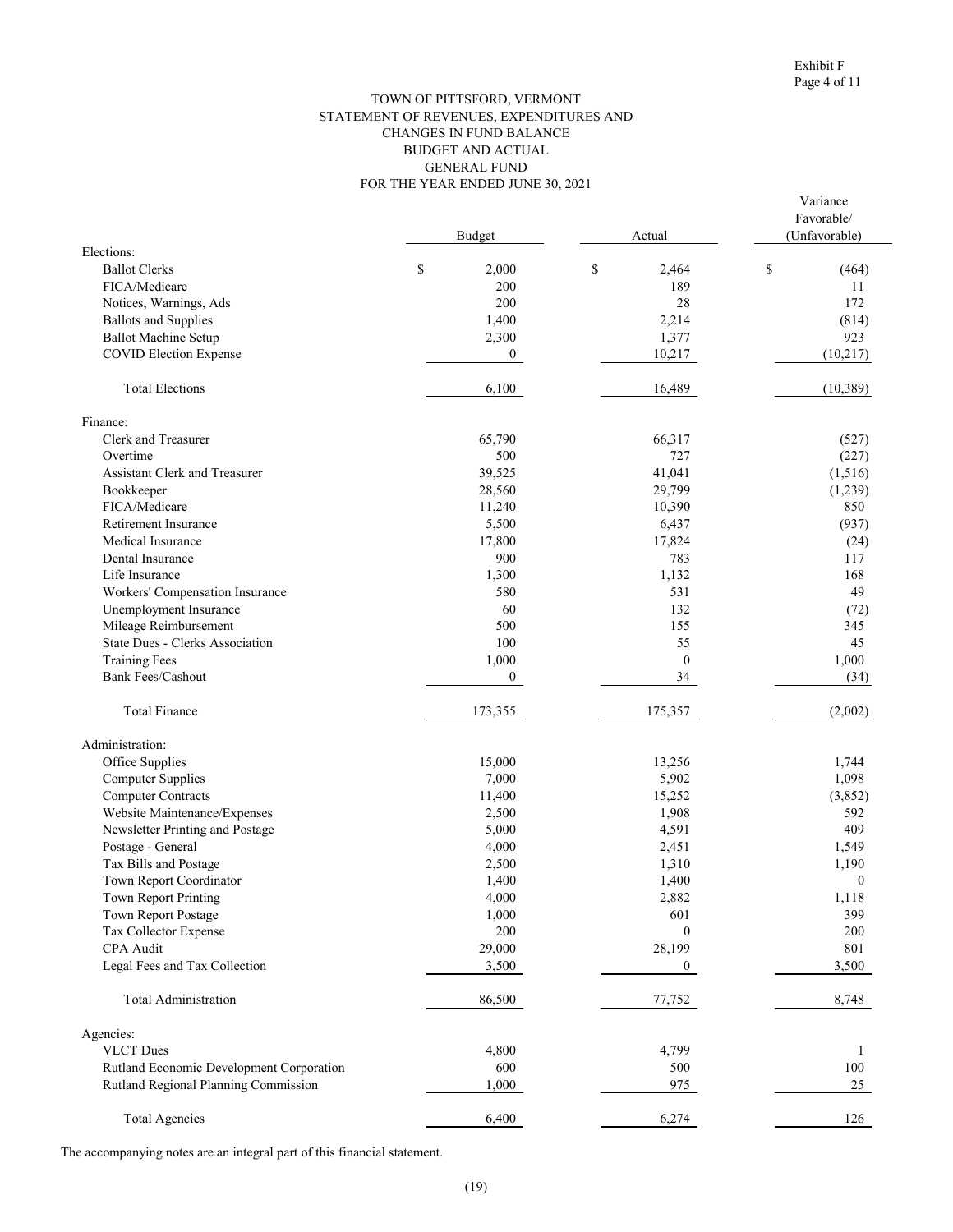#### STATEMENT OF REVENUES, EXPENDITURES AND CHANGES IN FUND BALANCE BUDGET AND ACTUAL GENERAL FUND FOR THE YEAR ENDED JUNE 30, 2021 TOWN OF PITTSFORD, VERMONT

|                                      | <b>Budget</b> |    | Actual           | Variance<br>Favorable/<br>(Unfavorable) |                  |
|--------------------------------------|---------------|----|------------------|-----------------------------------------|------------------|
| Zoning:                              |               |    |                  |                                         |                  |
| Zoning Administrator                 | \$<br>11,500  | \$ | 12,499           | \$                                      | (999)            |
| Zoning Clerical                      | 500           |    | 425              |                                         | 75               |
| FICA/Medicare                        | 1,000         |    | 988              |                                         | 12               |
| Unemployment Ins                     | 30            |    | 67               |                                         | (37)             |
| Mileage Reimbursement                | 100           |    | $\theta$         |                                         | 100              |
| Zoning Hearings                      | 1,000         |    | 598              |                                         | 402              |
| Misc.                                | 800           |    | 565              |                                         | 235              |
| Legal Fees - Zoning                  | 4,000         |    | 950              |                                         | 3,050            |
| <b>Total Zoning</b>                  | 18,930        |    | 16,092           |                                         | 2,838            |
| Planning Commission:                 |               |    |                  |                                         |                  |
| Planning Commission Stipends         | 3,500         |    | 1,000            |                                         | 2,500            |
| Planning Commission Clerical         | 1,450         |    | 1,000            |                                         | 450              |
| FICA/Medicare                        | 300           |    | 153              |                                         | 147              |
| Mileage Reimbursement                | 100           |    | $\mathbf{0}$     |                                         | 100              |
| Training                             | $\mathbf{0}$  |    | 56               |                                         | (56)             |
| Legal Fees                           | 1,000         |    | $\mathbf{0}$     |                                         | 1,000            |
| <b>Total Planning Commission</b>     | 6,350         |    | 2,209            |                                         | 4,141            |
| Board of Civil Authority:            |               |    |                  |                                         |                  |
| Board of Civil Authority - Labor     | 2,000         |    | 5,994            |                                         | (3,994)          |
| Clerical                             | 700           |    | $\mathbf{0}$     |                                         | 700              |
| FICA/Medicare                        | 150           |    | 459              |                                         | (309)            |
| Supplies                             | 1,000         |    | $\boldsymbol{0}$ |                                         | 1,000            |
| Legal Fees                           | 500           |    | $\mathbf{0}$     |                                         | 500              |
| Miscellaneous                        | 150           |    | 158              |                                         | (8)              |
| Total Board of Civil Authority       | 4,500         |    | 6,611            |                                         | (2,111)          |
| Municipal Plant and Equipment:       |               |    |                  |                                         |                  |
| Labor - Custodians                   | 3,000         |    | 3,480            |                                         | (480)            |
| FICA/Medicare - Custodians           | 300           |    | 254              |                                         | 46               |
| <b>Building Maintenance Supplies</b> | 2,000         |    | 1,954            |                                         | 46               |
| <b>Heating Fuel</b>                  | 2,800         |    | 1,783            |                                         | 1,017            |
| Municipal Building Fund Transfer     | 7,000         |    | 7,000            |                                         | $\mathbf{0}$     |
| Cemetery Development Fund Transfer   | 2,000         |    | 2,000            |                                         | $\boldsymbol{0}$ |
| Contracts - Facilities               | 4,000         |    | 4,713            |                                         | (713)            |
| Copier Maintenance                   | 7,000         |    | 8,034            |                                         | (1,034)          |
| Fire/Security Alarm Maintenance      | 500           |    | 523              |                                         | (23)             |
| Telephones                           | 4,700         |    | 7,840            |                                         | (3,140)          |
| Maclure Library Phones               | 1,200         |    | 1,112            |                                         | 88               |
| Labor and Equipment Use by Highway   | 300           |    | 980              |                                         | (680)            |
| New Equipment for Building           | 500           |    | 734              |                                         | (234)            |
| <b>Building Repairs/Maintenance</b>  | 3,000         |    | 6,197            |                                         | (3,197)          |
| Utilities                            | 3,000         |    | 5,294            |                                         | (2,294)          |
| Total Municipal Plant and Equipment  | 41,300        |    | 51,898           |                                         | (10, 598)        |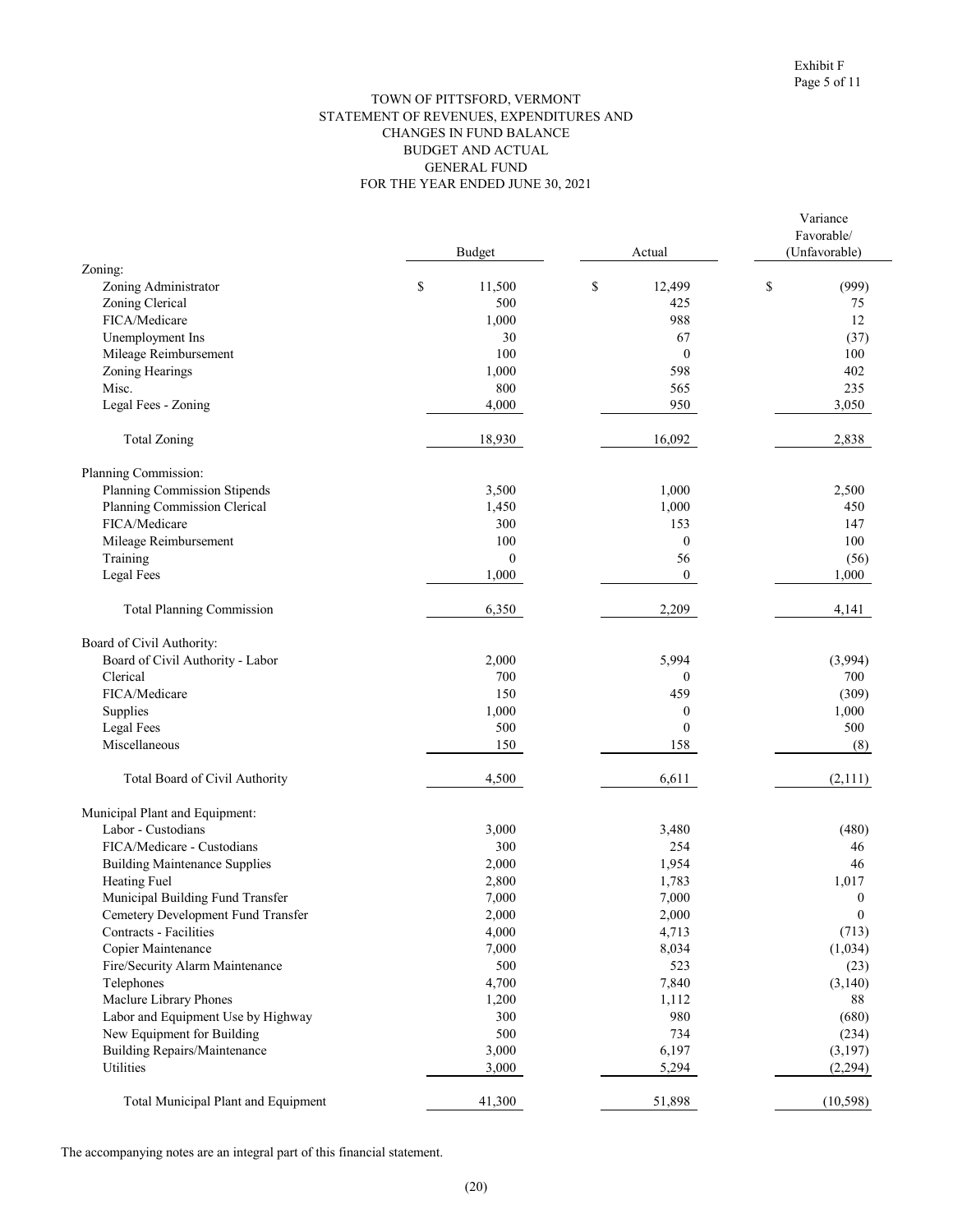### CHANGES IN FUND BALANCE BUDGET AND ACTUAL GENERAL FUND FOR THE YEAR ENDED JUNE 30, 2021 TOWN OF PITTSFORD, VERMONT STATEMENT OF REVENUES, EXPENDITURES AND

|                                             |               |                    | Variance<br>Favorable/ |
|---------------------------------------------|---------------|--------------------|------------------------|
|                                             | <b>Budget</b> | Actual             | (Unfavorable)          |
| Fire Warden:<br>Fire Warden Fees            | \$<br>100     | $\boldsymbol{0}$   | 100                    |
|                                             | 200           | \$<br>$\mathbf{0}$ | \$<br>200              |
| <b>Burn Permit Expense</b><br>FICA/Medicare | 25            | $\mathbf{0}$       | 25                     |
|                                             |               | $\boldsymbol{0}$   |                        |
| Mileage Expenses                            | 400           |                    | 400                    |
| Total Fire Warden                           | 725           | $\boldsymbol{0}$   | 725                    |
| Miscellaneous:                              |               |                    |                        |
| Marriage License/State Fee                  | 1,000         | 700                | 300                    |
| Ads/Special Meetings                        | 500           | 1,155              | (655)                  |
| Contracted Services                         | 4,000         | 8,799              | (4,799)                |
| Legal Fees                                  | 3,000         | 2,711              | 289                    |
| <b>Emergency Management Expense</b>         | 300           | 665                | (365)                  |
| Memorial Day Flags                          | 1,100         | 854                | 246                    |
| <b>Pittsford Pride</b>                      | 2,000         | $\boldsymbol{0}$   | 2,000                  |
| <b>Tax Abatement Costs</b>                  | 1,000         | 2,759              | (1,759)                |
| <b>Total Miscellaneous</b>                  | 12,900        | 17,643             | (4,743)                |
| Listers:                                    |               |                    |                        |
| Listers' Services                           | 21,600        | $\mathbf{0}$       | 21,600                 |
| Listers' Secretary                          | 14,000        | 12,019             | 1,981                  |
| FICA/Medicare                               | 2,800         | 920                | 1,880                  |
| Insurance - Workers' Compensation           | 25            | 56                 | (31)                   |
| Unemployment Insurance                      | 100           | 63                 | 37                     |
| Listers' Mileage Reimbursement              | 500           | 121                | 379                    |
| <b>Training Fees</b>                        | 750           | $\mathbf{0}$       | 750                    |
| Miscellaneous                               | 2,000         | 1,725              | 275                    |
| <b>Computer Contracts</b>                   | 4,600         | 6,392              | (1,792)                |
| Property Map Changes                        | 2,700         | 2,490              | 210                    |
| <b>Contracted Services</b>                  | 0             | 28,321             | (28, 321)              |
| <b>Total Listers</b>                        | 49,075        | 52,107             | (3,032)                |
| Special Appropriations:                     |               |                    |                        |
| <b>Rutland Community Services</b>           | 3,020         | 3,020              | $\boldsymbol{0}$       |
| Rutland National Resource Conservation      | 250           | 250                | $\theta$               |
| Habitat for Humanity                        | 500           | 500                | $\boldsymbol{0}$       |
| Visiting Nurse/Hospice                      | 4,931         | 4,931              | $\boldsymbol{0}$       |
| Rutland County Humane Society               | 1,000         | 1,000              | $\boldsymbol{0}$       |
| Vermont Green-Up Day Expenses               | 200           | 200                | $\bf{0}$               |
| Benn-Rut Opport. Council                    | 925           | 925                | 0                      |
| American Red Cross                          | 1,000         | 1,000              | $\bf{0}$               |
| Pittsford Cemetery Association              | 900           | 900                | $\mathbf{0}$           |
| VT Rural Fire Protection                    | 100           | 100                | 0                      |
| SWVT Council on Aging                       | 1,100         | 1,100              | 0                      |
| Transportation                              | 5,000         | 5,000              | $\mathbf{0}$           |
| Pittsford Historical Society                | 4,052         | 4,052              | $\mathbf{0}$           |
| Rutland Senior Volunteer Program            | 427           | 427                | $\overline{0}$         |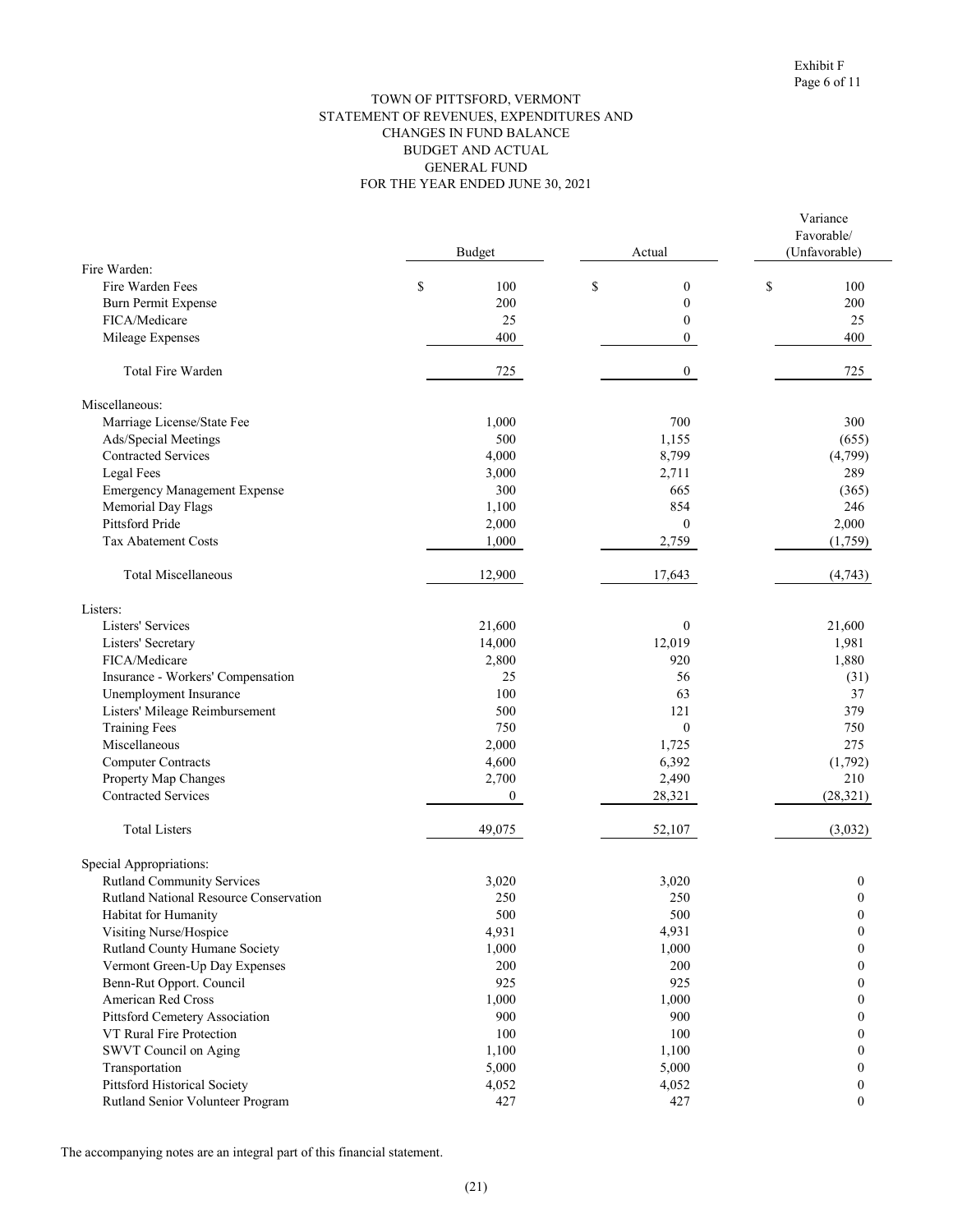|                                       | <b>Budget</b>    | Actual           | Variance<br>Favorable/<br>(Unfavorable) |
|---------------------------------------|------------------|------------------|-----------------------------------------|
| Special Appropriations/(Cont'd):      |                  |                  |                                         |
| Rutland Regional Ambulance Service    | \$<br>11,964     | \$<br>11,964     | \$<br>$\mathbf{0}$                      |
| Wonderfeet Kids' Museum               | 2,500            | 2,500            | $\mathbf{0}$                            |
| VT Center for Independent Living      | 314              | 314              | $\mathbf{0}$                            |
| Rutland County Adult Education        | 1,305            | 1,305            | $\mathbf{0}$                            |
| Rutland ARC                           | 1,400            | 1,400            | $\theta$                                |
| New Story Center                      | 200              | 200              | $\theta$                                |
| Child First Advocacy                  | 1,500            | 1,500            | $\theta$                                |
| Rutland Regional Chamber / Killington | 3,000            | 3,000            | $\mathbf{0}$                            |
| Maclure Library                       | 93,500           | 93,504           | (4)                                     |
| Diversion/Restoration                 | 3,600            | 3,600            | $\mathbf{0}$                            |
| Pittsford Food Shelf                  | 1,000            | 1,000            | $\theta$                                |
| Bowen Walker Appropriation            | 1,500            | 1,500            | $\theta$                                |
| Rutland Parent Child Center           | 400              | 400              | $\mathbf{0}$                            |
| NeighborWorks of West Vermont         | 500              | 500              | $\theta$                                |
| VT Family Network                     | 500              | 500              | 0                                       |
| <b>Total Special Appropriations</b>   | 146,588          | 146,592          | (4)                                     |
| Health Officer:                       |                  |                  |                                         |
| Health Officer Labor                  | 1,000            | $\boldsymbol{0}$ | 1,000                                   |
| FICA/Medicare                         | 100              | $\boldsymbol{0}$ | 100                                     |
| Mileage                               | 50               | $\theta$         | 50                                      |
| Mosquito Annual Operation             | 36,080           | 36,080           | $\mathbf{0}$                            |
| Mosquito Dist Buy In                  | 17,500           | 17,750           | (250)                                   |
| Total Health Officer                  | 54,730           | 53,830           | 900                                     |
| Solid Waste Management:               |                  |                  |                                         |
| Labor - Facility                      | 21,500           | 20,575           | 925                                     |
| Labor - Highway                       | 500              | $\mathbf{0}$     | 500                                     |
| FICA/Medicare                         | 1,700            | 1,583            | 117                                     |
| Insurance - Workers' Compensation     | 3,300            | 2,051            | 1,249                                   |
| Labor - Contract                      | 1,200            | 1,533            | (333)                                   |
| New Equipment                         | 300              | 85               | 215                                     |
| Supplies                              | 1,300            | 974              | 326                                     |
| Telephone                             | 475              | 507              | (32)                                    |
| Insurance - Property and Liability    | 200              | 189              | 11                                      |
| Unemployment Insurance                | 35               | 83               | (48)                                    |
| Portalet Contract                     | 1,700            | 1,320            | 380                                     |
| <b>Waste Removal Fees</b>             | 42,000           | 41,019           | 981                                     |
| <b>RCSWD</b> Surcharge                | 6,000            | 4,903            | 1,097                                   |
| Tire Disposal Fees                    | $\boldsymbol{0}$ | 97               | (97)                                    |
| State Franchise Tax                   | 1,900            | 1,473            | 427                                     |
| <b>Container Rental/Purchase</b>      | 5,200            | 4,598            | 602                                     |
| Labor and Equipment Use by Highway    | 500              | 499              | -1                                      |
| Utilities                             | 2,000            | 1,770            | 230                                     |
| <b>Equipment Maintenance</b>          | 1,000            | $\bf{0}$         | 1,000                                   |
| Miscellaneous                         | $\boldsymbol{0}$ | 200              | (200)                                   |
| Total Solid Waste Management          | 90,810           | 83,459           | 7,351                                   |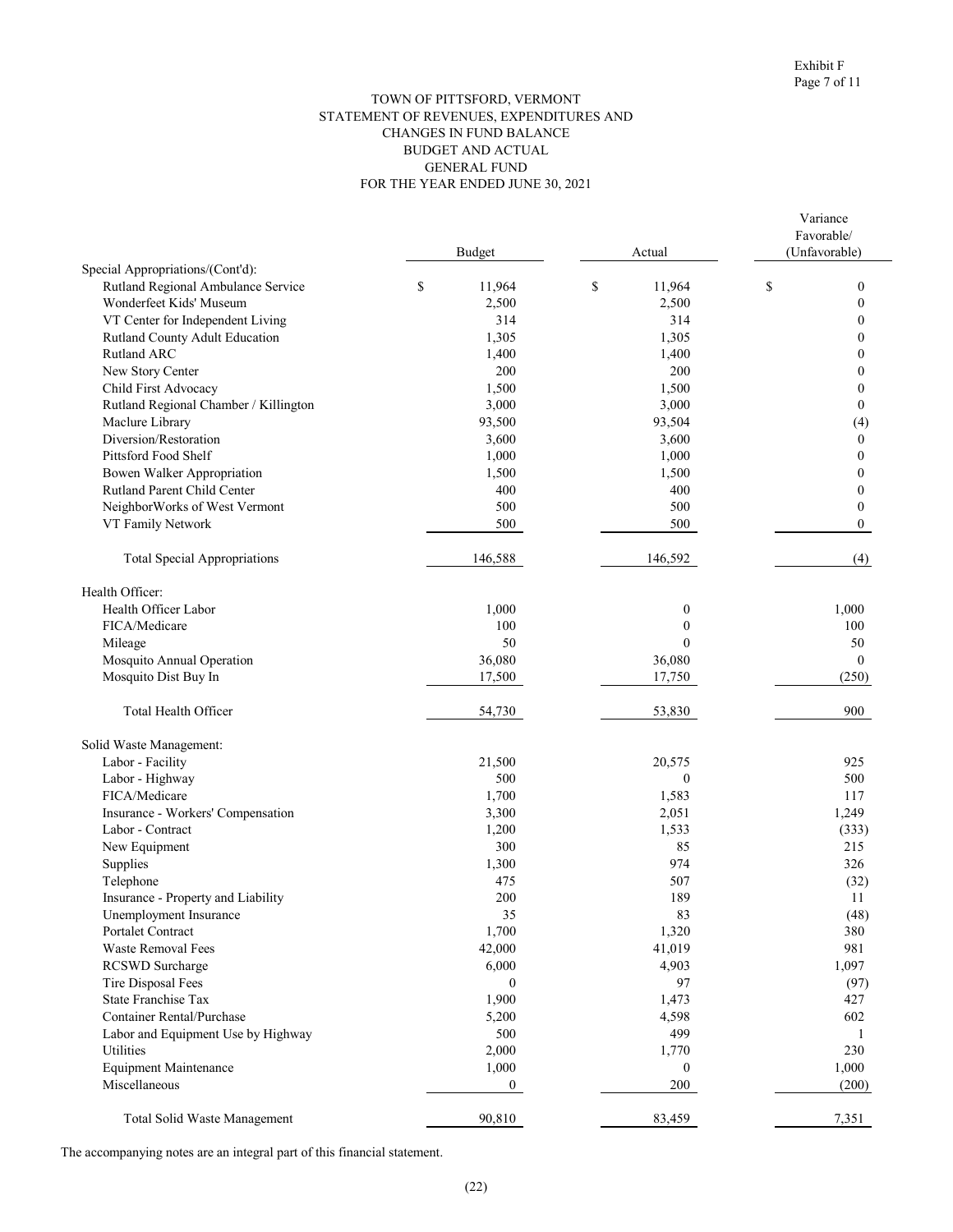### STATEMENT OF REVENUES, EXPENDITURES AND GENERAL FUND FOR THE YEAR ENDED JUNE 30, 2021 CHANGES IN FUND BALANCE BUDGET AND ACTUAL TOWN OF PITTSFORD, VERMONT

|                                                      |                  |                     | Variance<br>Favorable/ |
|------------------------------------------------------|------------------|---------------------|------------------------|
|                                                      | <b>Budget</b>    | Actual              | (Unfavorable)          |
| <b>Utility Transfers:</b>                            |                  |                     |                        |
| Transfer to Sewer Department                         | \$<br>12,500     | \$<br>12,500        | \$<br>$\mathbf{0}$     |
| Transfer to Water Department                         | 12,500           | 12,500              | 0                      |
| <b>Total Utility Transfers</b>                       | 25,000           | 25,000              | $\overline{0}$         |
| First Response:                                      |                  |                     |                        |
| Insurance - Workers Compensation                     | 280              | 441                 | (161)                  |
| Insurance - Property                                 | 235              | 306                 | (71)                   |
| Insurance - Vehicle                                  | 1,250            | 1,229               | 21                     |
| Insurance - Liability                                | 540              | 471                 | 69                     |
| Miscellaneous                                        | 6,800            | $\mathbf{0}$        | 6,800                  |
| <b>Building Fuel</b>                                 | 4,000            | 3,774               | 226                    |
| Vehicle Fuel                                         | $\mathbf{0}$     | 429                 | (429)                  |
| Supplies                                             | 2,500            | 1,044               | 1,456                  |
| Oxygen                                               | $\mathbf{0}$     | 2,226               | (2,226)                |
| Postage                                              | 120              | $\mathbf{0}$        | 120                    |
| Telephone                                            | 950              | 1,058               | (108)                  |
| <b>Building Maintenance</b>                          | $\mathbf{0}$     | 902                 | (902)                  |
| Vehicle Maintenance                                  | 1,000            | 1,726               | (726)                  |
| <b>Equipment Maintenance</b>                         | $\boldsymbol{0}$ | 540                 | (540)                  |
| Lawn Care                                            | $\mathbf{0}$     | 100                 | (100)                  |
| Utilities                                            | 1,500            | 1,440               | 60                     |
| Vehicle Replacement Fund                             | 5,000            | 5,000               | $\mathbf{0}$           |
| <b>Building Improvement Fund</b>                     | 5,000            | 5,000               | $\overline{0}$         |
| <b>Total First Response</b>                          | 29,175           | 25,686              | 3,489                  |
| Police Department:                                   |                  |                     |                        |
| Wages - Local Services                               | 115,000          | 113,695             | 1,305                  |
| Wages - OMYA Truck Detail                            | 10,000           | 12,734              | (2,734)                |
| Clerical                                             | 3,000            | 2,669               | 331                    |
| FICA/Medicare                                        | 10,000           | 10,304              | (304)                  |
| Retirement Insurance                                 | 3,000            | 3,393               | (393)                  |
| Medical Insurance                                    | 17,800           | 17,825              | (25)                   |
| Dental Insurance                                     | 850              | 752                 | 98                     |
| Life Insurance                                       | 600              | 609                 | (9)                    |
| New Equipment                                        | 2,300            | 6,772               | (4, 472)               |
| Contracted Services                                  | 2,000            | 1,480               | 520                    |
| Supplies                                             | 1,000            | 1,627               | (627)                  |
| Chittenden Patrol Exp                                | 9,500            | 7,811               | 1,689                  |
| Uniforms                                             | 500              | 1,402               | (902)                  |
| Telephone                                            | 1,000            | 973                 | 27                     |
|                                                      |                  |                     | 350                    |
| Insurance - Property/Liability                       | 3,900            | 3,550               |                        |
| Insurance - Workers' Compensation<br>Insurance - Car | 13,000<br>700    | 8,426<br>943        | 4,574                  |
|                                                      |                  |                     | (243)                  |
| Unemployment Insurance                               | 100              | 261                 | (161)                  |
| Mileage Reimbursement                                | 700<br>200       | 633<br>$\mathbf{0}$ | 67<br>200              |
| Legal and Administration                             |                  |                     |                        |
| Patrol Car - Fuel and Maintenance                    | 12,000           | 13,773              | (1,773)                |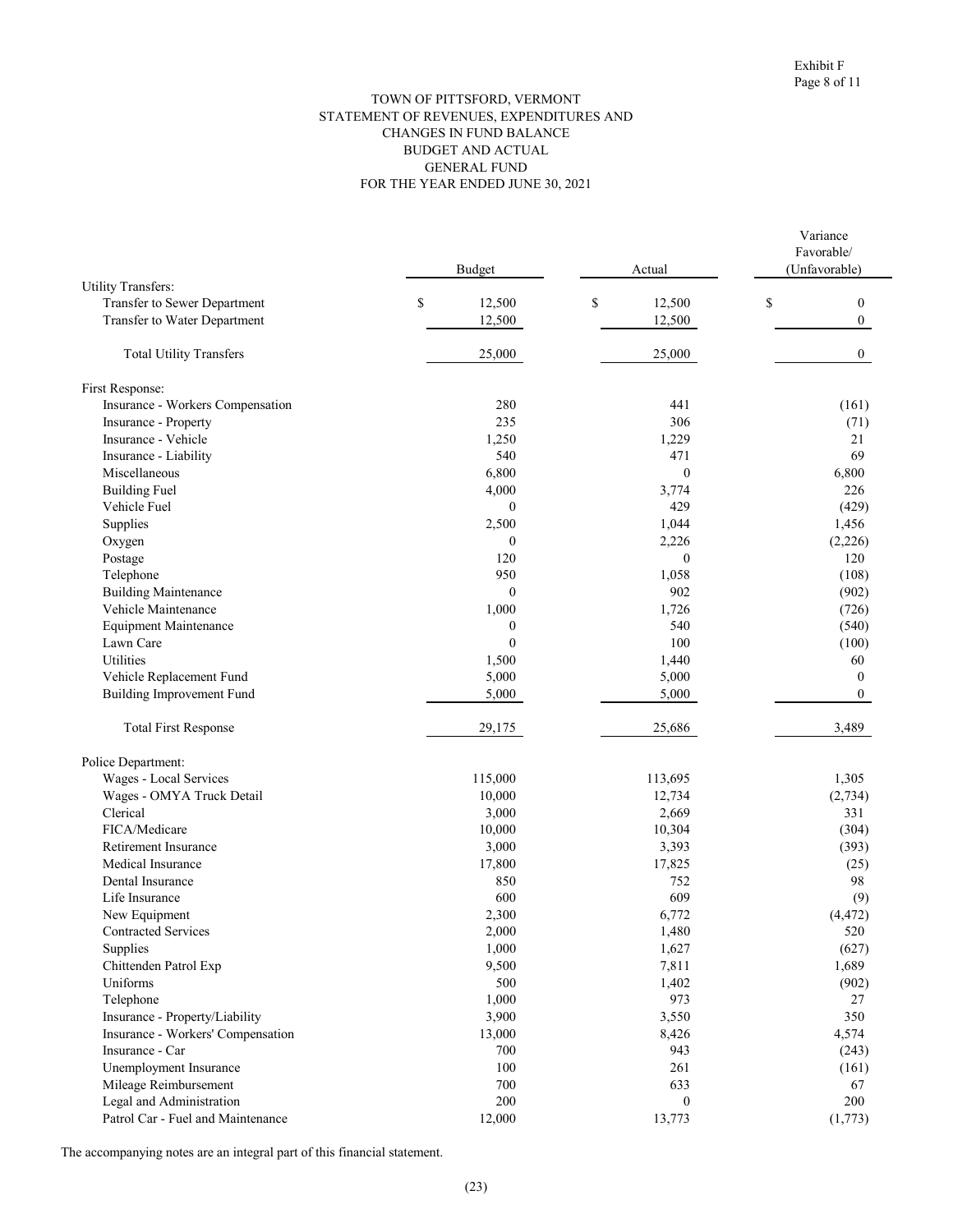|                                   |               |                  | Variance               |
|-----------------------------------|---------------|------------------|------------------------|
|                                   |               |                  | Favorable/             |
|                                   | <b>Budget</b> | Actual           | (Unfavorable)          |
| Police Department/(Cont'd):       |               |                  |                        |
| Patrol Car Replace Fund           | \$<br>15,000  | \$<br>15,000     | \$<br>$\boldsymbol{0}$ |
| <b>Equipment Maintenance</b>      | 200           | 747              | (547)                  |
| Communications                    | 2,500         | 3,419            | (919)                  |
| Safety Equipment Grant            | 5,000         | $\mathbf{0}$     | 5,000                  |
| <b>Training Fees</b>              | 1,200         | 1,710            | (510)                  |
| Miscellaneous                     | 100           | $\boldsymbol{0}$ | 100                    |
| <b>Total Police Department</b>    | 231,150       | 230,508          | 642                    |
| Fire Department:                  |               |                  |                        |
| Firemen Expenses                  | 40,000        | 41,858           | (1,858)                |
| FICA/Medicare                     | 3,100         | 3,202            | (102)                  |
| <b>Building Fuel</b>              | 7,000         | 3,270            | 3,730                  |
| Vehicle Fuel                      | 2,750         | 1,766            | 984                    |
| <b>Small Tools</b>                | 1,000         | 3,191            | (2,191)                |
| Hose & Fittings                   | 2,000         | 4,073            | (2,073)                |
| Protective Equipment              | 20,000        | 2,799            | 17,201                 |
| Supplies                          | 2,000         | 2,467            | (467)                  |
| Insurance - Workers' Compensation | 6,700         | 3,847            | 2,853                  |
| Insurance - Vehicles              | 6,500         | 6,177            | 323                    |
| Insurance - General Liability     | 800           | 730              | 70                     |
| Insurance - Accident              | 3,000         | 2,788            | 212                    |
| Insurance - Property              | 1,200         | 1,306            | (106)                  |
| Telephone                         | 1,300         | 1,383            | (83)                   |
| Communications                    | 3,000         | 10,233           | (7,233)                |
| Fire Alarm System                 | 400           | 204              | 196                    |
| Dispatching Service               | 1,500         | 379              | 1,121                  |
| <b>Building Maintenance</b>       | 5,000         | 19,524           | (14, 524)              |
| Truck Maintenance                 | 20,000        | 10,235           | 9,765                  |
| <b>Equipment Maintenance</b>      | 1,500         | 1,201            | 299                    |
| New Equipment                     | 10,000        | 15,928           | (5,928)                |
| Utilities                         | 3,200         | 3,042            | 158                    |
| <b>Training Fees</b>              | 2,500         | $\boldsymbol{0}$ | 2,500                  |
| Mutual Aid Association Fees       | 1,200         | $\theta$         | 1,200                  |
|                                   |               | 80,000           | $\mathbf{0}$           |
| Vehicle Replacement Fund          | 80,000        |                  |                        |
| <b>Total Fire Department</b>      | 225,650       | 219,603          | 6,047                  |
| Recreation Programs:              |               |                  |                        |
| Lifeguards                        | 23,500        | 3,860            | 19,640                 |
| Management                        | 47,050        | 39,807           | 7,243                  |
| Overtime                          | 4,000         | $\boldsymbol{0}$ | 4,000                  |
| Grounds Management                | 12,000        | 16,016           | (4,016)                |
| Day Camp Labor                    | 9,500         | 1,771            | 7,729                  |
| FICA/Medicare                     | 7,500         | 5,644            | 1,856                  |
| Insurance - Retirement            | 2,400         | 1,671            | 729                    |
| Insurance - Medical               | 23,400        | 7,344            | 16,056                 |
| Insurance - Dental                | 1,600         | 347              | 1,253                  |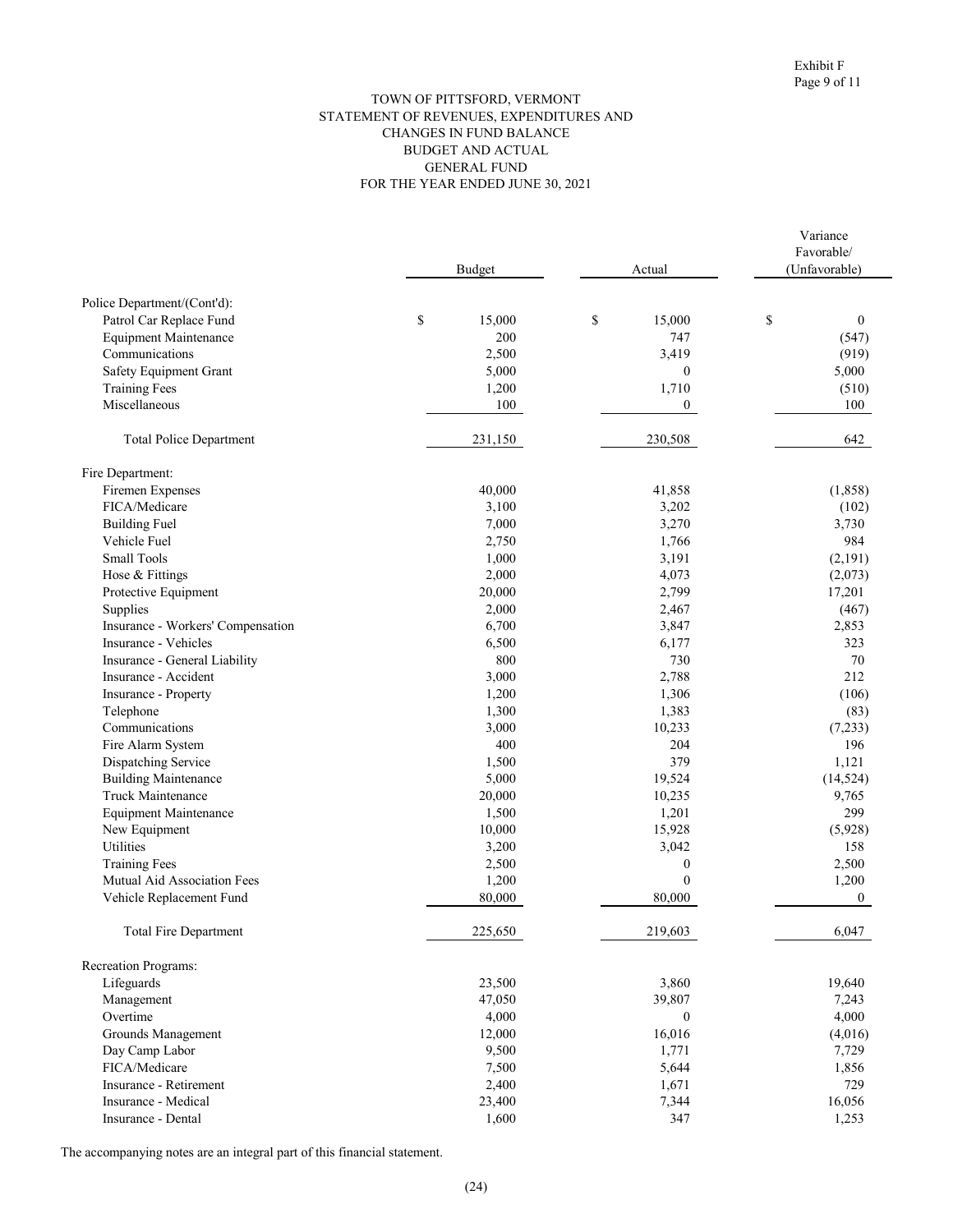|                                    | <b>Budget</b>    | Actual       | Variance<br>Favorable/<br>(Unfavorable) |  |
|------------------------------------|------------------|--------------|-----------------------------------------|--|
|                                    |                  |              |                                         |  |
| Recreation Programs/(Cont'd):      |                  |              |                                         |  |
| Insurance - Life                   | \$<br>600        | \$<br>602    | \$<br>(2)                               |  |
| Insurance - Workers' Compensation  | 6,000            | 2,799        | 3,201                                   |  |
| Insurance - Property / Liability   | 110              | 149          | (39)                                    |  |
| Insurance - Vehicle                | 330              | 319          | 11                                      |  |
| Insurance - General Liability      | 590              | 553          | 37                                      |  |
| Insurance - Unemployment           | 85               | 222          | (137)                                   |  |
| Mileage Reimbursement              | 200              | 49           | 151                                     |  |
| Supplies - Recreation Area General | 2,000            | 2,560        | (560)                                   |  |
| Supplies - Day Camp                | 2,500            | 342          | 2,158                                   |  |
| <b>Spring Programs</b>             | 3,000            | 441          | 2,559                                   |  |
| <b>Summer Programs</b>             | 3,000            | 1,731        | 1,269                                   |  |
| Mower Maintenance & Fuel           | 3,000            | 3,569        | (569)                                   |  |
| Fall Programs                      | 4,000            | 213          | 3,787                                   |  |
| Winter Programs                    | 2,000            | $\theta$     | 2,000                                   |  |
| Mower Replacement Fund             | 3,000            | 3,000        | $\mathbf{0}$                            |  |
| Training                           | 250              | $\mathbf{0}$ | 250                                     |  |
| League Fees/Coaches, Umpires       | 1,000            | 2,135        | (1, 135)                                |  |
| Supplies - Youth League            | 2,000            | 3,216        | (1,216)                                 |  |
| Trail Run Expenses                 | 2,000            | $\mathbf{0}$ | 2,000                                   |  |
| Trail Run Surplus Expense          | $\theta$         | 496          | (496)                                   |  |
| Summer Softball Expense            | 500              | 554          | (54)                                    |  |
| Pittsford Day Celebration          | 12,000           | $\mathbf{0}$ | 12,000                                  |  |
| 5K Race                            | 500              | $\mathbf{0}$ | 500                                     |  |
| State League Membership            | 270              | $\mathbf{0}$ | 270                                     |  |
| Disc Golf                          | $\boldsymbol{0}$ | 97           | (97)                                    |  |
| Telephone                          | 500              | 516          | (16)                                    |  |
| Communications                     | 800              | 247          | 553                                     |  |
| <b>Donation Expenses</b>           | 1,000            | $\theta$     | 1,000                                   |  |
| Rubbish Removal Contract           | 900              | 1,194        | (294)                                   |  |
| <b>Other Contract Services</b>     | 250              | 1,201        | (951)                                   |  |
| Advertising                        | 200              | 821          | (621)                                   |  |
| Portalet Contract                  | 700              | 710          | (10)                                    |  |
| <b>Ballfield Maintenance</b>       | 1,000            | $\mathbf{0}$ | 1,000                                   |  |
| Signs Replacement                  | 100              | $\mathbf{0}$ | 100                                     |  |
| Labor and Equipment Use by Highway | 500              | 43           | 457                                     |  |
| Labor and Equipment Use by Water   | 650              | 1,230        | (580)                                   |  |
| Utilities                          | 1,000            | 533          | 467                                     |  |
| Pool Water Tests                   | 350              | 425          | (75)                                    |  |
| Trails and Bridging Maintenance    | 750              | 107          | 643                                     |  |
| Green up Day Expense               | 200              | $\mathbf{0}$ | 200                                     |  |
| Capital Improvements               | 4,000            | 1,500        | 2,500                                   |  |
| <b>Total Recreation Programs</b>   | 192,785          | 108,034      | 84,751                                  |  |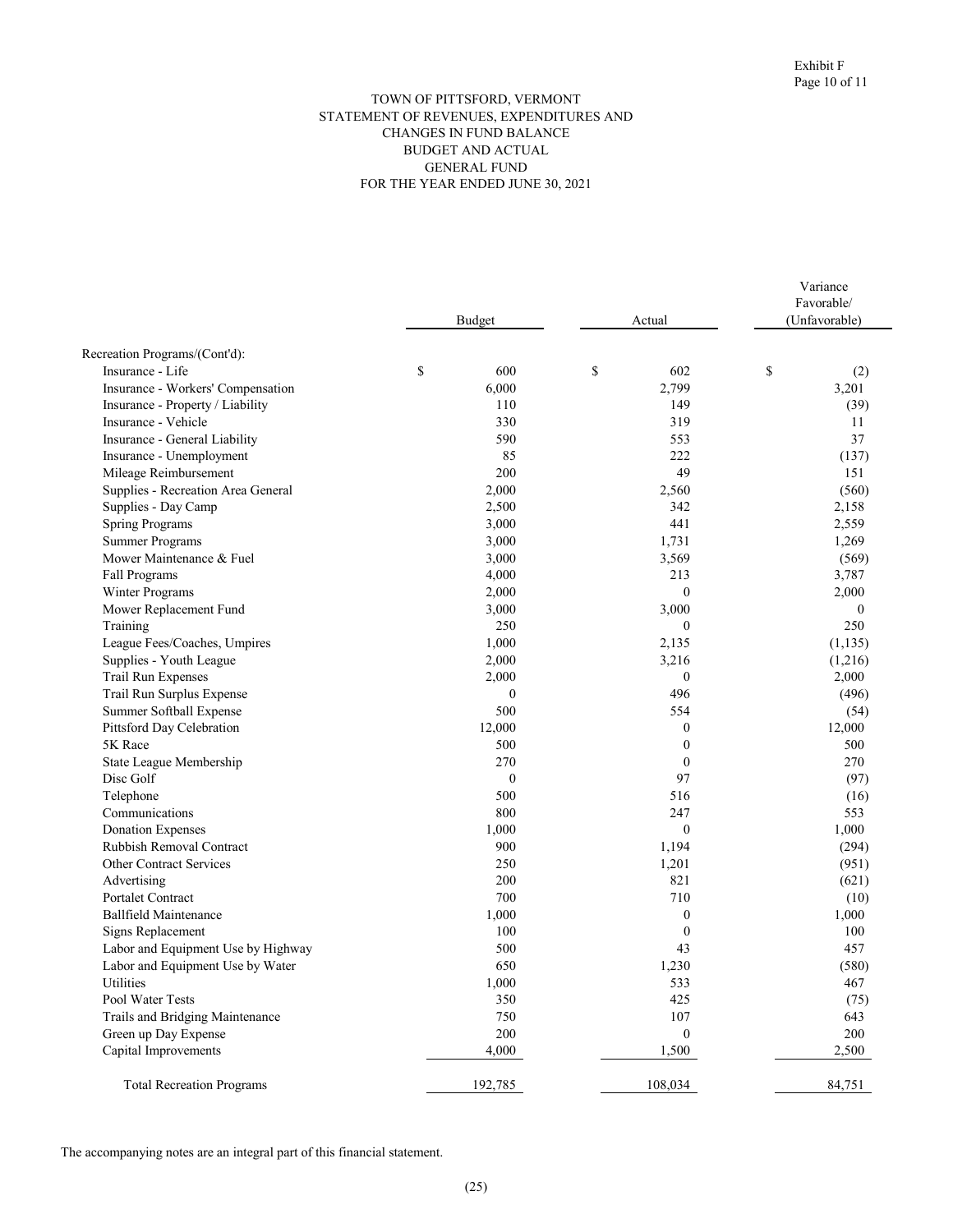|                                             | Budget |                | Actual |                | Variance<br>Favorable/<br>(Unfavorable) |         |
|---------------------------------------------|--------|----------------|--------|----------------|-----------------------------------------|---------|
|                                             |        |                |        |                |                                         |         |
| Animal Management:                          |        |                |        |                |                                         |         |
| Animal Control                              | \$     | 1,000          | \$     | 539            | \$                                      | 461     |
| Chittenden Animal Control Expense           |        | $\theta$       |        | 44             |                                         | (44)    |
| FICA/Medicare                               |        | 100            |        | 45             |                                         | 55      |
| Mileage Reimbursement                       |        | 100            |        | 34             |                                         | 66      |
| Supplies                                    |        | 400            |        | 278            |                                         | 122     |
| <b>Contract Services</b>                    |        | 100            |        | $\mathbf{0}$   |                                         | 100     |
| Insurance - Property/Liability              |        | 20             |        | 15             |                                         | 5       |
| Insurance - Workers' Compensation           |        | 140            |        | 103            |                                         | 37      |
| Legal - Animal Control                      |        | 200            |        | $\mathbf{0}$   |                                         | 200     |
| Animal Census                               |        | 1,200          |        | $\mathbf{0}$   |                                         | 1,200   |
| Vet/Humane Shelter Fees                     |        | 200            |        | $\mathbf{0}$   |                                         | 200     |
| Rabies Fees To State                        |        | 2,400          |        | 2,035          |                                         | 365     |
| Postage                                     |        | 50             |        | $\overline{0}$ |                                         | 50      |
| <b>Total Animal Management</b>              |        | 5,910          |        | 3,093          |                                         | 2,817   |
| Debt Service and Fixed Charges:             |        |                |        |                |                                         |         |
| Rutland County Tax                          |        | 30,000         |        | 31,151         |                                         | (1,151) |
| Total Debt Service and Fixed Charges        |        | 30,000         |        | 31,151         |                                         | (1,151) |
| <b>Total Expenditures</b>                   |        | 1,654,439      |        | 1,570,343      |                                         | 84,096  |
| <b>Excess of Revenues Over Expenditures</b> | \$     | $\overline{0}$ |        | 85,747         | \$                                      | 85,747  |
| Fund Balance - July 1, 2020                 |        |                |        | 164,167        |                                         |         |
| Fund Balance - June 30, 2021                |        |                | \$     | 249,914        |                                         |         |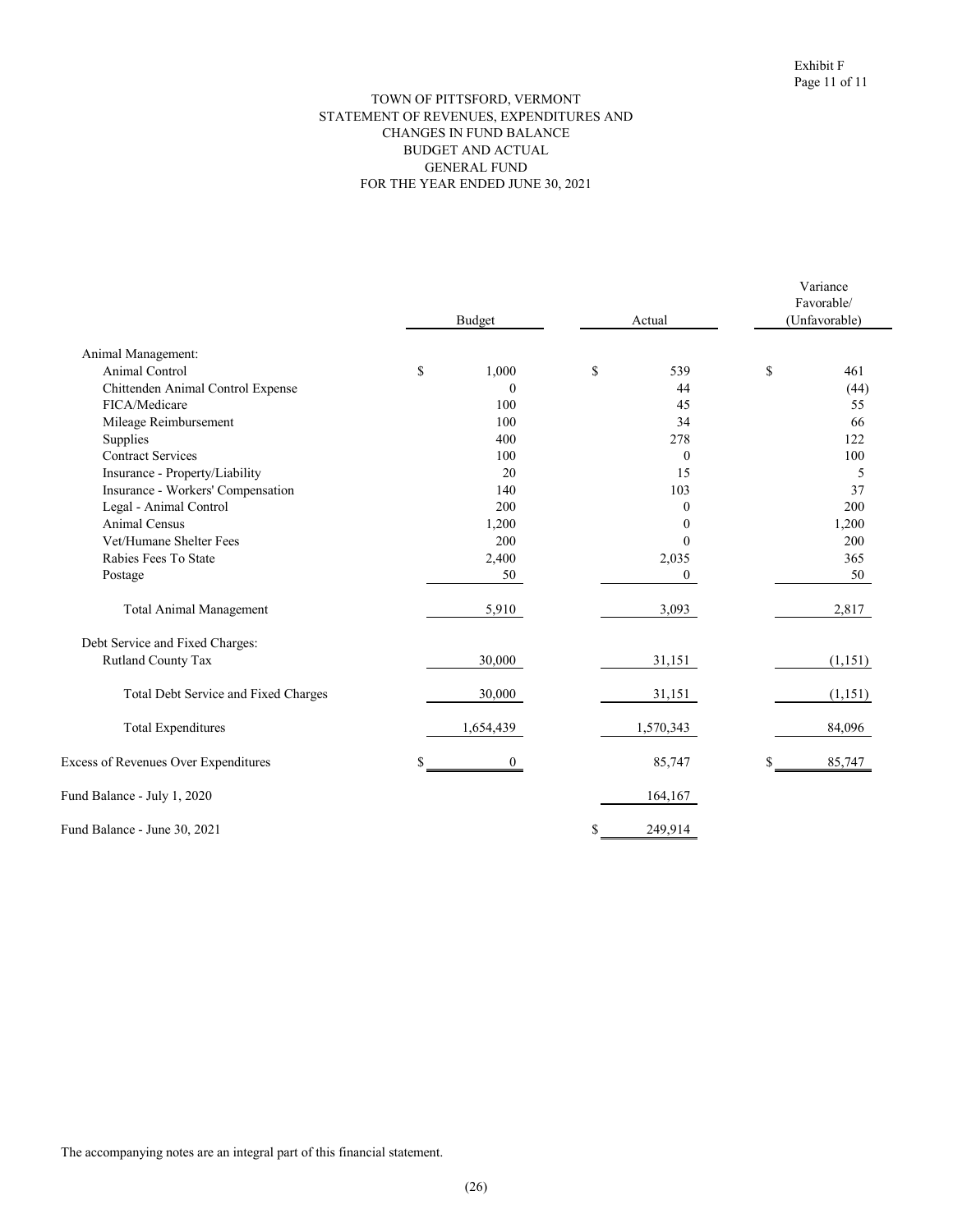#### FOR THE YEAR ENDED JUNE 30, 2021 TOWN OF PITTSFORD, VERMONT STATEMENT OF REVENUES, EXPENDITURES AND CHANGES IN FUND BALANCE BUDGET AND ACTUAL HIGHWAY FUND

|                                                              | Budget           | Actual           | Variance<br>Favorable/<br>(Unfavorable) |  |
|--------------------------------------------------------------|------------------|------------------|-----------------------------------------|--|
| Revenues:                                                    |                  |                  |                                         |  |
| Property Taxes                                               | \$<br>1,015,200  | \$<br>1,015,296  | \$<br>96                                |  |
| State Aid                                                    | 126,000          | 165,201          | 39,201                                  |  |
| <b>Grant Revenue</b>                                         | 0                | 144,536          | 144,536                                 |  |
| <b>FEMA</b>                                                  | $\mathbf{0}$     | 10,563           | 10,563                                  |  |
| Overload Permits                                             | 630              | 630              | $\boldsymbol{0}$                        |  |
| Highway Access Permits                                       | $\boldsymbol{0}$ | 200              | 200                                     |  |
| <b>Investment</b> Income                                     | 900              | 312              | (588)                                   |  |
| Interfund Sale of Fuel                                       | 5,650            | 3,818            | (1, 832)                                |  |
| Labor/Equipment Use by Other Departments                     | 3,100            | 10,203           | 7,103                                   |  |
| Sale of Scrap Metal                                          | $\boldsymbol{0}$ | 409              | 409                                     |  |
| Miscellaneous                                                | $\boldsymbol{0}$ | 2,426            | 2,426                                   |  |
| <b>Total Revenues</b>                                        | 1,151,480        | 1,353,594        | 202,114                                 |  |
| Expenditures:                                                |                  |                  |                                         |  |
| General:                                                     |                  |                  |                                         |  |
| Labor - Vacation and Services                                | 165,000          | 191,803          | (26, 803)                               |  |
| Labor - Overtime                                             | 15,000           | 13,284           | 1,716                                   |  |
| FICA/Medicare                                                | 14,000           | 15,127           | (1,127)                                 |  |
| Insurance - Retirement                                       | 8,500            | 9,460            | (960)                                   |  |
| Insurance - Medical                                          | 59,000           | 59,072           | (72)                                    |  |
| Insurance - Dental                                           | 3,800            | 2,876            | 924                                     |  |
| Insurance - Life                                             | 3,000            | 2,206            | 794                                     |  |
| Insurance - Workers' Compensation                            | 17,500           | 16,526           | 974                                     |  |
| Insurance - Property                                         | 1,600            | 1,748            | (148)                                   |  |
| Insurance - Vehicle                                          | 7,600            | 7,161            | 439                                     |  |
| Insurance - General Liability                                | 1,100            | 1,175            | (75)                                    |  |
| Insurance - Unemployment                                     | 85               | 202              | (117)                                   |  |
| Insurance - Bridges                                          | 2,500            | 2,430            | 70                                      |  |
| Mileage Reimbursement                                        | 200              | 58               | 142                                     |  |
| Legal and Administrative                                     | 1,000            | $\mathbf{0}$     | 1,000                                   |  |
| Mun Roads Permit Fee                                         | 1,500            | 1,590            | (90)                                    |  |
| <b>Small Tool Purchases</b>                                  | 1,000            | 1,606            | (606)                                   |  |
| Communications                                               | 600              | 869              | (269)                                   |  |
| Telephone                                                    | 2,000            | 1,693            | 307                                     |  |
| Heating Fuel                                                 | 3,800            | 2,593            | 1,207                                   |  |
| <b>Training Fees</b>                                         | 200              | $\boldsymbol{0}$ | 200                                     |  |
| <b>Equipment Rentals</b>                                     | 5,000            | 1,023            | 3,977                                   |  |
| <b>Uniform Rentals</b>                                       | 4,500            | 3,154            | 1,346                                   |  |
| Highway Capital Reserve                                      | 100,000          | 100,000          | $\boldsymbol{0}$                        |  |
|                                                              |                  |                  | $\bf{0}$                                |  |
| Bridge Replacement Reserve<br>Labor / Equipment Use by Water | 25,000<br>4,000  | 25,000<br>3,447  | 553                                     |  |
| Advertising/Postage                                          | 600              | $\bf{0}$         | 600                                     |  |
| Utilities                                                    | 4,700            | 4,554            | 146                                     |  |
| Supplies                                                     | 4,000            | 7,600            | (3,600)                                 |  |
|                                                              |                  |                  |                                         |  |
| New Equipment Purchases                                      | 3,500            | 11,035           | (7,535)                                 |  |
| <b>Contracted Services</b>                                   | 15,000           | 7,162            | 7,838                                   |  |
| Cold Patch and Hot Mix                                       | 3,500            | 4,291            | (791)                                   |  |
| <b>Building Expenses</b>                                     | 2,500            | 2,158            | 342                                     |  |
| Line Striping                                                | 12,000           | 11,900           | 100                                     |  |
| Signs & Posts                                                | 3,500            | 2,219            | 1,281                                   |  |
| Culverts & Bands                                             | 5,000            | 6,726            | (1,726)                                 |  |
| Guardrails                                                   | 6,000            | $\boldsymbol{0}$ | 6,000                                   |  |
| Paving                                                       | 327,000          | 327,153          | (153)                                   |  |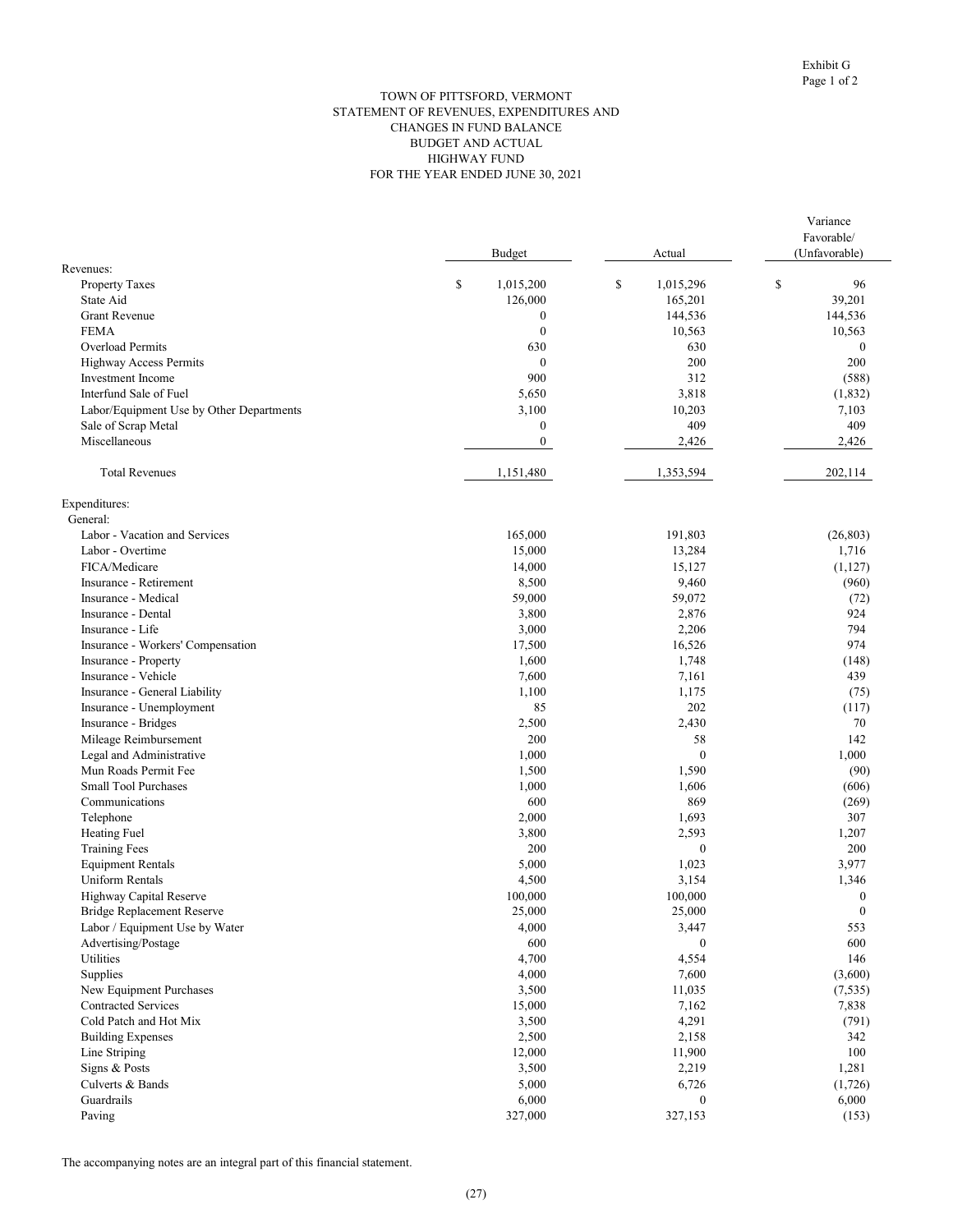|                                           | Budget           | Actual        | (Unfavorable) |  |
|-------------------------------------------|------------------|---------------|---------------|--|
| General/(Cont'd):<br><b>Crack Sealing</b> | \$<br>9,000      | \$<br>8,000   | \$<br>1,000   |  |
| Gravel/Stone                              | 25,000           | 24,534        | 466           |  |
| Liquid Magnesium                          | 15,000           | 20,091        | (5,091)       |  |
| Sand                                      | 20,000           | 12,691        | 7,309         |  |
| Salt/Sodium Chloride                      |                  |               |               |  |
|                                           | 100,000          | 75,343        | 24,657        |  |
| <b>Total General</b>                      | 1,003,785        | 989,560       | 14,225        |  |
| Highway Vehicles:                         |                  |               |               |  |
| Supplies                                  | 5,000            | 2,369         | 2,631         |  |
| Vehicle Fuel                              | 34,000           | 24,756        | 9,244         |  |
| In-Shop Repairs and Maintenance           | 16,000           | 8,537         | 7,463         |  |
| Outside Maintenance and Repairs           | 25,000           | 21,289        | 3,711         |  |
| <b>Total Highway Vehicles</b>             | 80,000           | 56,951        | 23,049        |  |
| Special Projects:                         |                  |               |               |  |
| Sidewalk Scoping Study                    | $\mathbf{0}$     | 1,522         | (1,522)       |  |
| Barn/Sh/GOAT                              | $\boldsymbol{0}$ | 7,227         | (7,227)       |  |
| Fire Hill Road Bridge Project             | $\mathbf{0}$     | 113,817       | (113, 817)    |  |
| Thill/Mechanic Roads Ditching             | $\overline{0}$   | 972           | (972)         |  |
| <b>Total Special Projects</b>             | $\overline{0}$   | 123,538       | (123, 538)    |  |
| <b>Total Expenditures</b>                 | 1,083,785        | 1,170,049     | (86, 264)     |  |
| Excess of Revenues Over Expenditures      | \$<br>67,695     | 183,545       | \$<br>115,850 |  |
| Fund Balance/(Deficit) - July 1, 2020     |                  | (33,998)      |               |  |
| Fund Balance - June 30, 2021              |                  | \$<br>149,547 |               |  |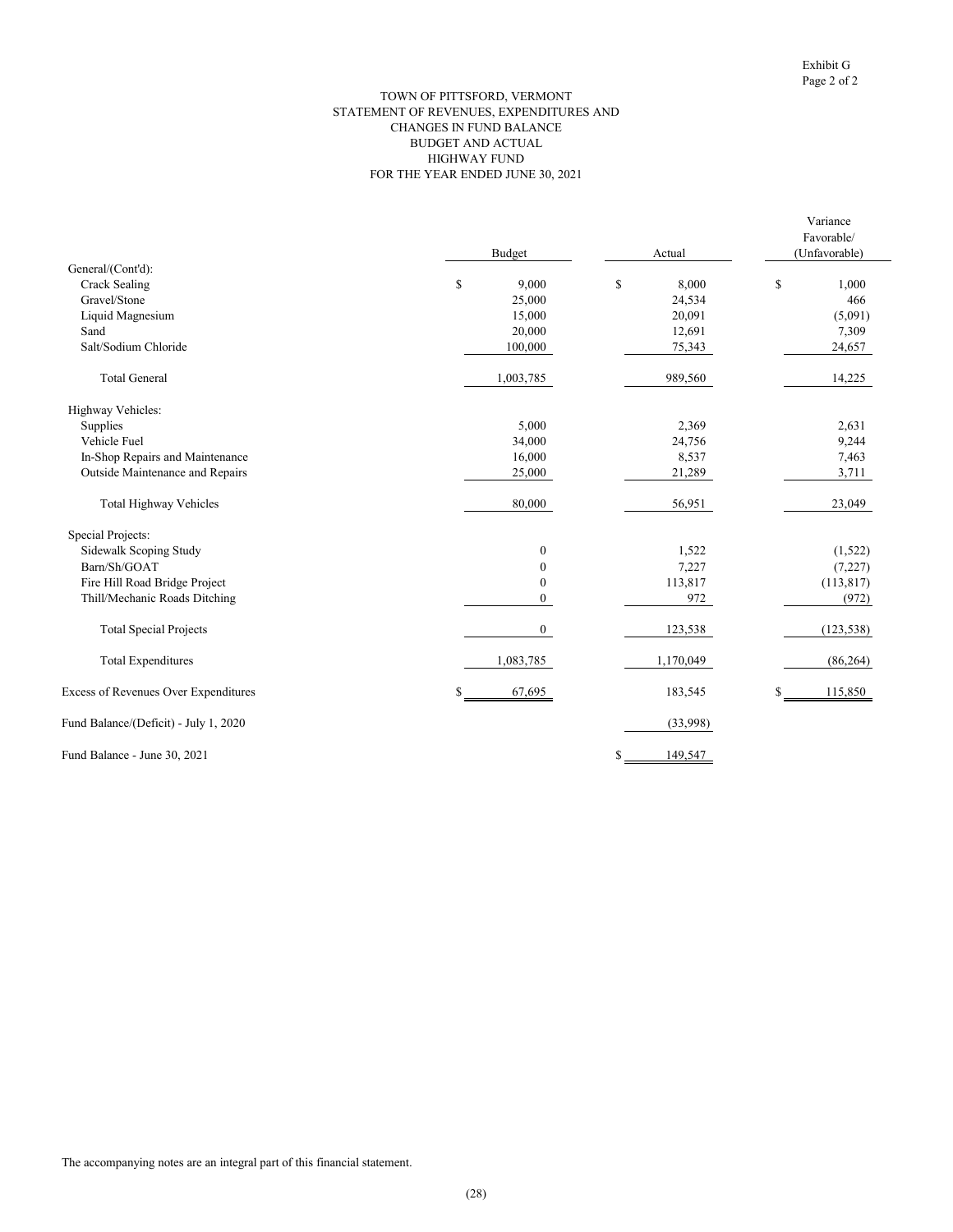### FOR THE YEAR ENDED JUNE 30, 2021 TOWN OF PITTSFORD, VERMONT STATEMENT OF REVENUES, EXPENDITURES AND CHANGES IN FUND BALANCE BUDGET AND ACTUAL VILLAGE FUND

|                                      |               |              | Variance<br>Favorable/ |
|--------------------------------------|---------------|--------------|------------------------|
|                                      | <b>Budget</b> | Actual       | (Unfavorable)          |
| Revenues:                            |               |              |                        |
| <b>Property Taxes</b>                | \$<br>16,000  | \$<br>16,012 | \$<br>12               |
| Interest Income                      | $\mathbf{0}$  | 67           | 67                     |
| <b>Total Revenues</b>                | 16,000        | 16,079       | 79                     |
| Expenditures:                        |               |              |                        |
| Village Street Lights                | 16,000        | 15,502       | 498                    |
| <b>Total Expenditures</b>            | 16,000        | 15,502       | 498                    |
| Excess of Revenues Over Expenditures | \$            | 577          | S<br>577               |
| Fund Balance - July 1, 2020          |               | 23,481       |                        |
| Fund Balance - June 30, 2021         |               | \$<br>24,058 |                        |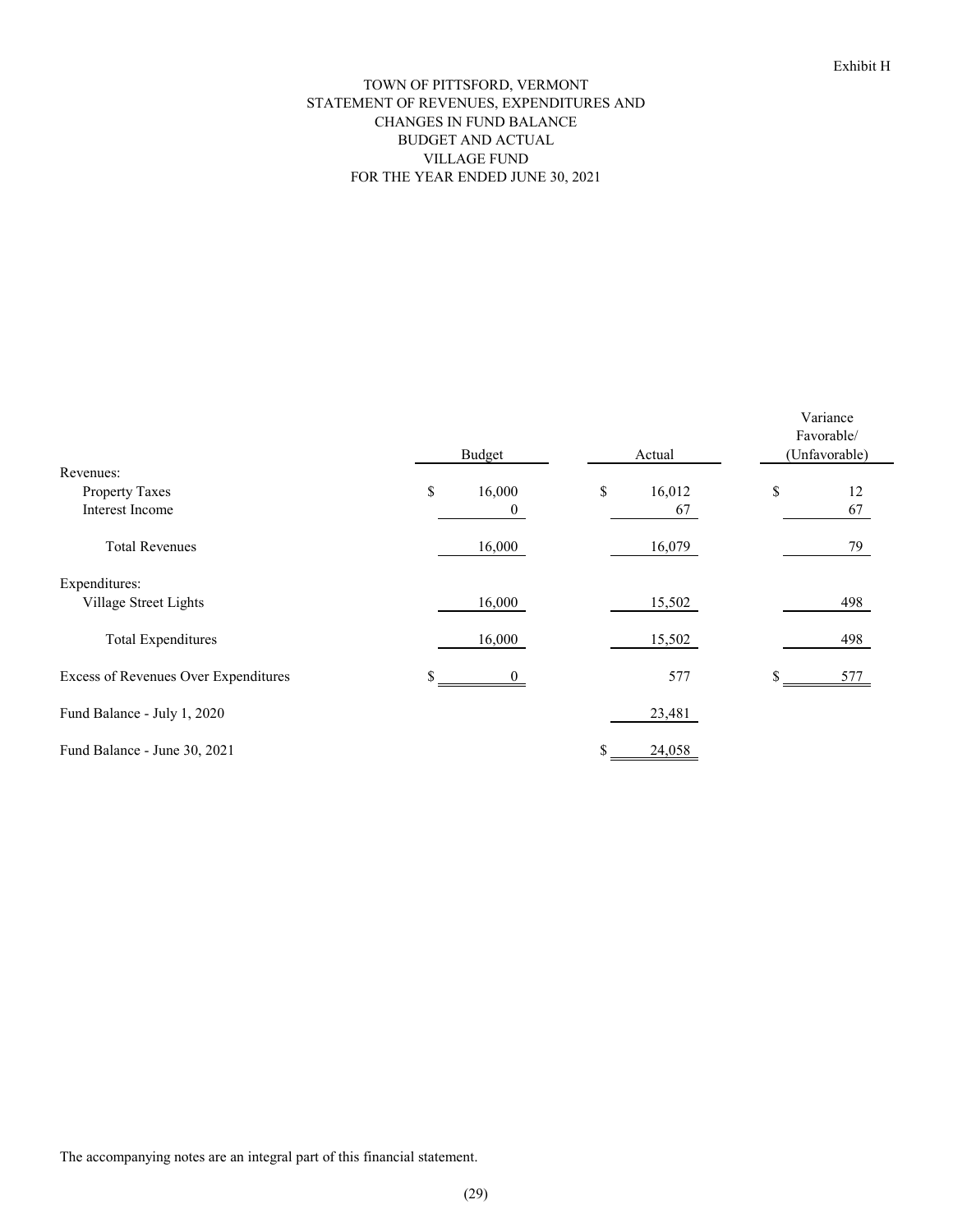#### TOWN OF PITTSFORD, VERMONT STATEMENT OF FUND NET POSITION PROPRIETARY FUNDS JUNE 30, 2021

|                                                                               | Water            | Sewer            |                 |  |
|-------------------------------------------------------------------------------|------------------|------------------|-----------------|--|
| ASSETS                                                                        | Fund             | Fund             | Total           |  |
|                                                                               |                  |                  |                 |  |
| Current Assets:                                                               |                  |                  |                 |  |
| Receivables                                                                   | \$<br>161,411    | \$<br>148,407    | \$<br>309,818   |  |
| Loan Receivable - Current Portion                                             | $\mathbf{0}$     | 1,800            | 1,800           |  |
| Due from Other Funds                                                          | 242,314          | $\boldsymbol{0}$ | 242,314         |  |
| Prepaid Expenses                                                              | 2,709            | $\boldsymbol{0}$ | 2,709           |  |
| Inventory                                                                     | 5,138            | 1,676            | 6,814           |  |
| <b>Total Current Assets</b>                                                   | 411,572          | 151,883          | 563,455         |  |
| Noncurrent Assets:                                                            |                  |                  |                 |  |
| Capital Assets:                                                               |                  |                  |                 |  |
| Land                                                                          | 74,722           | 1,500            | 76,222          |  |
| Construction in Progress                                                      | 140,327          | 54,396           | 194,723         |  |
| Vehicles and Equipment                                                        | 104,458          | $\boldsymbol{0}$ | 104,458         |  |
| Buildings, Distribution and Collection Systems                                | 7,163,706        | 5,088,451        | 12,252,157      |  |
| Less: Accumulated Depreciation                                                | (1,942,055)      | (1,245,618)      | (3,187,673)     |  |
| <b>Total Noncurrent Assets</b>                                                | 5,541,158        | 3,898,729        | 9,439,887       |  |
| <b>Total Assets</b>                                                           | 5,952,730        | 4,050,612        | 10,003,342      |  |
| DEFERRED OUTFLOWS OF RESOURCES                                                |                  |                  |                 |  |
| Deferred Outflows of Resources Related to the                                 |                  |                  |                 |  |
| Town's Participation in VMERS                                                 | 16,947           | 8,767            | 25,714          |  |
| <b>Total Deferred Outflows of Resources</b>                                   | 16,947           | 8,767            | 25,714          |  |
| <b>LIABILITIES</b>                                                            |                  |                  |                 |  |
| Current Liabilities:                                                          |                  |                  |                 |  |
| Accounts Payable                                                              | 160              | 8,049            | 8,209           |  |
| Accrued Payroll and Benefits Payable                                          | 1,541            | 1,411            | 2,952           |  |
| Due to Other Funds                                                            | $\boldsymbol{0}$ | 717,250          | 717,250         |  |
| <b>Unearned Revenue</b>                                                       | 72               | $\mathbf{0}$     | 72              |  |
| Accrued Interest Payable                                                      | 1,815            | 14,111           | 15,926          |  |
| General Obligation Bonds Payable - Current Portion                            | 50,830           | 81,070           | 131,900         |  |
| <b>Total Current Liabilities</b>                                              | 54,418           | 821,891          | 876,309         |  |
| Noncurrent Liabilities:                                                       |                  |                  |                 |  |
| Compensated Absences Payable                                                  | 5,470            | 4,037            | 9,507           |  |
| Net Pension Liability                                                         | 41,118           | 21,272           | 62,390          |  |
| General Obligation Bonds Payable - Noncurrent Portion                         | 2,304,833        | 1,611,002        | 3,915,835       |  |
| <b>Total Noncurrent Liabilities</b>                                           | 2,351,421        | 1,636,311        | 3,987,732       |  |
| <b>Total Liabilities</b>                                                      | 2,405,839        | 2,458,202        | 4,864,041       |  |
| DEFERRED INFLOWS OF RESOURCES                                                 |                  |                  |                 |  |
|                                                                               |                  |                  |                 |  |
| Deferred Inflows of Resources Related to the<br>Town's Participation in VMERS | 1,039            | 537              | 1,576           |  |
| Total Deferred Inflows of Resources                                           | 1,039            | 537              | 1,576           |  |
| <b>NET POSITION</b>                                                           |                  |                  |                 |  |
| Net Investment in Capital Assets                                              | 3,185,495        | 2,206,657        | 5,392,152       |  |
| Unrestricted/(Deficit)                                                        | 377,304          | (606, 017)       | (228, 713)      |  |
| <b>Total Net Position</b>                                                     | 3,562,799<br>S   | 1,600,640<br>\$  | 5,163,439<br>\$ |  |
|                                                                               |                  |                  |                 |  |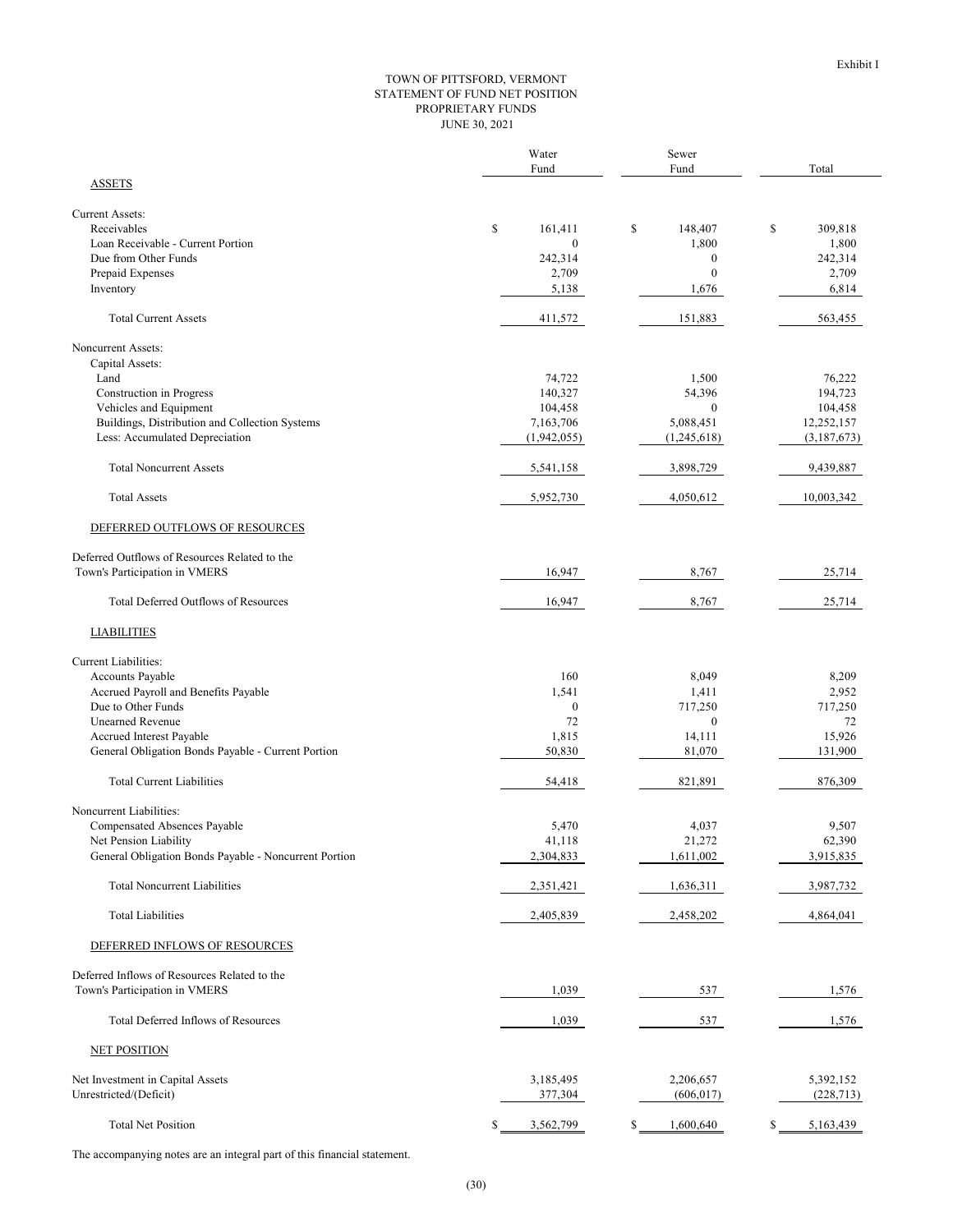#### CHANGES IN FUND NET POSITION TOWN OF PITTSFORD, VERMONT STATEMENT OF REVENUES, EXPENSES AND PROPRIETARY FUNDS FOR THE YEAR ENDED JUNE 30, 2021

|                                                  | Water<br>Fund    | Sewer<br>Fund    | Total           |  |
|--------------------------------------------------|------------------|------------------|-----------------|--|
| Operating Revenues:                              |                  |                  |                 |  |
| Charges for Services                             | \$<br>303,980    | \$<br>273,496    | \$<br>577,476   |  |
| Penalties & Interest                             | 6,370            | 7,045            | 13,415          |  |
| <b>Interfund Services</b>                        | 3,798            | $\boldsymbol{0}$ | 3,798           |  |
| Other Income                                     | 7,360            | 4,313            | 11,673          |  |
| <b>Total Operating Revenues</b>                  | 321,508          | 284,854          | 606,362         |  |
| Operating Expenses:                              |                  |                  |                 |  |
| Labor and Stipends                               | 77,301           | 57,833           | 135,134         |  |
| FICA/Medicare                                    | 5,997            | 4,161            | 10,158          |  |
| Insurances - Medical, Dental & Life              | 18,061           | 7,958            | 26,019          |  |
| Retirement                                       | 6,336            | 3,431            | 9,767           |  |
| Insurance - Workers' Compensation / Unemployment | 5,205            | 4,211            | 9,416           |  |
| Insurance - General Liability/Property/Vehicle   | 2,821            | 2,169            | 4,990           |  |
| Supplies                                         | 4,476            | 13,869           | 18,345          |  |
| Postage/Billing Program                          | 607              | 607              | 1,214           |  |
| Advertising/Dues and Subscriptions               | 277              | $\mathbf{0}$     | 277             |  |
| Telephone/Communications                         | 3,215            | 4,631            | 7,846           |  |
| <b>Uniform Rentals</b>                           | 2,043            | 1,390            | 3,433           |  |
| Training                                         | 120              | 582              | 702             |  |
| Lease                                            | 50               | $\boldsymbol{0}$ | 50              |  |
| Property Tax                                     | 1,396            | $\mathbf{0}$     | 1,396           |  |
| Contracts                                        | 4,661            | 3,020            | 7,681           |  |
| Vermont Permit Renewals                          | 2,970            | 495              | 3,465           |  |
| Administration                                   | 14,000           | 7,000            | 21,000          |  |
| <b>Interfund Services Expenses</b>               | 11,087           | 1,614            | 12,701          |  |
| Utilities                                        | 6,288            | 22,841           | 29,129          |  |
| Testing                                          | 2,650            | 3,994            | 6,644           |  |
| Sludge/Refuse Removal                            | $\mathbf{0}$     | 28,825           | 28,825          |  |
| Maintenance                                      | 16,393           | 6,083            | 22,476          |  |
| Mileage Reimbursement                            | 183              | 93               | 276             |  |
| Vehicle Fuel and Maintenance                     | 3,483            | $\boldsymbol{0}$ | 3,483           |  |
| Small Equipment Purchases                        | 1,490            | 531              | 2,021           |  |
| Other                                            | $\boldsymbol{0}$ | 1,594            | 1,594           |  |
| Depreciation                                     | 124,748          | 86,828           | 211,576         |  |
| Capital Fund - Maintenance items                 | 53,500           | $\mathbf{0}$     | 53,500          |  |
| <b>Total Operating Expenses</b>                  | 369,358          | 263,760          | 633,118         |  |
| Operating Income/(Loss)                          | (47, 850)        | 21,094           | (26,756)        |  |
| Non-Operating Revenues/(Expenses):               |                  |                  |                 |  |
| Investment Income                                | 795              | 208              | 1,003           |  |
| <b>Interest Expense</b>                          | (75,692)         | (45,095)         | (120, 787)      |  |
| Total Non-Operating Revenues/(Expenses)          | (74, 897)        | (44, 887)        | (119, 784)      |  |
| Net Income/(Loss) Before Transfers               | (122, 747)       | (23,793)         | (146, 540)      |  |
| Transfers:                                       |                  |                  |                 |  |
| Transfers In                                     | 17,250           | 12,500           | 29,750          |  |
| <b>Transfers Out</b>                             | $\mathbf{0}$     | (4,750)          | (4,750)         |  |
| <b>Total Transfers</b>                           | 17,250           | 7,750            | 25,000          |  |
| Change in Net Position                           | (105, 497)       | (16,043)         | (121, 540)      |  |
| Net Position - July 1, 2020                      | 3,668,296        | 1,616,683        | 5,284,979       |  |
| Net Position - June 30, 2021                     | 3,562,799<br>\$  | \$<br>1,600,640  | \$<br>5,163,439 |  |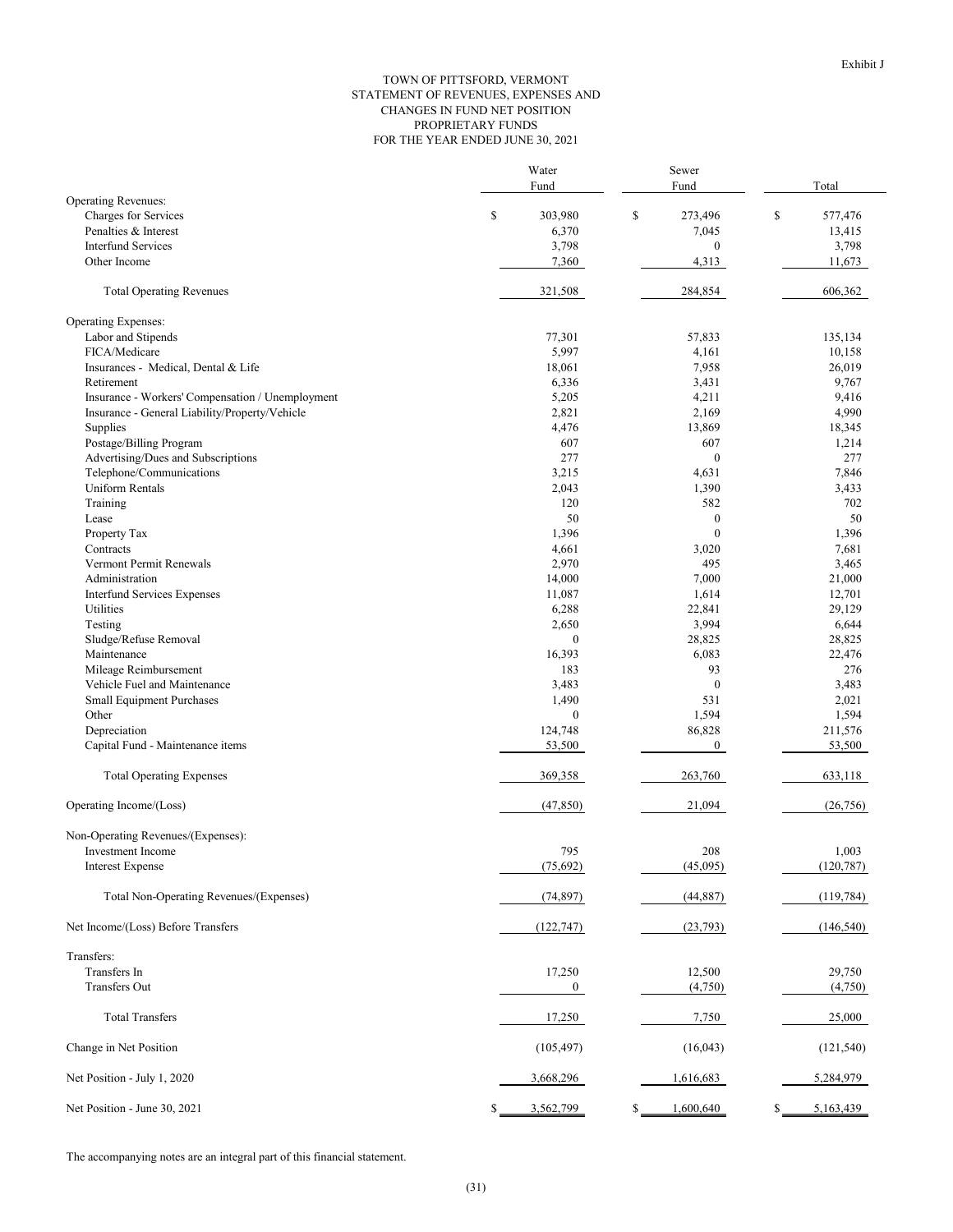#### TOWN OF PITTSFORD, VERMONT STATEMENT OF CASH FLOWS PROPRIETARY FUNDS FOR THE YEAR ENDED JUNE 30, 2021

|                                                                                                   | Water<br>Fund        | Sewer<br>Fund        | Total                |
|---------------------------------------------------------------------------------------------------|----------------------|----------------------|----------------------|
| Cash Flows From Operating Activities:                                                             |                      |                      |                      |
| Receipts from Customers and Users                                                                 | \$<br>299,591        | \$<br>281,704        | \$<br>581,295        |
| Receipts from Interfund Services                                                                  | 3,798                | $\mathbf{0}$         | 3,798                |
| Payments for Goods and Services                                                                   | (111,681)            | (93, 448)            | (205, 129)           |
| Payment for Interfund Services                                                                    | (25,087)             | (8,614)              | (33,701)             |
| Payments for Wages and Benefits                                                                   | (102, 513)           | (74, 821)            | (177, 334)           |
| Net Cash Provided by Operating Activities                                                         | 64,108               | 104,821              | 168,929              |
| Cash Flows From Noncapital Financing Activities:                                                  |                      |                      |                      |
| (Increase)/Decrease in Due from Other Funds                                                       | 126,963              | $\boldsymbol{0}$     | 126,963              |
| Increase/(Decrease) in Due to Other Funds                                                         | 0                    | 358,639              | 358,639              |
| Interest Expense from Operations                                                                  | $\boldsymbol{0}$     | (1, 335)             | (1, 335)             |
| Repayment of Loans Receivable                                                                     | $\mathbf{0}$         | 900                  | 900                  |
| Transfers Received from Other Funds                                                               | 17,250               | 12,500               | 29,750               |
| Transfers Paid to Other funds                                                                     | $\boldsymbol{0}$     | (4,750)              | (4,750)              |
| Net Cash Provided by Noncapital                                                                   |                      |                      |                      |
| <b>Financing Activities</b>                                                                       | 144,213              | 365,954              | 510,167              |
| Cash Flows From Capital and Related Financing Activities:                                         |                      |                      |                      |
| Acquisition and Construction of Capital Assets                                                    | (85,973)             | (589, 213)           | (675, 186)           |
| Issuance of Long-term Debt                                                                        | 1,867                | 228,582              | 230,449              |
| Principal Paid on General Obligation Bonds Payable                                                | (49,290)             | (64, 687)            | (113, 977)           |
| Interest Paid on General Obligation Bonds Payable                                                 | (75, 720)            | (45, 665)            | (121, 385)           |
| Net Cash Provided/(Used) by Capital and                                                           |                      |                      |                      |
| Related Financing Activities                                                                      | (209, 116)           | (470, 983)           | (680,099)            |
| Cash Flows From Investing Activities:                                                             |                      |                      |                      |
| Receipt of Interest and Dividends                                                                 | 795                  | 208                  | 1,003                |
|                                                                                                   |                      |                      |                      |
| Net Cash Provided by Investing Activities                                                         | 795                  | 208                  | 1,003                |
| Net Increase in Cash                                                                              | $\boldsymbol{0}$     | $\boldsymbol{0}$     | $\boldsymbol{0}$     |
| Cash - July 1, 2020                                                                               | $\boldsymbol{0}$     | $\mathbf{0}$         | $\boldsymbol{0}$     |
| Cash - June 30, 2021                                                                              | \$<br>$\overline{0}$ | \$<br>$\overline{0}$ | \$<br>$\overline{0}$ |
| Adjustments to Reconcile Operating Income/(Loss) to Net Cash<br>Provided by Operating Activities: |                      |                      |                      |
| Operating Income/(Loss)                                                                           | \$<br>(47, 850)      | \$<br>21,094         | \$<br>(26,756)       |
| Depreciation                                                                                      | 124,748              | 86,828               | 211,576              |
| (Increase)/Decrease in Receivables                                                                | (17,616)             | (3,150)              | (20,766)             |
| (Increase)/Decrease in Inventory                                                                  | 476                  | (361)                | 115                  |
| (Increase)/Decrease in Prepaid Expenses                                                           | (61)                 | $\overline{0}$       | (61)                 |
| (Increase)/Decrease in Deferred Outflows of Resources                                             |                      |                      |                      |
| Related to the Town's Participation in VMERS                                                      | (5,718)              | (3,033)              | (8,751)              |
| Increase/(Decrease) in Accounts Payable                                                           | (268)                | 1,848                | 1,580                |
| Increase/(Decrease) in Accrued Payroll and Benefits Payable                                       | (1, 498)             | (731)                | (2,229)              |
| Increase/(Decrease) in Unearned Revenue                                                           | (503)                | $\mathbf{0}$         | (503)                |
| Increase/(Decrease) in Compensated Absences Payable                                               | 3,799                | (2,349)              | 1,450                |
| Increase/(Decrease) in Net Pension Liability                                                      | 9,300                | 5,026                | 14,326               |
| Increase/(Decrease) in Deferred Inflows of Resources                                              |                      |                      |                      |
| Related to the Town's Participation in VMERS                                                      | (701)                | (351)                | (1,052)              |
| Net Cash Provided by Operating Activities                                                         | \$<br>64,108         | \$<br>104,821        | \$<br>168,929        |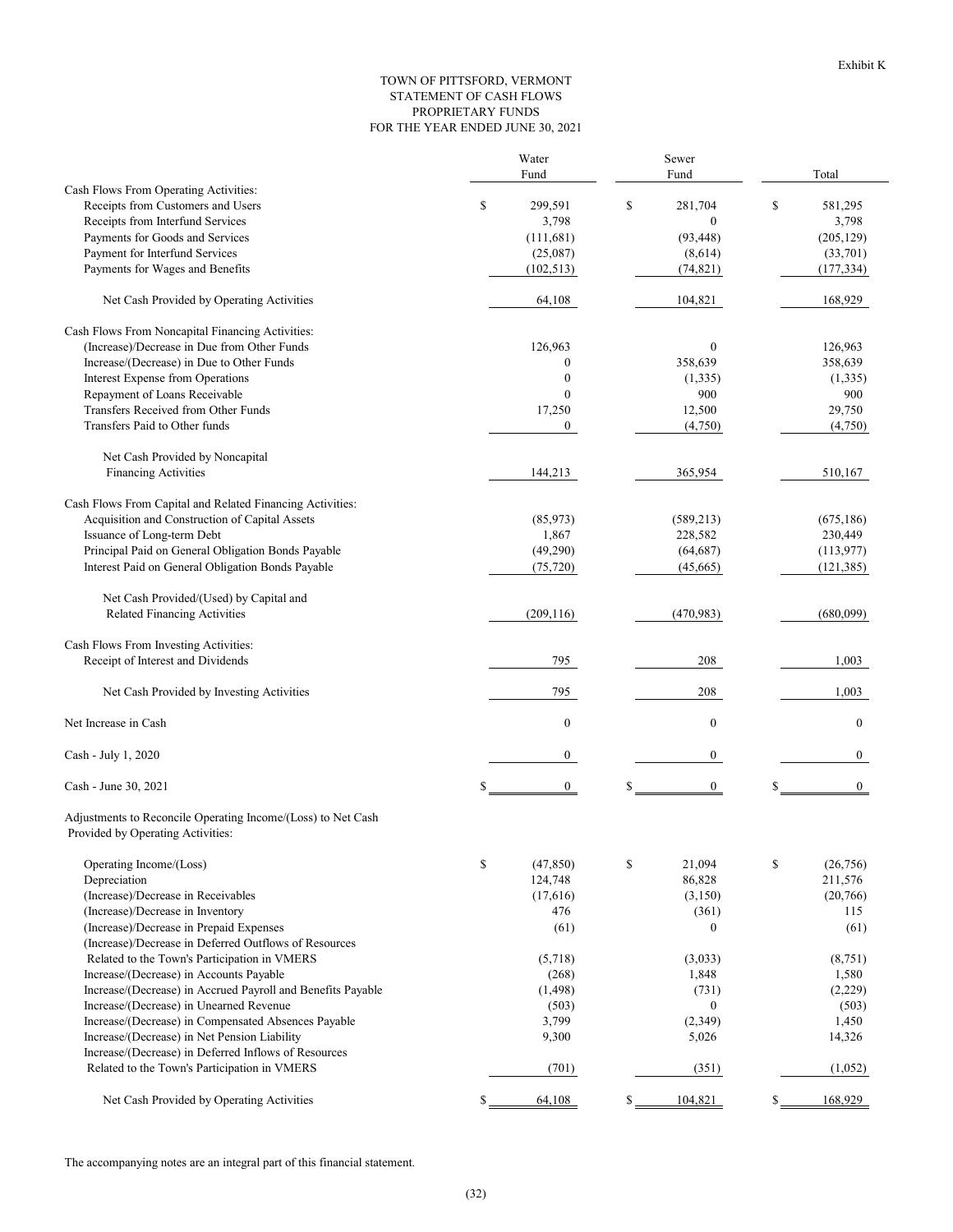# TOWN OF PITTSFORD, VERMONT STATEMENT OF FIDUCIARY NET POSITION FIDUCIARY FUNDS JUNE 30, 2021

|                                          |                                       | <b>Custodial Fund</b>        |                                      |  |
|------------------------------------------|---------------------------------------|------------------------------|--------------------------------------|--|
|                                          | Private-Purpose<br><b>Trust Funds</b> | <b>Education Tax</b><br>Fund |                                      |  |
| <b>ASSETS</b>                            |                                       |                              |                                      |  |
| Cash and Cash Equivalents<br>Investments | \$<br>177,607<br>3,492,201            | $\$$                         | $\boldsymbol{0}$<br>$\boldsymbol{0}$ |  |
| <b>Total Assets</b>                      | 3,669,808                             |                              | $\boldsymbol{0}$                     |  |
| <b>LIABILITIES</b>                       |                                       |                              |                                      |  |
| <b>Total Liabilities</b>                 | $\mathbf{0}$                          |                              | $\mathbf{0}$                         |  |
| <b>NET POSITION</b>                      |                                       |                              |                                      |  |
| Net Position:<br>Restricted              | 3,669,808                             |                              | $\boldsymbol{0}$                     |  |
| <b>Total Net Position</b>                | 3,669,808<br>\$                       |                              |                                      |  |

The accompanying notes are an integral part of this financial statement.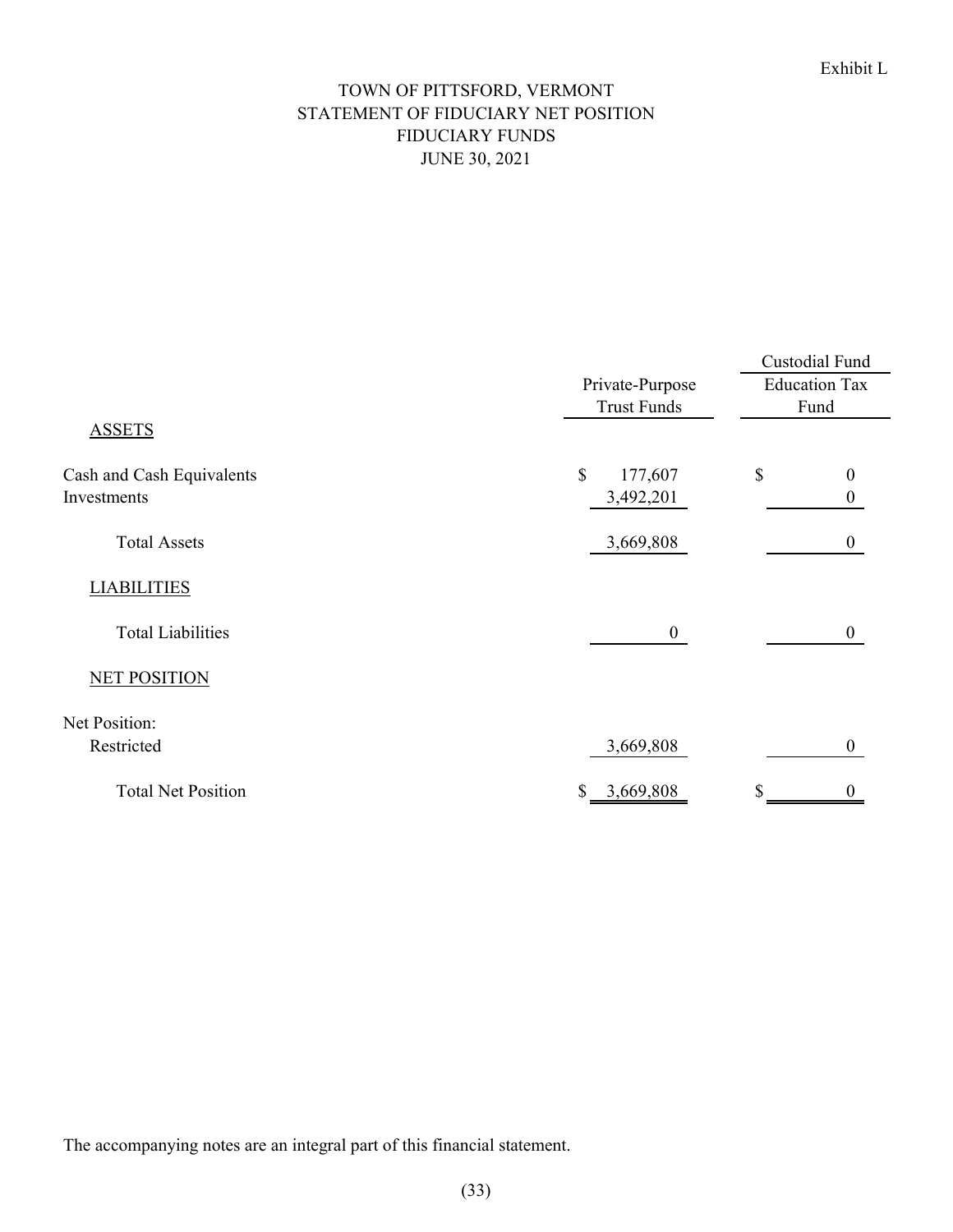# TOWN OF PITTSFORD, VERMONT STATEMENT OF CHANGES IN FIDUCIARY NET POSITION FOR THE YEAR ENDED JUNE 30, 2021 FIDUCIARY FUNDS

|                                                         |                    |    | <b>Custodial Fund</b> |
|---------------------------------------------------------|--------------------|----|-----------------------|
|                                                         | Private-Purpose    |    | <b>Education Tax</b>  |
|                                                         | <b>Trust Funds</b> |    | Fund                  |
| Additions:                                              |                    |    |                       |
| <b>Education Taxes Collected for Other Governments</b>  | \$<br>$\Omega$     | \$ | 4,432,811             |
| <b>Investment</b> Income                                | 817,310            |    | $\theta$              |
| <b>Total Additions</b>                                  | 817,310            |    | 4,432,811             |
| Deductions:                                             |                    |    |                       |
| <b>Education Taxes Distributed to Other Governments</b> | $\Omega$           |    | 4,432,811             |
| Otter Valley Union School District                      | 79,126             |    | $\theta$              |
| <b>Management Fees</b>                                  | 38,174             |    | $\theta$              |
| Miscellaneous                                           | 321                |    | $\theta$              |
| <b>Total Deductions</b>                                 | 117,621            |    | 4,432,811             |
| Change in Net Position                                  | 699,689            |    | $\theta$              |
| Net Position - July 1, 2020                             | 2,970,119          |    | $\boldsymbol{0}$      |
| Net Position - June 30, 2021                            | 3,669,808          |    |                       |

The accompanying notes are an integral part of this financial statement.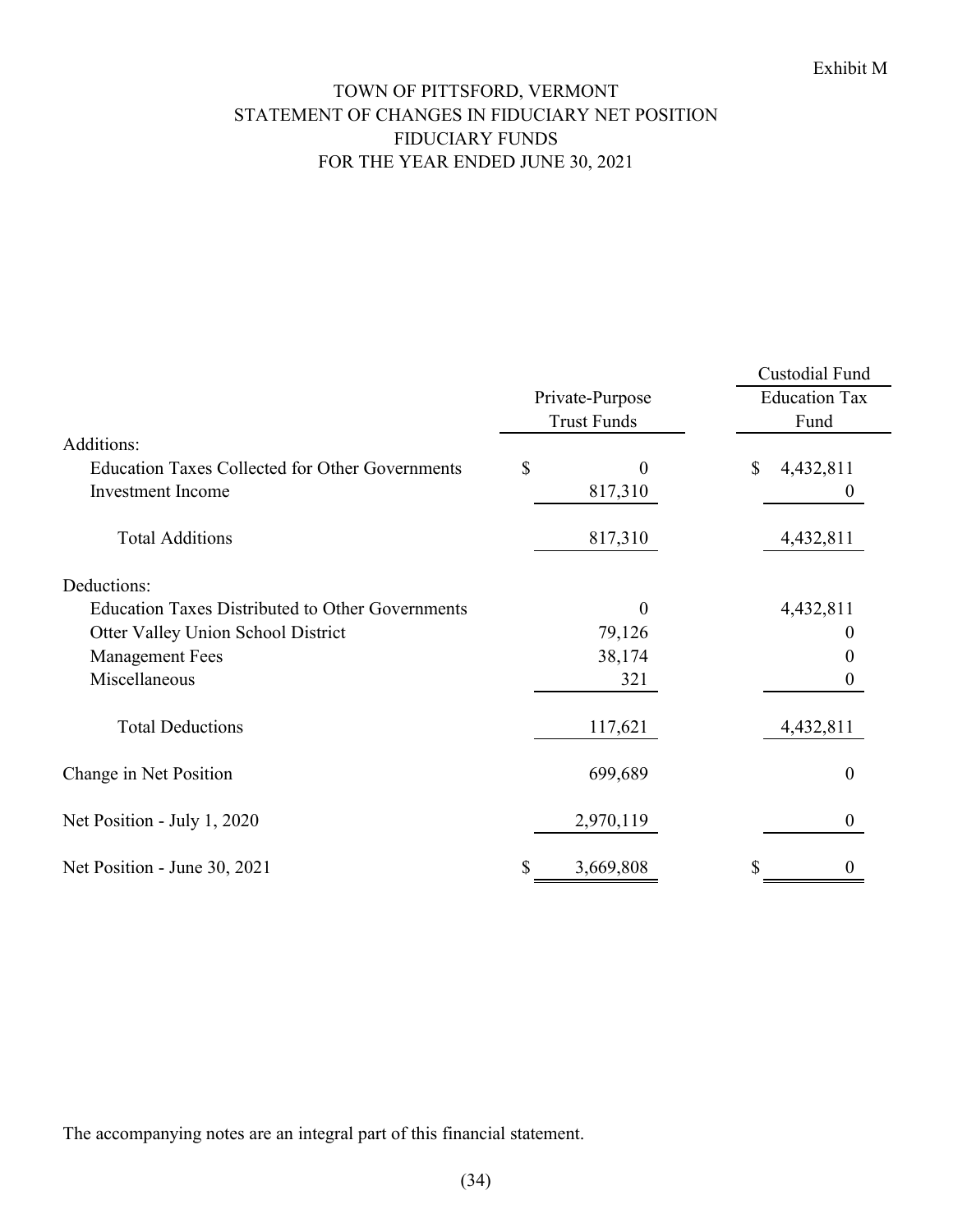The Town of Pittsford, Vermont, (herein the "Town") was formed in 1761 and operates under a Selectboard-Manager form of government and provides the following services: public safety (police and fire), highways and streets, health and social services, culture and recreation, community/economic development, public improvements, planning, zoning, water, sewer and general administrative services.

# **I. SUMMARY OF SIGNIFICANT ACCOUNTING POLICIES**

The accounting policies adopted by the Town of Pittsford (the "Town") conform to generally accepted accounting principles (GAAP) as applicable to governmental entities. The Governmental Accounting Standards Board (GASB) is the accepted standard-setting body for establishing accounting and financial reporting principles. The following is a summary of the more significant accounting policies employed in the preparation of these financial statements.

## **A. The Financial Reporting Entity**

This report includes all of the activity of the Town of Pittsford, Vermont. The financial reporting entity consists of the primary government; organizations for which the primary government is financially accountable; and other organizations for which the nature and significance of their relationship with the primary government are such that their exclusion would cause the reporting entity's financial statements to be misleading or incomplete. Component units are legally separate organizations for which the elected officials of the primary government are financially accountable. The primary government is financially accountable if it appoints a voting majority of the organization's governing body and it is able to impose its will on that organization or there is a potential for the organization to provide specific financial benefits to, or impose specific financial burdens on the primary government. The primary government is financially accountable if an organization is fiscally dependent on and there is a potential for the organization to provide specific financial benefits to, or impose specific financial burdens on the primary government regardless of whether the organization has a separately elected governing board; a governing board appointed by a higher level of government; or a jointly appointed board. Based on these criteria, there are no other entities that should be combined with the financial statements of the Town.

## **B. Basis of Presentation**

The accounts of the Town are organized and operated on the basis of fund accounting. A fund is an independent fiscal and accounting entity with a separate set of self-balancing accounts which comprise its assets, deferred outflows of resources, liabilities, deferred inflows of resources, fund equity, revenues, and expenditures or expenses, as appropriate. Government resources are allocated to and accounted for in individual funds based upon the purposes for which they are spent and the means by which spending activities are controlled.

The basic financial statements of the Town include both government-wide statements and fund financial statements. The focus of the government-wide statements is on reporting the operating results and financial position of the Town as a whole and present a longer-term view of the Town's finances. The focus of the fund financial statements is on reporting on the operating results and financial position of the most significant funds of the Town and present a shorterterm view of how operations were financed and what remains available for future spending.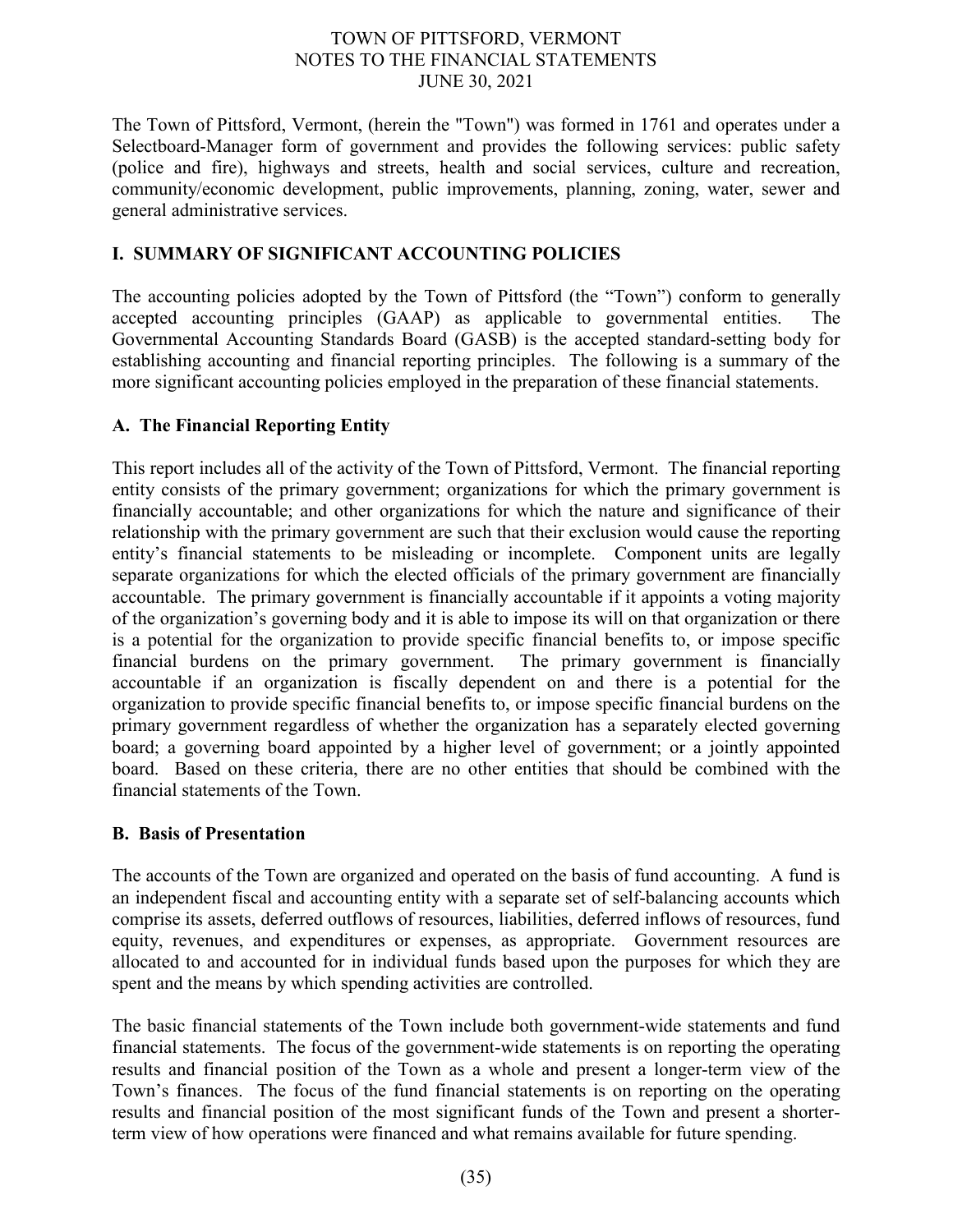Government-wide Statements: The statement of net position and the statement of activities display information about the primary government, the Town. These statements include the financial activities of the overall government, except for fiduciary activities. Eliminations have been made to minimize the double counting of activities between funds. These statements distinguish between the governmental and business-type activities of the Town. Governmental activities generally are financed through taxes, intergovernmental revenues, and other nonexchange transactions. Business-type activities are financed in whole or in part by fees charged to external parties.

The statement of activities presents a comparison between direct expenses and program revenues for each function of the Town's governmental activities and for each segment of the Town's business-type activities. Direct expenses are those that are specifically associated with a program or function and, therefore, are clearly identifiable to a particular function or segment. Program revenues include (a) charges paid by the recipients of goods or services offered by the programs and (b) grants and contributions that are restricted to meeting the operational or capital requirements of a particular program. Revenues that are not classified as program revenues, including all taxes, are presented as general revenues.

Fund Financial Statements: The fund financial statements provide information about the Town's funds, including fiduciary funds. Separate statements for each fund category – governmental, proprietary, and fiduciary – are presented. The emphasis of fund financial statements is on major governmental and enterprise funds, each displayed in a separate column. All remaining governmental and enterprise funds are aggregated and reported as nonmajor funds.

The Town reports on the following major governmental funds:

- General Fund This is the Town's main operating fund. It accounts for all financial resources of the Town except those accounted for in another fund.
- Highway Fund This fund accounts for the maintenance and operation of the Town highways.

The Town reports on the following major enterprise funds:

- Water Fund This fund accounts for the operations of the Town's Water Department.
- Sewer Fund This fund accounts for the operations of the Town's Wastewater Department.

Proprietary fund operating revenues, such as charges for services, result from exchange transactions associated with the principal activity of the fund. Exchange transactions are those in which each party receives and gives up essentially equal values. Nonoperating revenues, such as subsidies and investment earnings, result from nonexchange transactions or ancillary activities.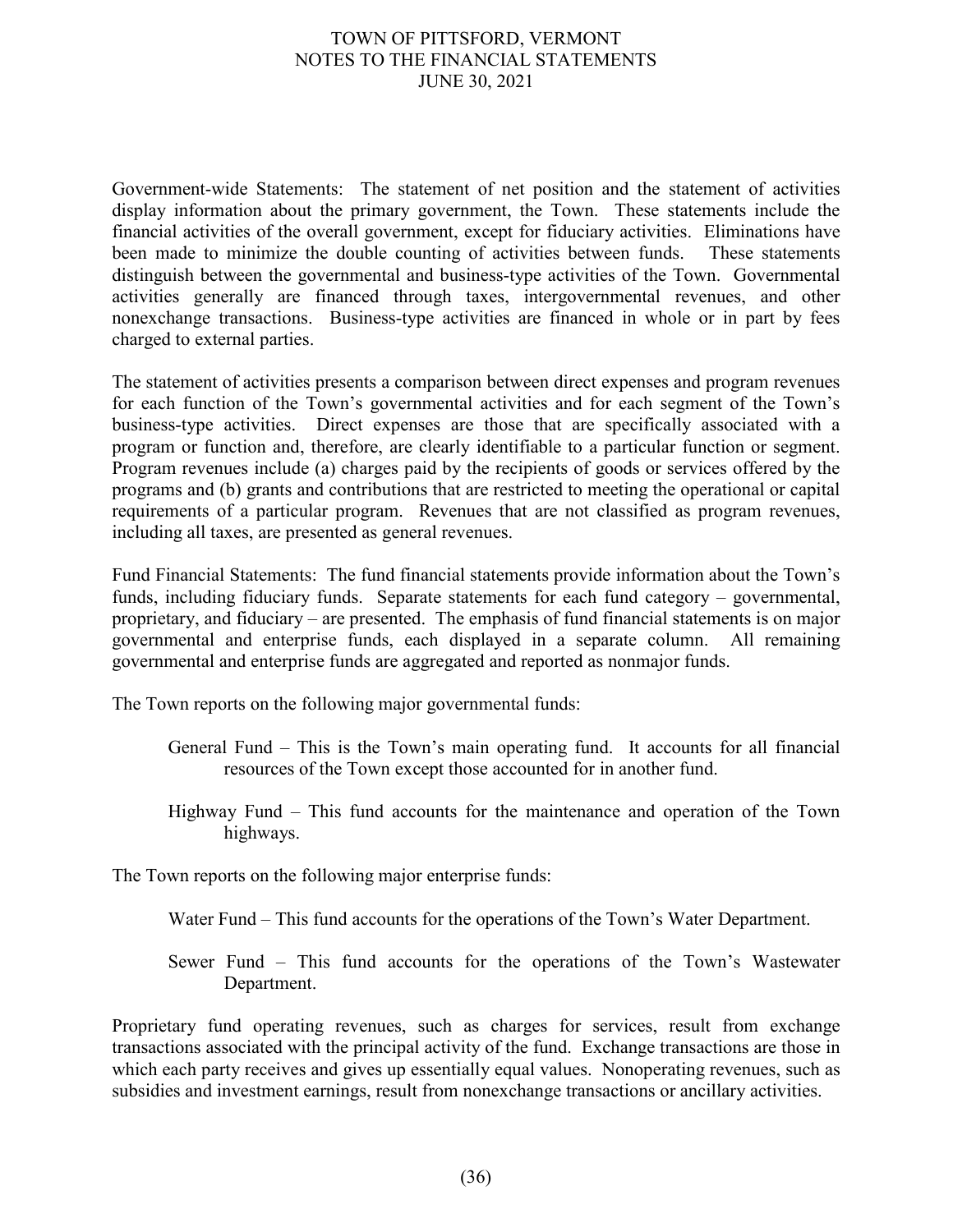Additionally, the Town reports the following fund types:

- Private-Purpose Trust Funds These funds are used to report trust arrangements under which resources are to be used for the benefit of individuals and organizations. All investment earnings, and in some cases, the principal of these funds may be used to support these activities.
- Custodial Fund This fund is used to report resources held by the Town in a purely custodial capacity for other governments, private organizations or individuals.

## **C. Measurement Focus**

The accounting and financial reporting treatment applied to a fund is determined by its measurement focus. Government-wide, proprietary and fiduciary fund financial statements are reported using the economic resources measurement focus. This means that all assets, deferred outflows of resources, liabilities and deferred inflows of resources associated with the operation of these funds (whether current or noncurrent) are included on the balance sheet (or statement of net position). Equity (i.e., net total position) is segregated into net investment in capital assets, restricted net position; and unrestricted net position. Operating statements present increases (i.e., revenues) and decreases (i.e., expenses) in net total position.

Governmental fund financial statements are reported using the current financial resources measurement focus. This means that only current assets, deferred outflows of resources, current liabilities and deferred inflows of resources are generally reported on their balance sheets. Their reported fund balances (net current position) are considered a measure of available spendable resources, and are segregated into nonspendable; restricted; committed; assigned and unassigned amounts. Operating statements of these funds present increases (i.e., revenues and other financing sources) and decreases (i.e., expenditures and other financing uses) in net current position. Accordingly, they are said to present a summary of sources and uses of available spendable resources during a period.

## **D. Basis of Accounting**

Basis of accounting refers to when revenues and expenditures or expenses are recognized in the accounts and reported in the financial statements. Basis of accounting relates to the timing of the measurements made, regardless of the measurement focus applied.

The government-wide, proprietary and fiduciary fund financial statements are reported using the accrual basis of accounting. Revenues are recorded when earned and expenses are recorded at the time the liabilities are incurred, regardless of when the related cash flow takes place. Nonexchange transactions, in which the Town gives (or receives) value without directly receiving (or giving) equal value in exchange, include property taxes, grants, entitlements, and donations. On the accrual basis, revenue from property taxes is recognized in the fiscal year for which the taxes are levied. Revenue from grants, entitlements, and donations is recognized in the fiscal year in which all eligibility requirements have been satisfied.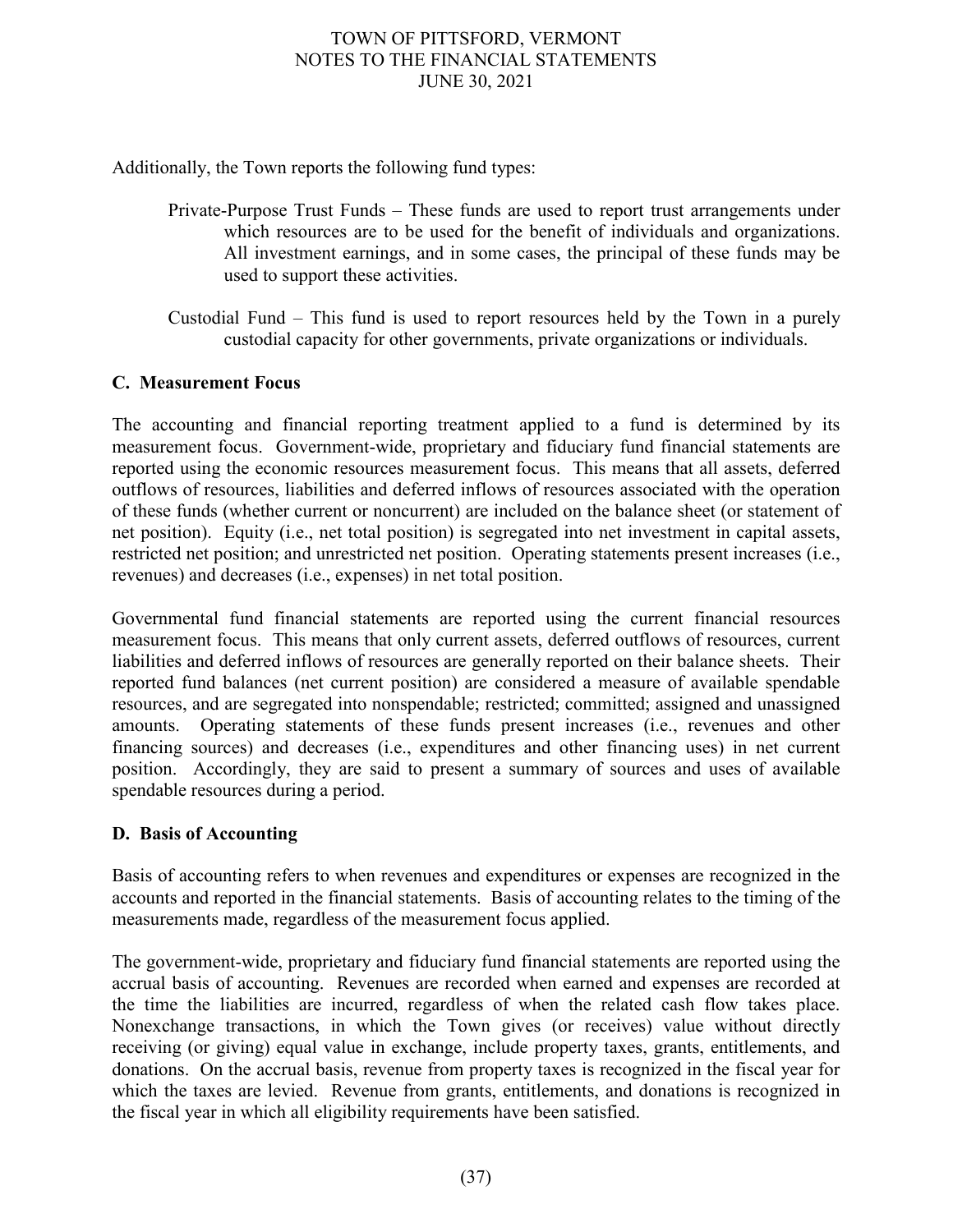Governmental funds are reported using the modified accrual basis of accounting. Under this method, revenues are recognized when measurable and available. "Measurable" means the amount of the transaction can be determined, and "available" means the amount is collectible within the current period or soon enough thereafter to be used to pay liabilities of the current period. The Town considers all revenues reported in governmental funds to be available if the revenues are collected within sixty days after year-end. Expenditures are recorded when the related fund liability is incurred, except for principal and interest on general long-term debt, certain compensated absences and other long-term liabilities which are recognized when the obligations are expected to be liquidated or are funded with expendable available financial resources.

General capital asset acquisitions are reported as expenditures in governmental funds. Proceeds of general long-term debt and acquisitions under capital leases are reported as other financing sources.

Under the terms of grant agreements, the Town funds certain programs by a combination of specific cost-reimbursement grants and general revenues. Thus, when program expenses are incurred, there are both restricted and unrestricted net position available to finance the program. It is the Town's policy to first apply cost-reimbursement grant resources to such programs, followed by general revenues. Expenditure driven grants are recognized as revenue when the qualifying expenditures have been incurred and other grant requirements have been met.

Recognition of revenues on funds received in connection with loan programs are recognized when loans are awarded and expenses incurred in excess of current grants and program income. An offsetting deferred inflows of resources is recognized for all loans receivable. Loan repayment revenue is recognized as the loans are repaid.

# **E. Use of Estimates**

The presentation of financial statements in conformity with generally accepted accounting principles requires management to make estimates and assumptions that affect the reported amounts of assets, deferred outflows and inflows of resources and liabilities and disclosure of contingent assets and liabilities at the date of the financial statements and the reported amounts of revenues and expenses during the reporting period. Actual results could differ from those estimates.

# **F. New Pronouncement – Fiduciary Activities**

Effective June 30, 2021, the Town implemented GASB Statement No. 84, "Fiduciary Activities". GASB Statement No. 84 establishes specific criteria for identifying activities that should be reported as fiduciary activities to enhance the consistency and comparability of fiduciary activity reporting by state and local governments. This required moving certain items previously recorded through a General Fund liability account to the newly established custodial fund that reports additions and deductions for these activities. No restatement of beginning net position/fund balance was required in either fund. As a result, the collection and remittance of education taxes on behalf of other governments are now presented in a Custodial Fund.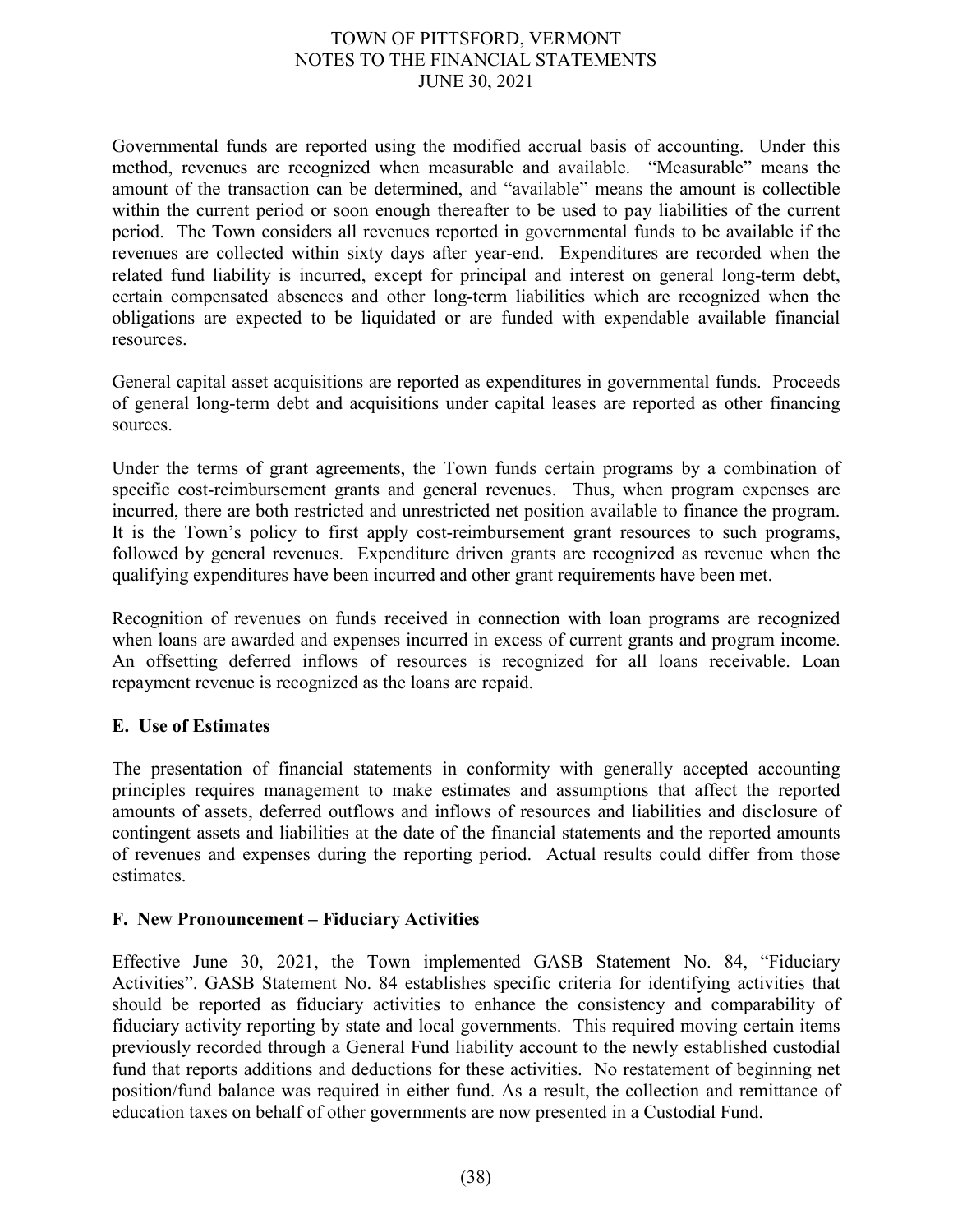# **G. Assets, Liabilities, Deferred Outflows/Inflows of Resources, and Equity**

#### **1. Cash**

Cash balances of most Town funds are deposited with and invested by the Town Treasurer. The Town considers all short-term investments of ninety (90) days or less to be cash equivalents.

Excess cash of individual funds are shown as due from other funds and excess cash withdrawals are shown as due to other funds. Interest income is allocated based on the due from/to other funds balances.

#### **2. Investments**

The Town invests in investments as allowed by State statute. Investments with readily determinable fair values are reported at their fair values. Unrealized gains and losses are included in revenue.

#### **3. Receivables**

Receivables are shown net of an allowance for uncollectible accounts for the estimated losses that will be incurred in the collection of the receivables. The estimated losses are based on the judgment of management and a review of the current status of existing receivables. Unbilled revenues consist of revenues earned as of June 30, but not yet billed as of that date.

## **4. Internal Balances**

Activity between funds that are representative of lending/borrowing arrangements that are outstanding at the end of the fiscal year are referred to as "advances from/to other funds". All other outstanding balances between funds are reported as "due from/to other funds". Any residual balances outstanding between the governmental activities and business-type activities are reported in the government-wide financial statements as "internal balances".

## **5. Inventories and Prepaid Expenses/Items**

Inventory quantities are determined by physical count and are valued at the lower of cost or market. Inventories in the Governmental Funds consists of sand, gravel and stone, sodium chloride and culverts. Inventories in the Proprietary Funds consists of fuel and materials.

Certain payments to vendors reflect costs that are applicable to future accounting periods and are recorded as prepaid expenses/items.

Inventories and prepaid items of governmental funds in the fund financial statements are offset by a nonspendable fund balance as these are not in spendable form.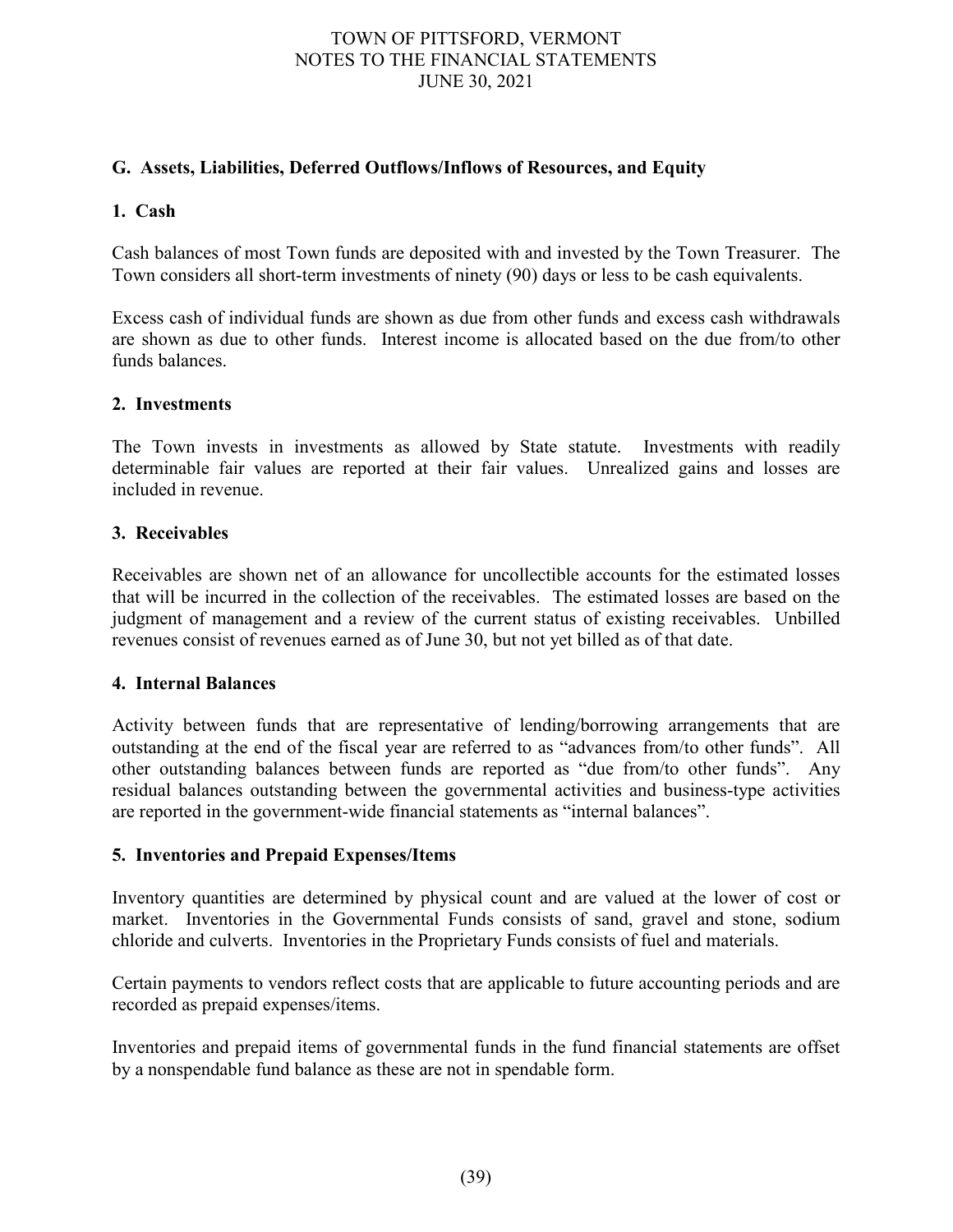## **6. Pensions**

For purposes of measuring the proportionate share of the net pension liability and the related deferred outflows/inflows of resources and pension expense, information about the fiduciary net position of the Vermont Municipal Employees' Retirement System (VMERS) plan and additions to/deductions from the VMERS' fiduciary net position have been determined on the same basis as they are reported by VMERS. For this purpose, benefit payments (including refunds of employee contributions) are recognized when due and payable in accordance with the benefit terms. Investments are reported at fair value.

# **7. Deferred Outflows/Inflows of Resources**

In addition to assets, the statement of financial position will sometimes report a separate section for deferred outflows of resources. This separate financial statements element, "deferred outflows of resources", represents a consumption of net position that applies to a future period(s) and so will not be recognized as an outflow of resources (expense/expenditures) until then. These amounts are deferred and recognized as an outflow of resources in the future periods to which the outflows are related.

In addition to liabilities, the statement of financial position will sometimes report a separate section for deferred inflows of resources. This separate financial statement element, "deferred inflows of resources" represents an acquisition of net position that applies to a future period(s) and so will not be recognized as an inflow of resources (revenue) until that time. These amounts are deferred and recognized as an inflow of resources in the future periods to which the inflows are related or when the amounts become available.

# **8. Capital Assets**

Capital assets are reported at actual cost or estimated historical cost based on appraisals or deflated current replacement cost if purchased or constructed. Contributed assets are recorded at their estimated acquisition value at the time received. Major outlays for capital assets and improvements are capitalized as constructed. The cost of normal maintenance and repairs that do not add to the value of the asset or materially extend the assets' lives are not capitalized. Infrastructure assets are reported starting with fiscal year ended June 30, 2004. The Town has elected to not report major general infrastructure assets retroactively.

Capital assets reported in the government-wide and proprietary fund financial statements are depreciated in order that the cost of these assets will be charged to expenses over their estimated service lives, generally using the straight-line method of calculating depreciation.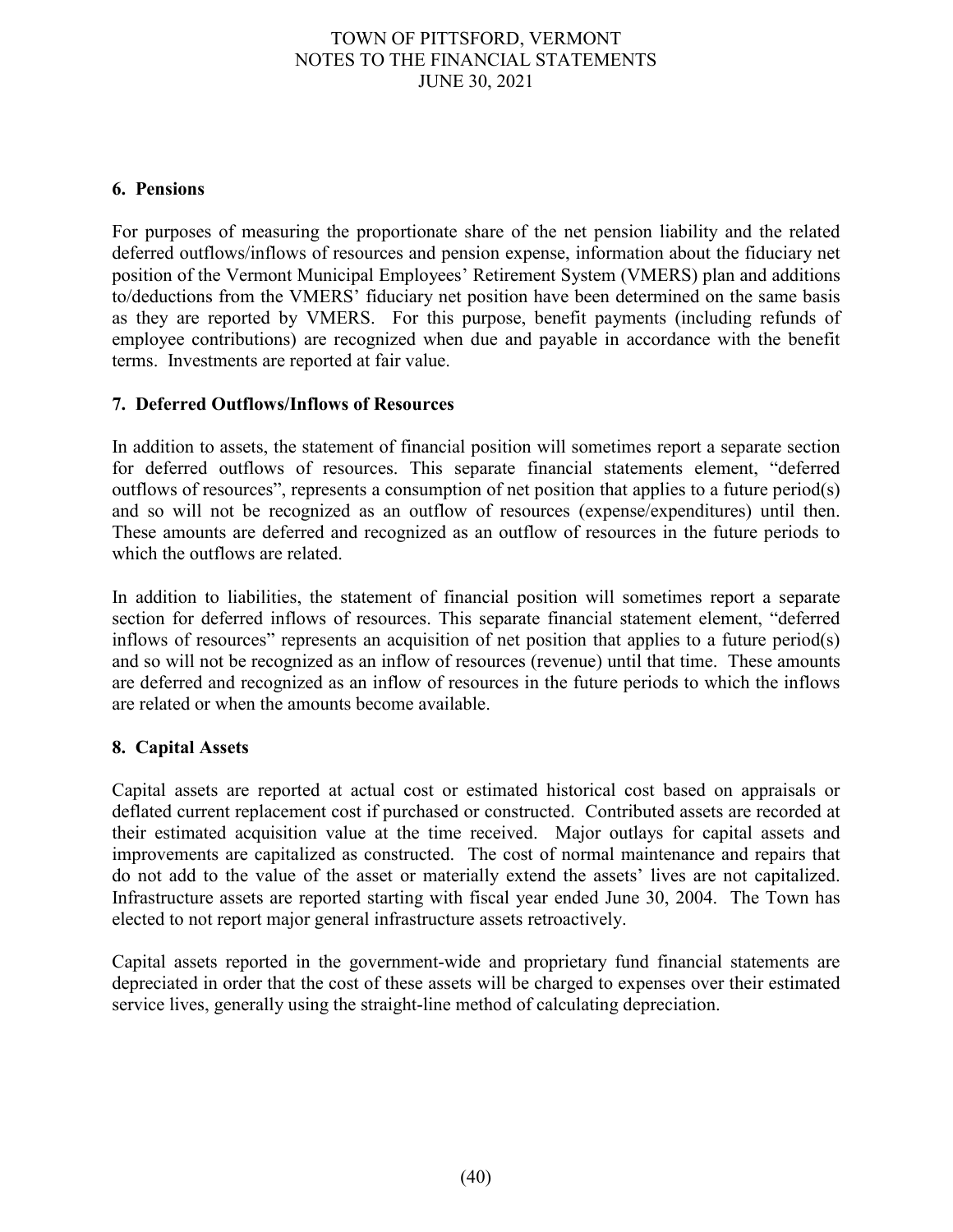Capitalization thresholds (the dollar values above which asset acquisitions are added to the capital asset accounts) and estimated useful lives of capital assets are as follows:

|                                       |           | Capitalization | Estimated       |  |
|---------------------------------------|-----------|----------------|-----------------|--|
|                                       | Threshold |                | Service Life    |  |
| Land                                  | \$        | 1,000          | Not Depreciated |  |
|                                       |           |                |                 |  |
| Vehicles                              |           | 5,000          | 5-20 Years      |  |
| Computers                             |           | 1,000          | 4-6 Years       |  |
| Equipment                             |           | 1,000          | 5-20 Years      |  |
| Buildings and Building Improvements   |           | 5,000          | $40-100$ Years  |  |
| Infrastructure                        |           | 5,000          | $30-50$ Years   |  |
| Water and Wastewater Distribution and |           |                |                 |  |
| and Collection Systems                |           | 5,000          | $30-100$ Years  |  |

## **9. Compensated Absences**

It is the policy of the Town of Pittsford to permit employees to accumulate earned but unused vacation time up to forty-eight (48) hours and comp-time up to eighty (80) hours. No liability is reported for unpaid accumulated sick leave because it is not a vested benefit. Upon retirement, termination, or death, unused vacation time and comp-time is paid at current pay rates. The accrual for unused compensated absences is recorded in the government-wide and proprietary fund financial statements. The liability for unused compensated absences is not reported in the governmental fund financial statements. Payment for unused compensated absences are recorded as expenditures in the year they are paid.

## **10. Long-term Liabilities**

Long-term liabilities include bonds payable, capital leases and other obligations such as compensated absences and the Town's net pension liability. Long-term liabilities are reported in the government-wide and proprietary fund financial statements. Governmental fund financial statements do not include any long-term liabilities as those statements use the current financial resources measurement focus and only include current liabilities on their balance sheets.

## **11. Fund Equity**

Fund equity is classified based upon any restrictions that have been placed on those balances or any tentative plans management may have made for those balances. Restrictions of net position in the government-wide and proprietary fund financial statements represent amounts that cannot be appropriated or are legally restricted for a specific purpose by a grant, contract, or other binding agreement. Fund balances of governmental funds are classified as nonspendable (not in spendable form or legally required to remain intact); restricted (constraints on the use of resources are either externally imposed by creditors, grantors, or donors, or imposed by law through enabling legislation); committed (constraints on the use of resources are imposed by formal action of the voters); assigned (reflecting the Selectboard's intended use of the resources); and unassigned.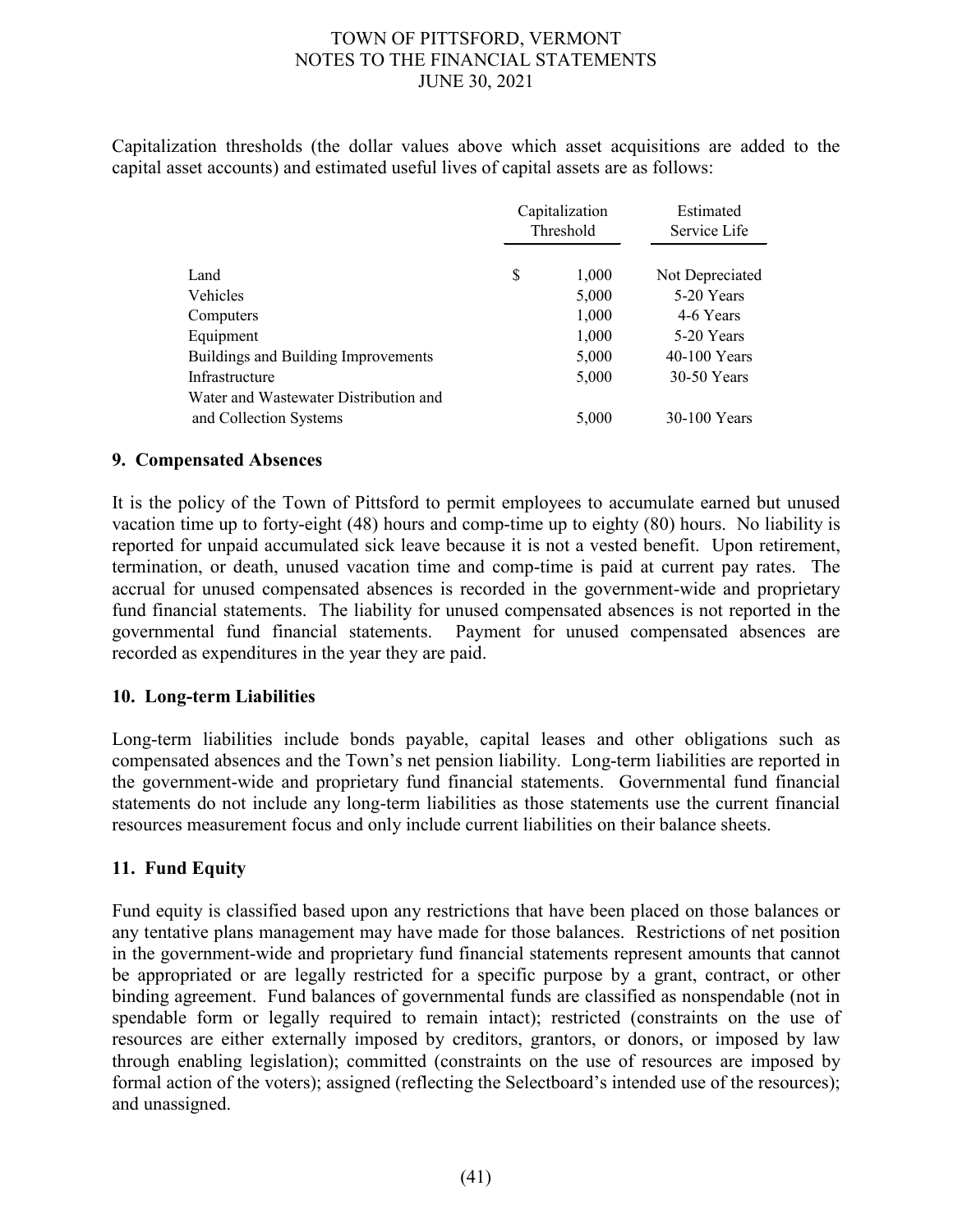## **II. EXPLANATION OF DIFFERENCES BETWEEN GOVERNMENTAL FUND AND GOVERNMENT-WIDE STATEMENTS**

Governmental fund financial statements are presented using the current financial resources measurement focus and the modified accrual basis of accounting, while government-wide financial statements are presented using the economic resources measurement focus and the accrual basis of accounting. These differences in the measurement focus and basis of accounting lead to differences between the governmental fund financial statements and the government-wide financial statements as follows:

Long-term revenue differences arise because governmental funds report revenues only when they are considered "available", whereas government-wide statements report revenues when they are earned. Long-term expense differences arise because governmental funds report expenditures (including interest) using the modified accrual basis of accounting, whereas government-wide statements report expenses using the accrual basis of accounting.

Loans receivable differences arise because governmental funds report the issuance of loans receivable as expenditures and repayments of loans receivable as revenues, whereas governmentwide statements report those transactions as increases and decreases in assets, respectively.

Capital-related differences arise because governmental funds report capital outlays as current period expenditures, whereas government-wide statements report depreciation as an expense. Further, governmental funds report the proceeds from the sale of capital assets as other financing sources, whereas government-wide statements report the gain or loss from the sale of capital assets as revenue or expense.

Long-term debt transaction differences arise because governmental funds report proceeds of long-term debt as other financing sources and principal payments as expenditures, whereas government-wide statements report those transactions as increases and decreases in liabilities, respectively.

Pension-related differences arise because governmental funds report the current year's required employer contributions as current period expenditures, whereas government-wide statements report those transactions as deferred outflows of resources. In addition, the accrual for the Town's proportionate share of the net pension liability is recorded in the government-wide financial statements along with the related deferred inflows and outflows of resources.

# **III. STEWARDSHIP, COMPLIANCE AND ACCOUNTABILITY**

## **A. Budgetary Information**

Budgets are approved at the annual Town Meeting in March. Any budget changes require voter approval. There were no budget amendments during the year.

# **B. Budgeted Surplus**

The Town budgeted a current year's excess of revenues over expenditures in the Highway Fund in the amount of \$67,695. This is reflected as a budgeted excess of revenues over expenditures on Exhibit G.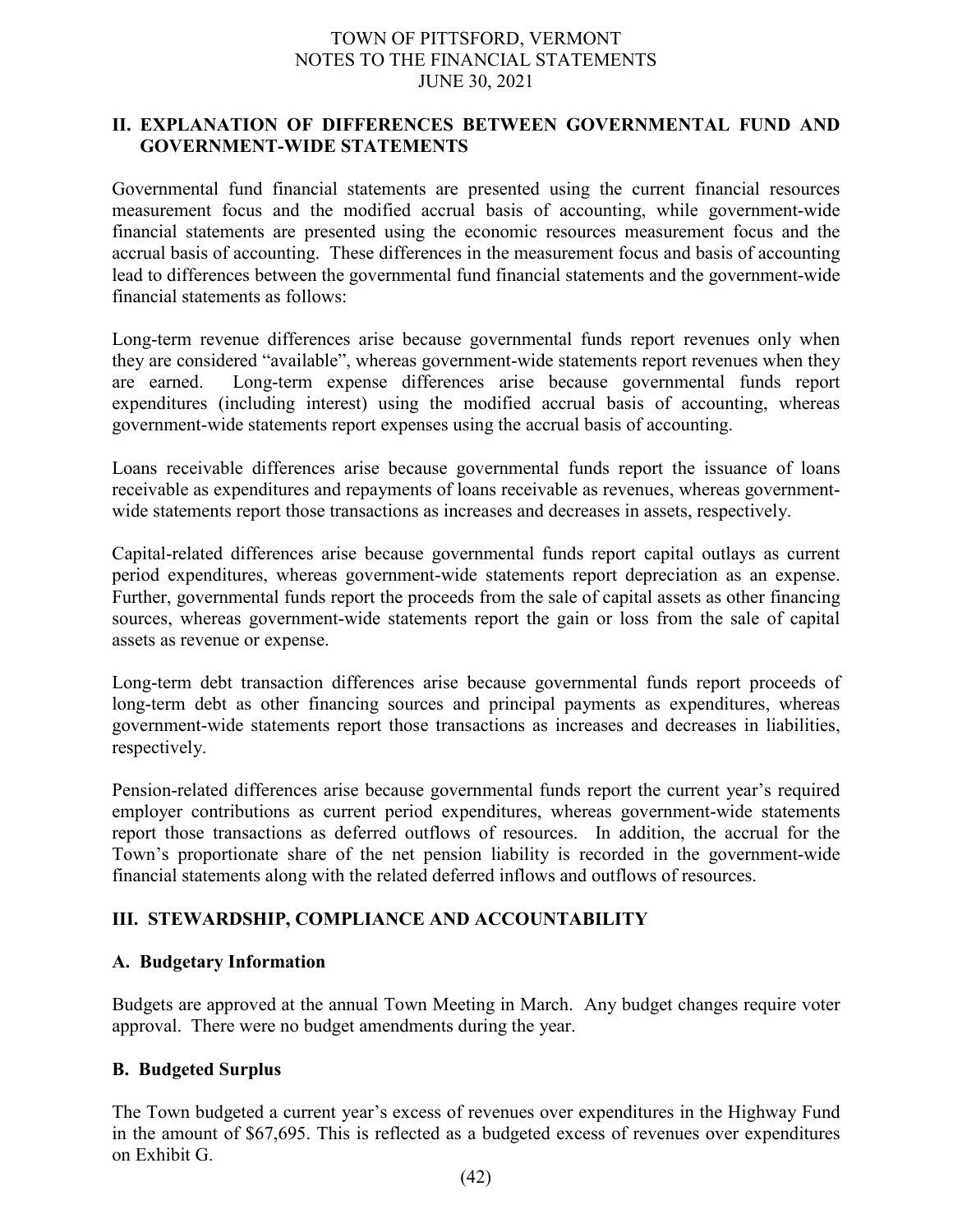# **C. Excess of Expenditures Over Appropriations**

For the year ended June 30, 2021, expenditures in the Highway Fund exceeded appropriations by \$86,264. These over-expenditures were funded by excess revenues.

## **IV. DETAILED NOTES ON ALL FUNDS**

## **A. Cash, Cash Equivalents and Investments**

The Town's cash, cash equivalents and investments as of June 30, 2021 consisted of the following:

| Cash and Cash Equivalents:                   |             |
|----------------------------------------------|-------------|
| Deposits with Financial Institutions         | \$1,129,054 |
| Money Market Mutual Funds                    | 150,282     |
| Cash on Hand                                 | 325         |
| Total Cash and Cash Equivalents              | 1,279,661   |
| Investments:                                 |             |
| Certificates of Deposit                      | 31,317      |
| U.S. Government Agency Bonds                 | 316,408     |
| Common Stock                                 | 1,559,883   |
| <b>Exchange-Traded Funds</b>                 | 35,961      |
| Mutual Funds – Mixed Holdings                | 1,644,416   |
| <b>Total Investments</b>                     | 3,587,985   |
| Total Cash, Cash Equivalents and Investments | \$4,867,646 |

The Town has two (2) certificates of deposit at Bar Harbor Bank in the amount of \$2,689 and \$28,628 with interest rates of 0.05% and 1.144%, respectively. Both certificates of deposit mature in year 2022.

## **Custodial Credit Risk**

Custodial credit risk for deposits is the risk that, in the event of the failure of a depository financial institution, a government will not be able to recover its deposits or will not be able to recover collateral securities that are in the possession of an outside party. The custodial credit risk for investments is the risk that, in the event of failure of the county-party (e.g. broker-dealer) to a transaction, a government will not be able to recover the value of its investments or collateral securities that are in possession of another party. The Town does not have any policy to limit its exposure to custodial credit risk. The money market mutual funds, U.S. Government Agency bonds, common stock, exchange-traded funds and mutual funds are in the name of the Town and are not exposed to custodial credit risk. The following table shows the custodial credit risk of the Town's cash and certificates of deposit.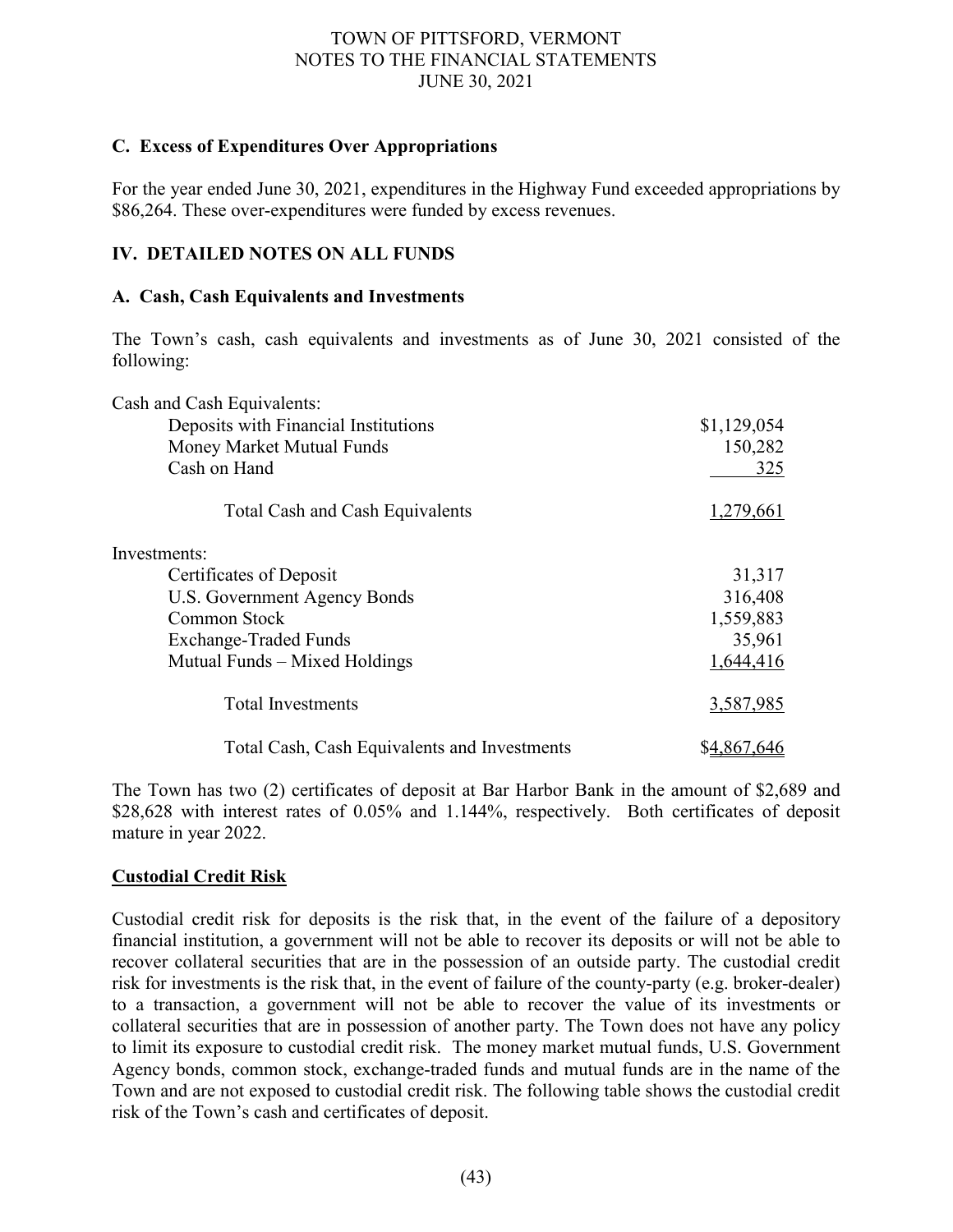|                                                                                                         | <b>Book</b><br>Balance | Bank<br>Balance |
|---------------------------------------------------------------------------------------------------------|------------------------|-----------------|
| Insured by FDIC<br>Uninsured, Collateralized by Irrevocable<br>Stand-by Letter of Credit by the Federal | \$320,547              | 320,547<br>SS.  |
| Home Loan Bank of Boston                                                                                | 839,824                | 1,006,808       |
| Total                                                                                                   |                        | \$1,327,355     |

The difference between the book and the bank balance is due to reconciling items such as deposits in transit and outstanding checks.

The book balance is comprised of the following:

| Cash – Deposits with Financial Institutions | \$1,129,054 |
|---------------------------------------------|-------------|
| Investments – Certificates of Deposit       | 31,317      |
| Total                                       | \$1,160,371 |

#### **Interest Rate Risk**

Interest rate risk is the risk that changes in market interest rates will adversely affect the fair value of an investment. Generally, the longer the maturity of an investment, the greater the sensitivity of its fair value to changes in market interest rates. The Town does not have any policy to limit the exposure to interest rate risk. The Town's money market mutual funds, common stock, exchange-traded funds and certificates of deposit are not subject to interest rate risk disclosure. The mutual funds, are open-ended and, therefore, are also exempt from interest rate risk disclosure.

Information about the sensitivity of the fair values of the Town's investments to market interest rate fluctuations is provided by the following table that shows the distribution of the Town's investments by maturity. The U.S. Government Agency bonds are shown at their actual maturity.

|                                 | <b>Remaining Maturity</b> |            |         |         |
|---------------------------------|---------------------------|------------|---------|---------|
|                                 | Less Than                 | $1$ to 5   | 5 to 10 |         |
| Investment Type                 | 1 Year                    | Years      | Years   | Total   |
| U.S. Government Agency Bonds \$ | $101,298$ \$              | 215,110 \$ |         | 316,408 |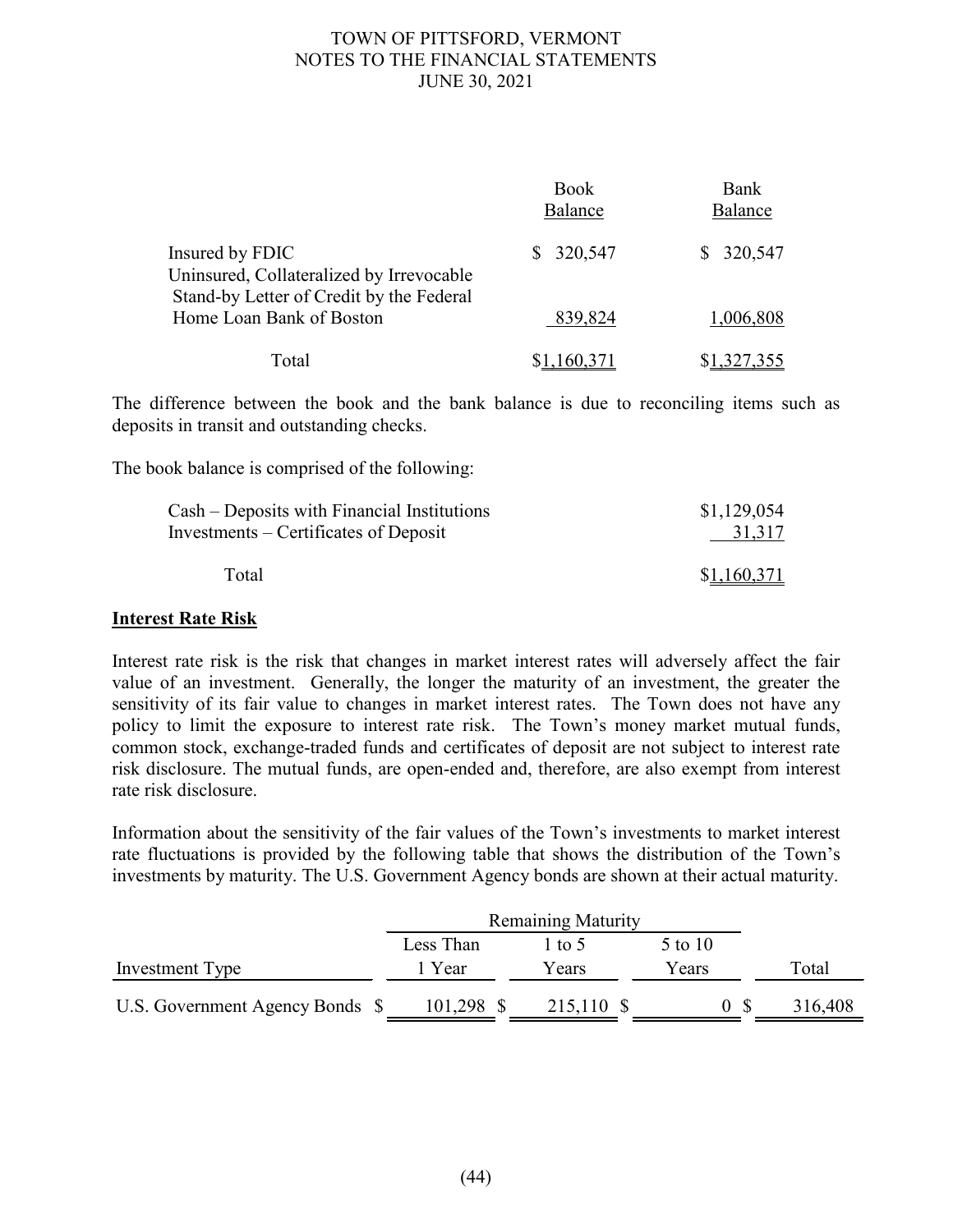# **Credit Risk**

Generally, credit risk is the risk that an issuer of an investment will not fulfill its obligation to the holder of the investment. This is measured by the assignment of a rating by a nationally recognized statistical rating organization. The Town does not have any policy to limit the exposure to credit risk. The Town's money market mutual funds, U.S. Government Agency bonds, common stock, exchange-traded funds and certificates of deposit are not subject to credit risk disclosure. The mutual funds are open-ended and, therefore, are also exempt from credit risk disclosure.

## **Concentration of Credit Risk**

Concentration of credit risk is the risk that a large percentage of the Town's investments are held within one security. The Town does not have any limitations on the amount that can be invested in any one issuer. The Town's money market mutual funds, mutual funds, U.S. Government Agency bonds and certificates of deposit are exempt from concentration of credit risk analysis. There are no other investments in any one issuer that represent more than 5% of total investments.

# **Fair Value**

The Town categorizes its fair value measurements within the fair value hierarchy established by Governmental Accounting Standards Board (GASB) Statement No. 72, "Fair Value Measurement and Application." The hierarchy is based on the valuation inputs used to measure fair value of the asset and gives the highest priority to unadjusted quoted prices in active markets for identical assets or liabilities (level 1 measurements) and the lowest priority to unobservable inputs (level 3 measurements). The Town's money market mutual funds and certificates of deposit are not subject to fair value disclosures.

Level 1 – Unadjusted quoted prices for identical instruments in active markets.

Level 2 – Quoted prices for similar instruments in active markets; quoted prices for identical or similar instruments in markets that are not active; and model-derived valuations in which all significant inputs are observable.

Level 3 – Valuations derived from valuation techniques in which significant inputs are unobservable.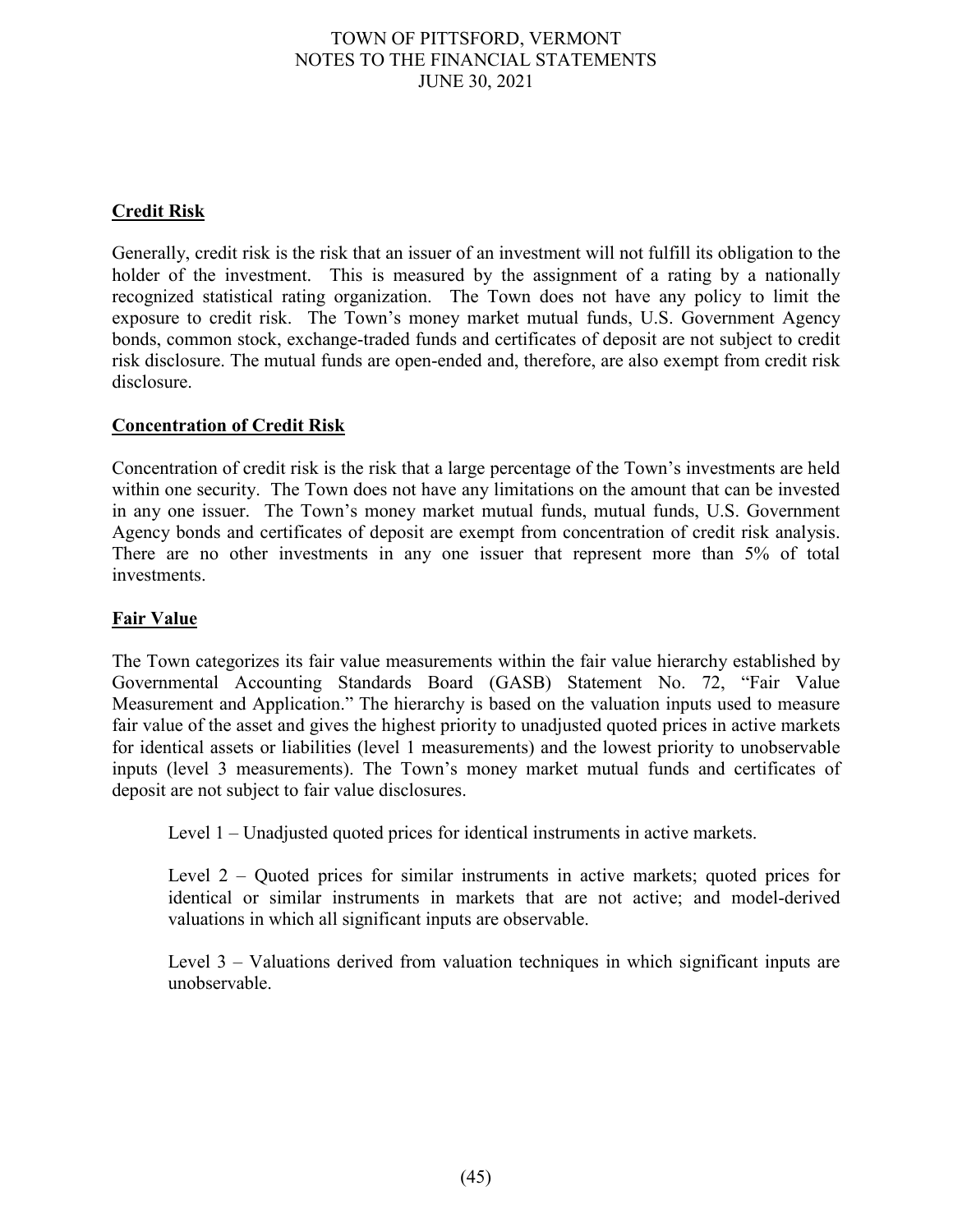The Town has the following fair value measurements as of June 30, 2021:

|                                                                                                        |                                                   | Fair Value Measurements Using: |                                                                            |    |                                                  |   |                                                    |
|--------------------------------------------------------------------------------------------------------|---------------------------------------------------|--------------------------------|----------------------------------------------------------------------------|----|--------------------------------------------------|---|----------------------------------------------------|
| Description                                                                                            | Total                                             |                                | Quoted prices<br>in active<br>markets for<br>identical assets<br>(Level 1) |    | Significant<br>observable<br>inputs<br>(Level 2) |   | Significant<br>unobservable<br>inputs<br>(Level 3) |
| U.S. Government Agency Bonds<br>Common Stock<br>Exchange-Traded Funds<br>Mutual Funds - Mixed Holdings | \$<br>316,408<br>1,559,883<br>35,961<br>1,644,416 | S                              | 316,408<br>1,559,883<br>35,961<br>1,644,416                                | -S | $\theta$<br>$\theta$<br>0<br>0                   | S |                                                    |
| Total                                                                                                  | 3,556,668                                         |                                | 3,556,668                                                                  |    | 0                                                | S |                                                    |

# **B. Receivables**

Receivables as of June 30, 2021, as reported in the statement of net position, net of applicable allowances for uncollectible accounts, are as follows:

|                                         | Governmental<br>Activities |    | Business-type<br>Activities |    | Total   |  |
|-----------------------------------------|----------------------------|----|-----------------------------|----|---------|--|
| Delinquent Taxes Receivable             | \$<br>161,885              | -S | $\overline{0}$              | -S | 161,885 |  |
| Penalties and Interest Receivable       | 32,725                     |    | 3,170                       |    | 35,895  |  |
| Grants Receivable                       | 119,552                    |    | $_{0}$                      |    | 119,552 |  |
| <b>Accounts Receivable</b>              | 7,625                      |    | 796                         |    | 8,421   |  |
| <b>Billed Services</b>                  | $\theta$                   |    | 301,752                     |    | 301,752 |  |
| <b>Unbilled Services</b>                | $\theta$                   |    | 4,100                       |    | 4,100   |  |
| Allowance for Doubtful Accounts - Taxes | (7,600)                    |    | $\theta$                    |    | (7,600) |  |
| Total                                   | \$<br>314,187              |    | 309,818                     | S  | 624,005 |  |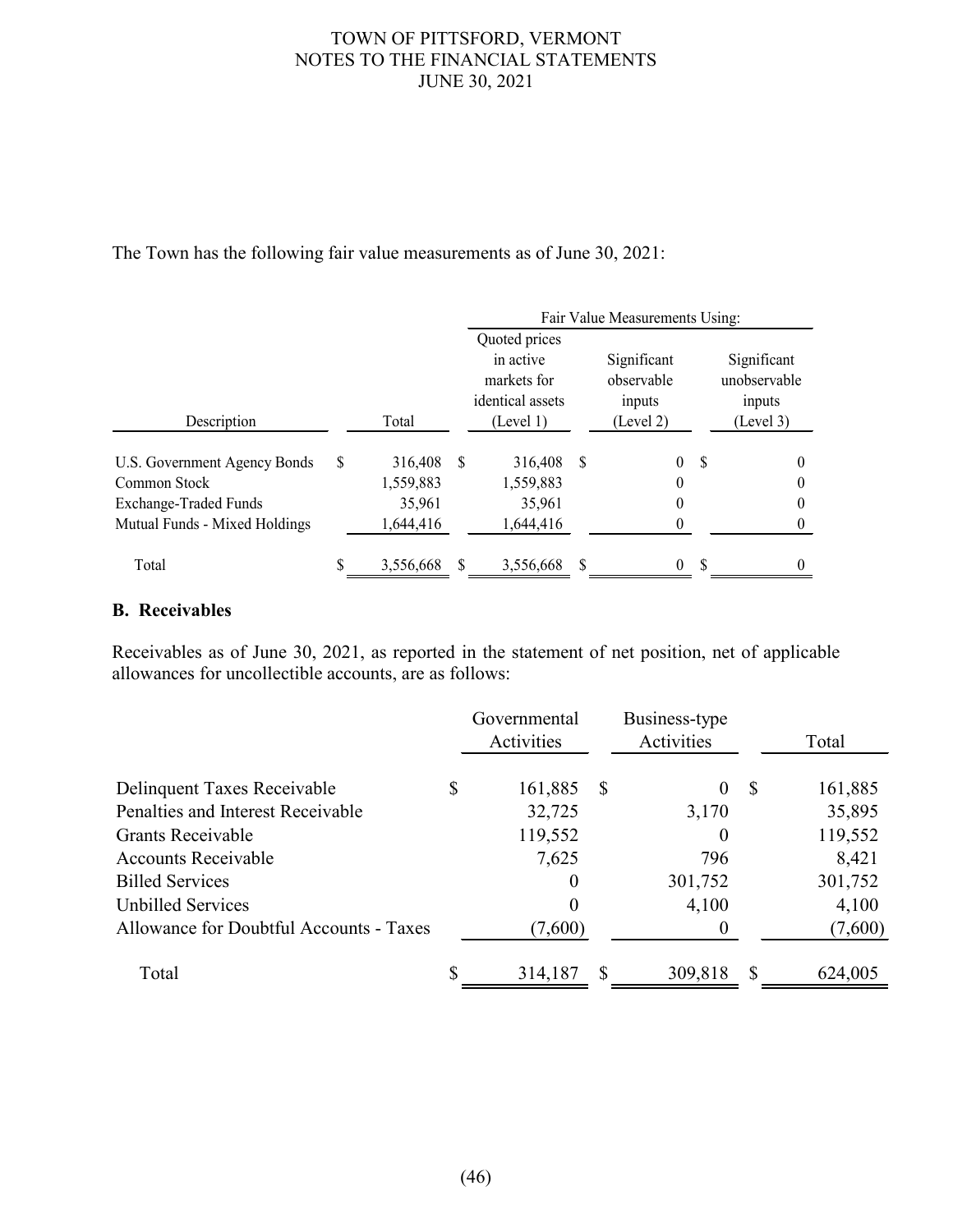# **C. Loans Receivable**

Loans receivable as of June 30, 2021, as reported in the statement of net position, net of applicable allowances for uncollectible accounts, are as follows:

Governmental Activities:

## Well Drilling Fund:

| Principal Due Quarterly Over Ten (10) Years, Interest at 0%, Maximum<br>Loan Amount is \$6,000, Secured by Liens on Properties. Repayment of<br>the Income from the Loans will be Used to Pay the Well Drilling Loan |  |
|----------------------------------------------------------------------------------------------------------------------------------------------------------------------------------------------------------------------|--|
| Program Bond Described in Note IV.I.<br>\$25,650                                                                                                                                                                     |  |
| Less: Allowance for Doubtful Accounts<br>(6,000)                                                                                                                                                                     |  |
| <b>Total Governmental Loans Receivable</b><br>19,650                                                                                                                                                                 |  |

Business-Type Activities:

Sewer Fund:

| Loan Receivable, One (1) Loan to a Local Business for the Installation          |       |
|---------------------------------------------------------------------------------|-------|
| of a Grease Trap, Original Loan of \$8,500, \$425 Due Quarterly for Five Years, |       |
| Interest at 0%, Due September, 2021, Secured by Lien on Property.               | 1,800 |
|                                                                                 |       |

Total Loans Receivable  $$21,450$ 

An analysis of the change in Governmental Activities/Well Drilling Fund loans receivable is as follows:

| Balance<br>July 1, 2020 | <b>Additions</b> | Payments | Balance<br>June 30, 2021 |
|-------------------------|------------------|----------|--------------------------|
|                         |                  | 500      | \$25,650                 |

An analysis of the change in Business-type Activities/Sewer Fund loans receivable is as follows:

| Balance      |                  |          | Balance       |
|--------------|------------------|----------|---------------|
| July 1, 2020 | <b>Additions</b> | Payments | June 30, 2021 |
|              |                  |          | -800          |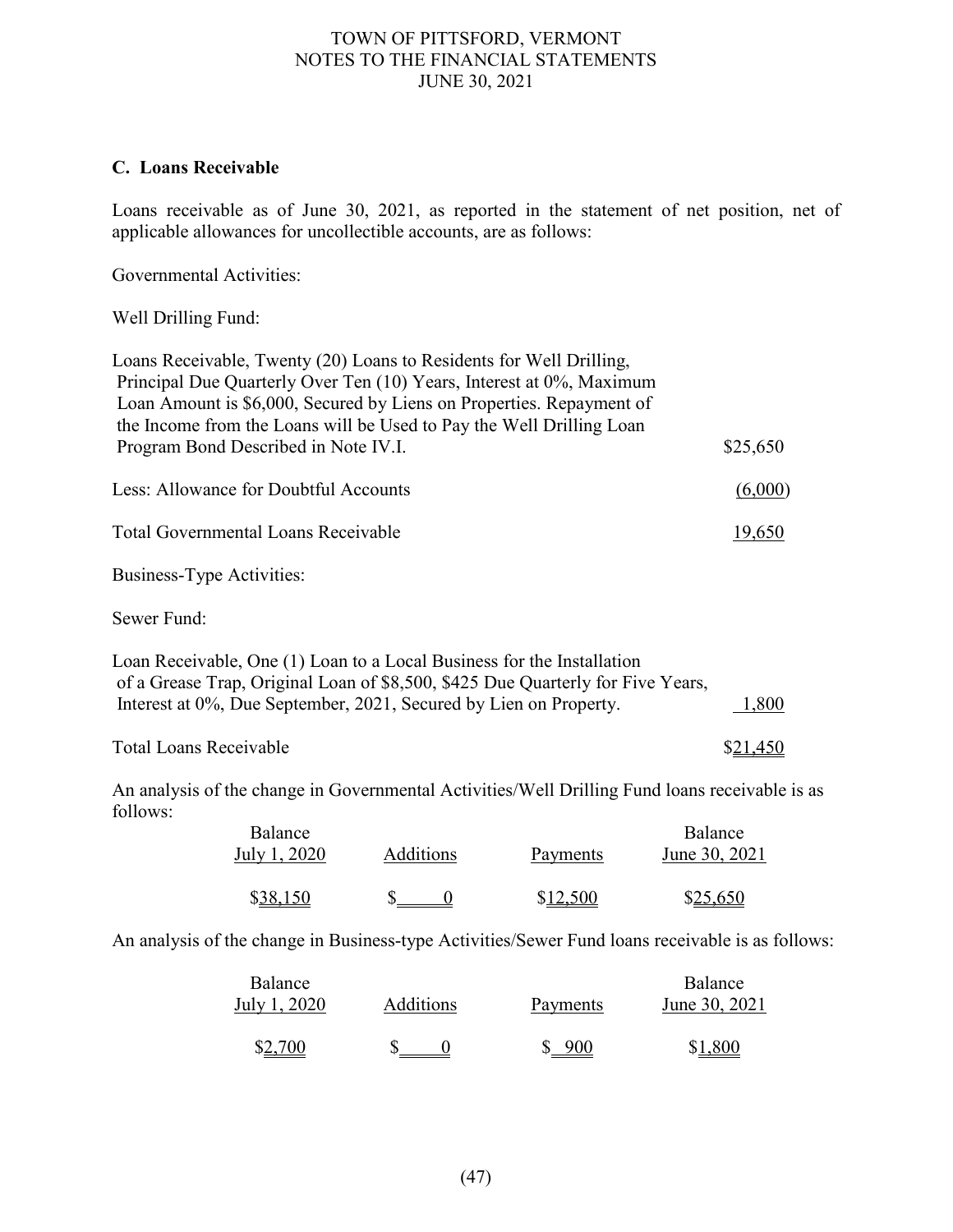# **D. Capital Assets**

Capital asset activity for the year ended June 30, 2021 was as follows:

|                                                |    | Beginning            |    |                   |                           |                    |    | Ending             |
|------------------------------------------------|----|----------------------|----|-------------------|---------------------------|--------------------|----|--------------------|
|                                                |    | Balance              |    | Increases         |                           | Decreases          |    | Balance            |
| <b>Governmental Activities</b>                 |    |                      |    |                   |                           |                    |    |                    |
| Capital Assets, Not Being Depreciated:<br>Land | \$ | 103,699              | \$ |                   | \$                        | $\boldsymbol{0}$   | \$ |                    |
| Construction in Progress                       |    |                      |    | 85,762<br>640,233 |                           |                    |    | 189,461<br>147,351 |
| Total Capital Assets, Not Being Depreciated    |    | 58,155<br>161,854    |    | 725,995           |                           | 551,037<br>551,037 |    | 336,812            |
|                                                |    |                      |    |                   |                           |                    |    |                    |
| Capital Assets, Being Depreciated:             |    |                      |    |                   |                           |                    |    |                    |
| Vehicles                                       |    | 2,323,152            |    | 783,060           |                           | 160,640            |    | 2,945,572          |
| Computers                                      |    | 24,490               |    | 22,176            |                           | $\boldsymbol{0}$   |    | 46,666             |
| Equipment                                      |    | 551,044              |    | 12,913            |                           | $\overline{0}$     |    | 563,957            |
| Buildings and Building Improvements            |    | 1,021,707            |    | 608,355           |                           | $\theta$           |    | 1,630,062          |
| Infrastructure                                 |    | 8,085,540            |    | 335,417           |                           | $\theta$           |    | 8,420,957          |
| Totals                                         |    | 12,005,933           |    | 1,761,921         |                           | 160,640            |    | 13,607,214         |
| Less Accumulated Depreciation for:             |    |                      |    |                   |                           |                    |    |                    |
| Vehicles                                       |    | 1,127,350            |    | 142,187           |                           | 54,256             |    | 1,215,281          |
| Computers                                      |    | 12,031               |    | 6,107             |                           | $\theta$           |    | 18,138             |
| Equipment                                      |    | 325,773              |    | 30,640            |                           | $\overline{0}$     |    | 356,413            |
| Buildings and Building Improvements            |    | 454,909              |    | 23,886            |                           | $\boldsymbol{0}$   |    | 478,795            |
| Infrastructure                                 |    | 3,107,564            |    | 405,540           |                           | $\boldsymbol{0}$   |    | 3,513,104          |
| Totals                                         |    | 5,027,627            |    | 608,360           |                           | 54,256             |    | 5,581,731          |
| Total Capital Assets, Being Depreciated        |    | 6,978,306            |    | 1,153,561         |                           | 106,384            |    | 8,025,483          |
| Governmental Activities Capital Assets, Net    | S  | 7,140,160            | S  | 1,879,556         | \$                        | 657,421            |    | 8,362,295          |
|                                                |    |                      |    |                   |                           |                    |    |                    |
|                                                |    | Beginning<br>Balance |    |                   |                           |                    |    | Ending<br>Balance  |
| <b>Business-type Activities</b>                |    |                      |    | Increases         |                           | Decreases          |    |                    |
| Capital Assets, Not Being Depreciated:         |    |                      |    |                   |                           |                    |    |                    |
| Land                                           | \$ |                      | \$ | $\boldsymbol{0}$  | $\boldsymbol{\mathsf{S}}$ | $\boldsymbol{0}$   | \$ | 76,222             |
|                                                |    | 76,222               |    |                   |                           |                    |    |                    |
| <b>Construction</b> in Progress                |    | 212,606              |    | 660,804           |                           | 678,687            |    | 194,723<br>270,945 |
| Total Capital Assets, Not Being Depreciated    |    | 288,828              |    | 660,804           |                           | 678,687            |    |                    |
| Capital Assets, Being Depreciated:             |    |                      |    |                   |                           |                    |    |                    |
| Vehicles and Equipment                         |    | 95,458               |    | 9,000             |                           | $\boldsymbol{0}$   |    | 104,458            |
| Buildings, Distribution and Collection Systems |    | 11,568,088           |    | 684,069           |                           | $\boldsymbol{0}$   |    | 12,252,157         |
| Totals                                         |    | 11,663,546           |    | 693,069           |                           | $\theta$           |    | 12,356,615         |
| Less Accumulated Depreciation for:             |    |                      |    |                   |                           |                    |    |                    |
| Vehicles and Equipment                         |    | 45,833               |    | 9,394             |                           | $\boldsymbol{0}$   |    | 55,227             |
| Buildings, Distribution and Collection Systems |    | 2,930,264            |    | 202,182           |                           | $\boldsymbol{0}$   |    | 3,132,446          |
| Totals                                         |    | 2,976,097            |    | 211,576           |                           | $\overline{0}$     |    | 3,187,673          |
| Total Capital Assets, Being Depreciated        |    | 8,687,449            |    | 481,493           |                           | $\mathbf{0}$       |    | 9,168,942          |
| Business-type Activities Capital Assets, Net   | \$ | 8,976,277            | S  | 1,142,297         | <sup>\$</sup>             | 678,687            | S  | 9,439,887          |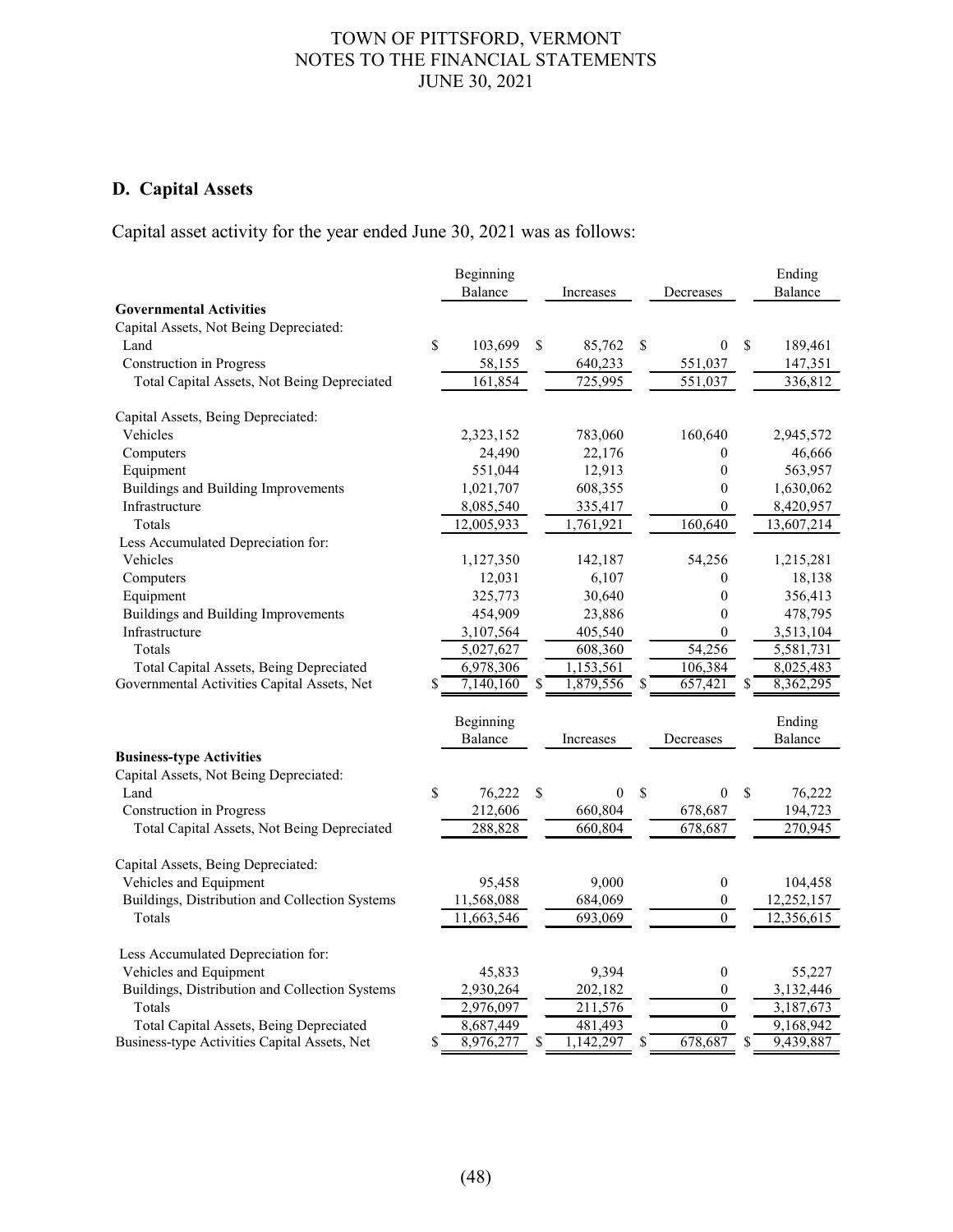Depreciation was charged as follows:

| Governmental Activities:       |   |         | <b>Business-type Activities:</b> |   |         |
|--------------------------------|---|---------|----------------------------------|---|---------|
| General Government             | S | 16.205  | Water                            | S | 124,748 |
| Public Safety                  |   | 113,274 | Sewer                            |   | 86,828  |
| Highways and Streets           |   | 473,268 |                                  |   |         |
| <b>Culture and Recreation</b>  |   | 4,696   |                                  |   |         |
| Sanitation                     |   | 917     |                                  |   |         |
| Total Depreciation Expense -   |   |         | Total Depreciation Expense -     |   |         |
| <b>Governmental Activities</b> |   | 608,360 | <b>Business-type Activities</b>  |   | 211,576 |

# **E. Interfund Balances and Activity**

The composition of interfund balances as of June 30, 2021 are as follows:

|                              | Due from       |             | Due to    |  |
|------------------------------|----------------|-------------|-----------|--|
| Fund                         | Other Funds    | Other Funds |           |  |
| General Fund                 | \$<br>$\theta$ | \$          | 811,134   |  |
| Highway Fund                 | 13,892         |             | 0         |  |
| Non-Major Governmental Funds | 1,284,901      |             | 12,723    |  |
| Water Fund                   | 242,314        |             | $\theta$  |  |
| Sewer Fund                   | $\theta$       |             | 717,250   |  |
| Total                        | 1,541,107      |             | 1,541,107 |  |

Interfund transfers during the year ended June 30, 2021 were as follows:

| <b>Transfer From</b> | Transfer To                           | Amount |         | Purpose                     |
|----------------------|---------------------------------------|--------|---------|-----------------------------|
| General Fund         | Municipal Office Fund                 | \$     | 7,000   | Appropriation               |
| General Fund         | Fire Department Fund                  |        | 80,000  | Appropriation               |
| General Fund         | Patrol Car Fund                       |        | 15,000  | Appropriation               |
| General Fund         | Recreation Capital Fund               |        | 3,000   | Appropriation               |
| General Fund         | Cemetery Development Fund             |        | 2,000   | Appropriation               |
| General Fund         | Pittsford First Response Capital Fund |        | 10,000  | Appropriation               |
| General Fund         | Water Fund                            |        | 12,500  | Appropriation               |
| General Fund         | Sewer Fund                            |        | 12,500  | Appropriation               |
| Highway Fund         | Bridge Reserve Fund                   |        | 25,000  | Appropriation               |
| Highway Fund         | Highway Capital Fund                  |        | 100,000 | Appropriation               |
| Bridge Reserve Fund  | Highway Capital Fund                  |        | 110,000 | Fund Local Match on Capital |
| Belcher Mericle Fund | General Fund                          |        | 28      | <b>Transfer Earnings</b>    |
| Total                |                                       | \$     | 377,028 |                             |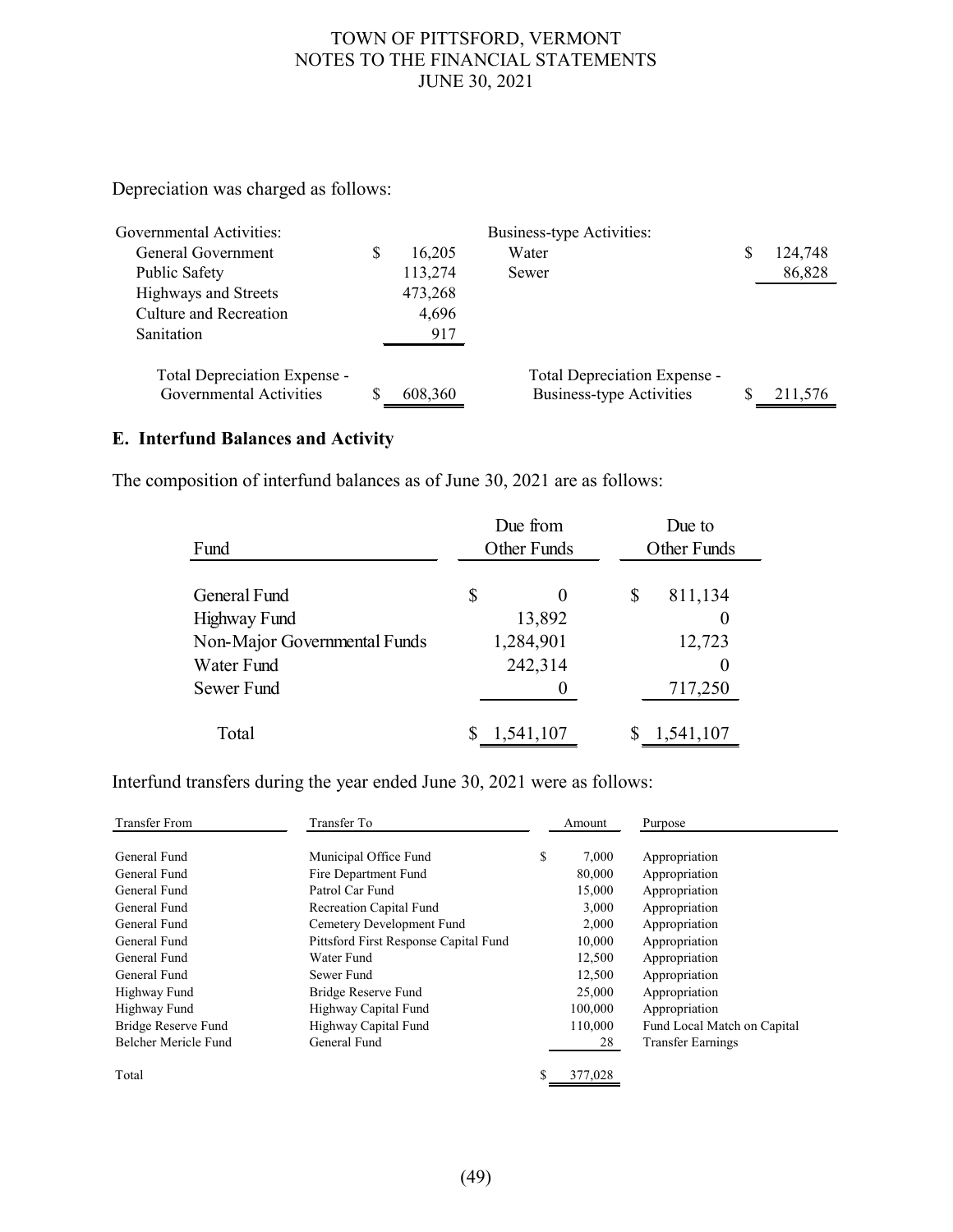In addition, the Sewer Fund transferred \$4,750 to the Water Fund for its annual use of its utility truck.

# **F. Deferred Outflows of Resources**

Deferred outflows of resources in the governmental activities consists of \$29,087 from the difference between the expected and actual experience, \$30,890 from the difference between the projected and actual investment earnings, \$43,301 from changes in assumptions and \$2,702 resulting from changes in the Town's proportional share of contributions related to the Town's participation in the Vermont Municipal Employee's Retirement System (VMERS) and \$27,135 of required employer pension contributions subsequent to the measurement date, as further described in Note V.A. Total deferred outflows of resources in the governmental activities is \$133,115.

Deferred outflows of resources in the business-type activities consists of \$5,619 from the difference between the expected and actual experience, \$5,967 from the difference between the projected and actual investment earnings, \$8,364 from changes in assumptions and \$522 resulting from changes in the Town's proportional share of contributions related to the Town's participation in the Vermont Municipal Employee's Retirement System (VMERS) and \$5,242 of required employer pension contributions subsequent to the measurement date, as further described in Note V.A. Total deferred outflows of resources in the business-type activities is \$25,714.

Deferred outflows of resources in the Water Fund consists of \$3,703 from the difference between the expected and actual experience, \$3,933 from the difference between the projected and actual investment earnings, \$5,512 from changes in assumptions and \$344 resulting from changes in the Town's proportional share of contributions related to the Town's participation in the Vermont Municipal Employee's Retirement System (VMERS) and \$3,455 of required employer pension contributions subsequent to the measurement date, as further described in Note V.A. Total deferred outflows of resources in the Water Fund is \$16,947.

Deferred outflows of resources in the Sewer Fund consists of \$1,916 from the difference between the expected and actual experience, \$2,034 from the difference between the projected and actual investment earnings, \$2,852 from changes in assumptions and \$178 resulting from changes in the Town's proportional share of contributions related to the Town's participation in the Vermont Municipal Employee's Retirement System (VMERS) and \$1,787 of required employer pension contributions subsequent to the measurement date, as further described in Note V.A. Total deferred outflows of resources in the Sewer Fund is \$8,767.

# **G. Unearned Revenue**

Unearned revenue in the governmental activities and General Fund consists of \$8,300 of recreation fees received in advance.

Unearned revenue in the business-type activities and Water Fund consists of \$72 of user fees received in advance.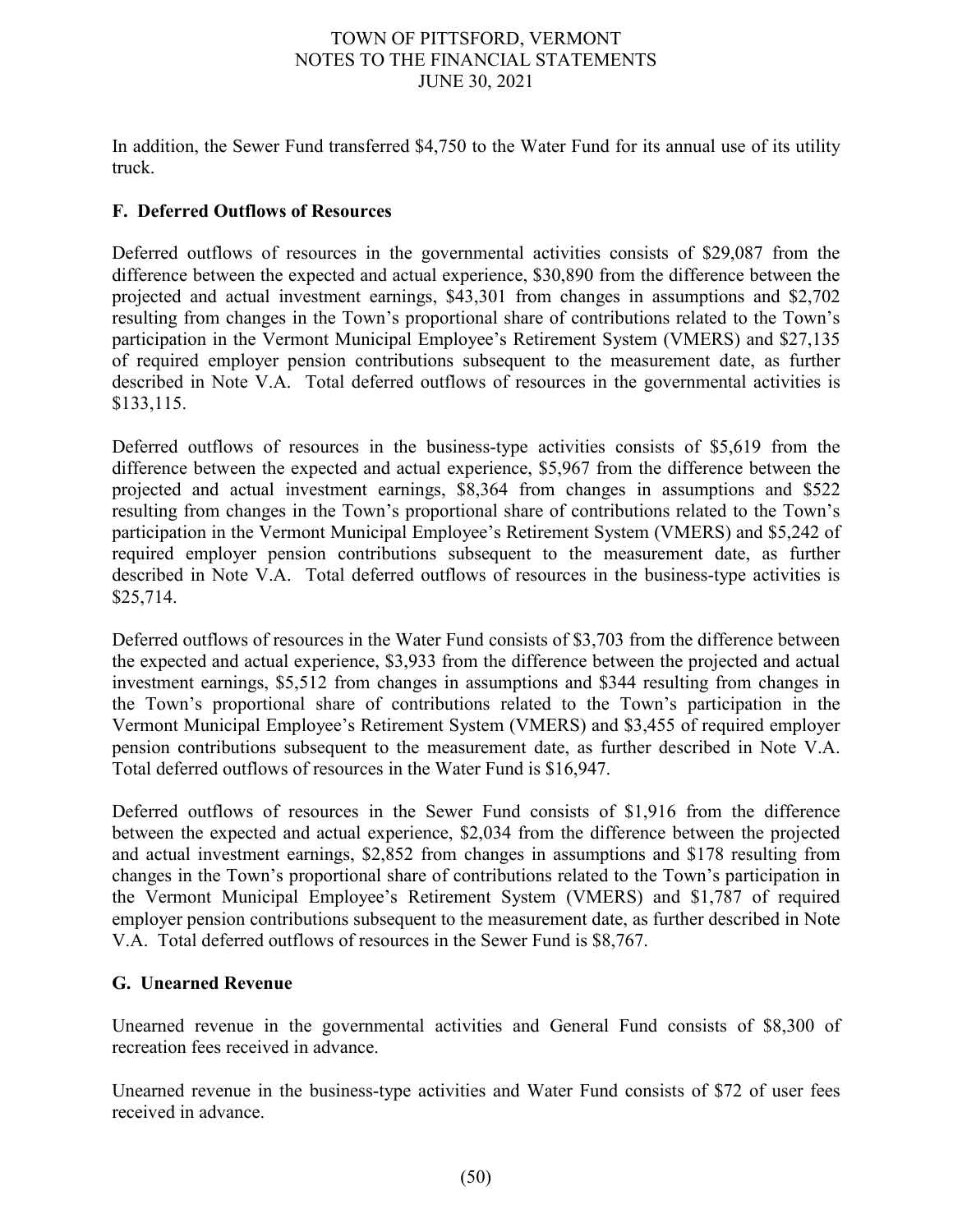## **H. Deferred Inflows of Resources**

Deferred inflows of resources in the governmental activities consists of \$20,127 of prepaid property taxes, \$957 from the difference between the expected and actual experience and \$7,201 resulting from changes in the Town's proportional share of contributions related to the Town's participation in the Vermont Municipal Employee's Retirement System (VMERS), as further described in Note V.A. Total deferred inflows of resources in the governmental activities is \$28,285.

Deferred inflows of resources in the Business-type Activities consists of \$185 from the difference between the expected and actual experience and \$1,391 resulting from changes in the Town's proportional share of contributions related to the Town's participation in the Vermont Municipal Employee's Retirement System (VMERS), as further described in Note V.A. Total deferred inflows of resources in the Business-type Activities is \$1,576.

Deferred inflows of resources in the General Fund consists of \$172,500 of delinquent property taxes, penalties and interest on those taxes not collected within sixty (60) days after year-end as these would not be available to liquidate current liabilities. It also includes \$20,127 of prepaid property taxes. Total deferred inflows of resources in the General Fund is \$192,627.

Deferred inflows of resources in the Highway Fund consists of \$3,342 of grant revenue not collected within sixty (60) days after year-end as these would not be available to liquidate current liabilities.

Deferred inflows of resources in the Non-Major Governmental Funds consists of \$19,650 of loans receivable.

Deferred inflows of resources in the Water Fund consists of \$122 from the difference between the expected and actual experience and \$917 resulting from changes in the Town's proportional share of contributions related to the Town's participation in the Vermont Municipal Employee's Retirement System (VMERS), as further described in Note V.A. Total deferred inflows of resources in the Water Fund is \$1,039.

Deferred inflows of resources in the Sewer Fund consists of \$63 from the difference between the expected and actual experience and \$474 resulting from changes in the Town's proportional share of contributions related to the Town's participation in the Vermont Municipal Employee's Retirement System (VMERS), as further described in Note V.A. Total deferred inflows of resources in the Sewer Fund is \$537.

## **I. Long-term Liabilities**

The Town issues general obligation bonds to provide resources for the acquisition and construction of major capital facilities and to refund prior issues. General obligation bonds have been issued for both governmental and proprietary activities. Bonds are reported in governmental activities if the debt is expected to be repaid from general governmental revenues and in business-type activities if the debt is expected to be repaid from proprietary fund revenues.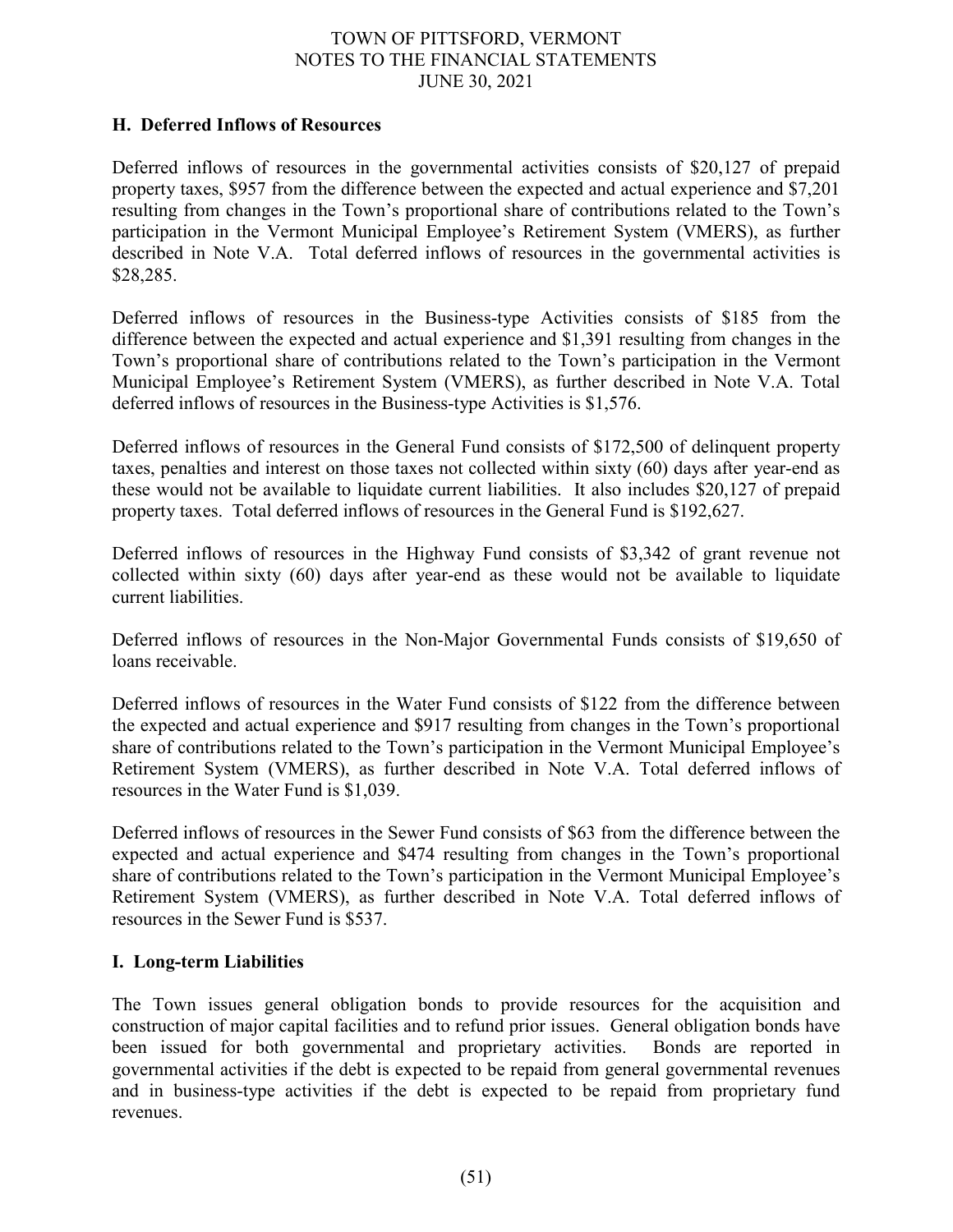General obligation bonds are direct obligations and pledge the full faith and credit of the Town. New bonds generally are issued as 10 to 20 year bonds. Refunding bonds are issued for various terms based on the debt service of the debt refunded.

The Town enters into lease agreements as the lessee for the purpose of financing the acquisition of major pieces of equipment. These lease agreements qualify as capital lease obligations for accounting purposes (even through they may include clauses that allow for cancellation of the lease in the event the Town does not appropriate funds in future years) and, therefore, have been recorded at the present value of the future minimum lease payments as of the inception date of the leases. Leases are reported in governmental activities if the debt is expected to be repaid from general governmental revenues and in business-type activities if the debt is expected to be repaid from proprietary fund revenues.

The United States Department of Agriculture (USDA) offers a number of low interest loan programs for various purposes. The Town has borrowed money from the USDA, in the form of bonds, for capital projects.

The State of Vermont offers a number of no-interest revolving loan programs to utilize for predetermined purposes. The Town has borrowed money from the State of Vermont Special Environmental Revolving Fund for sewer projects and to fund water drilling loan programs.

The net pension liability is the difference between the total pension liability (the present value of projected benefit payments to employees based on their past service) and the assets (mostly investments reported at fair value) set aside to pay current employees, retirees, and beneficiaries. The accrual for the Town's share of the net pension liability is recorded in the government-wide financial statements and proprietary fund financial statements.

It is the policy of the Town to permit employees to accumulate earned but unused benefits. The accrual for unused compensated absences time, based on current pay rates, is recorded in the government-wide financial statements.

Long-term liabilities outstanding as of June 30, 2021 were as follows:

Governmental Activities:

|                                        | Beginning<br>Balance | <b>Additions</b> | Deletions | Ending<br>Balance |
|----------------------------------------|----------------------|------------------|-----------|-------------------|
|                                        |                      |                  |           |                   |
| Bond Payable, State of Vermont Special |                      |                  |           |                   |
| Environmental Revolving Fund, Water    |                      |                  |           |                   |
| Drilling Loan Program, Principal       |                      |                  |           |                   |
| Payments of \$14,176 Payable on        |                      |                  |           |                   |
| December 1 Annually, 0% Interest,      |                      |                  |           |                   |
| Due December, 2023                     | 56,704               |                  | \$14,176  | 42,528            |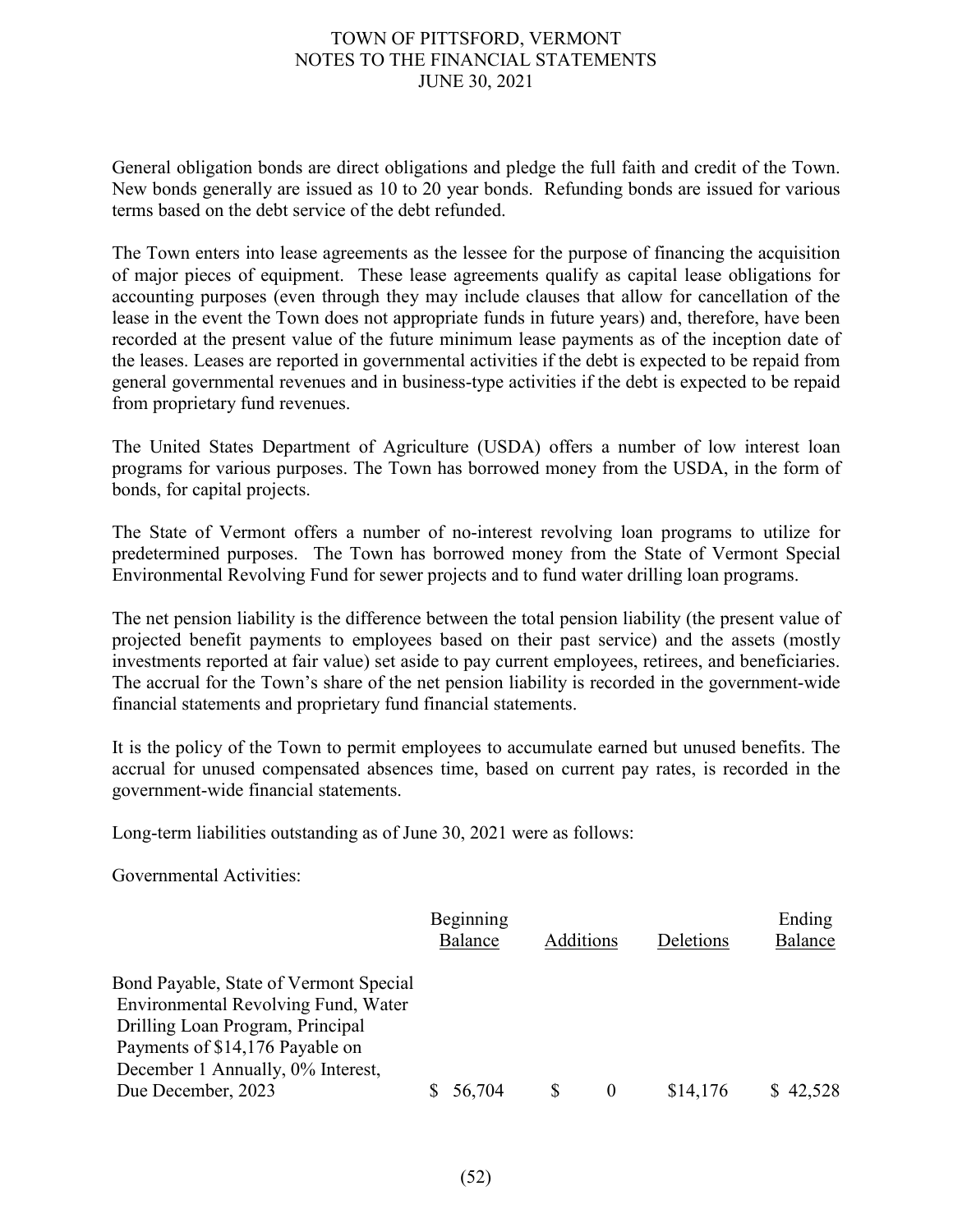|                                                                                                                                                                                                                                                | Beginning<br>Balance | Additions              | Deletions                        | Ending<br>Balance        |
|------------------------------------------------------------------------------------------------------------------------------------------------------------------------------------------------------------------------------------------------|----------------------|------------------------|----------------------------------|--------------------------|
| Capital Lease Payable, Municipal Leasing<br>Credit Corporation, Fire Truck Purchase,<br>Principal and Interest Payments of \$40,533<br>Payable on December 15, Interest at 3.10%                                                               |                      |                        |                                  |                          |
| Due December 15, 2030                                                                                                                                                                                                                          | \$<br>$\bf{0}$       | \$344,000              | $\mathbb{S}$<br>$\boldsymbol{0}$ | \$344,000                |
| <b>Total Governmental Activities</b>                                                                                                                                                                                                           | \$ 56,704            | \$ 344,000             | \$14,176                         | \$386,528                |
| Business-type Activities:                                                                                                                                                                                                                      | Beginning<br>Balance | Additions              | Deletions                        | Ending<br><b>Balance</b> |
| Bond Payable, USDA Rural Development,<br>Water System Improvements, Principal<br>and Interest Payments of \$58,318 Payable<br>on June 23 and December 23, Interest at<br>3.25%, Due June, 2050                                                 | \$2,223,871          | \$<br>$\boldsymbol{0}$ | \$44,718                         | \$2,179,153              |
| Bond Payable, USDA Rural Development,<br>Water System Improvements, Principal<br>and Interest Payments of \$3,187 Payable<br>on May 15 and November 15, Interest at<br>2.75%, Due November, 2053                                               | 138,872              | $\boldsymbol{0}$       | 2,572                            | 136,300                  |
| Bond Payable, State of Vermont Special<br>Environmental Revolving Fund, Water<br>Supply Improvements, Principal<br>Payments of \$2,000 Payable on<br>December 1 Annually, 0% Interest,<br>Due December, 2023                                   | 8,000                | $\overline{0}$         | 2,000                            | 6,000                    |
| Bond Payable, State of Vermont Special<br>Environmental Revolving Fund, Water<br>Supply Improvements, Authorized to<br>\$66,285, Principal Payments of \$13,257<br>Payable on March 1 Annually Beginning<br>on March 1, 2025, 0% Interest, Due |                      |                        |                                  |                          |
| March, 2029                                                                                                                                                                                                                                    | 32,343               | 1,867                  | $\boldsymbol{0}$                 | 34,210                   |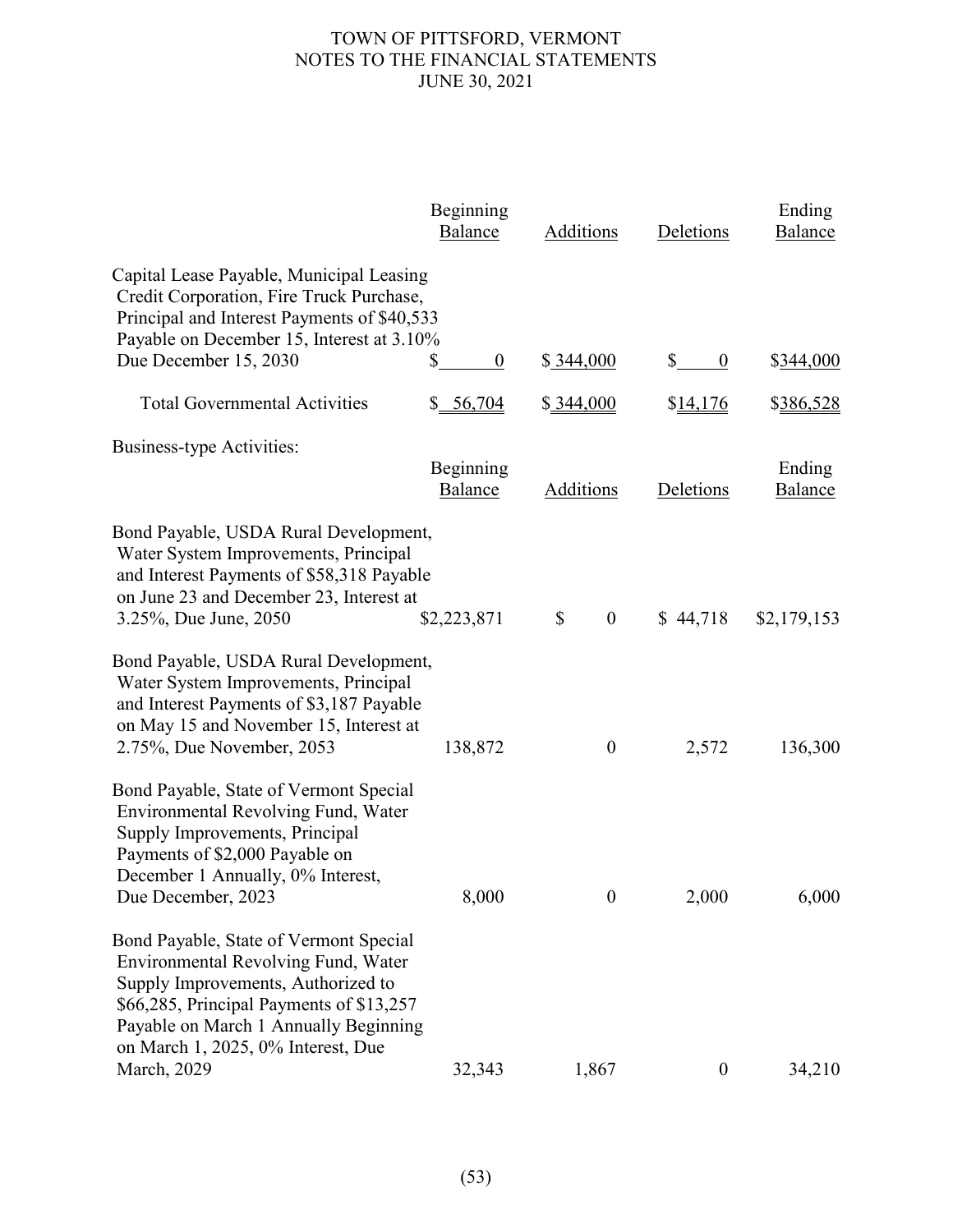|                                                                                                                                                                                                                                                                                                                          | Beginning<br>Balance | <b>Additions</b>       | Deletions        | Ending<br>Balance       |
|--------------------------------------------------------------------------------------------------------------------------------------------------------------------------------------------------------------------------------------------------------------------------------------------------------------------------|----------------------|------------------------|------------------|-------------------------|
| Bond Payable, Vermont Municipal Bond<br>Bank, Sewer System Improvements,<br>Principal Payments Ranging from<br>\$29,082 to \$48,002 Payable on<br>December 1 Annually, Interest at 3.93%<br>Payable on June 1 and December 1,<br>Due December, 2031                                                                      | \$<br>470,104        | \$<br>$\boldsymbol{0}$ | \$31,412         | 438,692<br>$\mathbb{S}$ |
| Bond Payable, State of Vermont Special<br>Environmental Revolving Fund, Pump<br>Station and Other Sewer System<br>Improvements, Authorized to<br>\$970,000 but Eligible for 40% Subsidy,<br>Principal and a 2% Administration<br>Fee Payment of \$25,778 Payable<br>on April 30 Annually<br>Beginning on April 30, 2022, |                      |                        |                  |                         |
| 0% Interest, Due April, 2051                                                                                                                                                                                                                                                                                             | 6,184                | 226,715                | $\boldsymbol{0}$ | 232,899                 |
| Bond Payable, USDA Rural Development,<br>Sewer System Improvements, Principal<br>and Interest Payments of \$30,541 Payable<br>on February 1 and August 1, Interest at<br>2.75%, Due August, 2042                                                                                                                         | 1,019,546            | $\boldsymbol{0}$       | 33,275           | 986,271                 |
| Bond Payable, State of Vermont Special<br><b>Environmental Revolving Fund, Sewer</b><br>System Improvements, Authorized to<br>\$66,285 but Eligible for \$33,143 Subsidy,<br>Principal Payments of \$6,629 Payable on<br>March 1 Annually Beginning on<br>March 1, 2025, 0% Interest, Due                                |                      |                        |                  |                         |
| <b>March</b> , 2029                                                                                                                                                                                                                                                                                                      | 32,343               | 1,867                  | $\boldsymbol{0}$ | 34,210                  |
| <b>Total Business-type Activities</b>                                                                                                                                                                                                                                                                                    | \$3,931,263          | \$230,449              | \$113,977        | \$4,047,735             |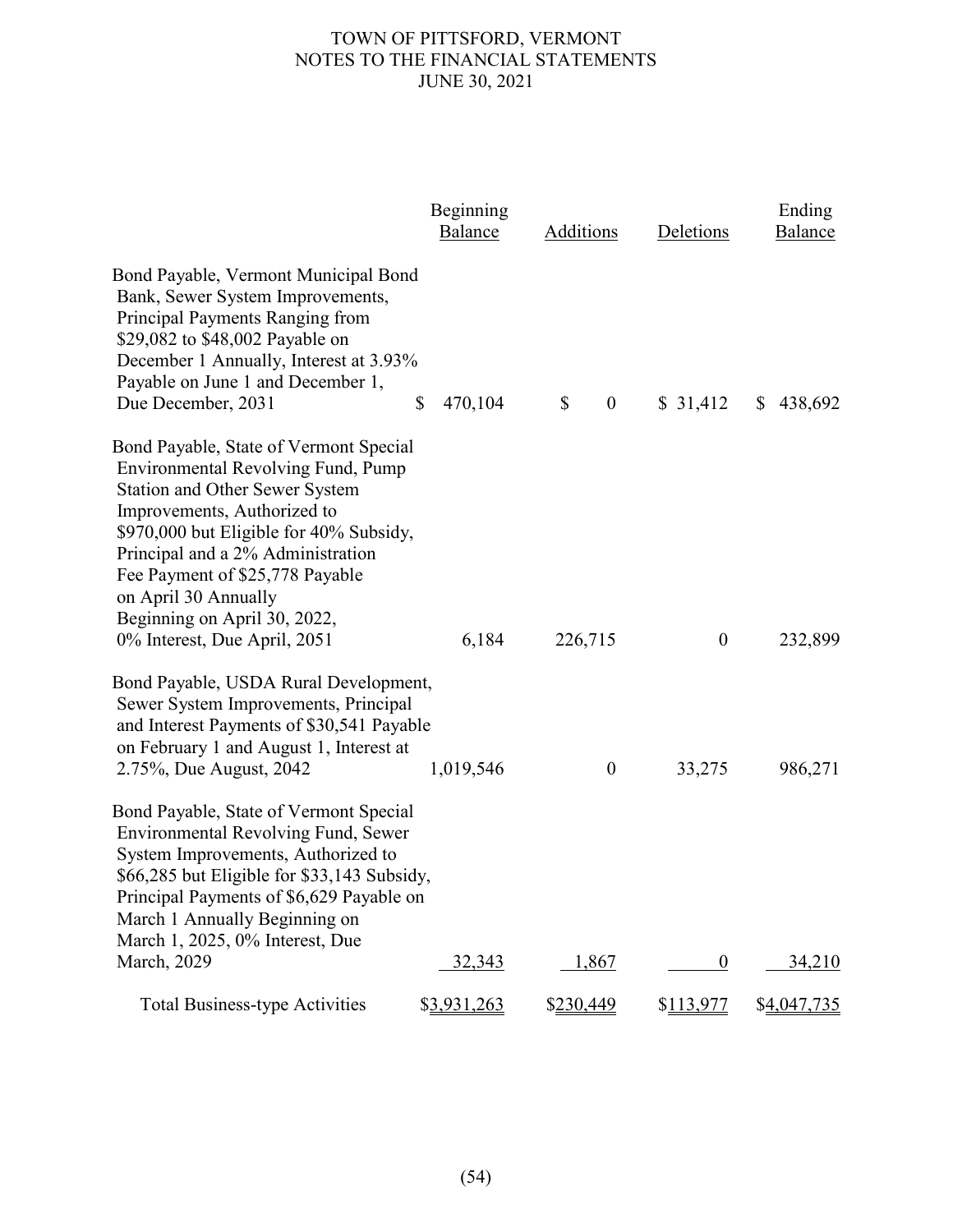Changes in long-term liabilities during the year were as follows:

|                                                                | Beginning<br>Balance |    | Additions  |     | Reductions |    | Ending<br>Balance |    | Due Within<br>One Year |
|----------------------------------------------------------------|----------------------|----|------------|-----|------------|----|-------------------|----|------------------------|
| <b>Governmental Activities</b>                                 |                      |    |            |     |            |    |                   |    |                        |
| General Obligation Bonds Payable                               | \$<br>56,704 \$      |    | $\theta$   | -S  | 14,176 \$  |    | 42,528 \$         |    | 14,176                 |
| Capital Lease Payable                                          | $\theta$             |    | 344,000    |     | $\theta$   |    | 344,000           |    | 29,870                 |
| Compensated Absences Payable                                   | 32,081               |    | $\theta$   |     | 5,560      |    | 26,521            |    | $\Omega$               |
| Net Pension Liability                                          | 211,040              |    | 111,935    |     | $\bf{0}$   |    | 322,975           |    | $\Omega$               |
| <b>Total Governmental Activities</b><br>Long-term Liabilities  | 299,825              | -S | 455,935 \$ |     | 19,736 \$  |    | 736,024           | -S | 44,046                 |
| <b>Business-type Activities</b>                                |                      |    |            |     |            |    |                   |    |                        |
| General Obligation Bonds Payable                               | \$<br>3,931,263      | -S | 230,449    | \$. | 113,977    | -S | 4,047,735         | -S | 131,900                |
| Compensated Absences Payable                                   | 8.057                |    | 1,450      |     | 0          |    | 9,507             |    | $\Omega$               |
| Net Pension Liability                                          | 48,064               |    | 14,326     |     | 0          |    | 62,390            |    | $\theta$               |
| <b>Total Business-type Activities</b><br>Long-term Liabilities | 3,987,384 \$         |    | 246,225 \$ |     | 113,977 \$ |    | 4,119,632 \$      |    | 131,900                |

Compensated absences and required contributions to the pension plans are paid by the applicable fund where the employee is charged.

The change in the net pension liability is allocated to the function where the employee is charged.

Debt service requirements to maturity are as follows:

| Year Ending            |     | Governmental Activities |                |           |    | Business-type Activities |     |           |
|------------------------|-----|-------------------------|----------------|-----------|----|--------------------------|-----|-----------|
| June 30                |     | Principal               | Capital Leases |           |    | Principal                |     | Interest  |
|                        |     |                         |                |           |    |                          |     |           |
| 2022                   | \$. | 14,176                  | - \$           | 40,533    | -S | 131,900                  | \$. | 129,216   |
| 2023                   |     | 14,176                  |                | 40,533    |    | 136,002                  |     | 125,090   |
| 2024                   |     | 14,176                  |                | 40,533    |    | 140,236                  |     | 120,528   |
| 2025                   |     | 0                       |                | 40,533    |    | 155,547                  |     | 116,428   |
| 2026                   |     | $\theta$                |                | 40,533    |    | 160,063                  |     | 111,885   |
| 2027-2031              |     | 0                       |                | 202,665   |    | 851,273                  |     | 485,852   |
| 2032-2036              |     | 0                       |                | 0         |    | 721,246                  |     | 359,339   |
| 2037-2041              |     | 0                       |                | 0         |    | 693,138                  |     | 227,322   |
| 2042-2046              |     | 0                       |                | $\theta$  |    | 582,783                  |     | 123,527   |
| 2047-2051              |     | $\theta$                |                | $\Omega$  |    | 460,399                  |     | 36,364    |
| 2052-2055              |     | $\theta$                |                | 0         |    | 15,148                   |     | 627       |
| Less: Imputed Interest |     | 0                       |                | (61, 330) |    | $\Omega$                 |     | $\Omega$  |
| Total                  |     | 42,528                  | -S             | 344,000   | \$ | 4,047,735                | \$  | 1,836,178 |

## **J. Fund Balances**

GASB Statement No. 34, as amended by GASB Statement No. 54, requires fund balances reported on the governmental fund balance sheet to be classified using a hierarchy based primarily on the extent to which a government is bound to honor constraints on the specific purposes for which amounts in those funds can be spent.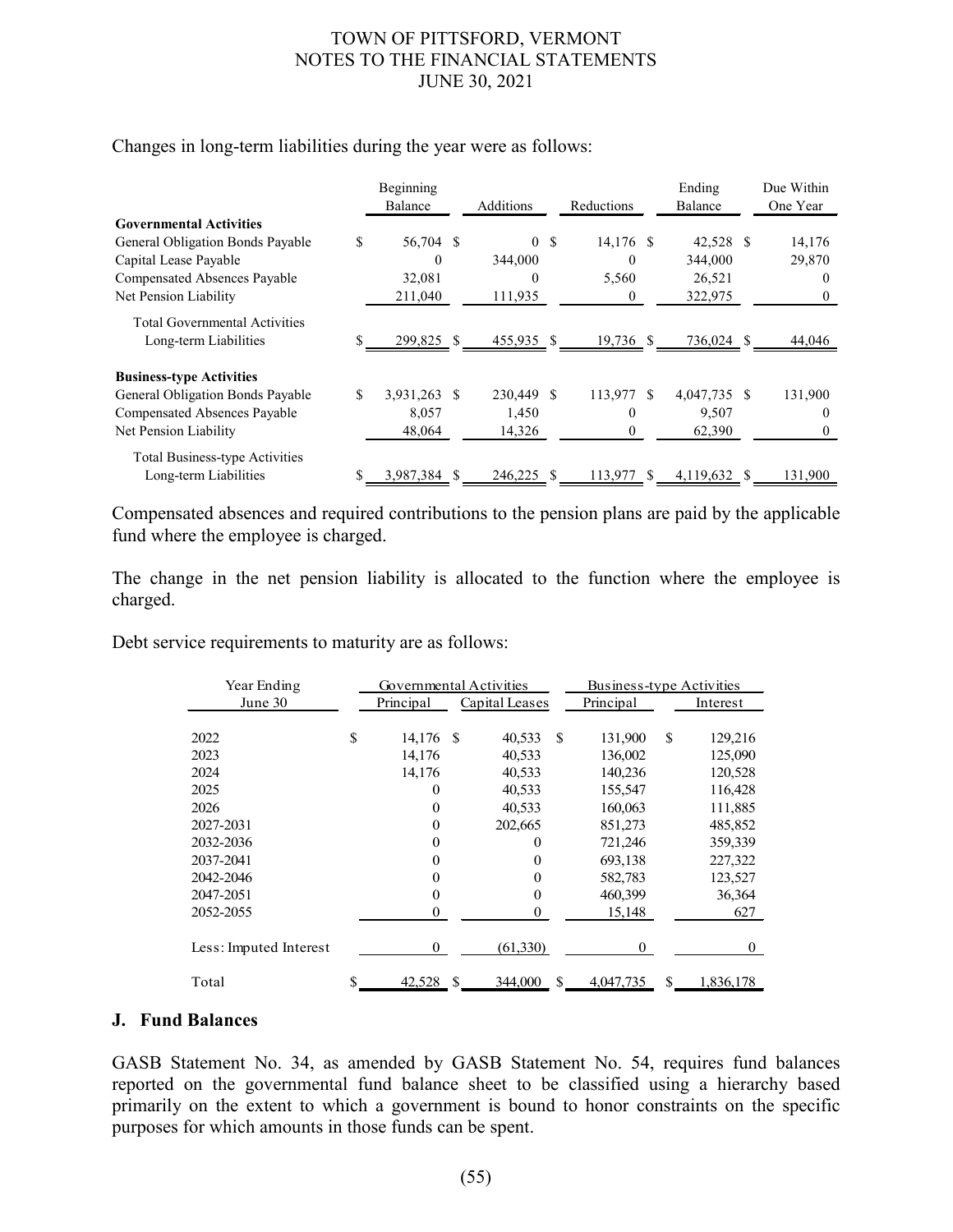Governmental fund balances are to be classified as: nonspendable (not in spendable form or legally required to remain intact); restricted (constraints on the use of resources are either externally imposed by creditors, grantors or donors, or imposed by law through enabling legislation); committed (constraints on the use of resources are imposed by formal action of the voters); assigned (reflecting the Selectboard's intended use of the resources); and unassigned.

Special revenue funds are created only to report a revenue source (or sources) that is restricted or committed to a specified purpose, and that the revenue source should constitute a substantial portion of the resources reported in that fund. Special revenue funds cannot be used to accumulate funds that are not restricted or committed. These amounts will have to be reflected in the General Fund.

Amounts constrained to stabilization (rainy-day funds) will be reported as restricted or committed fund balance in the General Fund if they meet the other criteria for those classifications. However, stabilization is regarded as a specified purpose only if the circumstances or conditions that signal the need for stabilization (a) are identified in sufficient detail and (b) are not expected to occur routinely. The Town does not have any stabilization arrangements.

Some governments create stabilization-like arrangements by establishing formal minimum fund balance policies. The Town does not have any minimum fund balance polices.

When expenditures are incurred for purposes for which both restricted and unrestricted amounts are available, it is the Town's policy to first consider restricted amounts to have been spent, followed by committed, assigned, and finally unassigned amounts.

The purpose for each major special revenue fund, including which specific revenues and other resources are authorized to be reported in each, are described in the following section.

The fund balances in the following funds are nonspendable as follows:

Major Funds

| General Fund:                               |         |
|---------------------------------------------|---------|
| Nonspendable Prepaid Items                  | \$9,332 |
| Highway Fund:                               |         |
| Nonspendable Inventory                      | 33,067  |
| Non-Major Funds                             |         |
| Permanent Fund:                             |         |
| Nonspendable Belcher Mericle Fund Principal | 1,250   |
| <b>Total Nonspendable Fund Balances</b>     |         |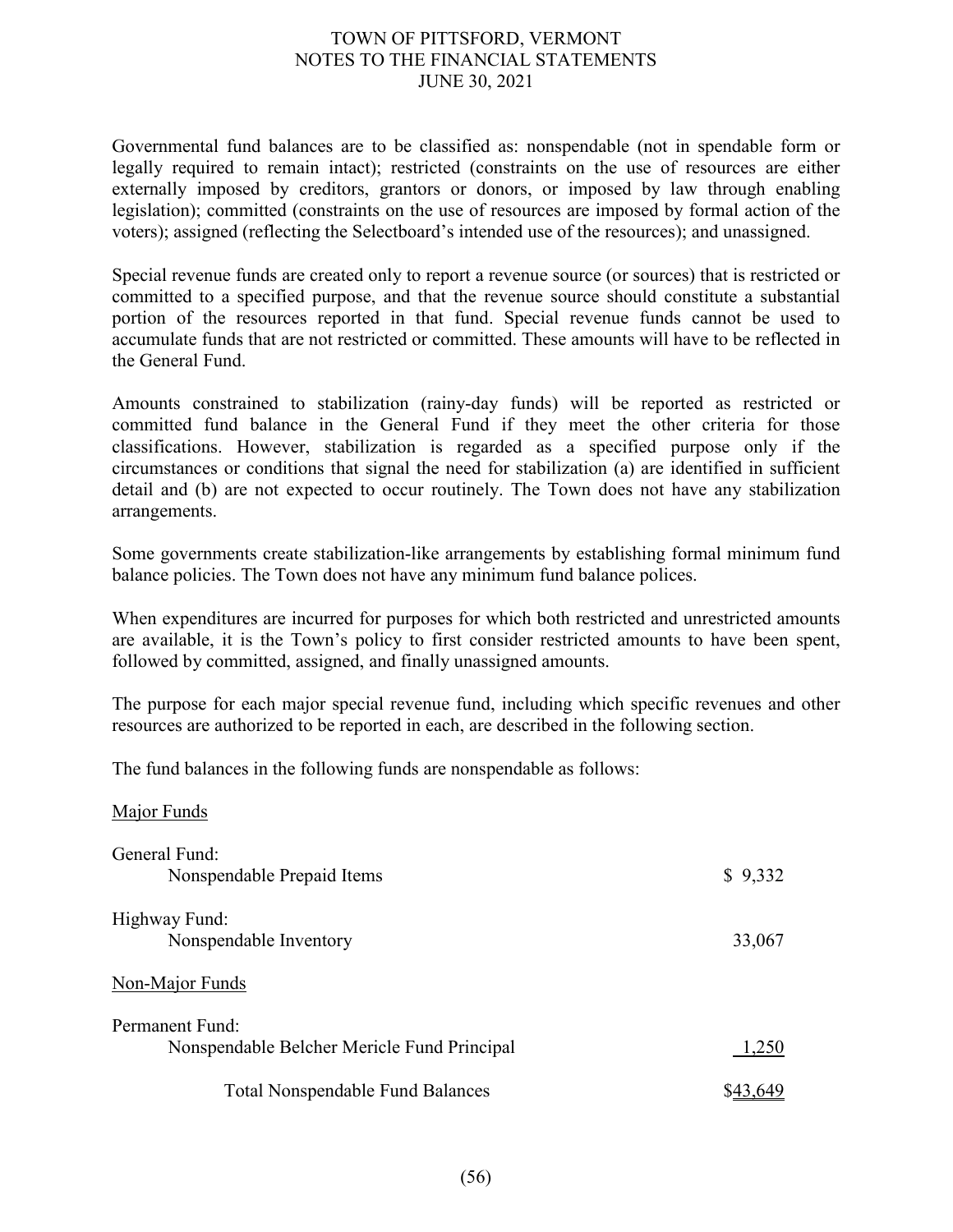| The fund balances in the following funds are restricted as follows:                                                                                                                                                                                                                                                                  |                    |
|--------------------------------------------------------------------------------------------------------------------------------------------------------------------------------------------------------------------------------------------------------------------------------------------------------------------------------------|--------------------|
| Major Fund                                                                                                                                                                                                                                                                                                                           |                    |
| Restricted for Highway Expenditures by Statute<br>(Source of Revenue in Highway Property Taxes)                                                                                                                                                                                                                                      | \$ 116,480         |
| Non-Major Funds                                                                                                                                                                                                                                                                                                                      |                    |
| Special Revenue Funds:                                                                                                                                                                                                                                                                                                               |                    |
| Restricted for Records Preservation Expenses by Statute<br>(Source of Revenue is Restoration Fees)<br>Restricted for William Dennison Expenses by Trust                                                                                                                                                                              | 78,681             |
| Agreement (Source of Revenue is Donations)<br>Restricted for Well Drilling Debt Service by Debt                                                                                                                                                                                                                                      | 99,056             |
| Agreement (Source of Revenue is Debt Proceeds)                                                                                                                                                                                                                                                                                       | 13,094             |
| <b>Total Special Revenue Funds</b>                                                                                                                                                                                                                                                                                                   | 190,831            |
| Capital Projects Funds:<br>Restricted for Highway Expenditures by Statute (Source of<br>Revenue is Highway Property Taxes) – Designated for<br><b>Bridge Expenditures</b><br>Restricted for Highway Expenditures by Statute (Source of<br>Revenue is Highway Property Taxes) – Designated for<br><b>Highway Capital Expenditures</b> | 210,562<br>489,224 |
| <b>Total Capital Projects Funds</b>                                                                                                                                                                                                                                                                                                  | 699,786            |
| Permanent Fund:<br>Restricted for Belcher Mericle Expenses by Trust<br>Agreement – Expendable Portion                                                                                                                                                                                                                                | 1,439              |
| <b>Total Non-Major Funds</b>                                                                                                                                                                                                                                                                                                         | 892,056            |
| <b>Total Restricted Fund Balances</b>                                                                                                                                                                                                                                                                                                | \$1,008,536        |
| The fund balances in the following funds are committed as follows:                                                                                                                                                                                                                                                                   |                    |
| Non-Major Funds                                                                                                                                                                                                                                                                                                                      |                    |

| Special Revenue Funds:                       |          |
|----------------------------------------------|----------|
| Committed for Village Expenses by the Voters | \$24,058 |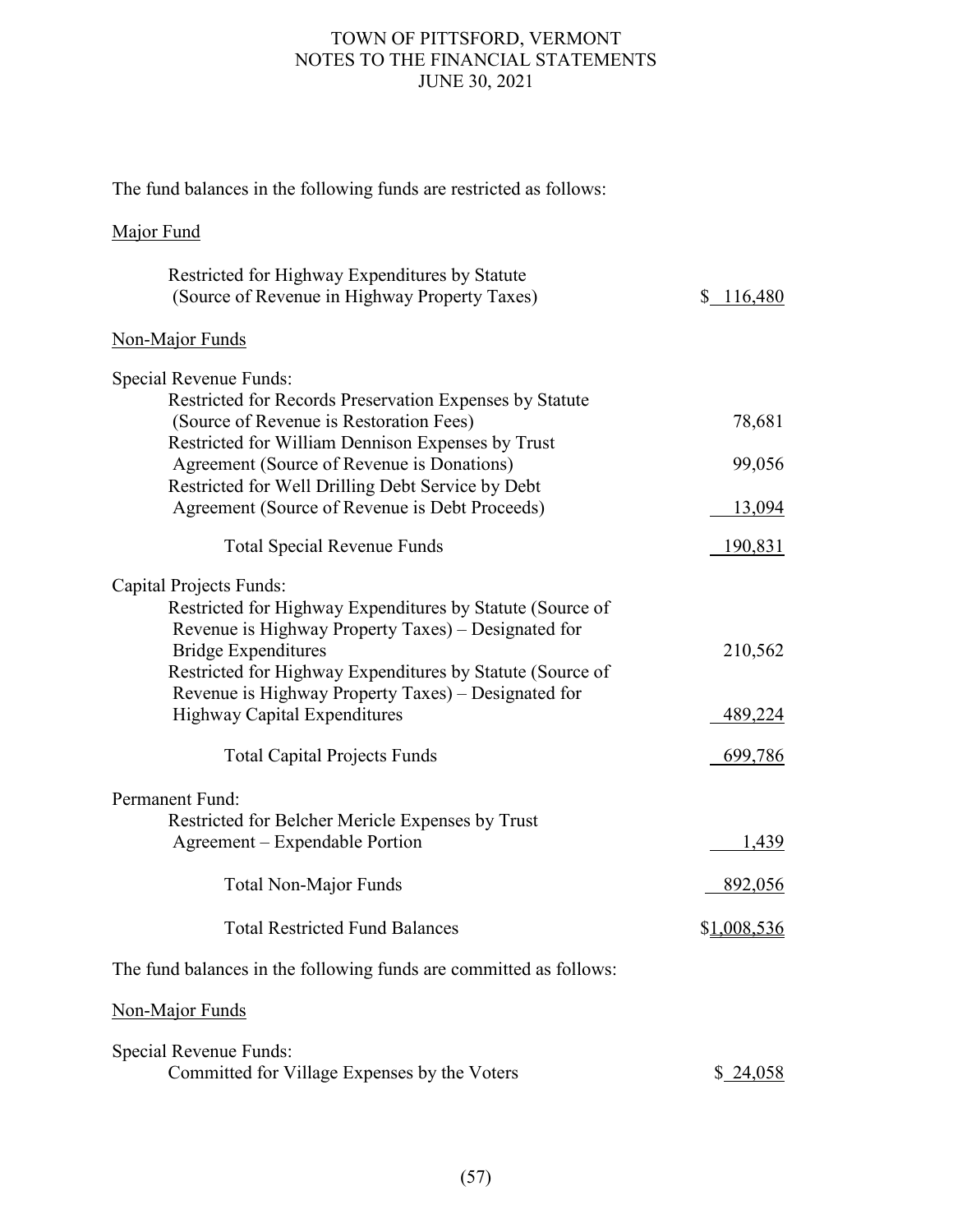| Capital Projects Funds:                                          |                |  |  |  |  |  |  |
|------------------------------------------------------------------|----------------|--|--|--|--|--|--|
| Committed for Municipal Office Expenditures by the Voters        |                |  |  |  |  |  |  |
| Committed for Fire Department Expenditures by the Voters         |                |  |  |  |  |  |  |
| Committed for Recreation Expenditures by the Voters              |                |  |  |  |  |  |  |
| Committed for Cemetery Development Expenditures by the Voters    | 51,317         |  |  |  |  |  |  |
| Committed for Pittsford First Response Capital by the Voters     | 43,312         |  |  |  |  |  |  |
| <b>Total Capital Projects Funds</b>                              | <u>308,765</u> |  |  |  |  |  |  |
| <b>Total Committed Fund Balances</b>                             | \$332,823      |  |  |  |  |  |  |
| The fund balance in the following funds are assigned as follows: |                |  |  |  |  |  |  |
| <b>Major Funds</b>                                               |                |  |  |  |  |  |  |
| General Fund:                                                    |                |  |  |  |  |  |  |
| Assigned for Trail Expenses                                      | \$6,887        |  |  |  |  |  |  |
| <b>Non-Major Funds</b>                                           |                |  |  |  |  |  |  |
| Special Revenue Funds:                                           |                |  |  |  |  |  |  |
| Assigned for Reappraisal Expenses                                | <u>159,154</u> |  |  |  |  |  |  |
| <b>Total Assigned Fund Balances</b>                              | \$166,041      |  |  |  |  |  |  |

The unassigned deficit of \$3,053 in the Veterans Memorial Fund will be funded with future donations.

The unassigned deficit of \$9,670 in the Patrol Car Fund will be funded with future transfers from the General Fund.

# **K. Restricted and Designated Net Position**

The restricted net position of the Town as of June 30, 2021 consisted of the following:

| Governmental Activities:                                    |         |
|-------------------------------------------------------------|---------|
| Inventories Restricted for Highway Use by Statute           | 33,067  |
| Restricted for Highway Expenditures by Statute              | 819,608 |
| Restricted for Records Preservation Expenses by Statute     | 78,681  |
| Restricted for William Dennison Expenses by Trust Agreement | 99,056  |
| Restricted for Belcher Mericle Expenses by Trust Agreement  |         |
| $-$ Non-Expendable Portion                                  | 1,250   |
| Restricted for Belcher Mericle Expenses by Trust Agreement  |         |
| - Expendable Portion                                        | 1,439   |
|                                                             |         |
| <b>Total Governmental Activities</b>                        |         |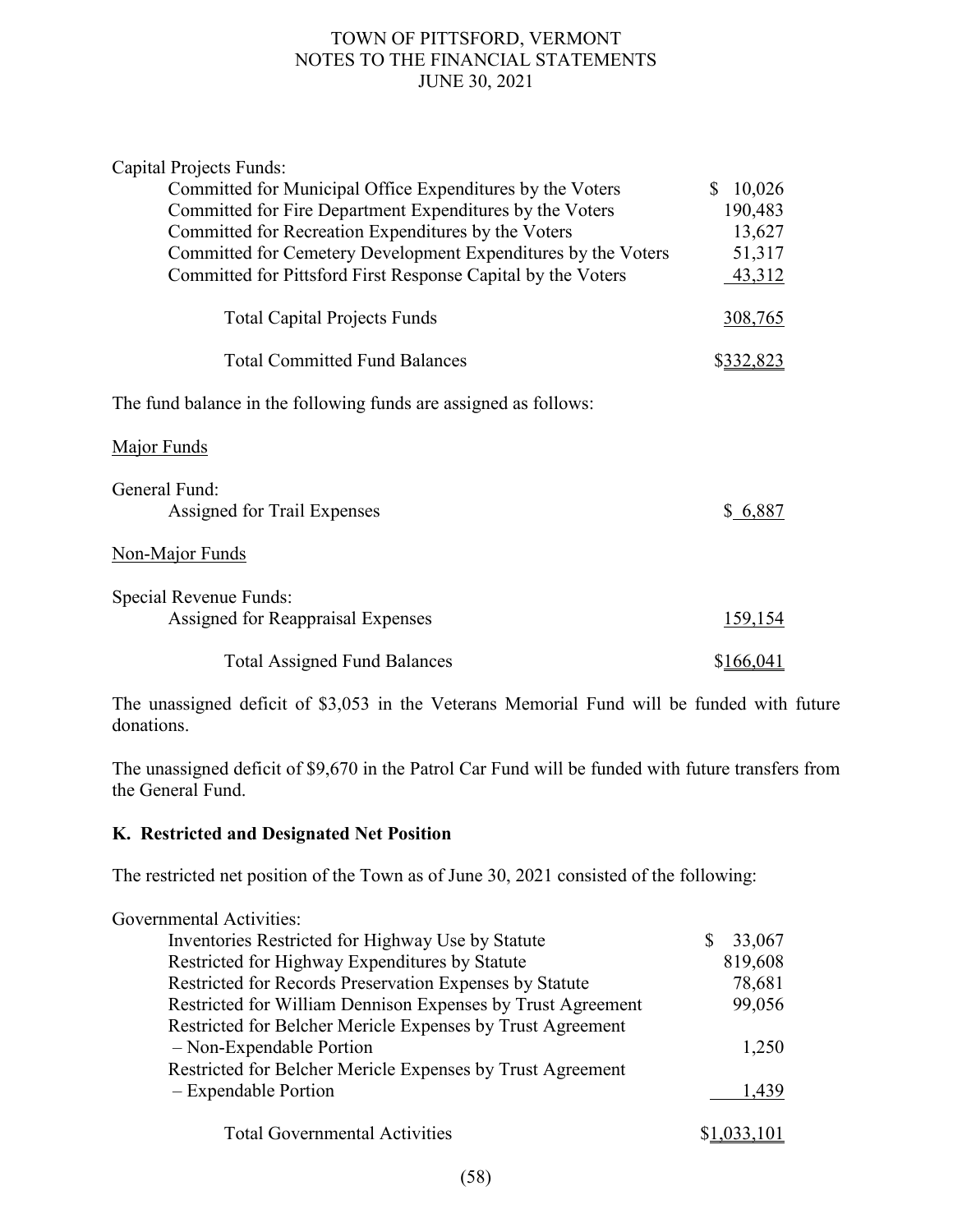The designated net position of the Town as of June 30, 2021 consisted of the following:

| <b>Business-type Activities:</b>                  |           |
|---------------------------------------------------|-----------|
| Water Fund:                                       |           |
| Designated for Water Capital – Improvements       | \$220,538 |
| Designated for Water Capital – Vehicle            | 40,168    |
| Designated for Water Operations                   | 116,598   |
| <b>Total Water Fund</b>                           | 377,304   |
| Sewer Fund:                                       |           |
| Designated for Sewer Capital – Improvements       | 84,476    |
| Designated in Excess of Unrestricted Net Position | (84, 476) |
| <b>Total Sewer Fund</b>                           |           |
| <b>Total Business-type Activities</b>             |           |

The Town has increased Sewer rates effective July 1, 2022 to begin the process of funding the deficit.

The net position held in trust for various purposes in the Town's Private-Purpose Trust Funds as of June 30, 2021 consisted of the following:

| Private-Purpose Trust Funds:                          |             |
|-------------------------------------------------------|-------------|
| Restricted for Bowen Walker Fund                      | 28,628      |
| <b>Restricted for Burditt Trust Fund</b>              | 3,545,826   |
| Restricted for Booth Fund                             | 47,636      |
| <b>Restricted for Pittsford Trust Fund</b>            | 20,429      |
| Restricted for Kelley Trust Fund                      | 12,858      |
| Restricted for Pinney Fund                            | 14,431      |
| <b>Total Private-Purpose Trust Funds Net Position</b> | \$3,669,808 |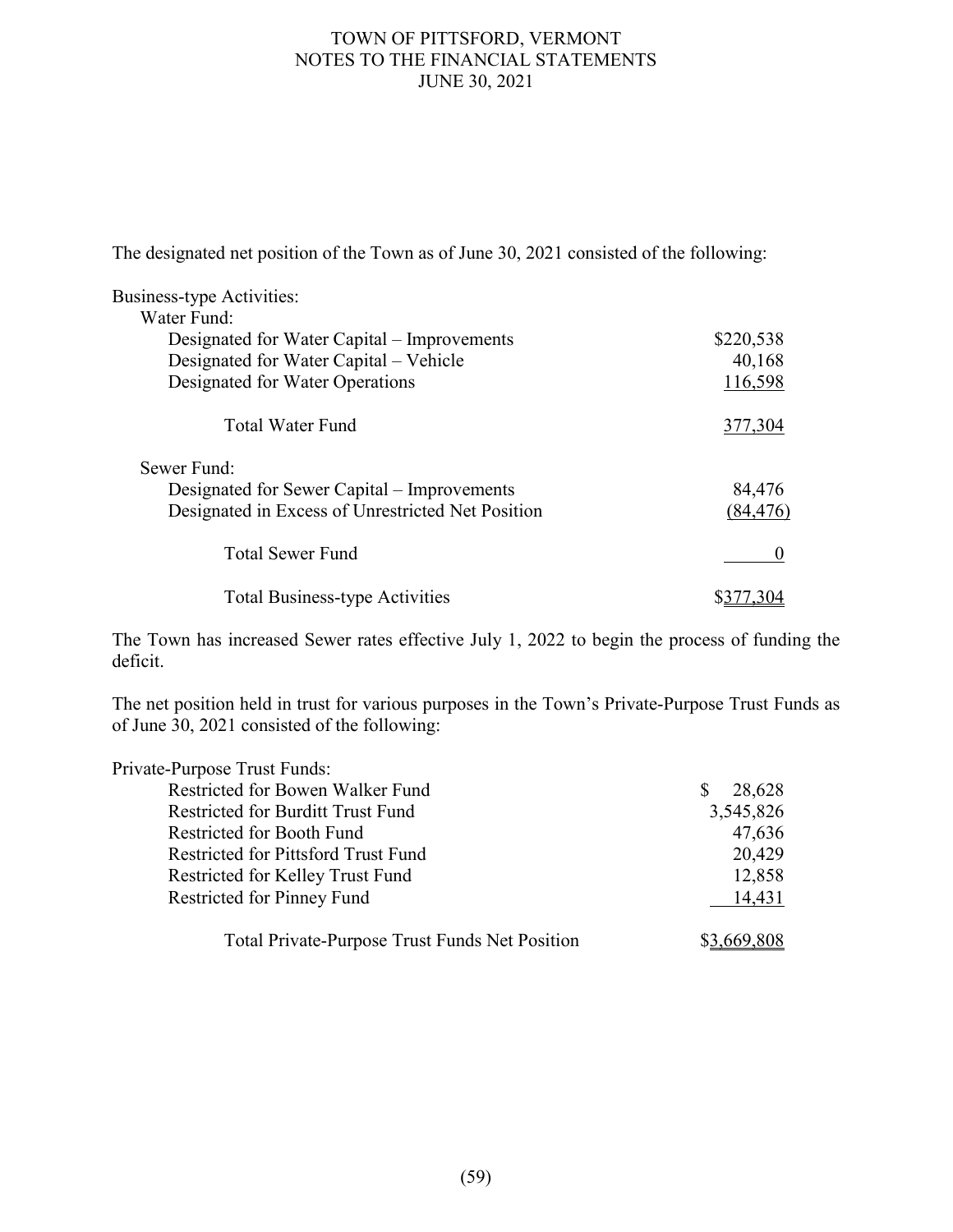# **V. OTHER INFORMATION**

## **A. Pension Plans**

## **Defined Benefit Plan**

## **The Vermont Municipal Employees' Retirement System (VMERS)**

## **Plan Description**

The Vermont Municipal Employees' Retirement System (VMERS) is a cost-sharing, multipleemployer defined benefit pension plan that is administered by the State Treasurer and its Board of Trustees. It is designed for municipal and school district employees that work on a regular basis and also includes employees of museums and libraries if at least half of that institution's operating expenses are met by municipal funds. An employee of any employer that becomes affiliated with the system may join at that time or at any time thereafter. Any employee hired subsequent to the effective participation date of their employer who meets the minimum hourly requirements is required to join the system. As of June 30, 2020, the measurement date selected by the State of Vermont, the retirement system consisted of 353 participating employers.

The plan was established effective July 1, 1975, and is governed by Title 24, V.S.A. Chapter 125.

The general administration and responsibility for formulating administrative policy and procedures of the retirement system for its members and their beneficiaries is vested in the Board of Trustees consisting of five members. They are the State Treasurer, two employee representatives elected by the membership of the system, and two employer representatives-one elected by the governing bodies of participating employers of the system, and one selected by the Governor from a list of four nominees. The list of four nominees is jointly submitted by the Vermont League of Cities and Towns and the Vermont School Boards Association.

All assets are held in a single trust and are available to pay retirement benefits to all members. Benefits available to each group are based on average final compensation (AFC) and years of creditable service.

## **Pension Liabilities, Pension Expense, and Deferred Outflows of Resources and Deferred Inflows of Resources**

As of June 30, 2020, the measurement date selected by the State of Vermont, VMERS was funded at 74.52% and had a plan fiduciary net position of \$740,052,895 and a total pension liability of \$993,026,959 resulting in a net position liability of \$252,974,064. As of June 30, 2021, the Town's proportionate share of this was 0.1523% resulting in a net pension liability of \$385,365. The net pension liability was measured as of June 30, 2020, and the total pension liability used to calculate the net pension liability was determined by an actuarial valuation as of that date. The Town's proportion of the net pension liability was based on a projection of the Town's long-term share of contributions to the pension plan relative to the projected contributions of all participating municipalities, actuarially determined. The Town's proportion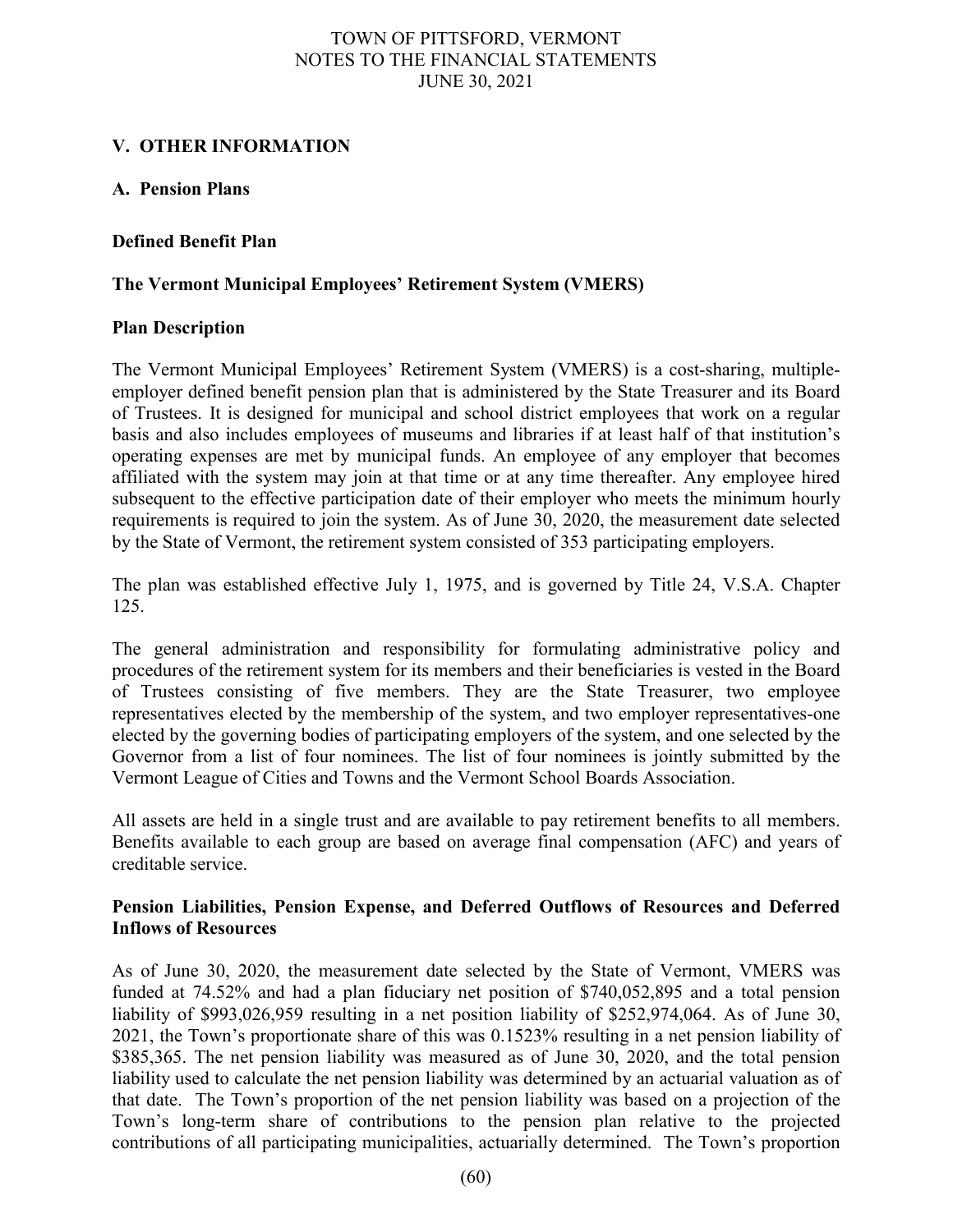of 0.1523% was an increase of 0.003 from its proportion measured as of the prior year.

For the year ended June 30, 2021, the Town recognized pension expense of \$86,813.

As of June 30, 2021, the Town reported deferred outflows of resources and deferred inflows of resources from the following sources:

|                                                                                                                     | Deferred Outflows<br>of Resources | Deferred Inflows<br>of Resources |  |  |
|---------------------------------------------------------------------------------------------------------------------|-----------------------------------|----------------------------------|--|--|
| Difference between expected and<br>actual experience                                                                | \$<br>34,706 \$                   | 1,142                            |  |  |
| Net difference between projected and<br>actual investment earnings on pension                                       |                                   |                                  |  |  |
| assets                                                                                                              | 36,857                            |                                  |  |  |
| Changes in assumptions                                                                                              | 51,665                            |                                  |  |  |
| Changes in proportion and differences<br>between employer contributions and<br>proportionate share of contributions | 3,224                             | 8,592                            |  |  |
| Town's required employer contributions<br>made subsequent to the measurement date                                   | 32,377                            |                                  |  |  |
|                                                                                                                     | \$<br>158,829 \$                  | 9,734                            |  |  |

The deferred outflows of resources resulting from the Town's required employer contributions made subsequent to the measurement date in the amount of \$32,377 will be recognized as a reduction of the net pension liability in the year ended June 30, 2022. Other amounts reported as deferred outflows of resources and deferred inflows of resources will be recognized in pension expense as follows:

| Year Ending |           |
|-------------|-----------|
| June 30     |           |
| 2022        | \$31,684  |
| 2023        | 33,599    |
| 2024        | 28,932    |
| 2025        | 22,503    |
|             |           |
| Total       | \$116,718 |

#### **Summary of System Provisions**

Membership – Full time employees of participating municipalities. Municipalities can elect coverage under Groups A, B, C or D provisions. The Town elected coverage under Group A.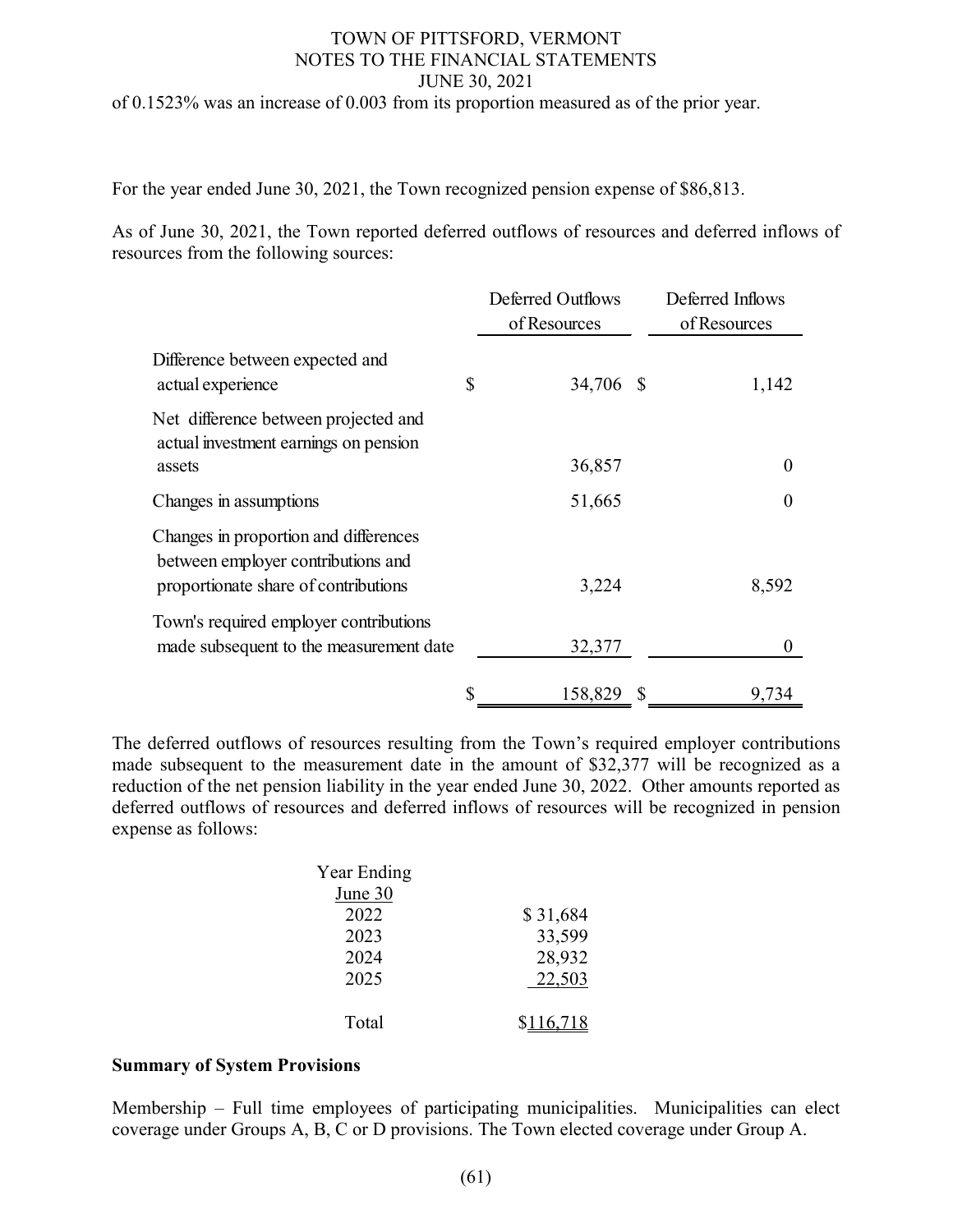Creditable Service – Service as a member plus purchased service.

Average Final Compensation  $(AFC)$  – Group A – Average annual compensation during highest five  $(5)$  consecutive years. Groups B and C – Average annual compensation during highest three (3) consecutive years. Group D – Average annual compensation during highest two (2) consecutive years.

Service Retirement Allowance:

Eligibility – Group  $A$  – The earlier of age 65 with five (5) years of service or age 55 with thirty-five (35) years of service. Group  $B -$  The earlier of age 62 with five (5) years of service or age 55 with thirty (30) years of service. Groups C and  $D - Age$  55 with five (5) years of service.

Amount – Group  $A - 1.4\%$  of AFC times service. Group  $B - 1.7\%$  of AFC times service as a Group B member plus percentage earned as a Group A member times AFC. Group C – 2.5% of AFC times service as a Group C member plus percentage earned as a Group A or B member times AFC. Group  $D - 2.5\%$  of AFC times service as a Group D member plus percentage earned as a Group A, B or C member times AFC.

Maximum benefit is 60% of AFC for Groups A and B and 50% of AFC for Groups C and D. The previous amounts include the portion of the allowance provided by member contributions.

Early Retirement Allowance:

Eligibility – Age 55 with five  $(5)$  years of service for Groups A and B. Age 50 with twenty (20) years of service for Group D.

Amount – Normal allowance based on service and AFC at early retirement, reduced by 6% for each year commencement precedes normal retirement age for Groups A and B members, and payable without reduction to Group D members.

Vested Retirement Allowance:

Eligibility – Five  $(5)$  years of service.

Amount – Allowance beginning at normal retirement age based on AFC and service at termination. The AFC is to be adjusted annually by one-half of the percentage change in the Consumer Price Index, subject to the limits on "Post-Retirement Adjustments".

Disability Retirement Allowance:

Eligibility – Five (5) years of service and disability as determined by Retirement Board.

Amount – Immediate allowance based on AFC and service to date of disability; children's benefit of 10% of AFC payable to up to three minor children (or children up to age 23 if enrolled in full-time studies) of a disabled Group D member.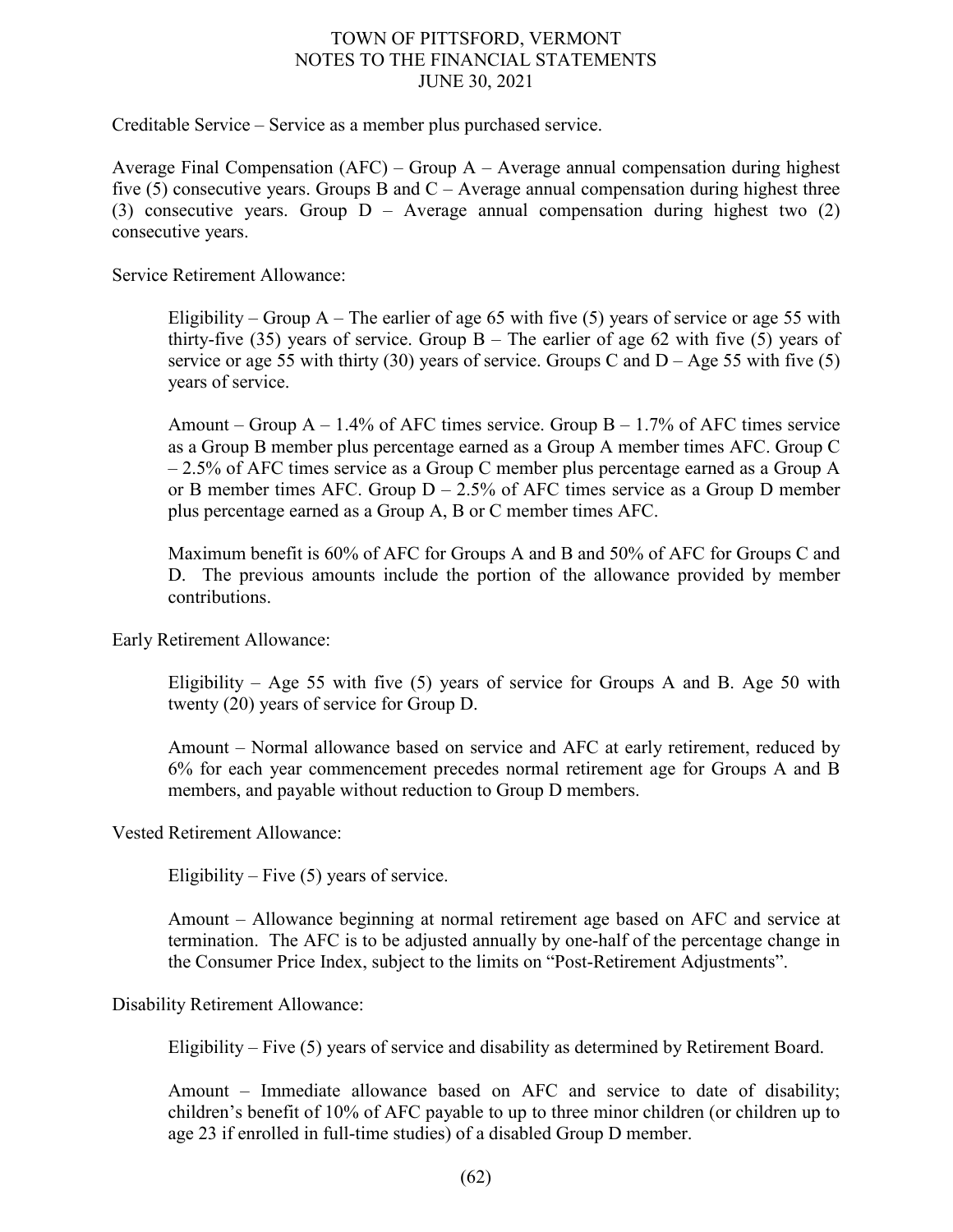Death Benefit:

Eligibility – Death after five (5) years of service.

Amount – For Groups A, B and C, reduced early retirement allowance under 100% survivor option commencing immediately or, if greater, survivor(s) benefit under disability annuity computed as of date of death. For Group D, 70% of the unreduced accrued benefit plus children's benefit.

Optional Benefit and Death after Retirement – For Groups A, B and C, lifetime allowance or actuarially equivalent 50% or 100% joint and survivor allowance with refund of contribution guarantee. For Group D, lifetime allowance or 70% contingent annuitant option with no reduction.

Refund of Contribution – Upon termination, if the member so elects or if no other benefit is payable, the member's accumulated contributions are refunded.

Post-Retirement Adjustments – Allowance in payment for at least one year increased on each January 1 by one-half of the percentage increase in Consumer Price Index but not more than 2% for Group A and 3% for Groups B, C and D.

Member Contributions – Group A – 3.00%. Group B – 5.375%. Group C – 10.50%. Group D – 11.85%.

Employer Contributions – Group A – 4.50%. Group B – 6.00%. Group C – 7.75%. Group D – 10.35%.

Retirement Stipend – \$25 per month payable at the option of the Board of Trustees.

## **Significant Actuarial Assumptions and Methods**

Investment Rate of Return: 7.00%, net of pension plan investment expenses, including inflation, a decrease from 7.50% in the prior year.

Salary increases: Varying service-based rates from 0-10 years of service, then a single rate of 4.50% (includes assumed inflation rate of 2.30%) for all subsequent years.

Mortality:

Pre-Retirement: Groups A, B and C – 40% PubG-2010 General Employee below-median and 60% of PubG-2010 General Employee, with generational projection using scale MP-2019. Group D – PubG-2010 General Employee above-median, with generational projection using scale MP-2019.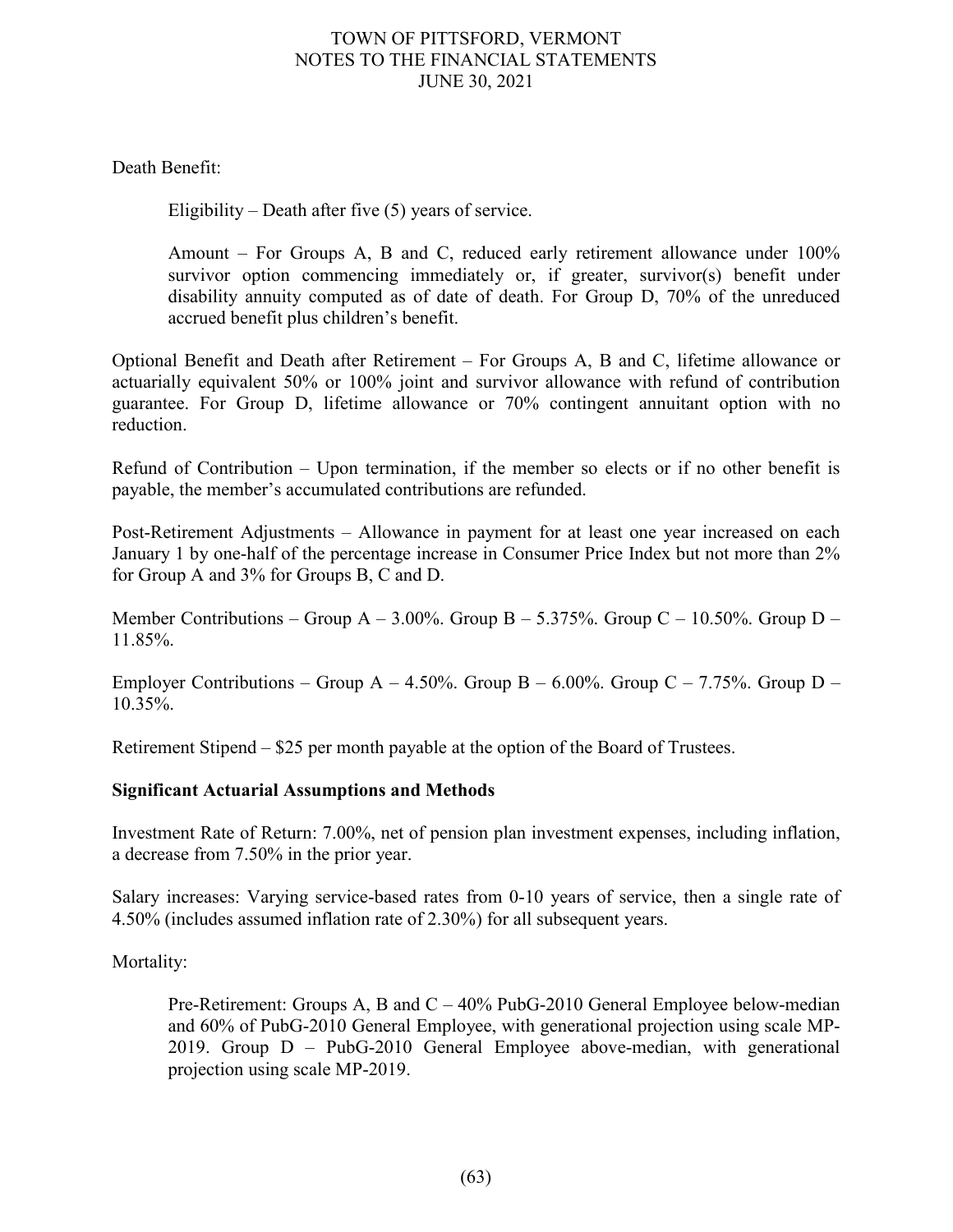Healthy Post-retirement – Retirees: Groups A, B and  $C - 104\%$  of 40% PubG-2010 General Healthy Retiree below-median and 60% of PubG-2010 General Healthy Retiree, with generational projection using scale MP-2019. Group D – PubG-2010 General Healthy Retiree, with generational projection using scale MP-2019.

Healthy Post-retirement – Beneficiaries: Groups A, B and C – 70% Pub-2010 Contingent Survivor below-median and 30% of Pub-2010 Contingent Survivor, with generational projection using scale MP-2019. Group D – Pub-2010 Contingent Survivor, with generational projection using scale MP-2019.

Disabled Post-retirement: All Groups – PubNS-2010 Non-Safety Disabled Retiree Mortality Table with generational projection using scale MP-2019.

Spouse's Age: Females three years younger than males.

Cost-of-Living Adjustments: 1.10% for Group A members and 1.20% for Groups B, C and D members. The January 1, 2020 and January 1, 2021 COLAs are 0.80% and 0.40%, respectively, for all groups.

Actuarial Cost Method: Entry age actuarial cost method. Entry age is the age at date of employment or, if date is unknown, current age minus years of service. Normal cost and actuarial accrued liability are calculated on an individual basis and are allocated by salary, with normal cost determined using the plan of benefits applicable to each participant.

Assets: The valuation is based on the market value of assets as of the valuation date, as provided by the System. The System uses an "actuarial value of assets" that differs from market value to gradually reflect year-to-year changes in the market value of assets in determine the contribution requirements.

Inflation: 2.30%

Long-term Expected Rate of Return:

The long-term expected rate of return on pension plan investments was determined using a building-block method in which best-estimate ranges of expected future real rates of return (expected returns, net of pension plan investment expense and inflation) are developed for each major asset class. These ranges are combined to produce the longterm expected rate of return by weighting the expected future real rates of return by the target asset allocation percentage and by adding expected inflation. Best estimates of arithmetic real rates of return for each major asset class included in the pension plan's target asset allocation as of June 30, 2020 are summarized in the following table: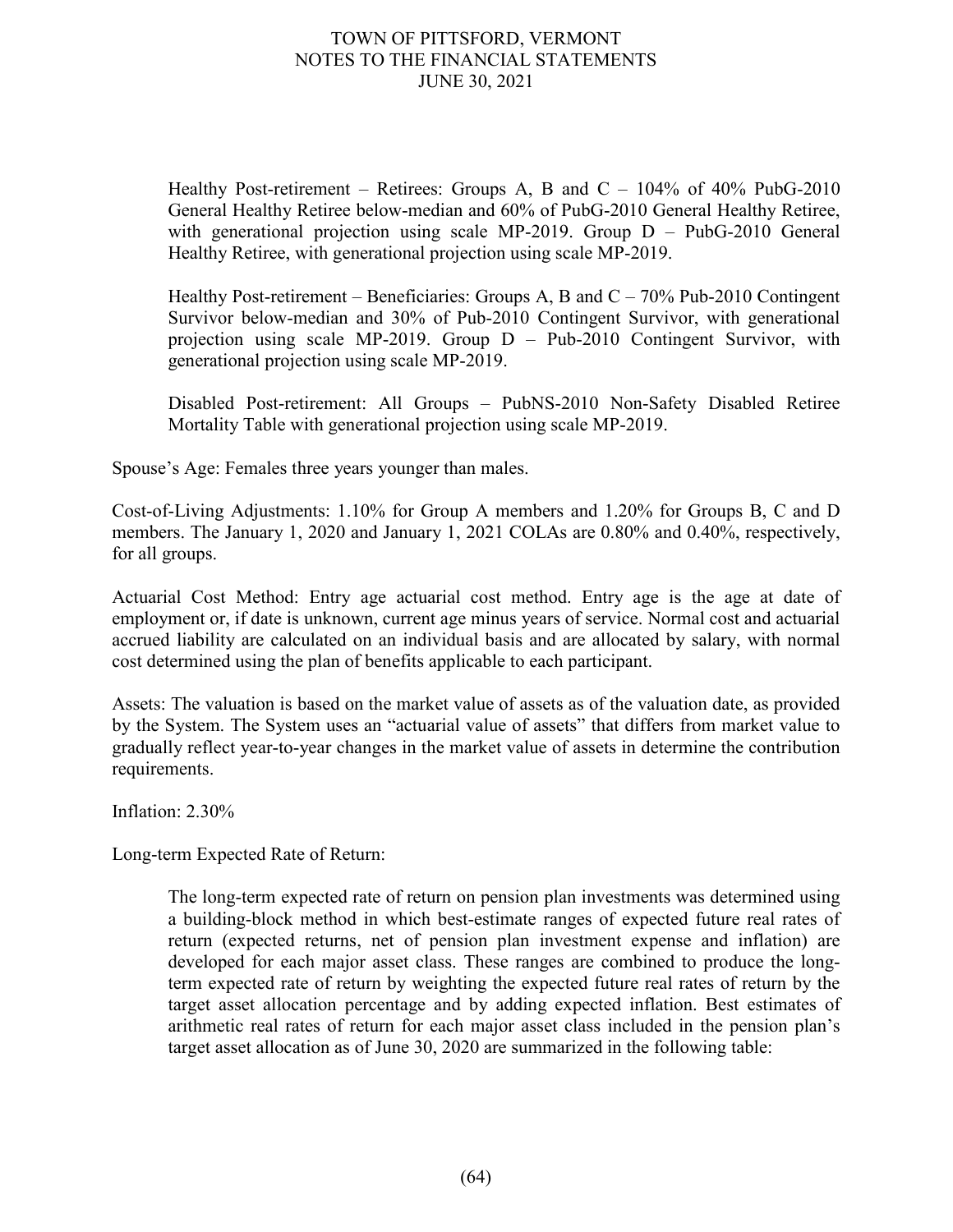| <b>Asset Class</b>           | <b>Target Allocation</b> | Long-term Expected<br>Real Rate of Return |
|------------------------------|--------------------------|-------------------------------------------|
|                              |                          |                                           |
| Global Equity                | 29%                      | 7.07%                                     |
| US Equity $-$ Large Cap      | $4\%$                    | 6.19%                                     |
| US Equity $-$ Small/Mid Cap  | $3\%$                    | 6.93%                                     |
| Non-US Equity – Large Cap    | $5\%$                    | 7.01%                                     |
| Non-US Equity – Small Cap    | $2\%$                    | 7.66%                                     |
| <b>Emerging Markets Debt</b> | $4\%$                    | $3.66\%$                                  |
| Core Bond                    | 20%                      | $0.39\%$                                  |
| Private & Alternate Credit   | 10%                      | $6.03\%$                                  |
| <b>US TIPS</b>               | 3%                       | $(0.20)\%$                                |
| Core Real Estate             | $5\%$                    | 4.06%                                     |
| Non-Core Real Estate         | 3%                       | 6.43%                                     |
| Private Equity               | 10%                      | 11.27%                                    |
| Infrastructure/Farmland      | $2\%$                    | 5.44%                                     |

Discount Rate – The discount rate used to measure the total pension liability was 7.00%, a decrease from 7.50% in the prior year. The projection of cash flows used to determine the discount rate assumed plan member and employer contributions will be made at rates set by the Board (employers) and statute (members) with scheduled increases through July 1, 2021. Further, based upon Board resolution, projected contributions beginning July 1, 2022, and each subsequent July 1, through 2025 include additional total contribution increases of 0.50% per year. For this purpose, only employer contributions that are intended to fund benefits of current plan members and their beneficiaries are included. Projected employer contributions that are intended to fund the service costs of future plan members and their beneficiaries, as well as projected contributions from future plan members, are not included. Based on those assumptions, the pension plans' Fiduciary Net Position was projected to be available to make all projected future benefit payments of current plan members as of June 30, 2020. Therefore, the long-term expected rate of return on pension plan investments was applied to all periods of projected benefit payments to determine the total pension liability.

The following presents the Town's proportionate share of the net pension liability calculated using the discount rate of 7.00 percent, as well as what the proportionate share would be if it were calculated using a discount rate that is one percent lower (6.00%) or one percent higher  $(8.00\%)$ :

| 1\% Decrease $(6.00\%)$ | Discount Rate $(7.00\%)$ | 1% Increase $(8.00\%)$ |
|-------------------------|--------------------------|------------------------|
| \$588,760               | \$385,365                | \$218,014              |

#### **Additional Information**

Additional information regarding the State of Vermont Municipal Employees' Retirement System, including the details of the Fiduciary Net Position, is available upon request from the State of Vermont.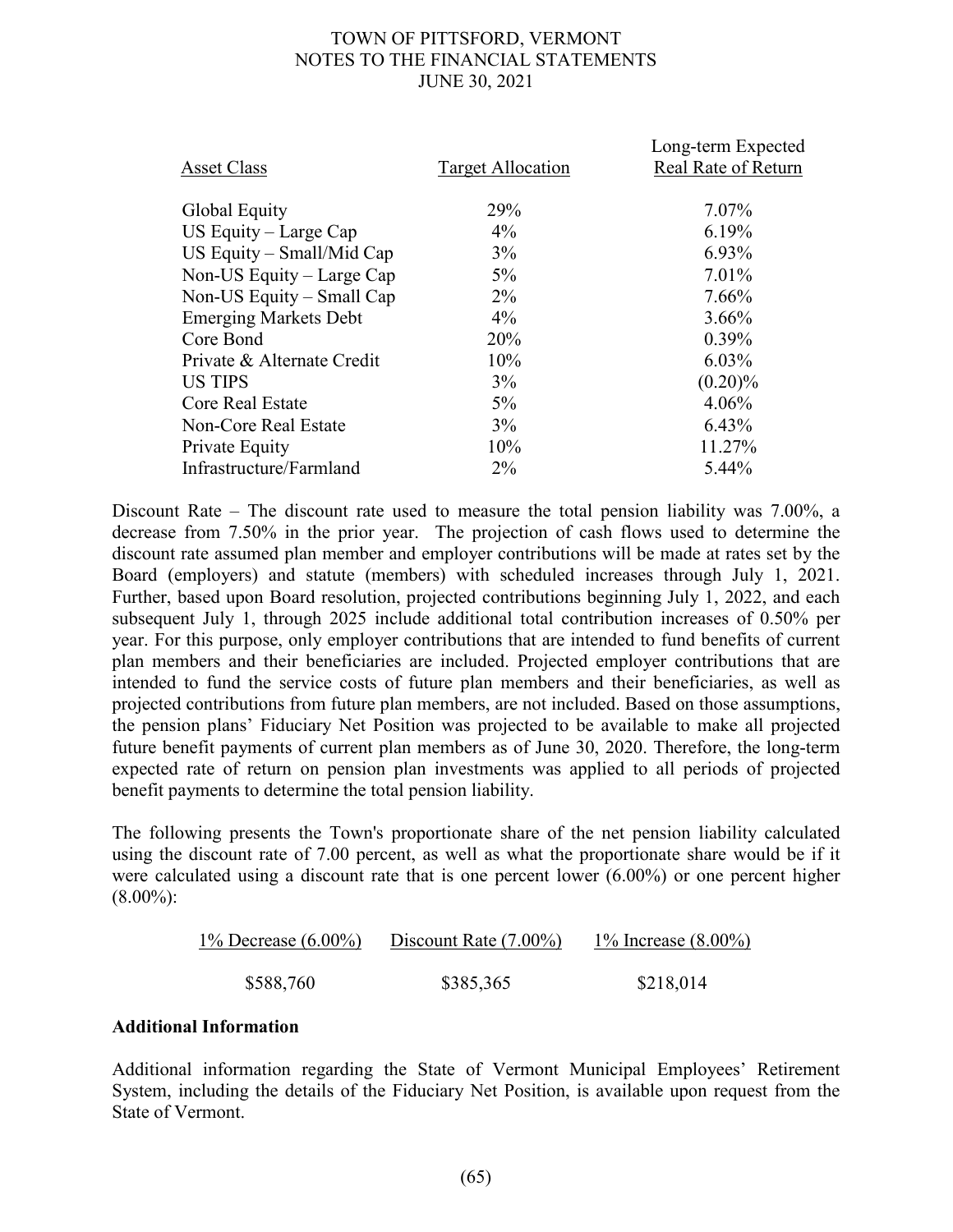## **Deferred Compensation Plan**

The Town also offers its employees a deferred compensation plan through the International City/County Management Association's "ICMA" Retirement Corporation in accordance with Internal Revenue Code Section 457. The plan permits employees to defer a portion of their salary until future years. Deferred compensation is not available to employees until termination, retirement, death or unforeseeable emergency. The Town has no liability for losses under the plan but does have the duty of due care that would be required of an ordinary prudent investor. All of the investments are self-directed by each employee.

## **B. Risk Management**

The Town is exposed to various risks of loss related to torts; theft of, damage to, and destruction of assets; errors and omissions; injuries to employees; and natural disasters. The Town maintains insurance coverage through the Vermont League of Cities and Towns Property and Casualty Intermunicipal Fund, Inc. covering each of those risks of loss. Management believes such coverage is sufficient to preclude any significant uninsured losses to the Town. Settled claims have not exceeded this coverage in any of the past three fiscal years. The Town must remain a member for a minimum of one year and may withdraw from the Fund after that time by giving sixty days notice. Fund underwriting and ratesetting policies have been established after consultation with actuaries. Fund members are subject to a supplemental assessment in the event of deficiencies. If the assets of the Fund were to be exhausted, members would be responsible for the Fund's liabilities.

The Town is also a member of the Vermont League of Cities and Towns Employment Resource and Benefits Trust. The Trust is a nonprofit corporation formed to provide unemployment coverage and other employment benefits for Vermont municipalities and is owned by the participating members. The agreement does not permit the Trust to make additional assessments to its members. The Town has only elected unemployment coverage with the Trust.

## **C. Property Taxes**

The Town is responsible for assessing and collecting its own property taxes, as well as education property taxes for the State of Vermont. Property taxes are collected three (3) times per year. During the tax year ended June 30, 2021, taxes were due and payable on August 15, 2020, September 16, 2020 and November 15, 2020. The Town assesses a 2% penalty on delinquent taxes when the account is delinquent for 10 days and then another 6% for accounts greater than 10 days delinquent and interest is charged at one percent (1%) per month after the taxes become delinquent on November 15, 2020. Unpaid taxes become an enforceable lien on the property and such properties are subject to tax sale. The tax rates for 2021 were as follows:

|                 | Homestead | Non-Homestead |  |  |  |  |
|-----------------|-----------|---------------|--|--|--|--|
| Town            | .3545     | .3545         |  |  |  |  |
| Highway         | .2798     | .2798         |  |  |  |  |
| Local Agreement | .0023     | .0023         |  |  |  |  |
| Education       | 1.4313    | 1.6739        |  |  |  |  |
|                 |           |               |  |  |  |  |
| Total           | 2.0679    | 2.3105        |  |  |  |  |
|                 | 66        |               |  |  |  |  |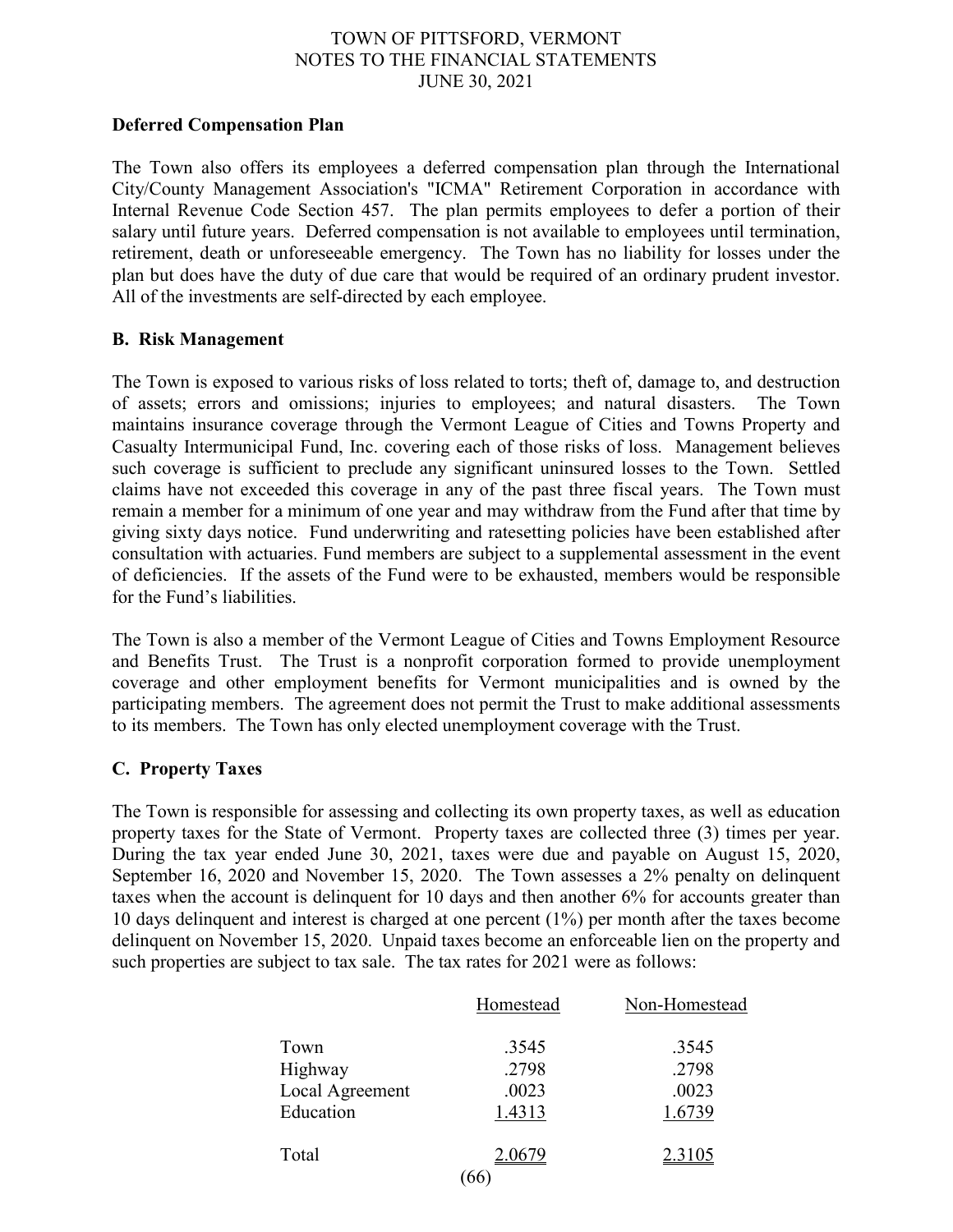A separate tax rate of .0359 was billed to taxpayers who lived within the Village limits.

# **D. Other Commitments**

The Town participates in a number of federally assisted and state grant programs that are subject to audits by the grantors or their representatives. Accordingly, compliance with applicable grant requirements will be established at some future date. The amount, if any, of expenditures which may be disallowed by the granting agencies cannot be determined at this time, although the Town expects such amounts, if any, to be immaterial.

The voters have approved borrowing up to \$200,000 from the State of Vermont Special Environmental Loan Fund to be used to issue no interest (0%) well drilling loans for residents who can no longer get water from the Town of Proctor. The terms of the loans are for ten (10) years with a maximum loan amount of \$6,000. As of June 30, 2021, the Town has drawn \$141,760 of this amount and repaid \$99,232 leaving a balance owed of \$42,528.

The Town is a participating member in the Rutland Solid Waste District (RSWD). The Town could be subject to a portion the District's debt if the District experiences financial problems.

At the March, 2019 Town meeting, the voters approved borrowing up to \$970,000 from the State of Vermont Special Environmental Loan Fund to finance sewer system improvements. \$232,899 was borrowed as of June 30, 2021.

## **E. Concentration of Revenue**

The Town receives a major portion of its revenue from OMYA, Inc. For the year ended June 30, 2021, the Town received 23.2% of its total property taxes and 14.6% of total water sales from OMYA, Inc.

## **F. Transfer of Operations**

During the year, the Pittsford First Response, Inc. transferred its assets to the Town. As a result of the transfer, the Town recognized the following:

|                            | <b>Carrying Values</b> |
|----------------------------|------------------------|
| <b>Transferred Assets:</b> |                        |
| Cash                       | \$32,728               |
| Capital Assets             | 130,700                |
| Total                      | \$163,428              |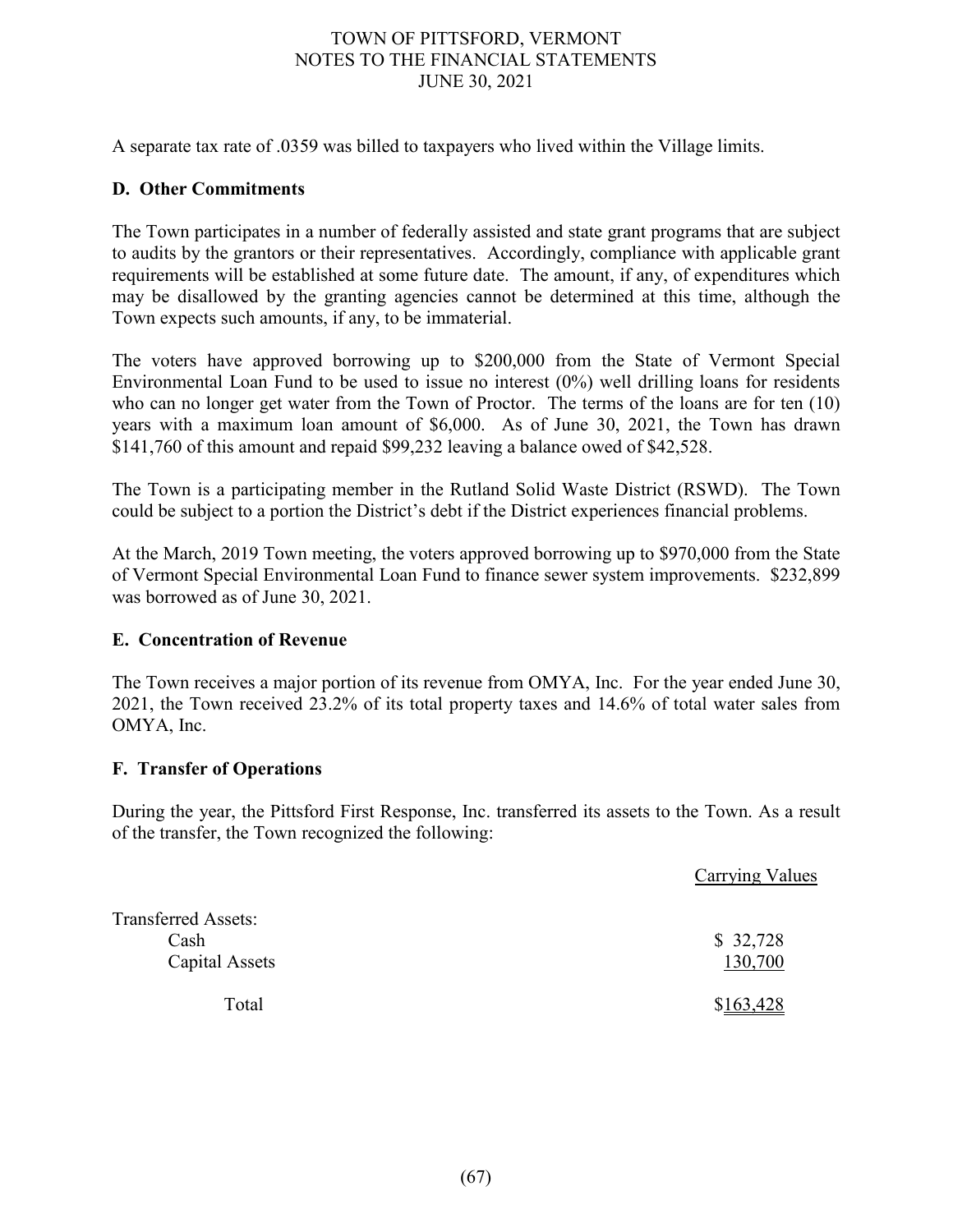#### TOWN OF PITTSFORD, VERMONT REQUIRED SUPPLEMETARY INFORMATION SCHEDULE OF PROPORTIONATE SHARE OF THE NET PENSION LIABILITY VMERS DEFINED BENEFIT PLAN JUNE 30, 2021

|                                                                                                               | 2021        |    | 2020        |  | 2019          |    | 2018        | 2017        | 2016       |    | 2015      |
|---------------------------------------------------------------------------------------------------------------|-------------|----|-------------|--|---------------|----|-------------|-------------|------------|----|-----------|
| Total Plan Net Pension Liability                                                                              | 252,974,064 | S. | 173,491,807 |  | \$140,675,892 | S. | 121,155,552 | 128,696,167 | 77,095,810 | S. | 9,126,613 |
| Town's Proportion of the Net Pension Liability                                                                | 0.1523%     |    | 0.1493%     |  | 0.1614%       |    | 0.1646%     | 0.1683%     | 0.1762%    |    | 0.1778%   |
| Town's Proportionate Share of the Net Pension Liability                                                       | 385,365     |    | 259,104     |  | 227,063       |    | 199,381     | 216,527     | 135,812    |    | 16,229    |
| Town's Covered Employee Payroll                                                                               | 719,503     |    | 742,870     |  | 695,629       |    | 706,788     | 671,880     | 639,266    |    | 615,601   |
| Town's Proportionate Share of the Net Pension Liability as a<br>Percentage of Town's Covered Employee Payroll | 53.5600%    |    | 34.8788%    |  | 32.6414%      |    | 28.2094%    | 32.2270%    | 21.2450%   |    | 2.6363%   |
| Plan Fiduciary Net Position as a Percentage of the<br><b>Total Pension Liability</b>                          | 74.52%      |    | 80.35%      |  | 82.60%        |    | 83.64%      | 80.95%      | 87.42%     |    | 98.32%    |

#### **Notes to Schedule**

#### Benefit Changes: None.

Changes in Assumptions and Methods: The following changes were effective for the June 30, 2020 valuation date:

- The investment return assumption was lowered from 7.50% to 7.00%.
- The inflation assumption was lowered from 2.50% to 2.30%.

- The COLA assumption was lowered from 1.15% to 1.10% for Group A members and from 1.30% to 1.20% for Groups B, C and D members.

- The mortality assumptions were updated as follows:
- Pre-Retirement:

Groups A/B/C - 40% PubG-2010 General Employee below-median and 60% of PubG-2010 General Employee, with generational projection using scale MP-2019.

Group D - PubG-2010 General Employee above-median, with generational projection using scale MP-2019.

Healthy Post-Retirement - Retirees:

Groups A/B/C - 104% of 40% PubG-2010 General Healthy Retiree below-median and 60% of PubG-2010 General Healthy Retiree, with generational projection using scale MP-2019.

Group D - PubG-2010 General Healthy Retiree, with generational projection using scale MP-2019.

Healthy Post-Retirement - Beneficiaries:

Groups A/B/C - 70% Pub-2010 Contingent Survivor below-median and 30% of Pub-2010 Contingent Survivor, with generational projection using scale MP-2019.

Group D - Pub-2010 Contingent Survivor, with generational projection using scale MP-2019.

Disabled Retirees:

All Groups - PubNS-2010 Non-Safety Disabled Retiree Mortality Table with generational projection using scale MP-2019.

- The salary scale assumption was revised for varying service based rates from 0-10 years of service, then a single rate of 2.20% for all subsequent years, plus revised inflation of 2.30%.

- The active retirement rates were updated as follows:

Group A: Decreased the rates throughout all ages.

Group B: For females, slightly decreased the rates at younger ages and then increased the rates at later ages. For males, slightly decreased the rates at most ages.

Group C: Simplified the assumption to a unisex table that more accurately aligns with the actual experience for both males and females.

Group D: For members with less than 20 years of service, increased the rates for ages 55-59.

- The inactive retirement assumption was updated to add a rate of 10% from early retirement age for each year until normal retirement age, then 100% at normal retirement age.

- The liability loan of accumulated contributions for Inactive Members was removed. Liabilities for Inactive Members are now based on 100% of the accumulated contributions. Inactive Members who are vested immediately become Deferred Members, and the liabilities for all Deferred Members are based on the accrued benefit.

- The termination rates were updated as follows:

Simplified female rates to one set of slightly reduced rates for all females.

Fiscal year 2015 was the first year of implementation, therefore, only seven years are shown.

See Disclaimer in Accompanying Independent Auditor's Report.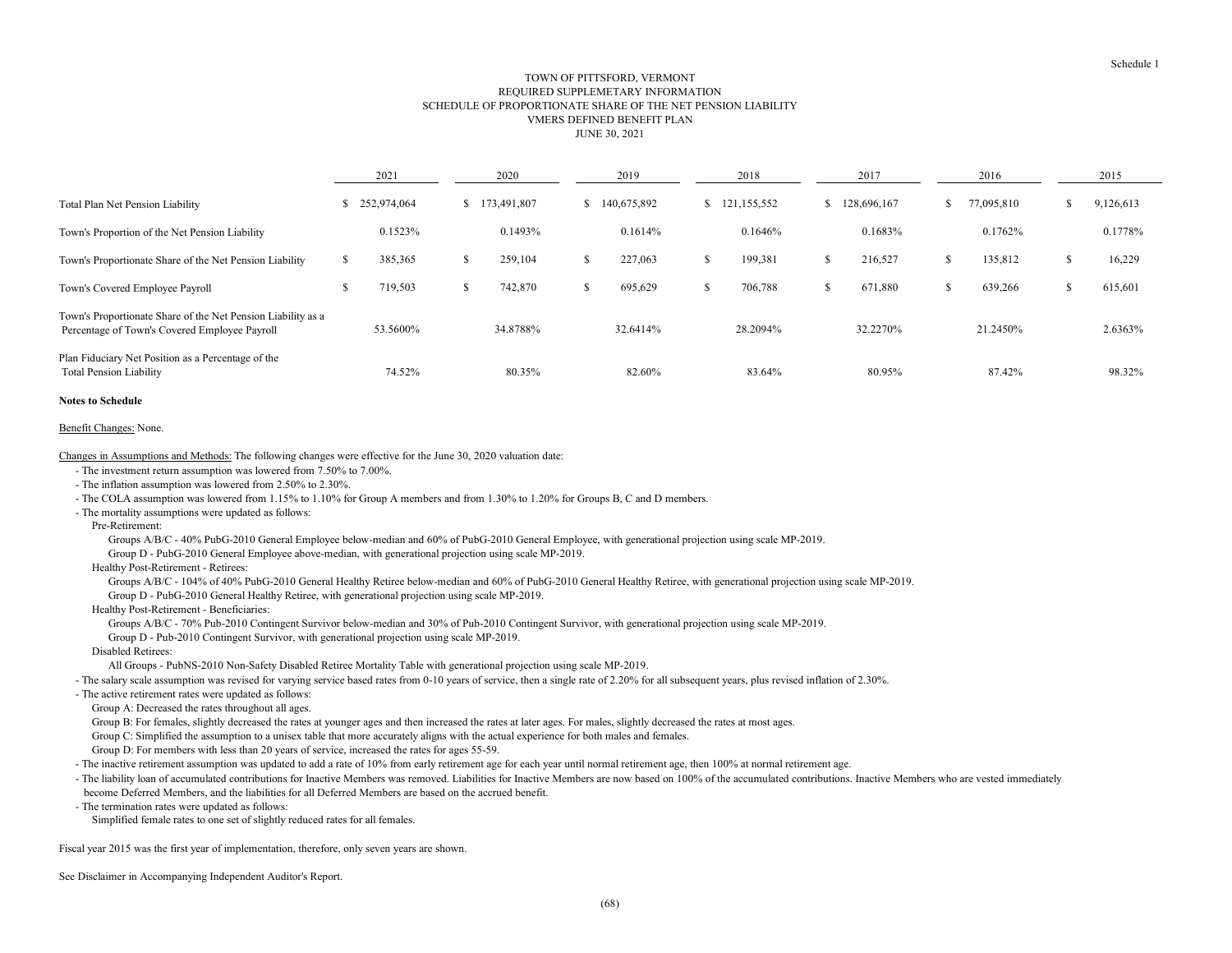### TOWN OF PITTSFORD, VERMONT REQUIRED SUPPLEMENTARY INFORMATION SCHEDULE OF CONTRIBUTIONS VMERS DEFINED BENEFIT PLAN FOR THE YEAR ENDED JUNE 30, 2021

|                                                                       | 2021    | 2020    | 2019    | 2018    | 2017    | 2016    | 2015    |
|-----------------------------------------------------------------------|---------|---------|---------|---------|---------|---------|---------|
| Contractually Required Contribution (Actuarially Determined)          | 32,377  | 31,572  | 28.695  | 28.272  | 26,875  | 25,571  | 24,624  |
| Contributions in Relation to the Actuarially Determined Contributions | 32,377  | 31,572  | 28,695  | 28,272  | 26,875  | 25,571  | 24,624  |
| Contribution Excess/(Deficiency)                                      |         |         |         |         |         |         |         |
| Town's Covered Employee Payroll                                       | 719,503 | 742,870 | 695,629 | 706,788 | 671,880 | 639,266 | 615,601 |
| Contributions as a Percentage of Town's Covered Employee Payroll      | 4.500%  | 4.250%  | 4.125%  | 4.000%  | 4.000%  | 4.000%  | 4.000%  |

### **Notes to Schedule**

Valuation Date: June 30, 2020

Fiscal year 2015 was the first year of implementation, therefore, only seven years are shown.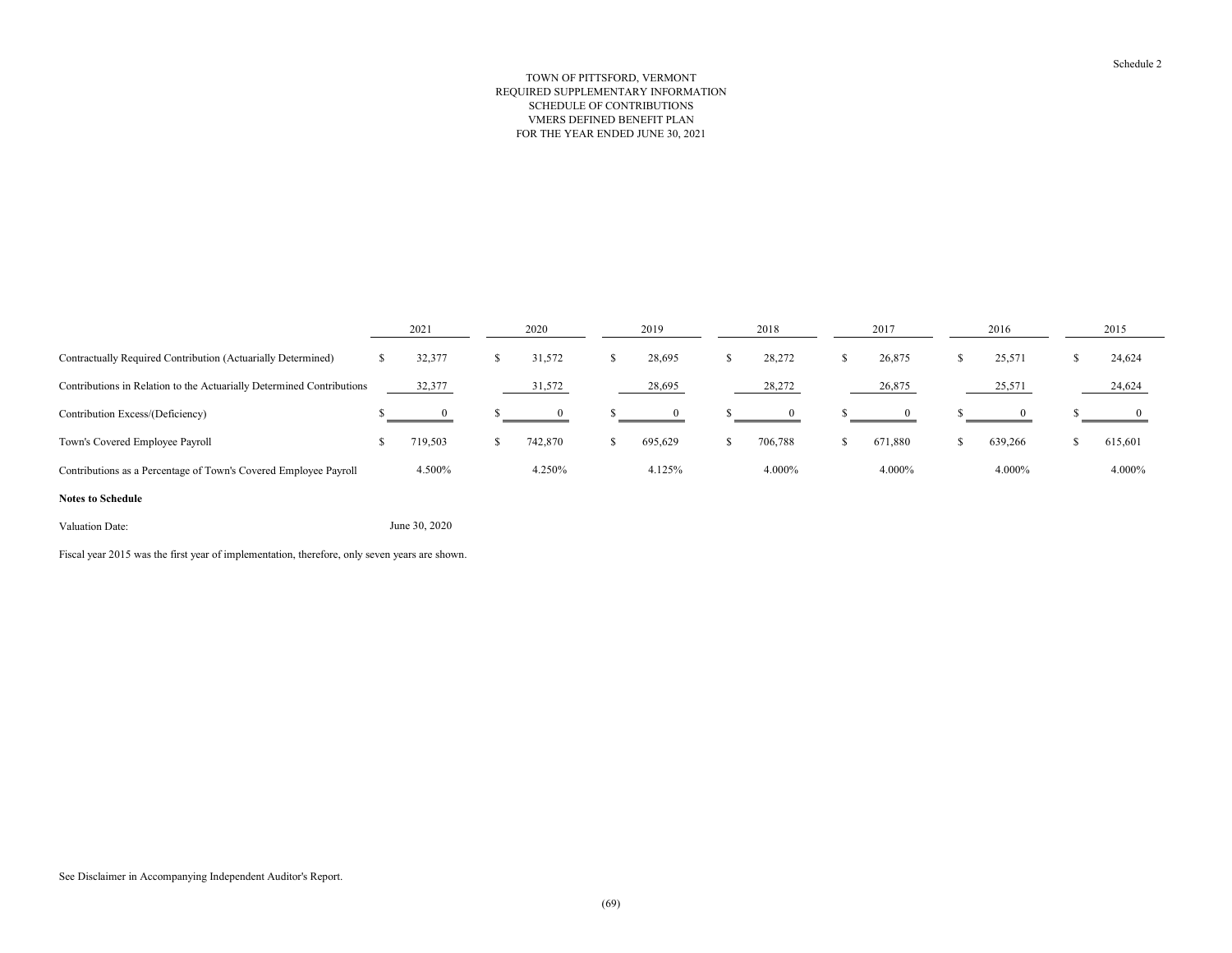## TOWN OF PITTSFORD, VERMONT COMBINING BALANCE SHEET NON-MAJOR GOVERNMENTAL FUNDS JUNE 30, 2021

|                                            | Special<br>Revenue<br>Funds |               | Capital<br>Projects<br>Funds | Permanent<br>Fund<br><b>Belcher Mericle</b><br>Fund | Total           |
|--------------------------------------------|-----------------------------|---------------|------------------------------|-----------------------------------------------------|-----------------|
| <b>ASSETS</b>                              |                             |               |                              |                                                     |                 |
| Cash and Cash Equivalents                  | $\mathbb{S}$                | \$<br>5,961   | $\boldsymbol{0}$             | \$<br>$\theta$                                      | \$<br>5,961     |
| Investments                                |                             | 93,095        | $\mathbf{0}$                 | 2,689                                               | 95,784          |
| Loans Receivable (Net of Allowance for     |                             |               |                              |                                                     |                 |
| Uncollectibles)                            |                             | 19,650        | $\boldsymbol{0}$             | $\boldsymbol{0}$                                    | 19,650          |
| Due from Other Funds                       |                             | 276,350       | 1,008,551                    | $\boldsymbol{0}$                                    | 1,284,901       |
| <b>Total Assets</b>                        | \$                          | 395,056<br>\$ | 1,008,551                    | \$<br>2,689                                         | \$<br>1,406,296 |
| <b>LIABILITIES</b>                         |                             |               |                              |                                                     |                 |
| Accounts Payable                           | \$                          | \$<br>1,363   | $\mathbf{0}$                 | \$<br>$\mathbf{0}$                                  | \$<br>1,363     |
| Due to Other Funds                         |                             | 3,053         | 9,670                        | $\boldsymbol{0}$                                    | 12,723          |
| <b>Total Liabilities</b>                   |                             | 4,416         | 9,670                        | $\overline{0}$                                      | 14,086          |
| DEFERRED INFLOWS OF RESOURCES              |                             |               |                              |                                                     |                 |
| Unavailable Loans Receivable               |                             | 19,650        | $\boldsymbol{0}$             | $\boldsymbol{0}$                                    | 19,650          |
| <b>Total Deferred Inflows of Resources</b> |                             | 19,650        | $\boldsymbol{0}$             | $\boldsymbol{0}$                                    | 19,650          |
| <b>FUND BALANCES</b>                       |                             |               |                              |                                                     |                 |
| Nonspendable                               |                             | $\mathbf{0}$  | $\boldsymbol{0}$             | 1,250                                               | 1,250           |
| Restricted                                 |                             | 190,831       | 699,786                      | 1,439                                               | 892,056         |
| Committed                                  |                             | 24,058        | 308,765                      | $\boldsymbol{0}$                                    | 332,823         |
| Assigned                                   |                             | 159,154       | $\boldsymbol{0}$             | $\boldsymbol{0}$                                    | 159,154         |
| Unassigned/(Deficit)                       |                             | (3,053)       | (9,670)                      | $\boldsymbol{0}$                                    | (12, 723)       |
| <b>Total Fund Balances</b>                 |                             | 370,990       | 998,881                      | 2,689                                               | 1,372,560       |
| Total Liabilities, Deferred Inflows        |                             |               |                              |                                                     |                 |
| of Resources and Fund Balances             | \$                          | 395,056<br>\$ | 1,008,551                    | \$<br>2,689                                         | \$<br>1,406,296 |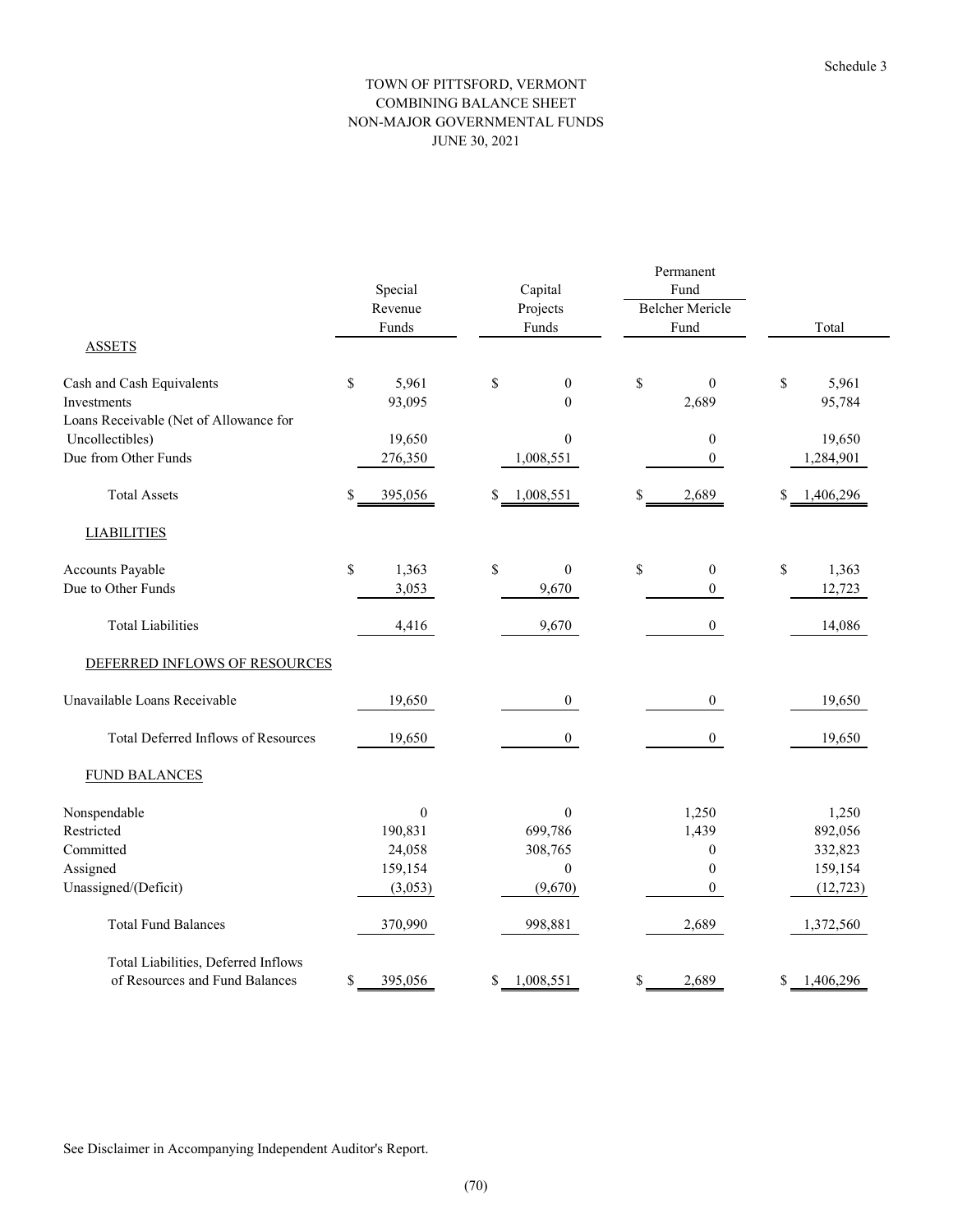## TOWN OF PITTSFORD, VERMONT COMBINING SCHEDULE OF REVENUES, EXPENDITURES AND CHANGES IN FUND BALANCES NON-MAJOR GOVERNMENTAL FUNDS FOR THE YEAR ENDED JUNE 30, 2021

|                                         |                  |                        | Permanent              |                                                                       |            |
|-----------------------------------------|------------------|------------------------|------------------------|-----------------------------------------------------------------------|------------|
|                                         | Special          | Capital                | Fund                   |                                                                       |            |
|                                         | Revenue          | Projects               | <b>Belcher Mericle</b> |                                                                       |            |
|                                         | Funds            | Funds                  | Fund                   |                                                                       | Total      |
| Revenues:                               |                  |                        |                        |                                                                       |            |
| <b>Property Taxes</b>                   | \$<br>16,012     | \$<br>$\boldsymbol{0}$ | \$<br>$\overline{0}$   | $\mathbb{S}% _{t}\left( t\right) \equiv\mathbb{S}_{t}\left( t\right)$ | 16,012     |
| Intergovernmental                       | 33,568           | 418,362                | $\theta$               |                                                                       | 451,930    |
| Permits, Licenses and Fees              | 12,344           | 0                      | $\mathbf{0}$           |                                                                       | 12,344     |
| Loan Repayments                         | 12,500           | $\mathbf{0}$           | $\theta$               |                                                                       | 12,500     |
| Investment Income                       | 854              | 2,440                  | 28                     |                                                                       | 3,322      |
| Donations                               | 350              | 30,500                 | $\overline{0}$         |                                                                       | 30,850     |
| Other                                   | $\boldsymbol{0}$ | 1,030                  | $\mathbf{0}$           |                                                                       | 1,030      |
| <b>Total Revenues</b>                   | 75,628           | 452,332                | 28                     |                                                                       | 527,988    |
| Expenditures:                           |                  |                        |                        |                                                                       |            |
| <b>General Government</b>               | 36,894           | $\theta$               | $\boldsymbol{0}$       |                                                                       | 36,894     |
| Highways and Streets<br>Capital Outlay: | $\overline{0}$   | 3,719                  | $\theta$               |                                                                       | 3,719      |
| General Government                      | 10,000           | $\boldsymbol{0}$       | $\mathbf{0}$           |                                                                       | 10,000     |
| Public Safety                           | $\theta$         | 760,999                | $\overline{0}$         |                                                                       | 760,999    |
| Highways and Streets                    | $\theta$         | 524,861                | $\boldsymbol{0}$       |                                                                       | 524,861    |
| Culture and Recreation                  | $\mathbf{0}$     | 9,939                  | $\theta$               |                                                                       | 9,939      |
| Debt Service:                           |                  |                        |                        |                                                                       |            |
| Principal                               | 14,176           | $\boldsymbol{0}$       | $\overline{0}$         |                                                                       | 14,176     |
| Interest                                | 8                | 39                     | $\overline{0}$         |                                                                       | 47         |
| <b>Total Expenditures</b>               | 61,078           | 1,299,557              | $\boldsymbol{0}$       |                                                                       | 1,360,635  |
| Excess/(Deficiency) of Revenues         |                  |                        |                        |                                                                       |            |
| Over Expenditures                       | 14,550           | (847, 225)             | 28                     |                                                                       | (832, 647) |
|                                         |                  |                        |                        |                                                                       |            |
| Other Financing Sources/(Uses):         |                  |                        |                        |                                                                       |            |
| Proceeds from Sale of Equipment         | $\mathbf{0}$     | 75,000                 | $\mathbf{0}$           |                                                                       | 75,000     |
| Issuance of Long Term Debt              | $\boldsymbol{0}$ | 344,000                | $\bf{0}$               |                                                                       | 344,000    |
| Transfers In                            | $\theta$         | 352,000                | $\theta$               |                                                                       | 352,000    |
| Transfers Out                           | $\boldsymbol{0}$ | (110,000)              | (28)                   |                                                                       | (110,028)  |
| <b>Total Other Financing</b>            |                  |                        |                        |                                                                       |            |
| Sources/(Uses)                          | $\mathbf{0}$     | 661,000                | (28)                   |                                                                       | 660,972    |
| Special Item:                           |                  |                        |                        |                                                                       |            |
| <b>Transfer from Pittsford First</b>    |                  | $\boldsymbol{0}$       |                        |                                                                       |            |
| Response, Inc.                          | $\boldsymbol{0}$ | 32,728                 | $\mathbf{0}$           |                                                                       | 32,728     |
| Net Change in Fund Balances             | 14,550           | (153, 497)             | $\boldsymbol{0}$       |                                                                       | (138, 947) |
| Fund Balances - July 1, 2020            | 356,440          | 1,152,378              | 2,689                  |                                                                       | 1,511,507  |
| Fund Balances - June 30, 2021           | \$<br>370,990    | \$<br>998,881          | \$<br>2,689            | \$                                                                    | 1,372,560  |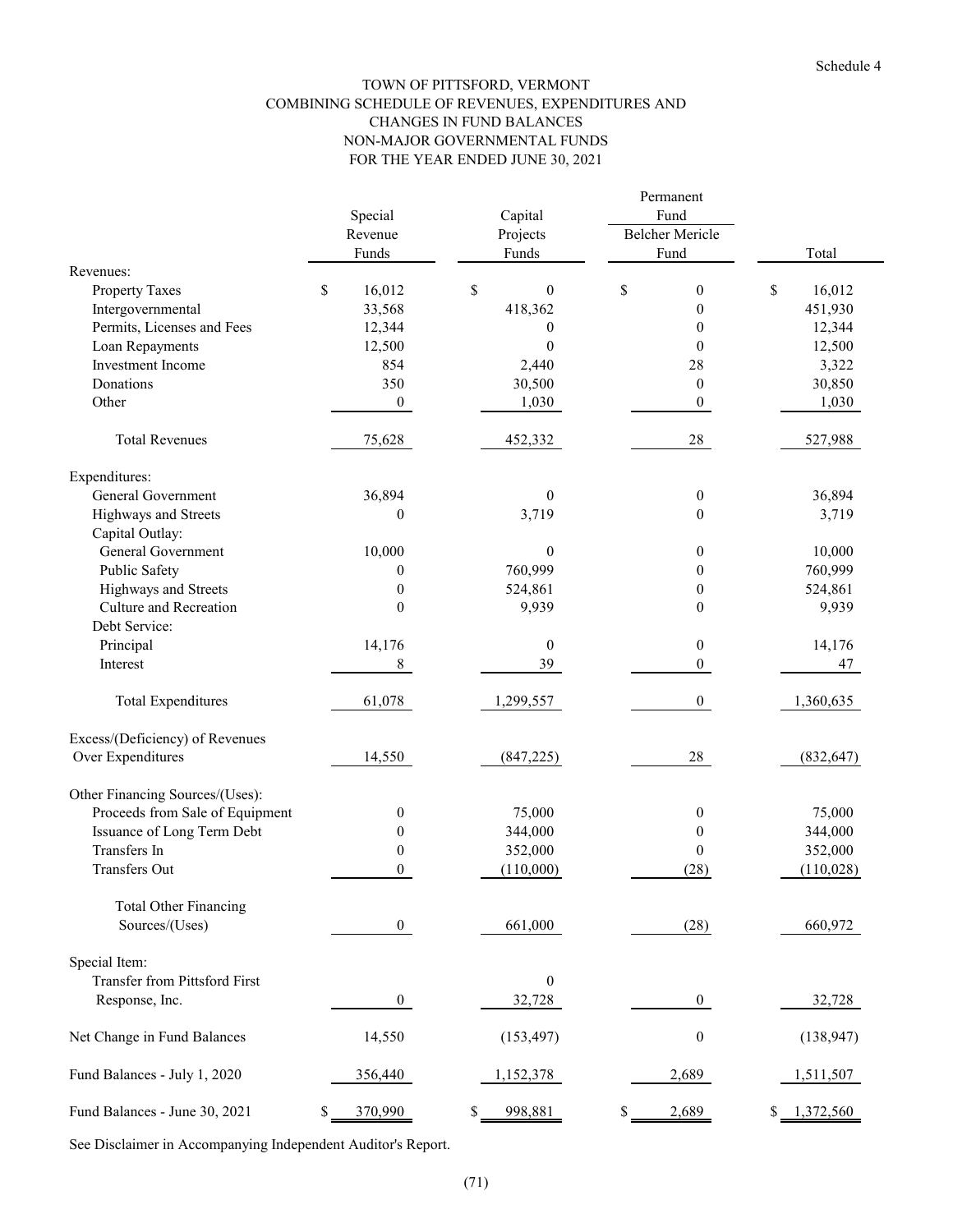### TOWN OF PITTSFORD, VERMONT COMBINING BALANCE SHEET NON-MAJOR SPECIAL REVENUE FUNDS JUNE 30, 2021

| <b>ASSETS</b>                            | Village<br>Fund         | Reappraisal<br>Fund                          | <b>Land Records</b><br>Preservation<br>Fund   | Veterans<br>Memorial<br>Fund         | William<br>Dennison<br>Fund      | Well<br>Drilling<br>Fund                     | Total                           |
|------------------------------------------|-------------------------|----------------------------------------------|-----------------------------------------------|--------------------------------------|----------------------------------|----------------------------------------------|---------------------------------|
|                                          |                         |                                              |                                               |                                      |                                  |                                              |                                 |
| Cash and Cash Equivalents<br>Investments | $\mathbf S$<br>0<br>0   | $\mathbb{S}$<br>$\boldsymbol{0}$<br>$\theta$ | <sup>\$</sup><br>$\boldsymbol{0}$<br>$\theta$ | $\$$<br>$\boldsymbol{0}$<br>$\Omega$ | $\mathcal{S}$<br>5,961<br>93,095 | $\mathbb{S}$<br>$\boldsymbol{0}$<br>$\theta$ | $\mathbb{S}$<br>5,961<br>93,095 |
| Loans Receivable (Net of Allowance for   |                         |                                              |                                               |                                      |                                  |                                              |                                 |
| Uncollectibles)                          | $\overline{0}$          | $\theta$                                     | $\mathbf{0}$                                  | $\mathbf{0}$                         | $\boldsymbol{0}$                 | 19,650                                       | 19,650                          |
| Due from Other Funds                     | 25,421                  | 159,154                                      | 78,681                                        | $\mathbf{0}$                         | $\mathbf{0}$                     | 13,094                                       | 276,350                         |
| <b>Total Assets</b>                      | 25,421<br><sup>\$</sup> | \$<br>159,154                                | 78,681                                        | $\overline{0}$                       | 99,056                           | 32,744                                       | 395,056                         |
| <b>LIABILITIES</b>                       |                         |                                              |                                               |                                      |                                  |                                              |                                 |
| Accounts Payable                         | 1,363<br>$\mathbb{S}$   | $\mathbb{S}$<br>$\mathbf{0}$                 | $\boldsymbol{0}$<br><sup>\$</sup>             | $\$$<br>$\mathbf{0}$                 | $\mathcal{S}$<br>$\mathbf{0}$    | $\mathbf S$<br>$\mathbf{0}$                  | \$<br>1,363                     |
| Due to Other Funds                       | $\overline{0}$          | $\mathbf{0}$                                 | $\overline{0}$                                | 3,053                                | $\theta$                         | $\overline{0}$                               | 3,053                           |
| <b>Total Liabilities</b>                 | 1,363                   | $\boldsymbol{0}$                             | $\overline{0}$                                | 3,053                                | $\overline{0}$                   | $\mathbf{0}$                                 | 4,416                           |
| DEFERRED INFLOWS OF RESOURCES            |                         |                                              |                                               |                                      |                                  |                                              |                                 |
| Unavailable Loans Receivable             | $\overline{0}$          | $\overline{0}$                               | $\overline{0}$                                | $\overline{0}$                       | $\overline{0}$                   | 19,650                                       | 19,650                          |
| Total Deferred Inflows of Resources      | $\overline{0}$          | $\overline{0}$                               | $\overline{0}$                                | $\overline{0}$                       | $\overline{0}$                   | 19,650                                       | 19,650                          |
| <b>FUND BALANCES/(DEFICIT)</b>           |                         |                                              |                                               |                                      |                                  |                                              |                                 |
| Restricted                               | $\overline{0}$          | $\theta$                                     | 78,681                                        | $\mathbf{0}$                         | 99,056                           | 13,094                                       | 190,831                         |
| Committed                                | 24,058                  |                                              | $\theta$                                      | $\theta$                             | $\theta$                         | $\overline{0}$                               | 24,058                          |
| Assigned                                 | $\theta$                | 159,154                                      | $\mathbf{0}$                                  | $\theta$                             |                                  | $\theta$                                     | 159,154                         |
| Unassigned/(Deficit)                     | 0                       | $\theta$                                     | $\theta$                                      | (3,053)                              |                                  | 0                                            | (3,053)                         |
| Total Fund Balances/(Deficit)            | 24,058                  | 159,154                                      | 78,681                                        | (3,053)                              | 99,056                           | 13,094                                       | 370,990                         |
| Total Liabilities, Deferred Inflows      |                         |                                              |                                               |                                      |                                  |                                              |                                 |
| of Resources and Fund Balances           | 25,421<br>S.            | \$159,154                                    | 78,681                                        | $\overline{0}$<br>\$                 | 99,056                           | 32,744                                       | \$395,056                       |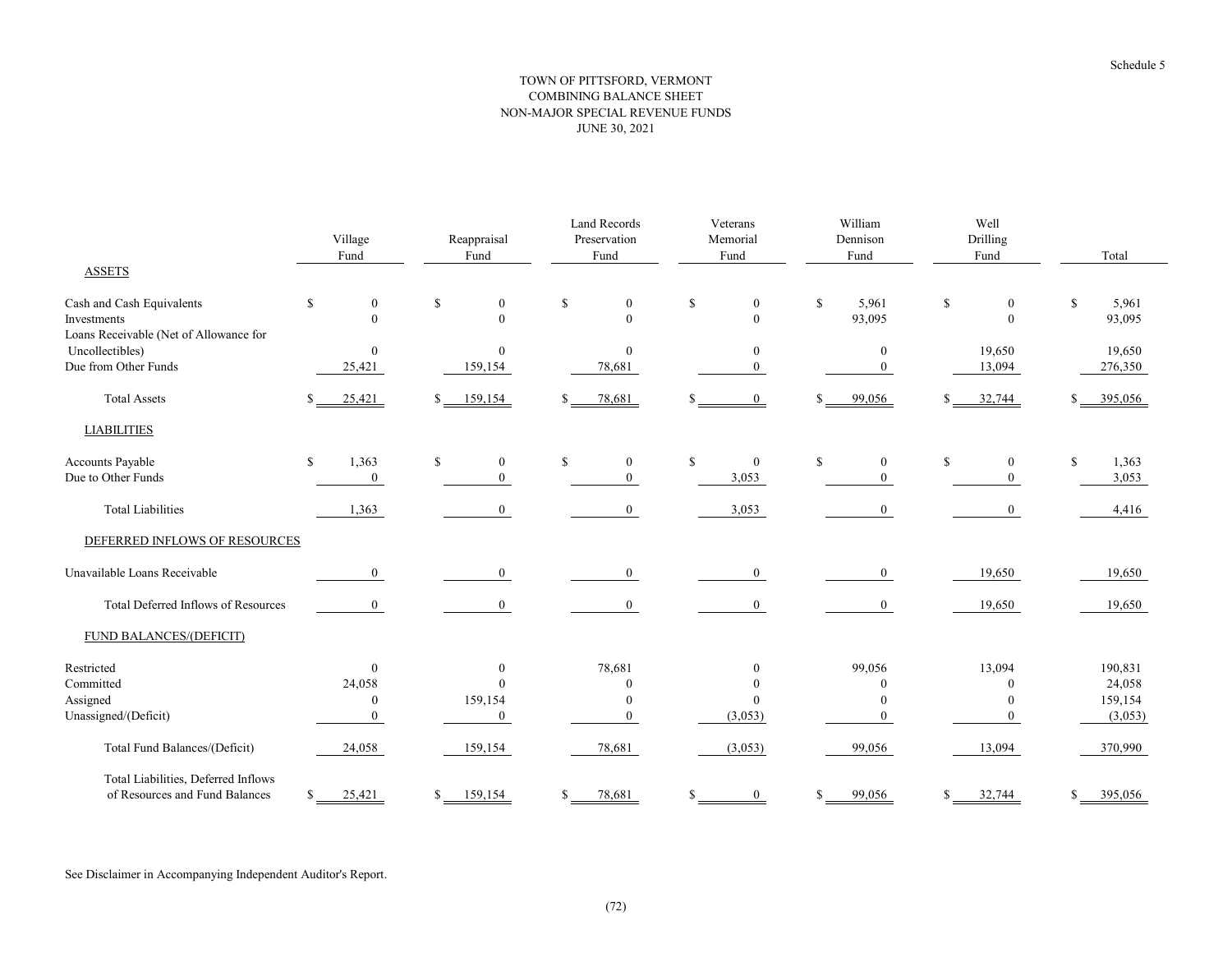### FOR THE YEAR ENDED JUNE 30, 2021 TOWN OF PITTSFORD, VERMONT COMBINING SCHEDULE OF REVENUES, EXPENDITURES AND CHANGES IN FUND BALANCES NON-MAJOR SPECIAL REVENUE FUNDS

|                                         |   | Village<br>Fund |    | Reappraisal<br>Fund |               | Land Records<br>Preservation<br>Fund |    | Veterans<br>Memorial<br>Fund |               | William<br>Dennison<br>Fund |    | Well<br>Drilling<br>Fund |    | Total   |
|-----------------------------------------|---|-----------------|----|---------------------|---------------|--------------------------------------|----|------------------------------|---------------|-----------------------------|----|--------------------------|----|---------|
| Revenues:                               |   |                 |    |                     |               |                                      |    |                              |               |                             |    |                          |    |         |
| Property Taxes                          | S | 16,012          | \$ | $\theta$            | <sup>\$</sup> | $\mathbf{0}$                         | \$ | $\theta$                     | <sup>\$</sup> | $\mathbf{0}$                | \$ | $\bf{0}$                 | \$ | 16,012  |
| Intergovernmental                       |   |                 |    | 13,918              |               | 19,650                               |    |                              |               | $\Omega$                    |    |                          |    | 33,568  |
| Permits, Licenses and Fees              |   |                 |    |                     |               | 12,344                               |    |                              |               |                             |    |                          |    | 12,344  |
| Loan Repayments                         |   |                 |    |                     |               |                                      |    |                              |               | $\Omega$                    |    | 12,500                   |    | 12,500  |
| Investment Income                       |   | 67              |    | 358                 |               | 172                                  |    |                              |               | 228                         |    | 29                       |    | 854     |
| Donations                               |   |                 |    | $\theta$            |               | $\theta$                             |    | 350                          |               | $\Omega$                    |    |                          |    | 350     |
| <b>Total Revenues</b>                   |   | 16,079          |    | 14,276              |               | 32,166                               |    | 350                          |               | 228                         |    | 12,529                   |    | 75,628  |
| Expenditures:                           |   |                 |    |                     |               |                                      |    |                              |               |                             |    |                          |    |         |
| General Government                      |   | 15,502          |    | $\mathbf{0}$        |               | 21,392                               |    | $\bf{0}$                     |               | $\boldsymbol{0}$            |    | $\boldsymbol{0}$         |    | 36,894  |
| Capital Outlay:                         |   |                 |    |                     |               |                                      |    |                              |               |                             |    |                          |    |         |
| General Government                      |   | $\mathbf{0}$    |    | 10,000              |               | $\theta$                             |    | $\bf{0}$                     |               | $\boldsymbol{0}$            |    | $\boldsymbol{0}$         |    | 10,000  |
| Debt Service:                           |   |                 |    |                     |               |                                      |    |                              |               |                             |    |                          |    |         |
| Principal                               |   | $\theta$        |    | $\mathbf{0}$        |               | $\theta$                             |    | $\overline{0}$               |               | $\mathbf{0}$                |    | 14,176                   |    | 14,176  |
| Interest                                |   |                 |    |                     |               |                                      |    |                              |               | 0                           |    | 0                        |    | 8       |
| <b>Total Expenditures</b>               |   | 15,502          |    | 10,000              |               | 21,392                               |    | 8                            |               | $\Omega$                    |    | 14,176                   |    | 61,078  |
| Net Change in Fund Balances             |   | 577             |    | 4,276               |               | 10,774                               |    | 342                          |               | 228                         |    | (1,647)                  |    | 14,550  |
| Fund Balances/(Deficit) - July 1, 2020  |   | 23,481          |    | 154,878             |               | 67,907                               |    | (3,395)                      |               | 98,828                      |    | 14,741                   |    | 356,440 |
| Fund Balances/(Deficit) - June 30, 2021 |   | 24,058          |    | 159,154             |               | 78,681                               |    | (3,053)                      |               | 99,056                      |    | 13,094                   |    | 370,990 |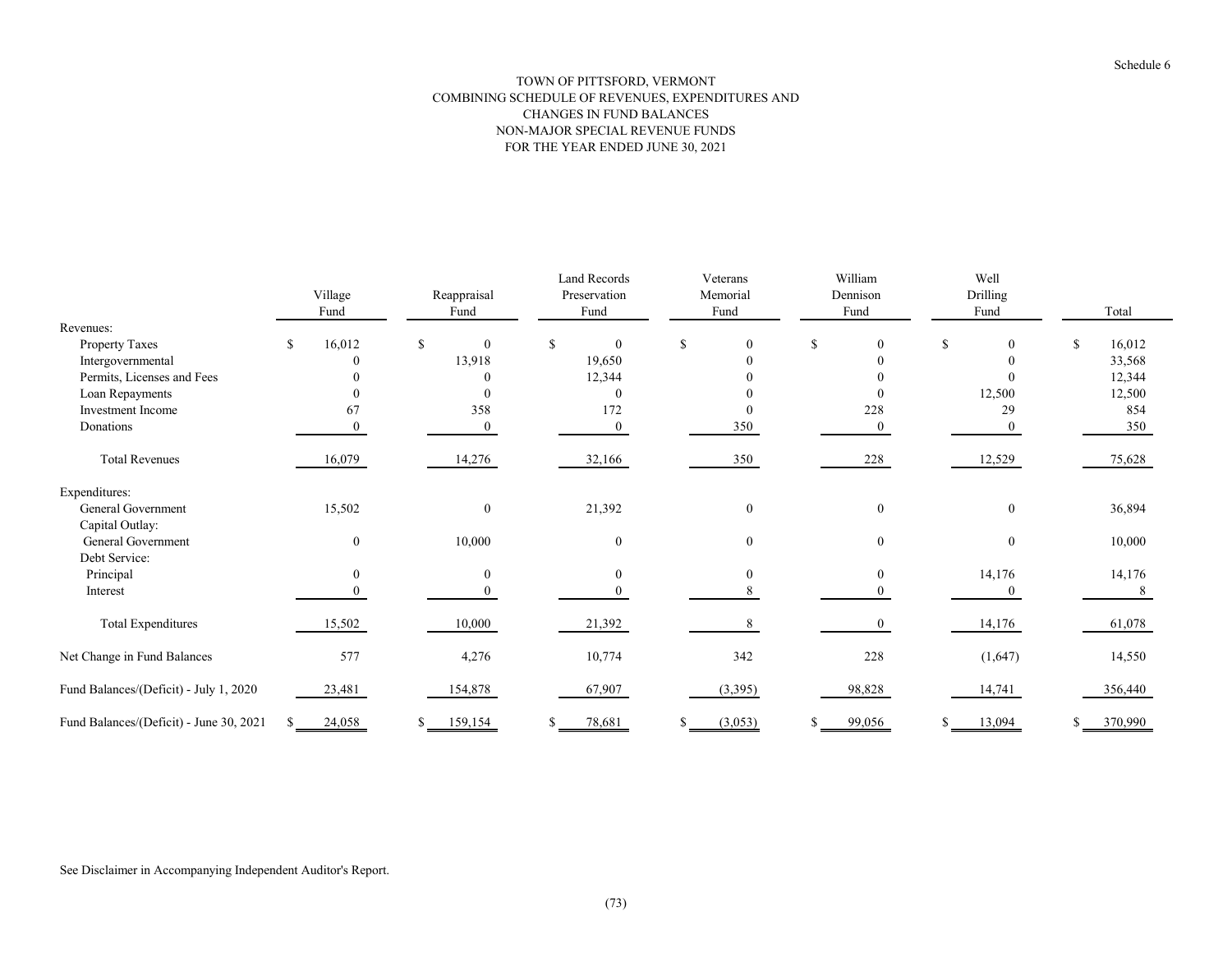### TOWN OF PITTSFORD, VERMONT COMBINING BALANCE SHEET NON-MAJOR CAPITAL PROJECTS FUNDS JUNE 30, 2021

|                                        | Bridge<br>Reserve<br>Fund | Municipal<br>Office<br>Fund | Fire<br>Department<br>Fund | Patrol<br>Car<br>Fund | Recreation<br>Capital<br>Fund | Cemetery<br>Development<br>Fund | Highway<br>Capital<br>Fund | Pittsford First<br>Response Capital<br>Fund | Total       |
|----------------------------------------|---------------------------|-----------------------------|----------------------------|-----------------------|-------------------------------|---------------------------------|----------------------------|---------------------------------------------|-------------|
| <b>ASSETS</b>                          |                           |                             |                            |                       |                               |                                 |                            |                                             |             |
| Due from Other Funds                   | 210,562<br>S.             | 10,026<br>\$                | 190,483<br>S.              | $\overline{0}$        | 13,627<br>\$                  | \$ 51,317                       | \$489,224                  | \$<br>43,312                                | \$1,008,551 |
| <b>Total Assets</b>                    | \$ 210,562                | 10,026<br>S.                | \$ 190,483                 | $\theta$              | \$ 13,627                     | \$ 51,317                       | \$489,224                  | \$ 43,312                                   | \$1,008,551 |
| LIABILITIES AND FUND BALANCES          |                           |                             |                            |                       |                               |                                 |                            |                                             |             |
| Liabilities:<br>Due to Other Funds     | $\mathbf{0}$              | $\theta$                    | $\mathbf{0}$               | \$<br>9,670           | $\bf{0}$                      | $\mathbf{0}$                    | $\theta$                   | $\mathbf{0}$                                | 9,670       |
| <b>Total Liabilities</b>               | $\mathbf{0}$              | $\overline{0}$              | $\boldsymbol{0}$           | 9,670                 | $\mathbf{0}$                  | $\mathbf{0}$                    | $\mathbf{0}$               | $\mathbf{0}$                                | 9,670       |
| Fund Balances/(Deficit):               |                           |                             |                            |                       |                               |                                 |                            |                                             |             |
| Restricted                             | 210,562                   | $\theta$                    | $\mathbf{0}$               | $\theta$              | $\overline{0}$                | $\mathbf{0}$                    | 489,224                    | $\overline{0}$                              | 699,786     |
| Committed                              | $\Omega$                  | 10,026                      | 190,483                    | $\Omega$              | 13,627                        | 51,317                          | $\Omega$                   | 43,312                                      | 308,765     |
| Unassigned/(Deficit)                   | $\mathbf{0}$              |                             | $\bf{0}$                   | (9,670)               |                               | $\bf{0}$                        |                            | $\overline{0}$                              | (9,670)     |
| Total Fund Balances/(Deficit)          | 210,562                   | 10,026                      | 190,483                    | (9,670)               | 13,627                        | 51,317                          | 489,224                    | 43,312                                      | 998,881     |
| Total Liabilities and<br>Fund Balances | \$ 210,562                | 10,026                      | \$ 190,483                 |                       | 13,627<br>S.                  | \$ 51,317                       | \$489,224                  | 43,312<br>$\sqrt{s}$                        | \$1,008,551 |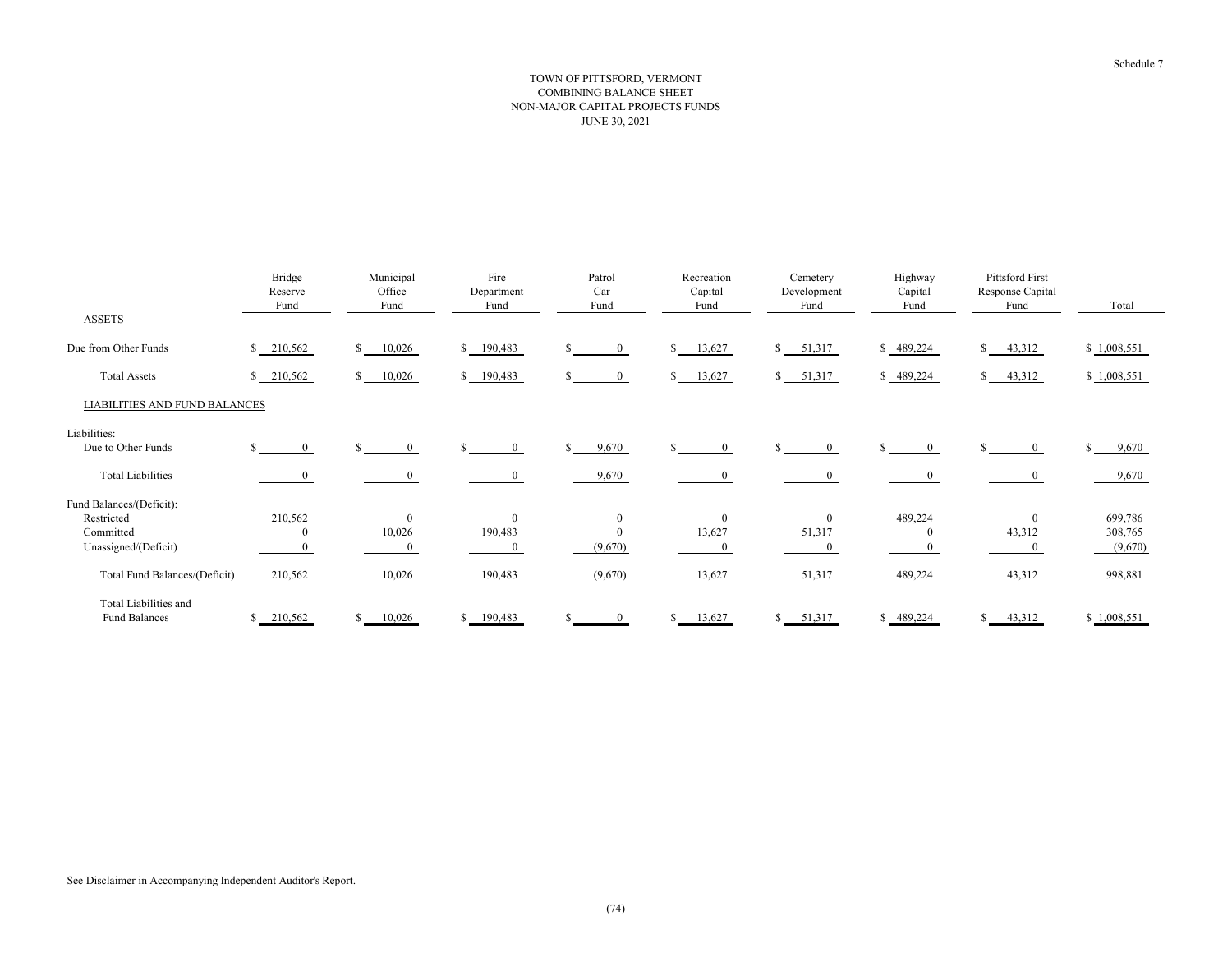#### TOWN OF PITTSFORD, VERMONT COMBINING SCHEDULE OF REVENUES, EXPENDITURES AND CHANGES IN FUND BALANCES NON-MAJOR CAPITAL PROJECTS FUNDS FOR THE YEAR ENDED JUNE 30, 2021

|                                                                    | Bridge<br>Reserve<br>Fund | Municipal<br>Office<br>Fund | Fire<br>Department<br>Fund   | Patrol<br>Car<br>Fund | Recreation<br>Capital<br>Fund | Cemetery<br>Development<br>Fund | Highway<br>Capital<br>Fund | Pittsford First<br>Response Capital<br>Fund | Total         |
|--------------------------------------------------------------------|---------------------------|-----------------------------|------------------------------|-----------------------|-------------------------------|---------------------------------|----------------------------|---------------------------------------------|---------------|
| Revenues:                                                          |                           |                             |                              |                       |                               |                                 |                            |                                             |               |
| Intergovernmental                                                  | S<br>$\mathbf{0}$         | <b>S</b><br>$\mathbf{0}$    | $\mathbf{s}$<br>$\mathbf{0}$ | s<br>$\theta$         | s<br>$\mathbf{0}$             | s<br>$\mathbf{0}$               | 418,362<br>$\mathbf{s}$    | S.<br>$\overline{0}$                        | 418,362<br>S. |
| Investment Income                                                  | 720                       | 16                          | 714                          | $\theta$              | 42                            | 119                             | 745                        | 84                                          | 2,440         |
| Donations                                                          | 30,000                    | $\theta$                    | $\theta$                     | $\theta$              | $\Omega$                      | $\mathbf{0}$                    | $\Omega$                   | 500                                         | 30,500        |
| Other                                                              | $\mathbf{0}$              | $\mathbf{0}$                | $\mathbf{0}$                 | $\mathbf{0}$          | $\theta$                      | $\mathbf{0}$                    | 1,030                      | $\overline{0}$                              | 1,030         |
| <b>Total Revenues</b>                                              | 30,720                    | 16                          | 714                          | $\bf{0}$              | 42                            | 119                             | 420,137                    | 584                                         | 452,332       |
| Expenditures:                                                      |                           |                             |                              |                       |                               |                                 |                            |                                             |               |
| Highways and Streets                                               | 3,719                     | $\mathbf{0}$                | $\overline{0}$               | $\boldsymbol{0}$      | $\mathbf{0}$                  | $\mathbf{0}$                    | $\mathbf{0}$               | $\mathbf{0}$                                | 3,719         |
| Capital Outlay:                                                    |                           |                             |                              |                       |                               |                                 |                            |                                             |               |
| Public Safety                                                      | $\theta$                  | $\Omega$                    | 760,999                      | $\Omega$              | $\mathbf{0}$                  |                                 | $\Omega$                   | $\Omega$                                    | 760,999       |
| Highways and Streets                                               | $\theta$                  | $\Omega$                    | $\theta$                     | $\mathbf{0}$          | $\theta$                      | $\Omega$                        | 524,861                    | $\overline{0}$                              | 524,861       |
| Culture and Recreation                                             | $\theta$                  | $\Omega$                    | $\Omega$                     | $\theta$              | 9,939                         | $\Omega$                        | $\Omega$                   | $\theta$                                    | 9,939         |
| Debt Service:                                                      |                           |                             |                              |                       |                               |                                 |                            |                                             |               |
| Interest                                                           | $\bf{0}$                  | $\Omega$                    | $\mathbf{0}$                 | 39                    | $\theta$                      | $\Omega$                        | $\overline{0}$             | $\mathbf{0}$                                | 39            |
| <b>Total Expenditures</b>                                          | 3,719                     | $\mathbf{0}$                | 760,999                      | 39                    | 9,939                         | $\mathbf{0}$                    | 524,861                    | $\overline{0}$                              | 1,299,557     |
| Excess/(Deficiency) of Revenues                                    |                           |                             |                              |                       |                               |                                 |                            |                                             |               |
| Over Expenditures                                                  | 27,001                    | 16                          | (760, 285)                   | (39)                  | (9, 897)                      | 119                             | (104, 724)                 | 584                                         | (847, 225)    |
| Other Financing Sources/(Uses):<br>Proceeds from Sale of Equipment | $\mathbf{0}$              | $\mathbf{0}$                | 75,000                       | $\mathbf{0}$          | $\mathbf{0}$                  | $\mathbf{0}$                    | $\mathbf{0}$               | $\mathbf{0}$                                | 75,000        |
| Issuance of Long Term Debt                                         | $\theta$                  | $\mathbf{0}$                | 344,000                      | $\mathbf{0}$          | $\theta$                      | $\Omega$                        | $\theta$                   | $\mathbf{0}$                                | 344,000       |
| Transfers In                                                       | 25,000                    | 7,000                       | 80,000                       | 15,000                | 3,000                         | 2,000                           | 210,000                    | 10,000                                      | 352,000       |
| Transfers Out                                                      | (110,000)                 | $\mathbf{0}$                | $\mathbf{0}$                 | $\mathbf{0}$          | $\mathbf{0}$                  | $\mathbf{0}$                    | $\overline{0}$             | $\mathbf{0}$                                | (110,000)     |
|                                                                    |                           |                             |                              |                       |                               |                                 |                            |                                             |               |
| <b>Total Other Financing</b><br>Sources/(Uses)                     | (85,000)                  | 7,000                       | 499,000                      | 15,000                | 3,000                         | 2,000                           | 210,000                    | 10,000                                      | 661,000       |
|                                                                    |                           |                             |                              |                       |                               |                                 |                            |                                             |               |
| Special Item:                                                      |                           |                             |                              |                       |                               |                                 |                            |                                             |               |
| Transfer from Pittsford First Response, Inc.                       | $\bf{0}$                  | $\Omega$                    | $\theta$                     | $\mathbf{0}$          | $\theta$                      | $\mathbf{0}$                    | $\mathbf{0}$               | 32,728                                      | 32,728        |
| Net Change in Fund Balances                                        | (57,999)                  | 7,016                       | (261, 285)                   | 14,961                | (6,897)                       | 2,119                           | 105,276                    | 43,312                                      | (153, 497)    |
| Fund Balances/(Deficit) - July 1, 2020                             | 268,561                   | 3,010                       | 451,768                      | (24, 631)             | 20,524                        | 49,198                          | 383,948                    | $\bf{0}$                                    | 1,152,378     |
| Fund Balances/(Deficit) - June 30, 2021                            | 210,562<br>-S             | 10,026                      | 190,483                      | (9,670)               | 13,627                        | 51,317<br>\$_                   | 489,224                    | 43,312                                      | 998,881       |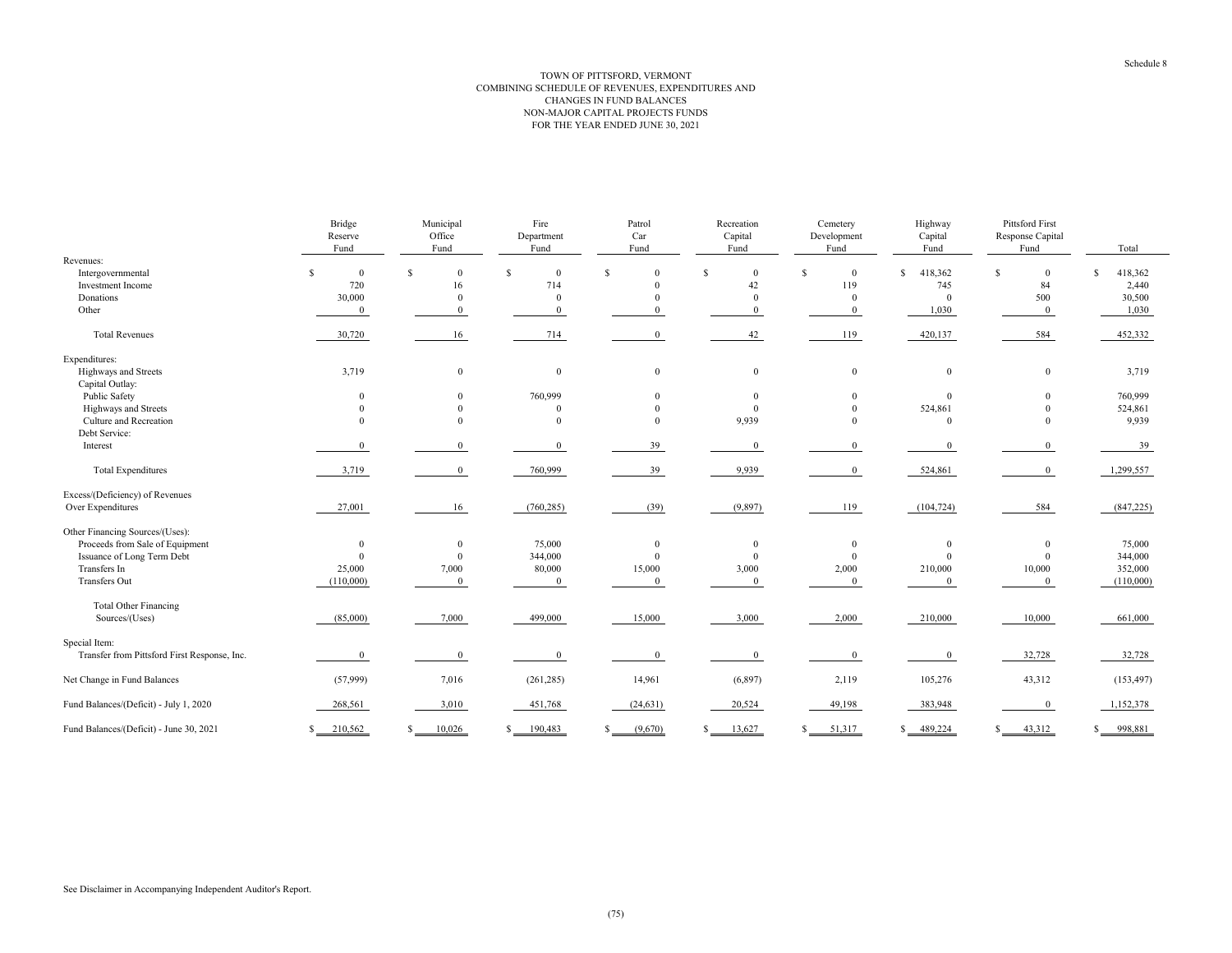### TOWN OF PITTSFORD, VERMONT COMBINING SCHEDULE OF FIDUCIARY NET POSITION PRIVATE-PURPOSE TRUST FUNDS JUNE 30, 2021

|                                          | Bowen Walker<br>Fund           | <b>Burditt Trust</b><br>Fund | Booth<br>Fund          | <b>Pittsford Trust</b><br>Fund      | Kelley Trust<br>Fund           | Pinney<br>Fund                 | Total                |
|------------------------------------------|--------------------------------|------------------------------|------------------------|-------------------------------------|--------------------------------|--------------------------------|----------------------|
| <b>ASSETS</b>                            |                                |                              |                        |                                     |                                |                                |                      |
| Cash and Cash Equivalents<br>Investments | S.<br>$\overline{0}$<br>28,628 | 133,545<br>S<br>3,412,281    | \$<br>10,051<br>37,585 | 20,429<br><sup>\$</sup><br>$\bf{0}$ | \$<br>12,858<br>$\overline{0}$ | <sup>\$</sup><br>724<br>13,707 | 177,607<br>3,492,201 |
| <b>Total Assets</b>                      | 28,628                         | 3,545,826                    | 47,636                 | 20,429                              | 12,858                         | 14,431                         | 3,669,808            |
| <b>LIABILITIES</b>                       |                                |                              |                        |                                     |                                |                                |                      |
| Liabilities:                             | $\theta$                       | $\Omega$                     | $\Omega$               | $\Omega$                            | $\Omega$                       |                                | $\theta$             |
| <b>NET POSITION</b>                      |                                |                              |                        |                                     |                                |                                |                      |
| Restricted:<br>Held in Trust for:        |                                |                              |                        |                                     |                                |                                |                      |
| Other Purposes                           | 28,628                         | 3,545,826                    | 47,636                 | 20,429                              | 12,858                         | 14,431                         | 3,669,808            |
| <b>Total Net Position</b>                | 28,628<br>S.                   | 3,545,826<br>S.              | 47,636<br>S            | 20,429                              | 12,858                         | 14,431                         | 3,669,808            |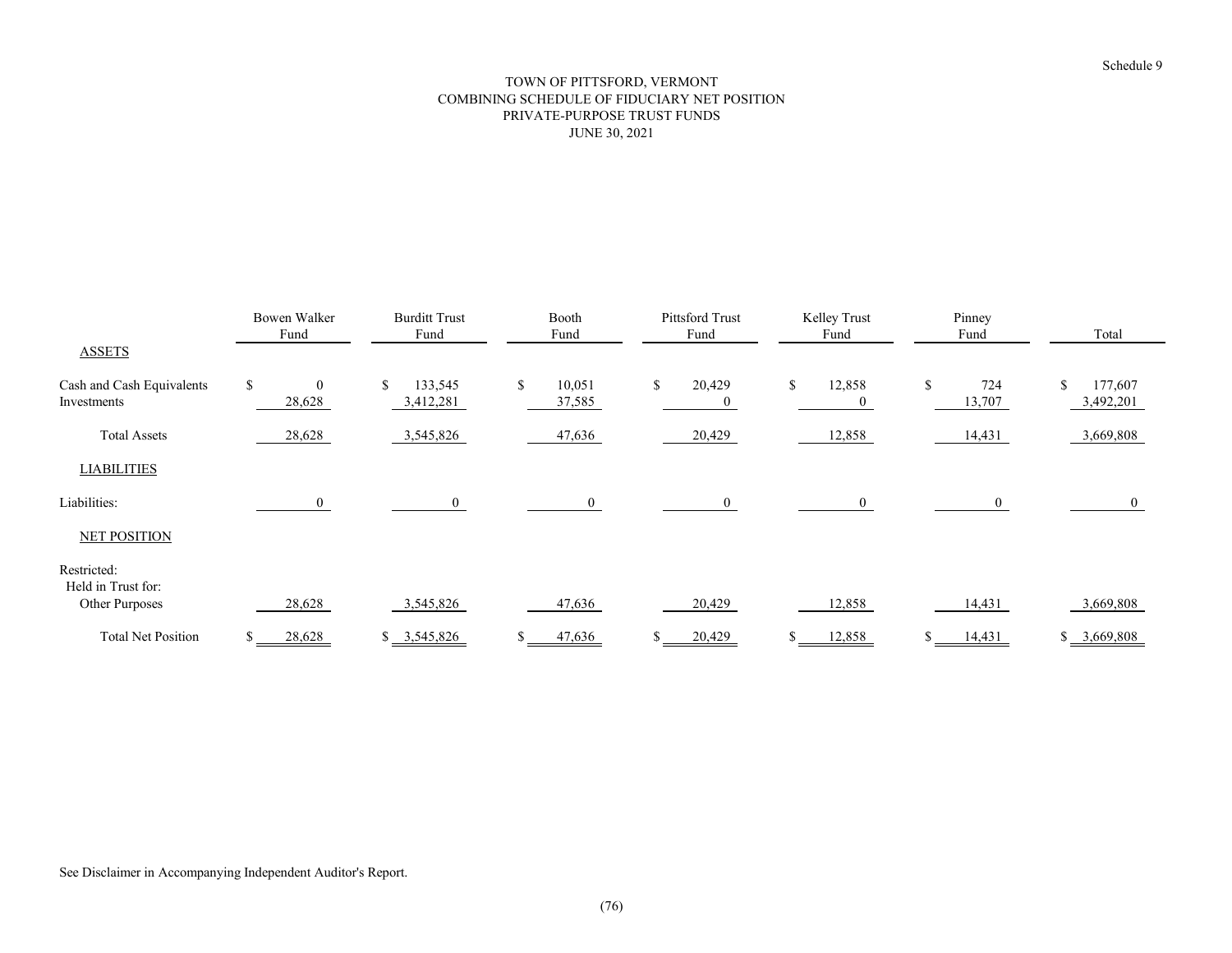### TOWN OF PITTSFORD, VERMONT COMBINING SCHEDULE OF CHANGES IN FIDUCIARY NET POSITION PRIVATE-PURPOSE TRUST FUNDS FOR THE YEAR ENDED JUNE 30, 2021

|                                    | <b>Bowen Walker</b><br>Fund |    | <b>Burditt Trust</b><br>Fund |  | Booth<br>Fund |  | Pittsford Trust<br>Fund |  | Kelley Trust<br>Fund |  | Pinney<br>Fund |  | Total     |
|------------------------------------|-----------------------------|----|------------------------------|--|---------------|--|-------------------------|--|----------------------|--|----------------|--|-----------|
| Additions:                         |                             |    |                              |  |               |  |                         |  |                      |  |                |  |           |
| Investment Income                  | 221                         |    | 806,771                      |  | 7,936         |  | 10                      |  |                      |  | 2,369          |  | 817,310   |
| <b>Total Additions</b>             | 221                         |    | 806,771                      |  | 7,936         |  | 10                      |  |                      |  | 2,369          |  | 817,310   |
| Deductions:                        |                             |    |                              |  |               |  |                         |  |                      |  |                |  |           |
| Otter Valley Union School District |                             |    | 79,126                       |  |               |  |                         |  |                      |  |                |  | 79,126    |
| Management Fees                    |                             |    | 37,762                       |  | 312           |  |                         |  |                      |  | 95             |  | 38,174    |
| Miscellaneous                      | 221                         |    |                              |  |               |  |                         |  | 100                  |  |                |  | 321       |
| <b>Total Deductions</b>            | 221                         |    | 116,888                      |  | 312           |  |                         |  | 100                  |  | 95             |  | 117,621   |
| Change in Net Position             | $\mathbf{0}$                |    | 689,883                      |  | 7,624         |  |                         |  | (97)                 |  | 2,274          |  | 699,689   |
| Net Position - July 1, 2020        | 28,628                      |    | 2,855,943                    |  | 40,012        |  | 20,424                  |  | 12,955               |  | 12,157         |  | 2,970,119 |
| Net Position - June 30, 2021       | 28,628                      | S. | 3,545,826                    |  | 47,636        |  | 20,429                  |  | 12,858               |  | 14,431         |  | 3,669,808 |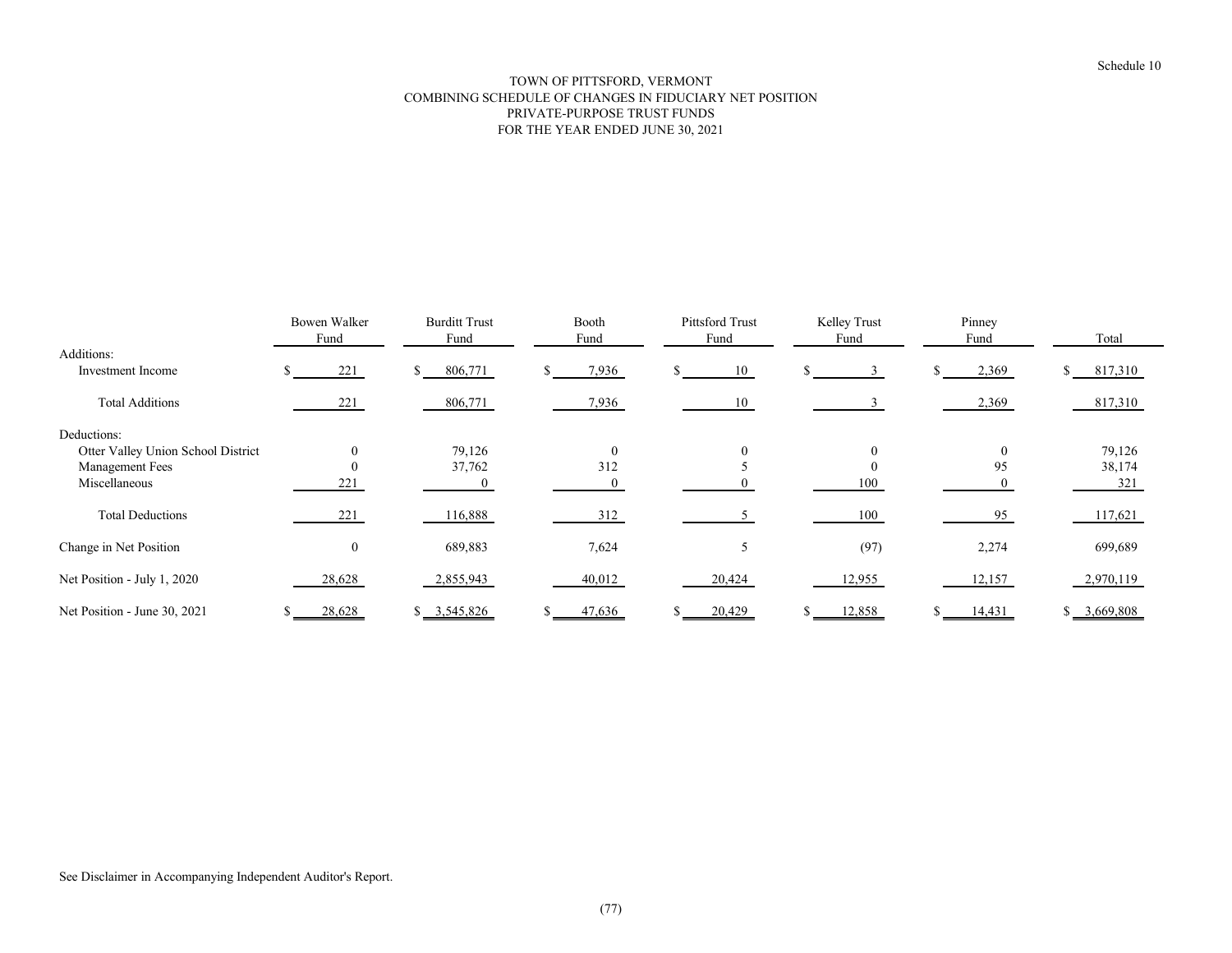# **Sullivan.Powers & Co., P.C.** CERTIFIED PUBLIC ACCOUNTANTS

77 Barre Street P.O. Box 947 Montpelier, VT 05601 802/223-2352 www.sullivanpowers.com

Fred Duplessis, CPA Richard J. Brigham, CPA Chad A. Hewitt, CPA Wendy C. Gilwee, CPA VT Lic. #92-000180

Independent Auditor's Report on Internal Control Over Financial Reporting and on Compliance and Other Matters Based on an Audit of Financial Statements Performed in Accordance with "Government Auditing Standards"

Board of Selectmen Town of Pittsford, Vermont P.O. Box 10, Plains Road Pittsford, Vermont 05763-0010

We have audited, in accordance with the auditing standards generally accepted in the United States of America and the standards applicable to financial audits contained in "Government Auditing Standards", issued by the Comptroller General of the United States, the financial statements of the governmental activities, the business-type activities, each major fund, and the aggregate remaining fund information of the Town of Pittsford, Vermont, as of and for the year ended June 30, 2021, and the related notes to the financial statements, which collectively comprise the Town of Pittsford, Vermont's basic financial statements, and have issued our report thereon dated February 25, 2022.

# *Internal Control Over Financial Reporting*

In planning and performing our audit of the financial statements, we considered the Town of Pittsford, Vermont's internal control over financial reporting (internal control) to determine the audit procedures that are appropriate in the circumstances for the purpose of expressing our opinions on the financial statements, but not for the purpose of expressing an opinion on the effectiveness of the Town of Pittsford, Vermont's internal control. Accordingly, we do not express an opinion on the effectiveness of the Town of Pittsford, Vermont's internal control.

Our consideration of internal control was for the limited purpose described in the first paragraph of this section and was not designed to identify all deficiencies in internal control that might be material weaknesses or significant deficiencies. In addition, because of inherent limitations in internal control, including the possibility of management override of controls, misstatements due to error or fraud may occur and not be detected by such controls. However, as described in the accompanying schedule of Findings and Deficiencies in Internal Controls, we identified a certain deficiency that we consider to be a material weakness.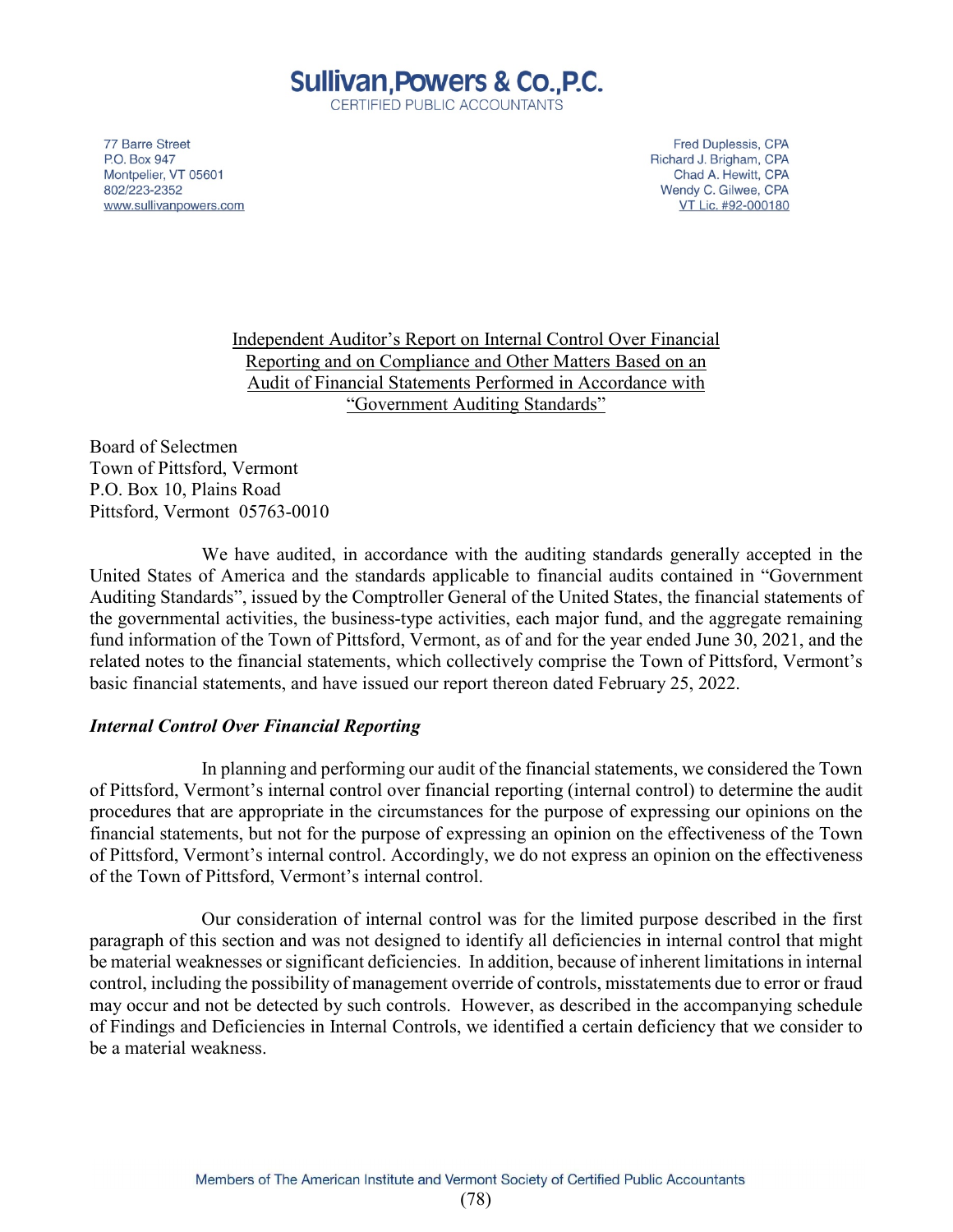A deficiency in internal control exists when the design or operation of a control does not allow management or employees, in the normal course of performing their assigned functions, to prevent, or detect and correct, misstatements on a timely basis. A material weakness is a deficiency, or a combination of deficiencies, in internal control, such that there is a reasonable possibility that a material misstatement of the Town of Pittsford, Vermont's financial statements will not be prevented, or detected and corrected on a timely basis. We consider the deficiency described in the accompanying Schedule of Findings and Deficiencies in Internal Control as Item 2021-01 to be a material weakness.

## *Compliance and Other Matters*

As part of obtaining reasonable assurance about whether the Town of Pittsford, Vermont's financial statements are free from material misstatement, we performed tests of its compliance with certain provisions of laws, regulations, contracts, and grant agreements, noncompliance with which could have a direct and material effect on the determination of financial statement amounts. However, providing an opinion on compliance with those provisions was not an objective of our audit, and accordingly, we do not express such an opinion. The results of our tests disclosed no instances of noncompliance or other matters that are required to be reported under "Government Auditing Standards".

However, we have noted certain other matters that we reported in a separate letter to the management of the Town of Pittsford, Vermont dated February 25, 2022.

## *Town of Pittsford, Vermont's Response to Findings*

The Town of Pittsford, Vermont has not responded to the deficiencies in internal control identified in our audit.

# *Purpose of this Report*

The purpose of this report is solely to describe the scope of our testing of internal control and compliance and the results of that testing, and not to provide an opinion on the effectiveness of the Town of Pittsford, Vermont's internal control or on compliance. This report is an integral part of an audit performed in accordance with "Government Auditing Standards" in considering the Town of Pittsford, Vermont's internal control and compliance. Accordingly, this communication is not suitable for any other purpose.

February 25, 2022 Montpelier, Vermont VT Lic. #92-000180

Sullivan, Powers : Company